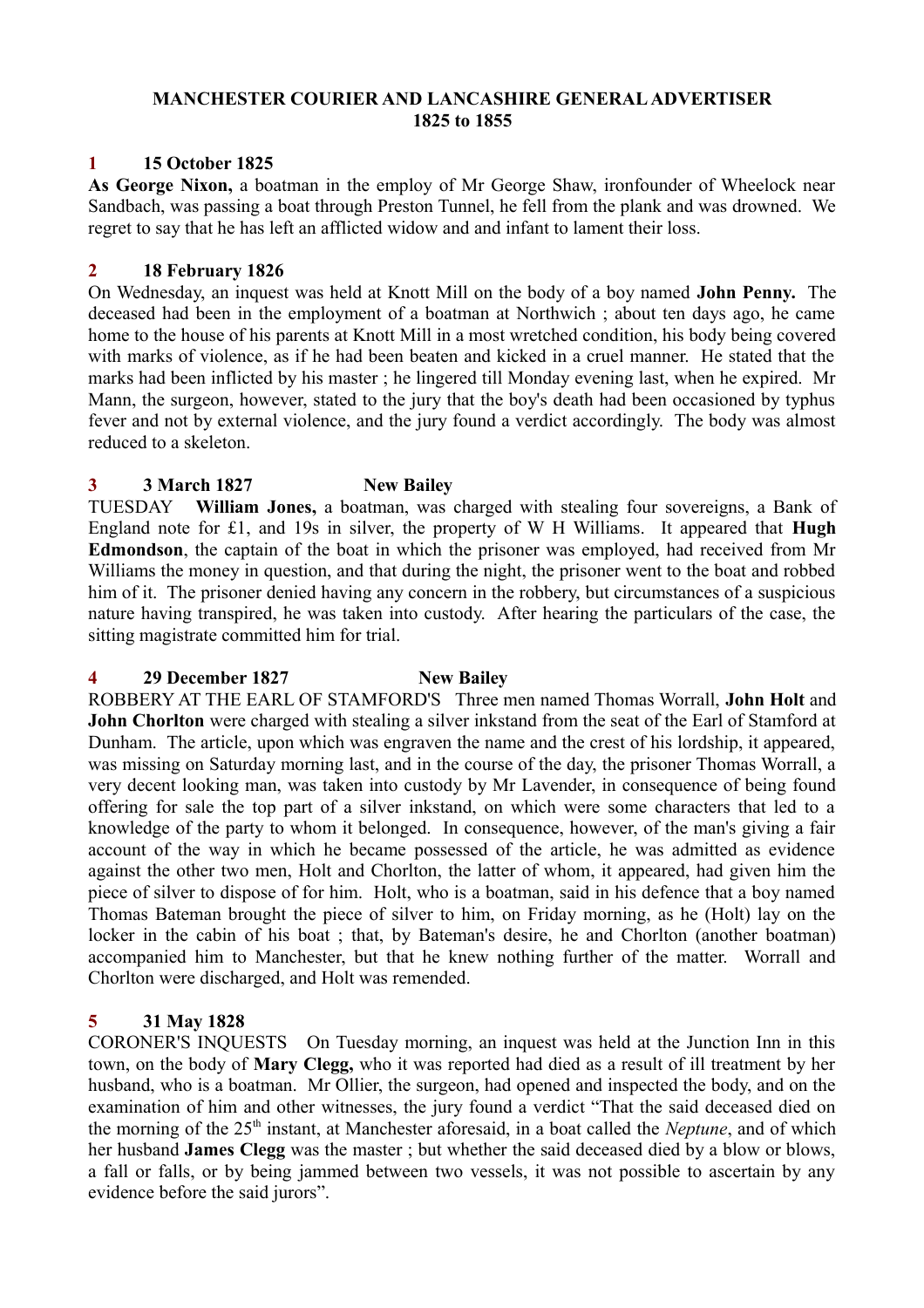# **6 6 September 1828**

CORONER'S INQUESTS On Thursday an inquest was held at the Town Hall Tavern upon **James Henry,** a boatman in the employ of the Old Quay Company who was killed on Wednesday last at Barton upon Irwell, by a blow on the head from one of the horses that was drawing the boat, while the deceased was in the act of adjusting the tow rope. Verdict, "Accidentally killed".

# **7 24 January 1829 Salford Epiphany Sessions**

Thomas Branaghan, Michael Devan, **William Shaw** and Joseph Grassy were indicted for stealing eight pieces of cambric handkerchiefs from the waggon of Messrs Francis Phillips and Sons at Heaton Norris on the 26<sup>th</sup> November. The prisoners were found by Normansell, one of the Salford officers, in the Hope and Anchor public house, in the old churchyard, with a bag in their possession containing the stolen property, which was afterwards found to have been taken from the waggon of Messrs Phillips and Sons while it stood for a few minutes at the door of the Chapel House at Heaton Norris. Shaw, who is a boatman, pleaded guilty to the charge.

Mr Darbyshire stated that robberies of this description were of late become uncommonly frequent, the police having sometimes as many informations as nine or ten a week. The Chairman in passing sentence observed, that the court were determined to punish any cases of this nature that might come before them with the severest punishment of the law. Shaw was then sentenced to seven years transportation. The other prisoners were acquitted.

### **8 21 March 1829 New Bailey**

Brownhill and his wife, two notorious receivers of stolen goods, who were brought up on Friday for having in their possession some tea which had been stolen from Messrs Hargreaves, the carriers, were again placed at the bar, along with James and Betty Ferneyhough and **John Chorlton**, a boatman, who had been subsequently apprehended. A police officer from Altrincham, the place where the last mentioned prisoners live, stated that he searched Ferneyhough's house, and found the tea at the back part of it ; he also found a quantity of hats, wine and lead, all of which were concealed. All the prisoners were remanded until Wednesday, when the case was remitted to a Cheshire magistrate, the prisoners being resident in that county.

# **9 11 July 1829**

ROBBERY AT MESSRS PICKFORD'S On Wednesday and Thursday, two men named **Birch** and **Mattocks** were examined at the New Bailey on the charge of having robbed their employers, Messrs Pickford and Co. It appeared that on Tuesday last, the prisoner Mattocks went to the house of John Morton, a farmer at Cheetham, and wished him to purchase a quantity of fur which he had with him. Morton refused to buy it, and stated his belief that it had been stolen. He, however, agreed to see Mattocks again on the subject at the Whister's Arms in Strangeways at a stated hour. In the meantime, he communicated the circumstance to Bailey, the constable, who went to the Whitster's Arms and took Mattocks into custody, with the fur in his possession. Mattocks stated that he had received the fur from a boatman named Birch, who had formerly been in the employ of Messrs Pickford and Co, but had left them four or five years ago. In consequence of this statement, Bailey went to Messrs Pickford and Co's warehouse, where he learned that Birch was still in their employment, as a night watchman, and that Mattocks was foreman of the "saddlers" as they are called, in their dock yard. Birch was then sent for, and at first denied all knowledge of the business, but afterwards admitted having given Mattocks the apron, or "brat", in which the fur was wrapped. Three keys were found upon Mattocks, one of which exactly fitted the door of the dock yard, as well as two other doors on the premises. On examining some bundles of fur which had been received from London about fourteen months ago and still remained in the warehouse, it was found that upwards of 60lb weight of fur was gone. Some of it is worth 6s per lb. The prisoners were both committed to the sessions. We understand that Messrs Pickford and Co have at different times missed cash parcels and other articles, although there is no proof they were abstracted by the prisoners.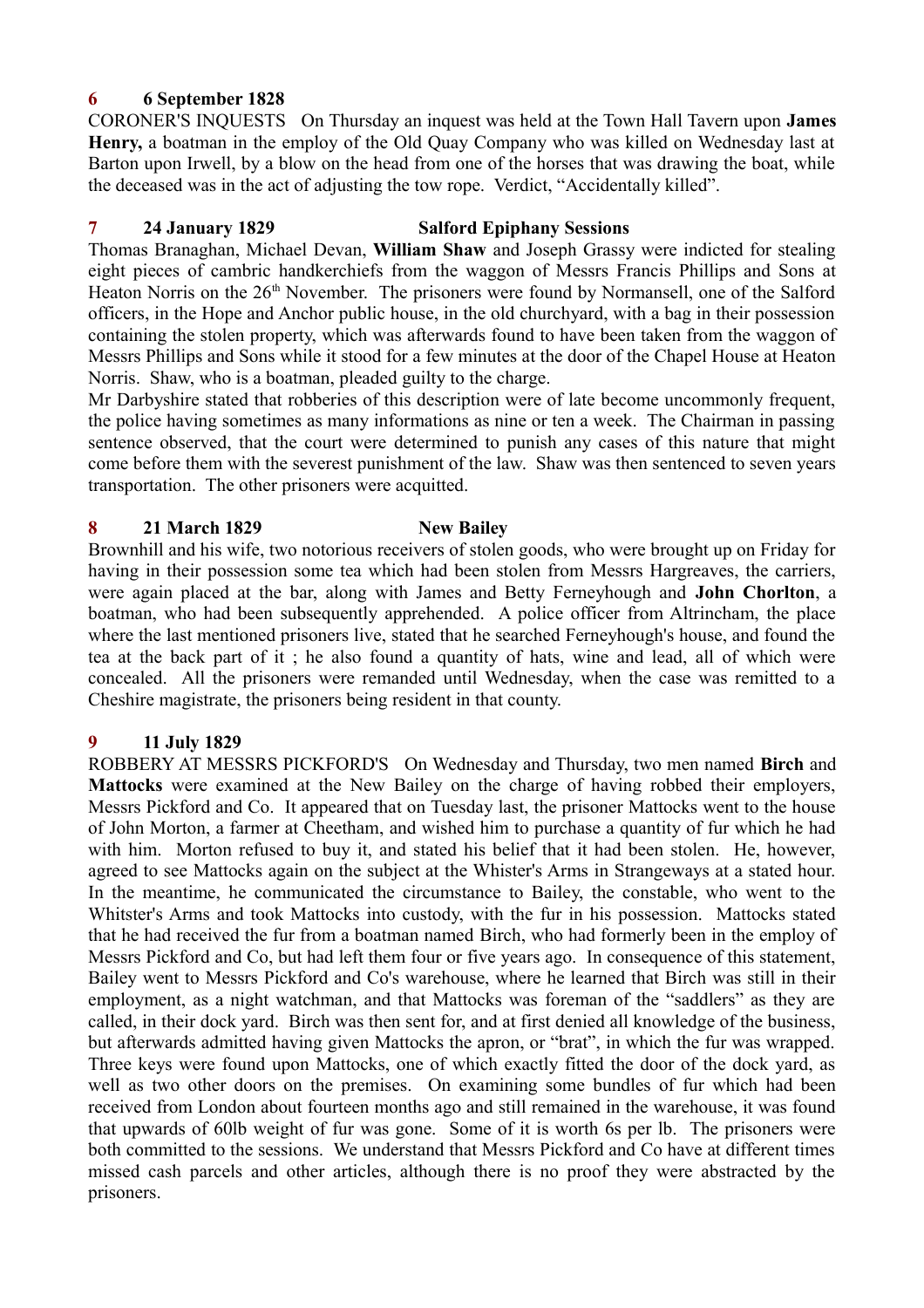# **10 25 July 1829**

THEFT BY A DUMB BOY A stout lad named **William Rayner,** who is deaf and dumb and about 18 years of age, was examined before Mr Foster at the New Bailey on Wednesday and Thursday, on the charge of having stolen a watch from a boatman in Rochdale. It appears that the prisoner is employed by the boatmen on the Rochdale canal to assist them occasionally in navigating their flats. The owner of the watch was sitting drunk and asleep in a public house at Rochdale, and on coming to his senses, he found that his watch was gone. Next day, Rayner sold it to a person in Manchester for a sovereign. Of course, the prisoner could not be expected to give any account of the transaction *viva voce* ; but a boatman was found who was in the habit of conversing with him by signs, and who undertook to interpret between the magistrate and the prisoner. The interpreter's vocabulary seemed to be rather an imperfect one. He said at one time that the prisoner acknowledged that he was guilty, and at another that he denied taking the watch. After a great deal of examining and cross-examining, it was found impossible to ascertain whether or not the proceedings were rendered intelligible to the prisoner. At length, in reply to the question whether he would behave himself honestly in future if he were let off this time, the prisoner gave a significant shake of the head, which the interpreter translated into a promise that he would never steal a watch again. Upon this hint, Mr Foster ordered him to be released, and cautioned his mother, who was present, to take better care of him in future. The mother said she would do the best she could, but he was almost beyond her control, as she could not afford to keep him idle at home, and was obliged to send him among the boatmen to earn his living by his skill in "navigation".

### **11 28 November 1829**

AFFRAY WITH THE MILITARY On Thursday night, a serious disturbance took place at the Angel Inn in Deansgate, between a party of the  $87<sup>th</sup>$  Foot and a number of boatmen, A good deal of ill blood appears lately to have arisen between the boatmen and the soldiers of the  $87<sup>th</sup>$ , and a few evenings ago, an affray took place between them, in which the soldiers were worsted. On Thursday evening, about a dozen of the soldiers, armed with shilelahs (the regiment is an Irish one), repaired to the Angel tap, in which a number of navigators were drinking. They soon picked a quarrel with the boatmen, upon whom they then fell, and belaboured them so heartily with their weapons, that at the end of the affray one of them was found to be so severely beaten about the head and body that his life is in danger. He was immediately taken to the Infirmary. The police, on hearing of the disturbance, proceeded to the spot, but a sergeant and piquet of the regiment also coming up about the same time, **they** took possession of the offenders and marched them off to the barracks. Mr Lavender has since requested the interference of Colonel Shaw, to order the men to be placed under arrest, until it shall be seen whether the wounded boatman survive the ill treatment he has received.

# **12 27 February 1830**

FATAL ACCIDENT On Wednesday last, about 11 o'clock, a boatman in the employ of Mr M Heath, carrier, fell from his boat into the canal near Castle Field and close to the mouth of a culvert, the valve of which being at the time open, he was instantly swept into it by the force of the current. His hat, and a boat hook which he had in his hand when he fell, were observed sailing down the Medlock, into which the culvert leads, a few minutes afterwards, but the body of the unfortunate man was not found until yesterday afternoon, when it was discovered at the mouth of the culvert. The deceased belonged to Stourport, and had only come to Manchester for the first time on the day he thus met with his death. His name is **Thomas Pearson,** and we understand he has left a wife and five children to lament his loss. An inquest will be held on the body this day.

# **13 17 April 1830 Lancaster Insolvent Debtors' Court**

**DAVID BAILEY,** late of Hope Street, Salford, boatman and carter, was opposed by Mr Thomas Williams, but discharged.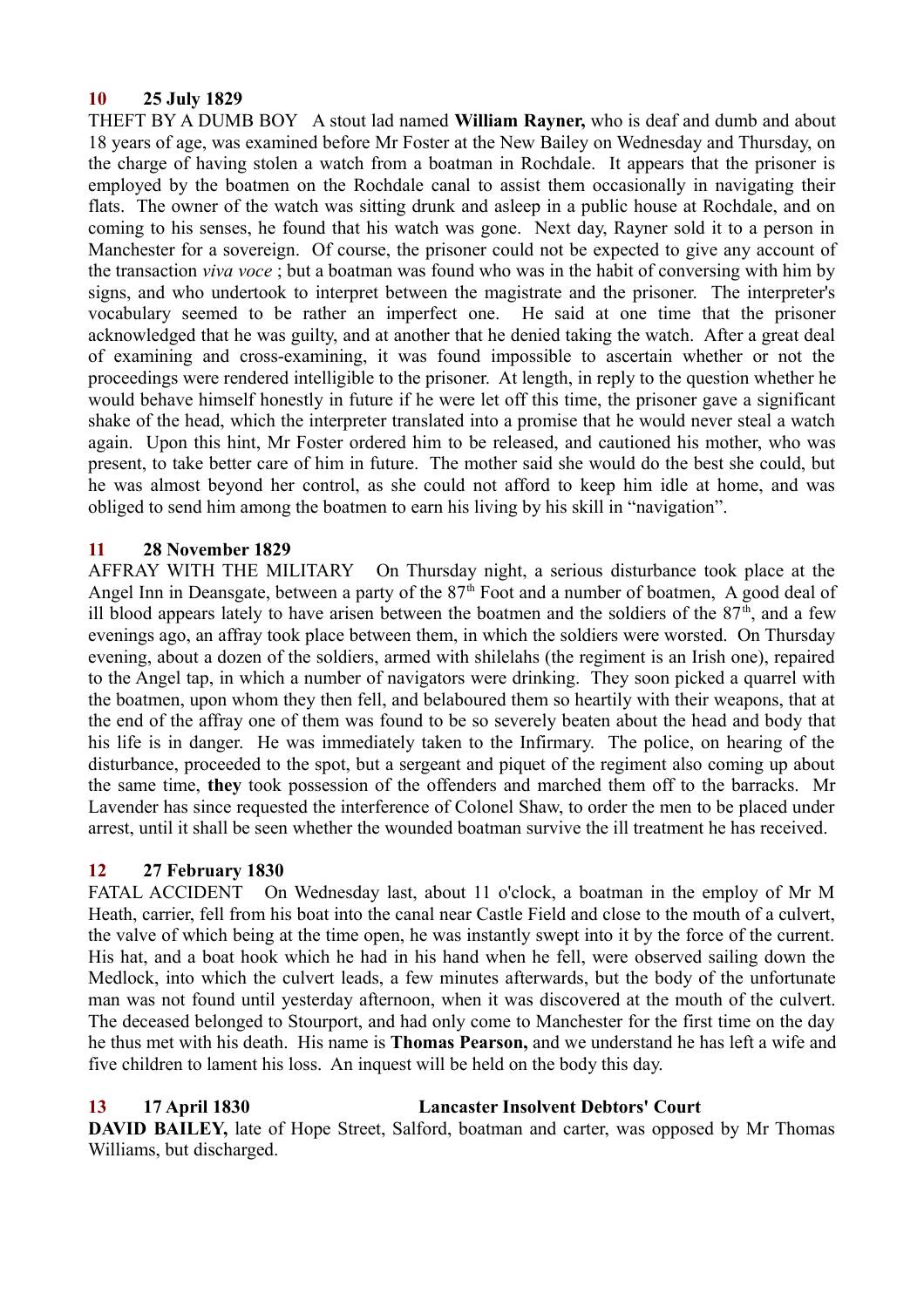#### **14 1 May 1830**

DREADFUL ACCIDENT – TWELVE LIVES LOST On Saturday morning at 8 o'clock, an appalling accident took place on the river, by which no less than twelve persons were suddenly plunged into eternity. The following are the particulars of this melancholy occurrence. A number of the stone masons and labourers employed in erecting the piers of the railway bridge on the Manchester side of the river, lodge in Salford, and a ferry boat is kept at the works for the purpose of conveying them across at meal times. When the men left off work at 8 o'clock in the morning for breakfast, about eighteen of them rushed, as usual, into the boat ; and, notwithstanding the strong remonstrances of a man of the name of **Wilson**, who acts as ferry man, and who told them she was overloaded, they pushed her off towards the middle of the stream. The boat is a rather flat bottomed one, about nineteen feet in length and six in breadth, and is capable of carrying about 12 or 14 persons without danger. When the boat was pushed off, the stern was within about an inch of the water, and unfortunately the heavy rain of the previous night had swelled the river about three feet above its usual height ; and from the strength of the current, as well as from the high wind which prevailed, the surface of the water was a good deal agitated, particularly in that part of the river where the progress of the stream is interrupted by the coffer dam and other works connected with the bridge. From the number of men on board of the boat, it was impossible for them to sit down, and indeed there was scarcely standing room for so many. The ferry man, therefore, who sat about the centre, was almost completely prevented by the numbers about him either from seeing correctly the direction he was taking, or from having a proper management of his oars. His general practice is to cross immediately below the coffer dam ; but on pushing the boat off on this occasion, she was carried between two of the piles which have been driven in to strengthen that fabric, and unfortunately struck against the pile on the lower side. The shock, though not great, was sufficient to cause the men who were standing to swerve a little from their upright position, and the balance of the boat being thus partially destroyed, she immediately filled with water, and went down. One of the men clung to the pile which had been the secondary cause of the accident, and another clung to him. Two others succeeded in swimming ashore to the Manchester side, and a fifth directed his course to the Salford bank. He was carried down however a considerable way by the force of the current, and was picked up when completely exhausted opposite the New Quay, which is about a hundred yards below the place where the accident happened. The ferry man, Wilson, on perceiving the boat going down, leaped into the water and swam ashore to the Manchester bank. He then pushed into the water two beams of timber, which were lying about, thinking they might be the means of saving some of those who were struggling in the centre of the stream. Having done this, he next pushed off a flat bottomed boat, used for the conveyance of stone, and succeeded in saving the lives of the two men who were clinging to the pile. Six out of the whole number were thus saved ; and all the rest, consisting of eleven men and a boy, were unfortunately drowned. About one half of them clung to each other and went down together, immediately below the spot where the boat struck ; the remainder were carried away and overwhelmed by the current.

Immediately on the accident taking place, the other workmen employed on the works rushed to the spot, and rendered all the assistance in their power. Unfortunately, however, the greater part of those who lodge in Manchester had left the works immediately on the ringing of the 8 o'clock bell, and thus got to a considerable distance from the yard before the accident occurred. A raft was also pushed off from the New Quay, to intercept such as might be carried down ; but unfortunately these exertions were not attended with greater success than we have mentioned.

In the course of half an hour after the accident, several of the bodies were picked up and carried into Mr Brown's dye house, where every means were used for their resuscitation by Mr Jordan, Mr Ollier, and a number of other medical gentlemen, who hastened to the spot. In no instance, however, did they succeed in restoring animation. The first body was found exactly half an hour after the accident happened, and the eleventh after the lapse of an hour and a half. The greatest praise is due to Mr Brown and his workmen, as well as to the persons employed at the Old Quay, for the activity and humanity they displayed. Mr Rothwell and Mr Harrison, who live in the neighbourhood, were also quickly on the spot, and rendered every assistance in their power.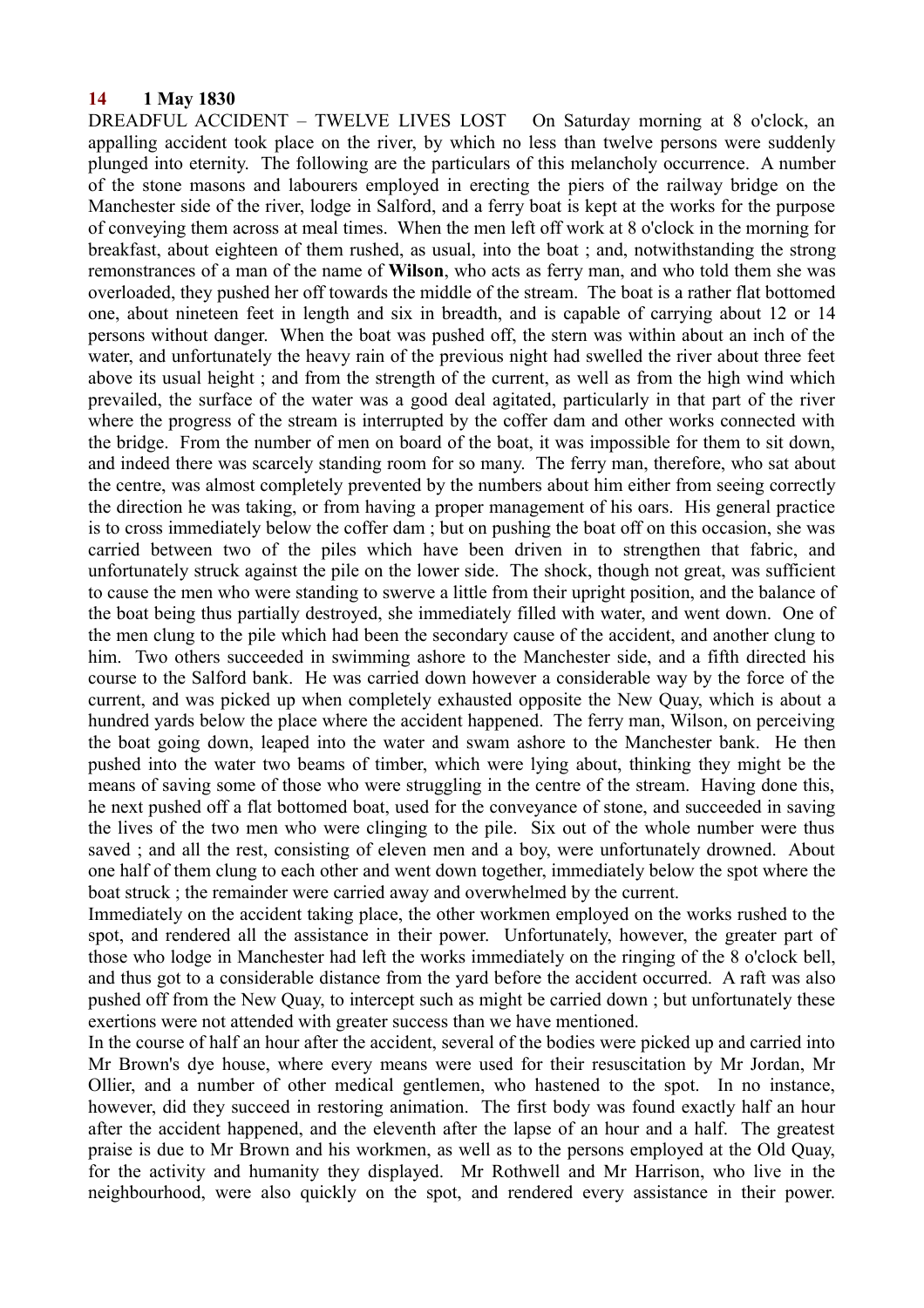Wilson, the boatman, has received much praise for the coolness and promptitude with which he acted under the awful circumstances in which he was placed. We understand he still suffers considerably from the effects of the cold and the alarm and agitation which he sustained.

As soon as it was discovered that the vital spark had irrecoverably fled, the bodies of the sufferers were carried to the Quay Tavern in Liverpool Road, where an inquest was held upon them on Sunday evening, and a verdict returned to the effect that the deceased were accidentally drowned. Five of the bodies were afterwards removed by their friends, and the remaining six were interred in one grave, on Tuesday afternoon, in the new Burying Ground in Rusholme Road, the agents of the company undertaking to defray the expenses of the funeral. From the preceding account, it will be perfectly obvious that, throughout this lamentable affair, not the slightest blame could attach to any person, except to the unfortunate men themselves ; everything practicable having been done by the agents of the company to prevent accidents.

We have been requested by some of the parties interested to notice the very handsome conduct on this melancholy occasion of Lieutenant Colonel Blair, the commanding officer of the  $87<sup>th</sup>$  Regiment, now in the barracks in Regent Road. Immediately on hearing of the accident, the colonel sent down the surgeon of the regiment to render to the sifferers any assistance in his power. He also sent a guard of soldiers to keep order at the place, and in every respect behaved in the kindest and most considerate manner.

On Sunday afternoon, a collection, amounting to £25, was made in behalf of the widows and families of the sufferers in the Scottish chapel in Lloyd Street. As the expenses of the funeral have been defrayed by the Company's servants, the whole of this collection will be available for the relief of the widows and children, or other destitute relatives who depended for their subsistence wholly, or in part, upon the deceased.

The following is a list of the names of the unhappy sufferers, with some account of the circumstances of each :-

James Bern, aged 36, a stonemason, has left a wife and five children in destitute circumstances, at Brechin in Forfarshire, Scotland ; the yougest child is only a fortnight old.

Donald McDonald, stonemason, aged 43, a native of Forres, Morayshire, Scotland, has left a son and a daughter, who are grown up ; the son was in the boat, but was saved by the boatman, William Wilson.

John Wilson, stonemason, aged 22, single, son of Mr John Wilson, one of the inspectors of bridges for this county. At the conclusion of the inquest on Sunday, his body was taken to Bolton and interred by his friends.

Alexander Findlay, stonemason, aged 24, single, from Fort Augustus, Invernesshire. His brother was in the boat, and was saved by the boatman, along with young McDonald.

Jeremiah Henderson, stonemason, aged 26, single, a native of Heighington in the county of Durham. He had been employed for three years on the line, and came, only a fortnight ago, from the works at the Liverpool end.

Peter Dymont, labourer, aged 32, a native of America. Has left a wife (an Irishwoman) and two young children in a destitute condition.

William Ord, stonemason, aged 34, from near Barnard Castle, county of Durham ; has left a wife, but no children.

John Winstanley sen, labourer, aged 64, a native of Ashton-in-the-Willows ; has left a wife and family, who are all grown up. He formerly carried the mail between Warrington and Wigan, for fifteen years, and usually went by the name of "the old post". He was engaged in the Irish rebellion in 1798 as a private in the old Lancashire militia.

John Winstanley jun, labourer, aged 20, youngest son of the above ; single.

Ralph Cordwell, labourer, aged 35, a native of Berry Lane in this county ; has left a wife and one daughter, about 15 years of age.

James Dowley, aged 21, single, belonged to Ordsall Lane, Salford. He was a painter by trade, but worked as a labourer at the railway bridge.

James Findlay, aged 13, stonemason. He lately came with his father from Glasgow. His father and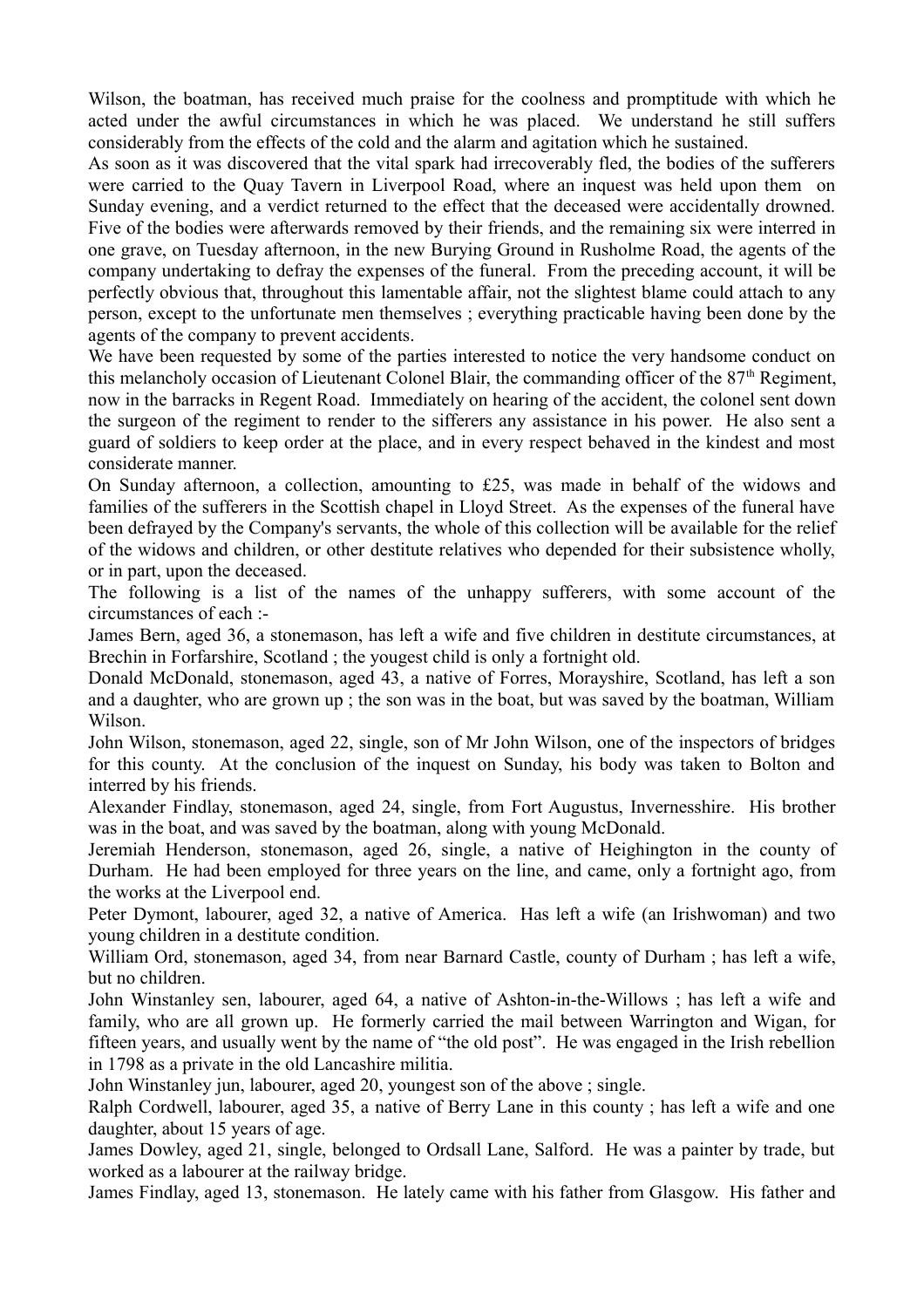two uncles are in the employment of the railway company as overseers or foremen. They are not at all related, however, to Alexander Findley, who was drowned as above mentioned. The body of the unfortunate lad has not yet been found, although persons have been employed during the whole week in dragging the river. A reward of two guineas has been offered by his surviving friends for the recovery of the body.

Those of the above bodies taken away by their friends are Wilson, Dowley, Cordwell and the two Winstanleys. The remaining six were buried as we have already stated, in one grave in Rusholme Road burying ground on Tuesday afternoon. They were borne by their fellow workmen from the Quay Tavern to the place of internment. After the usual funeral service had been read over the grave, an address appropriate to the occasion was delivered by the Rev W McKerrow, one of the ministers of the Scottish Chapel in Lloyd Street. Among the persons employed on the railway, and who were present at the funeral, were a great number of Scotsmen, who have found employment on the works of the railway, on accout of their skill in masonry and engineering. We understand that it is intended that a marble slab shall be placed over the grave, on which a suitable inscription is to be engraved, commemorative of this melancholy event.

On Thursday, several of the directors of the railway came over from Liverpool for the purpose of ascertaining the cause and particulars of the late accident, and the circumstances of the families left by deceased. Having satisfied themselves in these points, they returned to Liverpool yesterday morning.

# **15 8 May 1830**

The graves of two children in the burial ground of Stockport parish church were last week despoiled of their contents by resurrectionists. Several instances of body snatching have also recently occurred at Maltby in Yorkshire, and at Penrith, and other places in Cumberland and Westmoreland. A man named Hall was convicted last week at Pontefract sessions for violating a grave at Bradfield and sentenced to six months imprisonment.

# **16 21 August 1830**

DEATH FROM FIGHTING On Tuesday the  $10<sup>th</sup>$  instant, a fight took place in the Two Cocks public house, between John Davies of Thompson Street, Salford, and a boatman, who is only known at present by the name of Oxford Jack. Davies received so much injury that he had to be carried home, and he died on Tuesday evening last. An inquest took place on Thursday last before Mr Milne, when Mr Boutflower, surgeon, who had opened the body, gave it as his opinion that the man had not died in consequence of any violence that had been done to him. The jury found a verdict in accordance with that opinion. We have not heard to what cause Mr Boutflower attributed the man's death.

# **17 4 September 1830 Lancaster Autumn Assizes**

RUNNING DOWN A FLAT – ASHBRIDGE AND OTHERS v WILLIAMS This was an action brought by the plaintiffs, twelve in number, who are owners of a vessel called the *Termagant* of Liverpool, to recover damages from the defendant, who is a trustee of the City of Dublin Steam Navigation Company, in consequence of one of their steam packets having run down the vessel, while in the river Mersey, on the  $28<sup>th</sup>$  of April last.

Mr Pollock (with whom was Mr Patteson) briefly stated the plaintiff's case.

The ownership of the vessel having been proved, and also that the defendant was a trustee of the steam company, the following witness was called.

**Bernard Mullen** said he was a boatman on the Mersey on the day in question, and was alongside the brig *Termagant*, which was a little to the northward of the entrance of the Brunswick dock basin, and about going into it. The steamer *Nottingham* was coming out of the dock at a rapid rate and with full power. She ran against the brig, struck her midships, almost split her in two, and she immediately went down. He was of opinion that if the steamer had not come out with full power, or had reversed her paddles, the accident would have been avoided. The crew could not have got the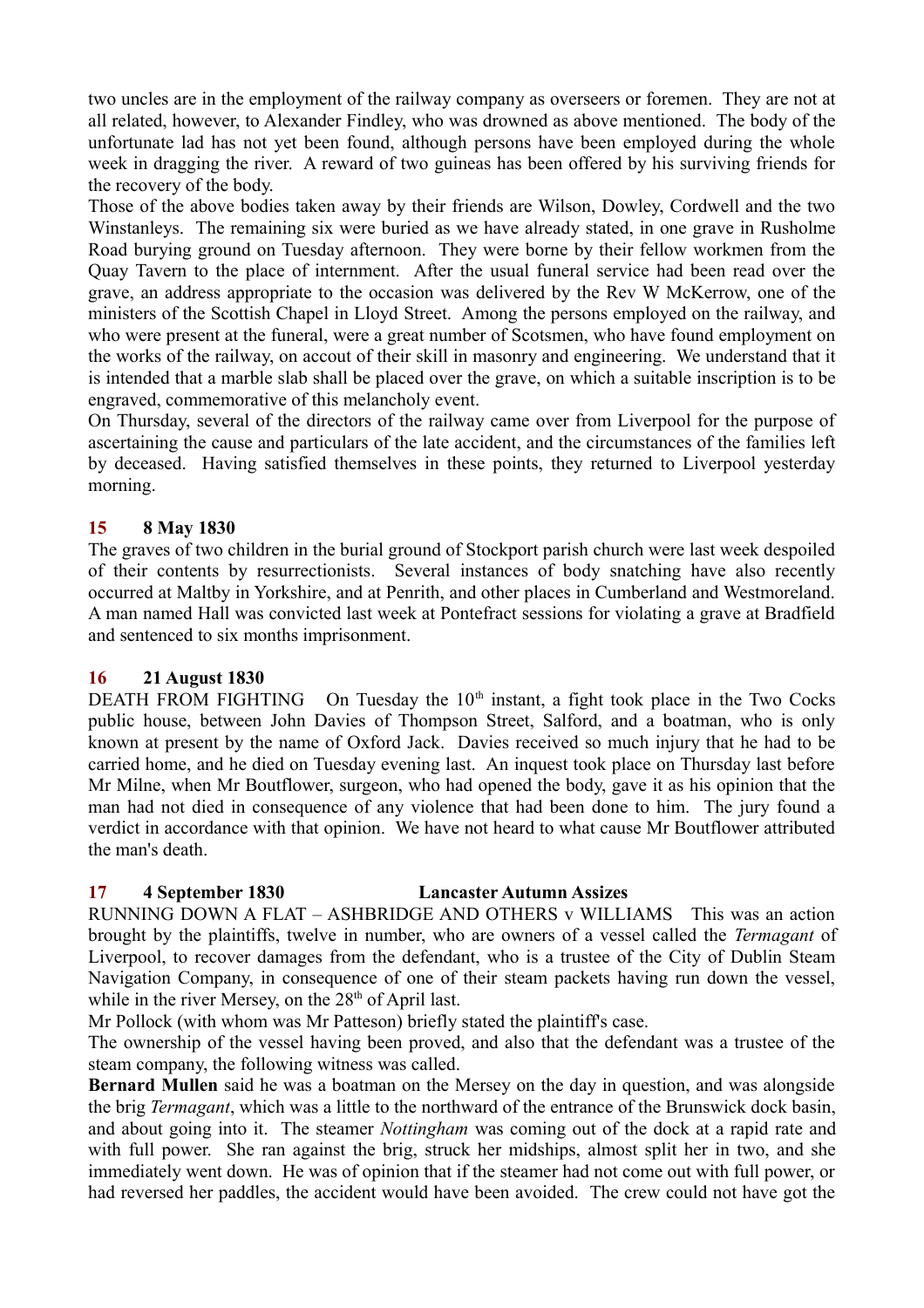brig out of the way, and were in no fault whatever.

A number of witnesses gave similar testimony.

The witnesses were cross-examined at great length by Messrs Brougham and Alderson, and one of them, a ship chandler, excited much merriment in giving his evidence.

Mr Brougham asked him if he had not a great respect for the plaintiffs? He replied that he had respect for the whole community, and particularly Mr Brougham.

Mr Brougham : Aye, aye, but more particularly that small portion of it which you deal with. I suppose you expect to deal more largely with the plaintiffs if all goes on well? - Yes.

Mr Brougham : Did you see the flat *Diligence* in the river? - Indeed I saw no *diligent* flat at all. [Roars of laughter].

Mr Brougham then addressed the jury at considerable length, saying that he should show that the accident might have been avoided if the captain of the brig had been disposed to get out of the way, as he had ample opportunity.

A number of witnesses were then called to prove the statement of the learned counsel, and also that the vessel was not going at more than 2 1/2 miles an hour, her full power being 9.

Mr Pollock replied.

The learned Judge, in summing up, observed that the question for the jury was whether the defendant had been negligent and, through that negligence, had run against the vessel; if they were of opinion that he had, their verdict must be for the plaintiffs, if not, for the defendant. His lordship was about to read over the evidence, when the jury interrupted him and returned a verdict for the plaintiffs. The amount of damage was referred.

# **18 2 October 1830 New Bailey**

The boatman who was in custody, charged with attempting to drown Ford, the Salford watchman by throwing him into the Bolton Canal, was agin brought up along with two other men named John Carrington and James Fielding, who had been appehended by Diggles on account of their being known companions of the other man, whose name is **Bailey,** but as Ford was quite unable to identify any of them, they were reluctantly discharged by the magistrate.

# **19 18 February 1832 New Bailey**

**Sarah Morton** and **Mary Ann Smith,** two married women, stood charged with having possession of a quantity of wearing apparel, which had either been lost or stolen from the cart of a person who was conveying them to a washerwoman at Altrincham from the house of a gentleman at Manchester.

The circumstances which led to the discovery of this property were rather curious. A few days ago, the prisoner Morton came to Booth, the Chorlton Row Officer, and gave information of her house having been robbed. He on that occasion, amongst other questions, asked her what her husband was, and she replied that he was a boatman on the canal to London. Booth casually observed, without any particular allusion to her husband, that he was afraid there were some boatmen who were regularly in the habit of conveying stolen goods away with them to London. A day or two afterwards, she came again to Booth, and said that in consequence of his observation, she had been very uneasy in her mind, as she had some things which were not her own, and she wished the right owner had them. She then told him a circumstantial tale of the husband of the other prisoner, who worked in the same boat as her own husband, having one night last month (which afterwards appeared to be the night on which the clothing in question was lost or stolen from the cart) found a basket of dirty clothes near Stretford. The boat being then on its way to London, the clothes were taken there and brought back when, hearing nothing of such articles being lost, they (Smith and Morton) divided them between them. In consequence of this communication, Booth went to the house of the prisoner Smith in Eltoft Street, and found the remainder of the articles, as Morton had stated. It not being known at that time who had lost the clothes, the parties were not taken into custody, but when that circumstance was afterwards ascertained, the women (their husbands being away with their boat) were apprehended. Both the prisoners now stated that the statement made by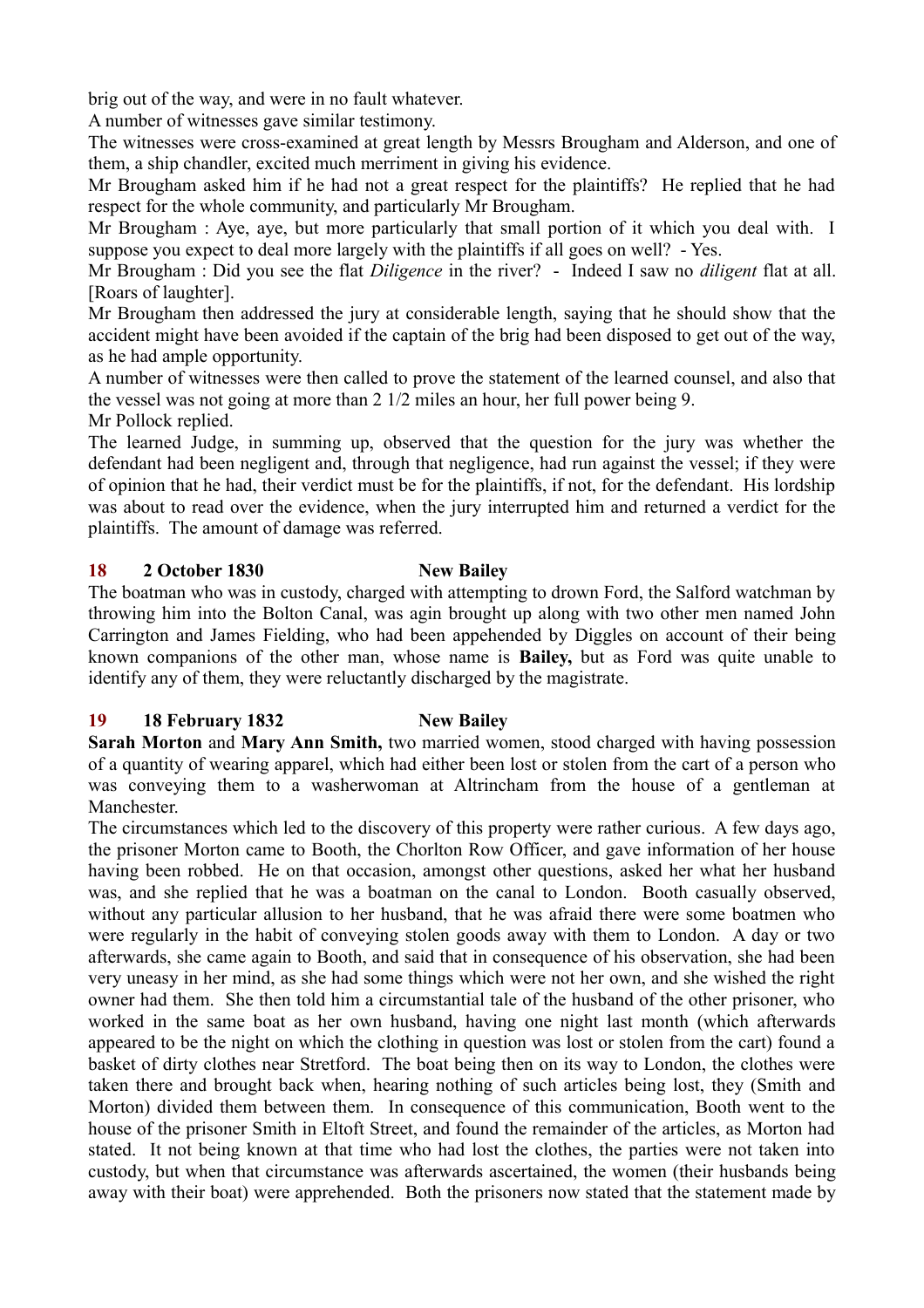Morton was the truth, and called witnesses, who proved that before Booth knew anything of the matter, the same story had been told to them. There being a probability that the basket had dropped from the cart and been found in the manner described, the magistrates dismissed the charge, and the prisoners were set at liberty.

# **20 4 August 1832 New Bailey**

**John Jones, Joseph Salt** and **Thomas Platt** were charged with committing a robbery in Parliament Street on Saturday afternoon under the following circumstances. A labouring man named John Hale said that he went into a beer shop, kept by a man named Duck, in Parliament Street about 5 o'clock on Saturday afternoon. He had not been there many minutes when a boatman, whom he did not know, asked him to dance, and upon his refusing to do so, assaulted him in the most violent manner. Duck then prevailed upon him to leave the house, and he had not gone many yards from the door when he was knocked down by a number of men, who robbed him of fifteen shillings and some copper. This was done in the open street, but the only one of the gang who could be identified was Jones, who was seen with his hand in Hale's pocket. He was accordingly committed for trial, and the two other prisoners were discharged.

# **21 18 January 1834**

DEATH BY DROWNING On Tuesday night about 12 o'clock, a boatman named **John Forshaw** went on board a boat a boat belonging to his brother in the basin of the Duke of Bridgewater's Canal at Knott Mill for the purpose of sleeping there. It was not his habit to do so, but on this occasion he had offered his services to remain on board all night in the absence of his brother, as a protection to some valuable property that was on board. As he did not make his appearance in the morning, a search was instituted, and after some time he was found standing upright in the canal, between the boat in which he had slept and another very near to it, the crown of his head being just level with the water. He was quite dead when found. The night had been very dark, and it is supposed that in attempting to pass from one boat to the other, his foot had slipped and he had fallen into the water. An inquest was held on the body on Wednesday, and a verdict of "Found drowned" was returned.

# **22 5 July 1834**

DROWNING Between 9 and 10 o'clock on Saturday evening, **John Hewitt,** a boatman, was employed in turning the winch by which the paddles of the locks at Knott Mill are raised, when the winch handle slipped off and he was precipitated into the water. It was some time before he rose to the surface, but at length another boatman caught hold of him by the leg and dragged him out. He was quite dead when taken out of the water. The inquest was held by Mr Rutter and a verdict of "Accidentally drowned" was recorded.

# **23 26 July 1834**

DEATH BY DROWNING On Monday last, an inquest was held before Mr W S Rutter on the body of Joseph Allen, a dyer, who was drowned on Sunday night in the Bolton Canal. The principal witness examined was **George Jordan,** a boatman, who stated that on Sunday night he was drinking with the deceased at a beershop in Pendleton. They left that place together to go to Jordan's boat, which was lying in the bottom lock of the canal, next to the river Irwell. On arriving there, Jordan jumped into the boat, which lay about three yards below the level of the canal bank, the water being out of the lock, and he told the deceased to stand still until he could fill the lock and so raise the boat to a level with the side. The night was very dark, and instead of attending to Jordan's directions, the deceased walked forward into the water. On hearing him fall, Jordan put his hand out and caught hold of the deceased, who made a spring to get into the boat, but instead of doing so, he dragged Jordan into the water. They struggled together for some time, and at length Jordan succeeded in dragging the deceased to the side of the lock, where there was a crevice in the wall by which he could hold himself from sinking. Jordan having thus, as he thought, secured the deceased, attempted to climb up the lock gates, but fell several times before he could accomplish his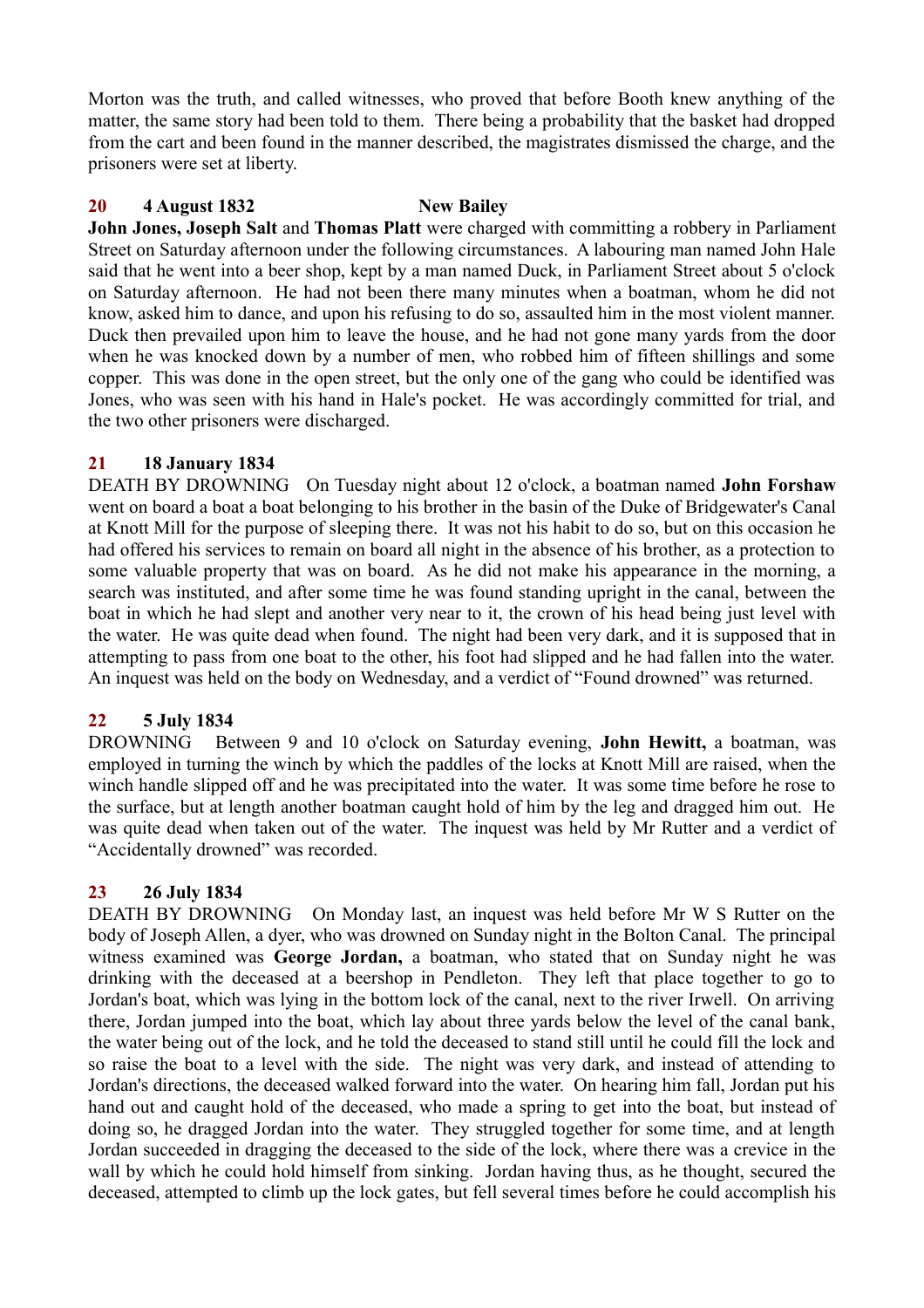object ; in the meantime, the deceased became exhausted, and crying out, "I'm going, I'm going, Lord have mercy on me!" fell backwards into the water and sank, never to rise again. Jordan seeing the fate of his companion, and being unable to render him further assistance, ran in search of the watchman, and after about an hour's exertions, the body of the deceased was taken out of the water and conveyed to a neighbouring public house. The jury returned a verdict of "Accidental death". Both the deceased and his companion were intoxicated when the fatal event happened, and to this circumstance, Allen's death may be attributed.

#### **24 9 August 1834 Chester Summer Assizes**

THE TRIAL OF THE MURDERERS OF MR ASHTON NEAR HYDE James Garside and **Joseph Moseley** were placed at the bar at eleven o'clock this morning, charged with the wilful murder of Mr Thomas Ashton on the  $3<sup>rd</sup>$  of January 1831, by shooting him on the evening of that day with a pistol, while passing from the Apethorn Mill to his father's house, Pole Bank. William Moseley, a third party in the horrid transaction, was admitted evidence for the crown. Both prisoners pleaded not guilty. The following were sworn on the jury :-

Robert Naylor, Runcorn, tea dealer Samuel Anderton, Gawsworth, farmer William Bottoms, Bramall, innkeeper Charles Gerrard, Great Budworth, farmer W B Gibson, Runcorn, joiner John Gosling, Macclesfield, builder Matthew Goodwin, Buglawton, farmer Thomas Norbury, Bowden, farmer Thomas Pownall, Bollington, innkeeper John Powell, Butley, farmer Thomas Smith, Bramall, innkeeper J Warrington, Gawsworth, farmer

After the jury had been charged, the judge ordered all the witnesses out of court, except the professional gentlemen and magistrates.

Mr Attorney General stated the case, with whom was Dr J B Brown and J H Lloyd Esq. Mr Dunn for prisoner Garside. Joseph Moseley undefended.

The Attorney General wished the jury to forget what they might have heard or read out of court, and confine themselves to what they would hear this day in court. In 1831, great excitement existed in the neighbourhood of Ashton-under-Lyne and 52 mills were out of employment. The prosecutor, Mr S Ashton, was the proprietor of two mills, one at Woodly and the other at Apethorn. The unfortunate young man, Thomas Ashton, had the care of the Woodly mill, but his brother had the care of the Apethorn mill and, in consequence of his brother being engaged on the night of the murder, the deceased attended the mill at Apethorn in his place ; their practice of returning to the mill after tea was well known. On the  $3<sup>rd</sup>$  of January 1831, the deceased was to superintend for his brother, and left the house in the evening by the private path from the house towards the mill, and was seen passing through the gate by a person named Wood, whom he heard call, and directly after he met three men who were strangers to him, and shortly after he heard the shot. These three men were met shortly before by a boy and a girl, both of whom saw something bright in the hands of one of them ; the man who had it had a shooting jacket on, and that man stepped aside and looked under his hat. No other persons were met on the road and, therefore, the shot must have been fired by one of those three. Now the question will be to find out who these three men were and, in order to do that, he was driven to call one of those three, and that person is an accomplice called William Moseley. The Attorney General then stated the law as to confirming an accomplice. As regarded Garside, there would be no difficulty, and as regarded the accomplice, there would be abundant corroboration.

Hannah Oldham, sworn, examined by Dr Brown : I was in the service of Mr S Ashton in January 1831 ; his house is called Pole Bank, in Werneth ; at that time, he had two sons, Thomas and James ;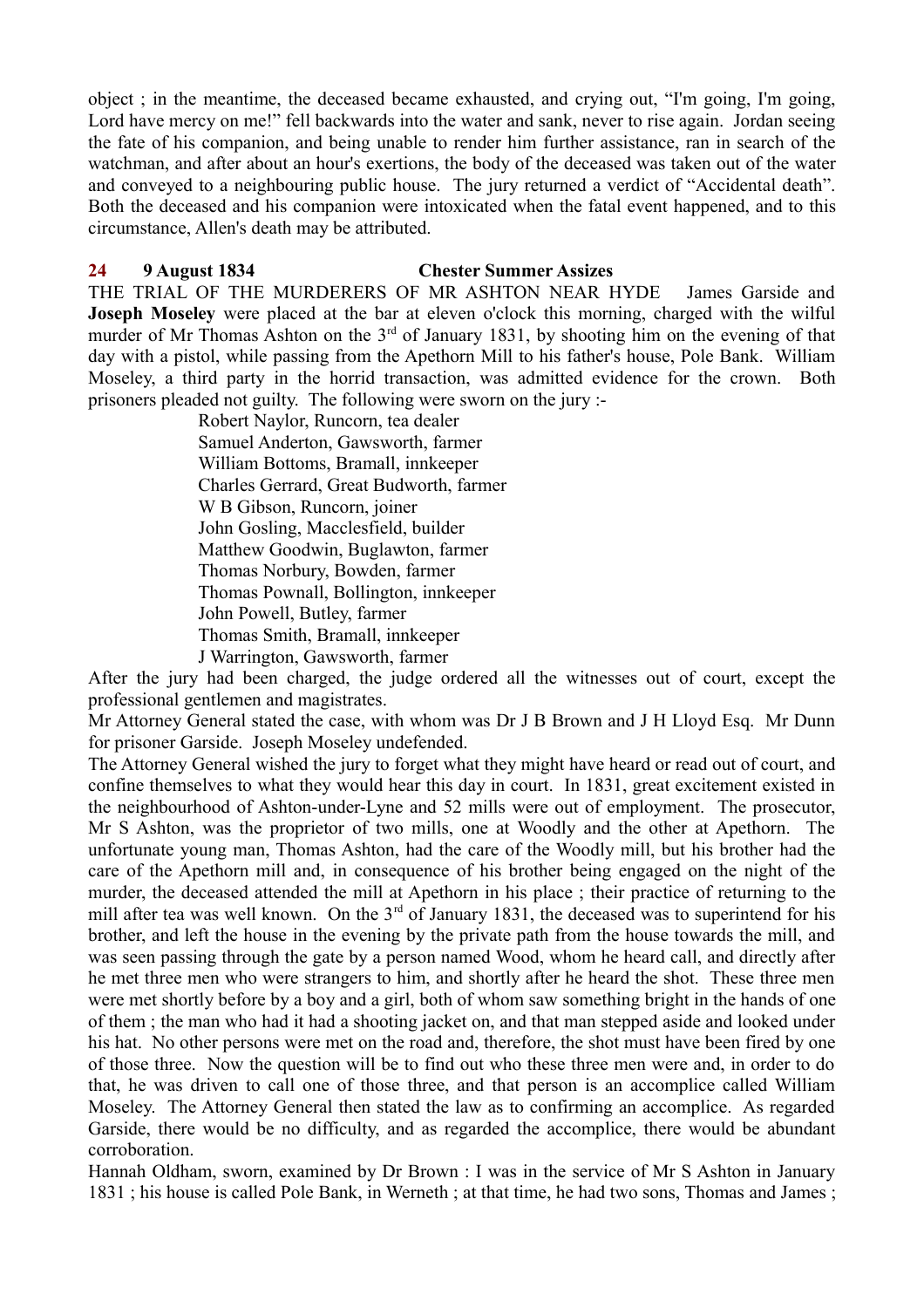they superintended the mills. James usually attended the Apthorn mill. On the  $3<sup>rd</sup>$  of January, Thomas attended that mill, and left the house about seven o'clock at night, which was the usual time that James used to go to Apethorn. Saw him brought back, in half an hour after, dead.

William Taylor, examined by Mr Lloyd : Is a joiner, living at Werneth ; remembers the night when Mr Ashton was shot ; was in Mr Ashton's service at that time.

Plan delivered to the jury.

Taylor continued : Knows the prisoner well ; there is a road called Apethorn Road which leads to Gerrard's ; there is a clap gate leading out of the lane towards Mr Ashton's house, leading out of the footpath into the lane ; was going down that lane on that night, about seven o'clock, six or seven minutes after. George Wagstaffe was with me ; we were going up Apethorn Lane from the mill ; we saw a man lying one half upon the road and the other upon the ditch ; this was 31 yards from the clap gate nearer the mill ; it was light enough to see an object four or five yards off. Went up to the man and looked at him. We then went up to the farm house next to the place, procured a light, and went to the place and found the man ; we thought he was drunk ; he was lying on the left side with his right hand in his top coat pocket, in this manner (describing it). He was on his back, covered with blood, so that we could not see his countenance till after we had fetched a surgeon, and then I recognised his features. I knew him before. That person was Mr Thomas Ashton. He was afterwards taken home in an armed chair. Apethorn Lane is a common thoroughfare, leading to Houghton Green and other parts ; it is a foot road only. Examined the place afterwards, and observed two seats at the back of a strong thorn, in the fence, as if two persons had been sitting, or one twice. It was at the back side of the fence, and opposite to where the body was found. It was on the field side of the fence. The footpath leads to Mr Ashton's house. It was about seven yards distance. A person sitting there could see a person coming down the footpath perfectly well. I saw the marks of a well nailed shoe or shoes. There were more marks than one. I observed two.

By the Judge : The footmarks were near the place where the person sat.

Cross-examined by Mr Dunn : I was examined shortly after. Cannot recollect when the first examination took place. I was at the inquest, which was a day or two after. There were many persons present when I was examined. I have given the same evidence since before the magistrates. William Moseley was present at the time. We went on the opposite side to that which Mr Ashton was going. We went from the mill towards the clap gate. The distance from the gate is about 300 yards.

George Wagstaffe was put in the box, but not examined by the counsel for the prosecution.

Examined by Mr Dunn : I was at the inquest, but not called upon. I was not examined.

By the Attorney General : I remember the night Mr Ashton was shot ; was going from the mill with the last witness. Went down Apethorn Lane, and passed Swindell's farm ; found Mr Thomas Ashton dead on the road. Met no one on the road in the space. Found the body about a quarter past seven ; the body was quite warm ; his right hand in his top coat pocket (as by the last witness). Did not find any pistol or firearms about him. Saw a place where two persons had been sitting. It was just across the road from which we found the body.

Cross-examined by Mr Dunn : Gave the same evidence before the magistrates at Stockport. Was examined on the  $1<sup>st</sup>$  of May, and then again on the Tuesday following. Gave the same account both times. Taylor and I walked abreast. That lane is used by the persons coming from the mill. Other persons came about four or five minutes after we found him.

Mr Tinker, surgeon : I was called in on the  $3<sup>rd</sup>$  of January to examine the body of the deceased, at eight o'clock in the evening. Mr Ashton was quite dead then. The cause of his death was a gun shot wound, which had entered at the breast bone, passed through his heart and lungs, and passed out at the shoulder blade. They appeared to have been slugs. There was one wound at the front and two at the back.

Cross-examined by Mr Dunn : I was examined before the magistrates in the presence of William Moseley. The depositions were read over in his presence. Not accustomed to gun shot wounds. Never saw a gunshot wound before.

By the prisoner, Joseph Moseley : Has not said before the magistrates that it was done with a ball.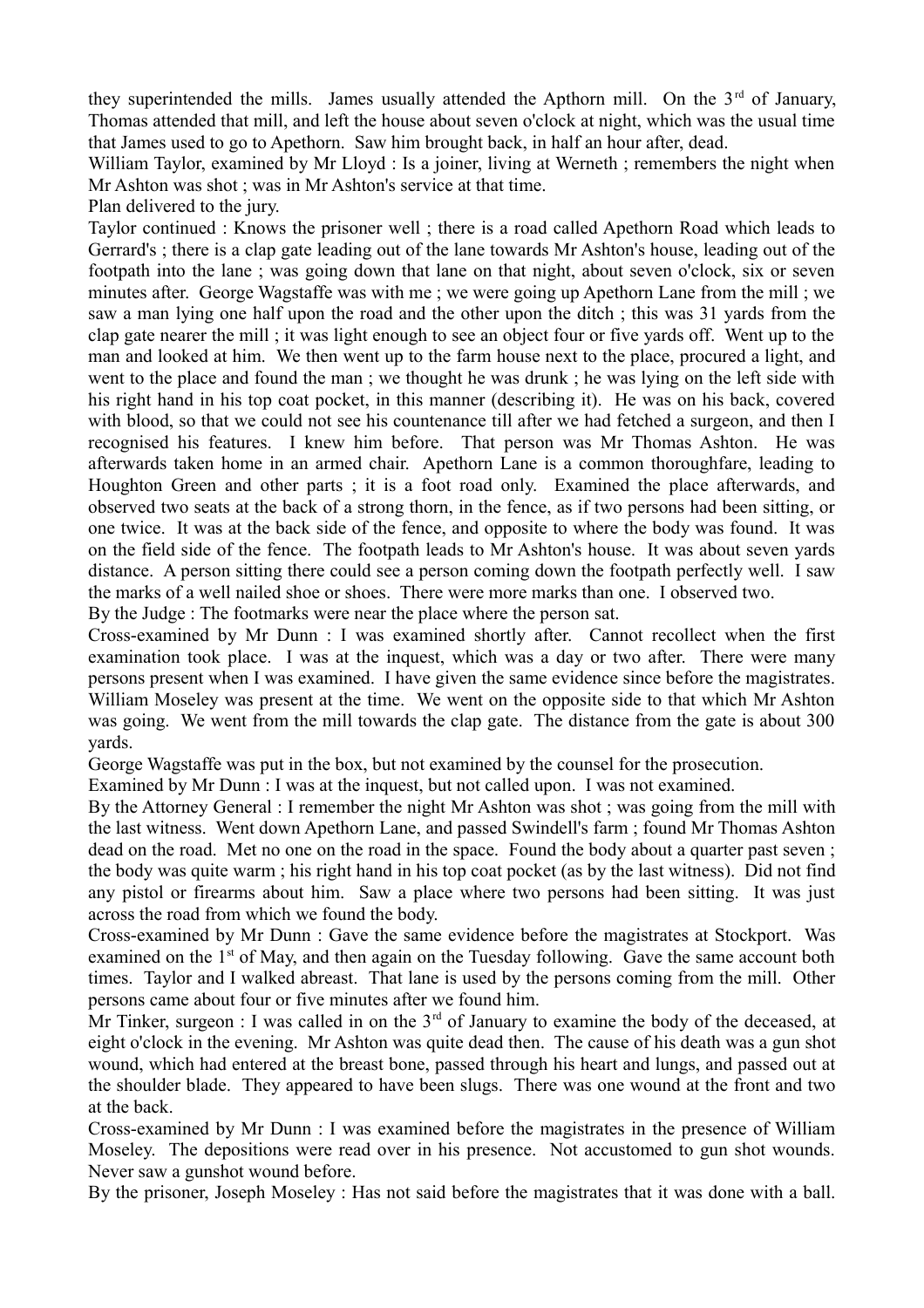The guns have not been examined in the neighbourhood.

**William Moseley** sworn, examined by Mr Lloyd : Is the brother of Joseph Moseley, and is a labourer, and lived lately in Romiley. Romiley is about a mile and a half from Mr Ashton's on the Stockport side ; it is about four miles from Marple ; has been a boatman ; has known Garside a few years. Garside lived at Marple when I was an apprentice there. Met Joseph Moseley and James Garside at the Stag's Head at Marple Bridge ; it was on Wednesday ; remembers the day in which young Mr Ashton was shot ; it was on the Wednesday before ; stayed a short time there, and had something to drink.

By the Judge : That would be the  $29<sup>th</sup>$  of December. Whilst we were drinking, both of them asked me if I had anything to do ; Garside asked me first ; I said I was out of employ, and was going to Macclesfield seeking work the day after. Garside said I had better stop a few days, as they could find me better employment ; they could find me a better job than anything I could find. It was agreed that I was to meet them the Sunday following at Marple Bridge, towards twelve o'clock ; we then parted ; I did not see either of them again till the Sunday. I went to Marple Bridge on the Sunday between twelve and one o'clock, found both of them, then remained on the bridge about half an hour; did not go into any house; both told me they were going to meet two men on Compsall Brow ; both told me that ; they said I must go with them, and we went ; whilst we were standing at the bridge we saw Robert Middleton, and Jones, a shoemaker ; Robert Middleton is a glazier ; I don't know what has become of Jones ; all three of us went to Compsall Brow ; it is at Werneth Lane ; we called on our way at a public house at the top of the brow, just under Mr Wright's tower ; we met two men there, and one was called either Schofield or Stansfield ; I knew them by sight before, but did not know their names before ; I thought one was a joiner ; my brother told me to stand a little on one side ; the two men talked a little time with my brother and Garside ; I could not perfectly hear what was said, but I heard something said about the union ; they remained talking about half an hour, and then they went away ; I then joined my brother and Garside, and asked them what they were going to do, and they (both) said they had agreed with these men to shoot one of the Mr Ashton's ; and I asked what it was for, and they said on account of the union turn out ; they told me they were to have £10 for the job. They said I must meet them on Werneth Low, at Mr Wright's tower, on the  $3^{rd}$  of January, about four or five o'clock; that was the next day; I refused at first, and told them I would rather not have anything to do with anything of that sort, but by persuasion I gave consent ; they said that if I did not light of them there, I was to go to the gravel pit at Lousy Thorn ; we then parted ; I was living then in Romiley, and they were living in Marple ; Wright's tower is between Romiley and Marple ; I set out the next day about four o'clock from Romiley ; on my way, I met one George Parkinson ; he is a Romiley man ; he walked with me as far as his own house, which is on Cross Moor ; I afterwards went on to the tower ; Garside and Moseley were not there : I got there about five o'clock, not quite five : I then went on towards the gravel pit, and there I met them standing at the gravel pit ; the first thing they did was to show me the pieces which were loaded ; they were pistols ; one was a large one, like a horse pistol, and the other a small one ; Garside had the larger one ; one was a bright one ; Joseph had the bright barrelled one, which was the smaller one ; Garside had brown cloth trousers, a waistcoat of the same colour, a coat like the one he has on now, and a hat on ; it was a common coat. Joseph was dressed in a pair of jean trousers, a dark coloured singlet, and a light shooting coat ; it was a longish coat, a shooting coat ; he had a hat on. I was dressed on woollen cord knee breeches, a yellow striped waistcoat, and a brown cloth jacket which came down to my knees ; I had a hairy cap on. When they showed me the pieces, they told me the way we were to go ; we were to go round by the turnpike ; I told them we had better go on the left side ; we went round by the turnpike, and towards the factory, Mr Ashton's factory ; we all went that way and met several persons on our road. From Lousy Thorn we went by the foot road to the turnpike road ; then a short distance on the turnpike road, until we got into the lane leading to Apethorn Mill. When we were at Lousy Thorn I saw the farmer there ; he was in the field, about the breadth of the field off ; his name is Samuel Taylor. When we got to the lane, we changed our shoes; Garside and I changed; I had before a pair of shoes well nailed ; Garside put one on ; the other I kept on ; I took his hat and gave him my cap ;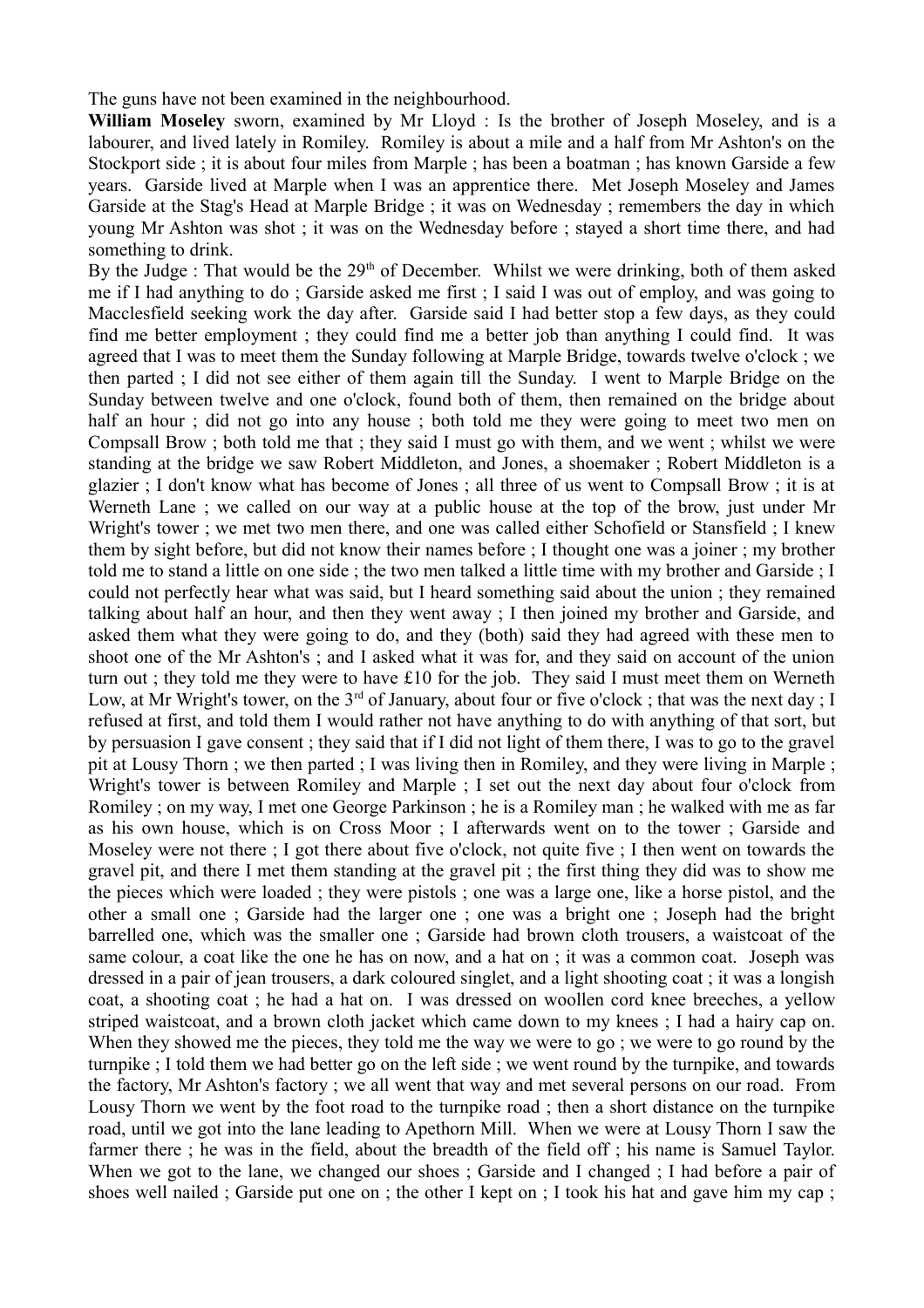there was not any other exchange ; we then went forward along the lane ; we met a man when we had got down the lane 20 or 30 yards ; we met a little girl after that, about the same distance ; she met us ; I was a few yards behind ; my brother and Garside walked together before me ; after that we met a boy with a lanthorn ; this was a short space after we met the little girl ; he met us ; we met a man after that just opposite the clap gate leading up to Mr Ashton's house ; my brother went across the road to look at him ; he bended down to look at him in the face ; I was well opposite the clap gate ; that man passed, and then Garside asked Joseph if he knew him, and Joe said, "No" ; after that they went into the field on the left hand side, and I went into the one on the right hand side; they then came back and went into the field through the clap gate ; I was on the higher ground, and could see where they were ; they lay waiting for this man to come ; they lay in the ditch, both of them ; they were sat on the ditch back, with their heads down ; both were sat down, one a little behind the other ; they sat a few yards below the footpath ; in a short time, there came a man on the same side as they were, he was on the footpath, coming towards the clap gate ; he came through the clap gate ; Garside met him, and he gave way to Garside ; he met him in the field before he got to the clap gate ; he pointed the piece towards him, and he gave way and changed the side ; he fired ; when he fired the piece, he was in the field, on the footpath leading to Mr Ashton's house ; it was in the private road where the shot was fired ; it was about 20 yards from the clap gate ; it was Mr Ashton who gave way when he came out of the ditch ; Garside met him when he came back ; he had got through the clap gate when the shot was fired ; he was going towards the mill when he was shot ; he was about 20 yards from the clap gate when the shot was fired ; I had never been in that lane before ; the person who was shot fell across the road, with his head towards the right hand side ; the man whom we met could not have gone out of hearing when the shot was fired ; I then set off to the place where we had agreed to meet, which was at the canal bridge near to the mill ; I went across the field ; I do not know which way they went ; I did not stop to see them start ; I went to a bridge a little further on ; we were to meet at the first bridge, but I went on to the second ; I then went back to the first bridge, where I found my brother and Garside ; Garside had the piece in his hand ; I asked him if he had shot him, and he said, "Yes, dead enough, he never stirred after". We stood upon the bridge talking a little time, and there was a man coming along the towing-path, we stooped down below the battlement that he might not see us ; we then went off to go, and I went with them as far as Hatherlow ; as we were going, they said I was to meet them at the Bull's Head ; I asked them which they had shot, and they said it did not mean which one it was, if it was one of them – meaning one of the Ashtons ; it was agreed I was to meet them at dinner time the next day ; we parted at Hatherlow ; I slept that night in a boat of **Joseph Bennett**'s at Hatherlow ; Joseph and Garside went towards Marple ; I did not go the next day ; I saw them on the Wednesday following ; it was about dinner time ; on the  $5<sup>th</sup>$  of January, I met them in the road leading to Marple bridge ; it was near to the 7<sup>th</sup> lock on the canal ; it was agreed to meet there if I did not go to the Bull's Head ; it was to receive part of the money ; I found them there with one of the men whom I had not before seen on the brow, it was the man whom I called either Stansfield or Schofield ; he pulled out ten sovereigns and said he had settled with them, and he would settle with me ; I received two of them ; he wanted me to take the other, but I would not, I said I would be content with that, and they might take the other ; he pulled out a book, which we were to sign ; the other two had signed, and I put my mark ; we all then went down upon our knees and made a profession to God, declaring that we would never tell ; we prayed God to strike us dead if we told ; we did this one after another ; we each held a knife in our turns over the other ; Schofield took a part in it, he stood the same as the others ; Garside and the man who paid my money made that proposal ; the man that paid the money made it first.

Cross-examined by Mr Dunn : My brother is older than me ; I told this after I was taken ; it was not immediately after ; I told it after I came here ; it was the  $8<sup>th</sup>$  or  $9<sup>th</sup>$  of April I was apprehended, and I believe it was on the  $11<sup>th</sup>$  of May that I told it; when I said it was two days after it. I meant two days after I came here ; I did not tell anyone in Stockport of it ; it was to prevent me from being hung that I told it ; I have been in Knutsford for a month for stealing a spade from my master ; I never was in prison before except at Knutsford ; never heard that the grand jury cut a bill against me ;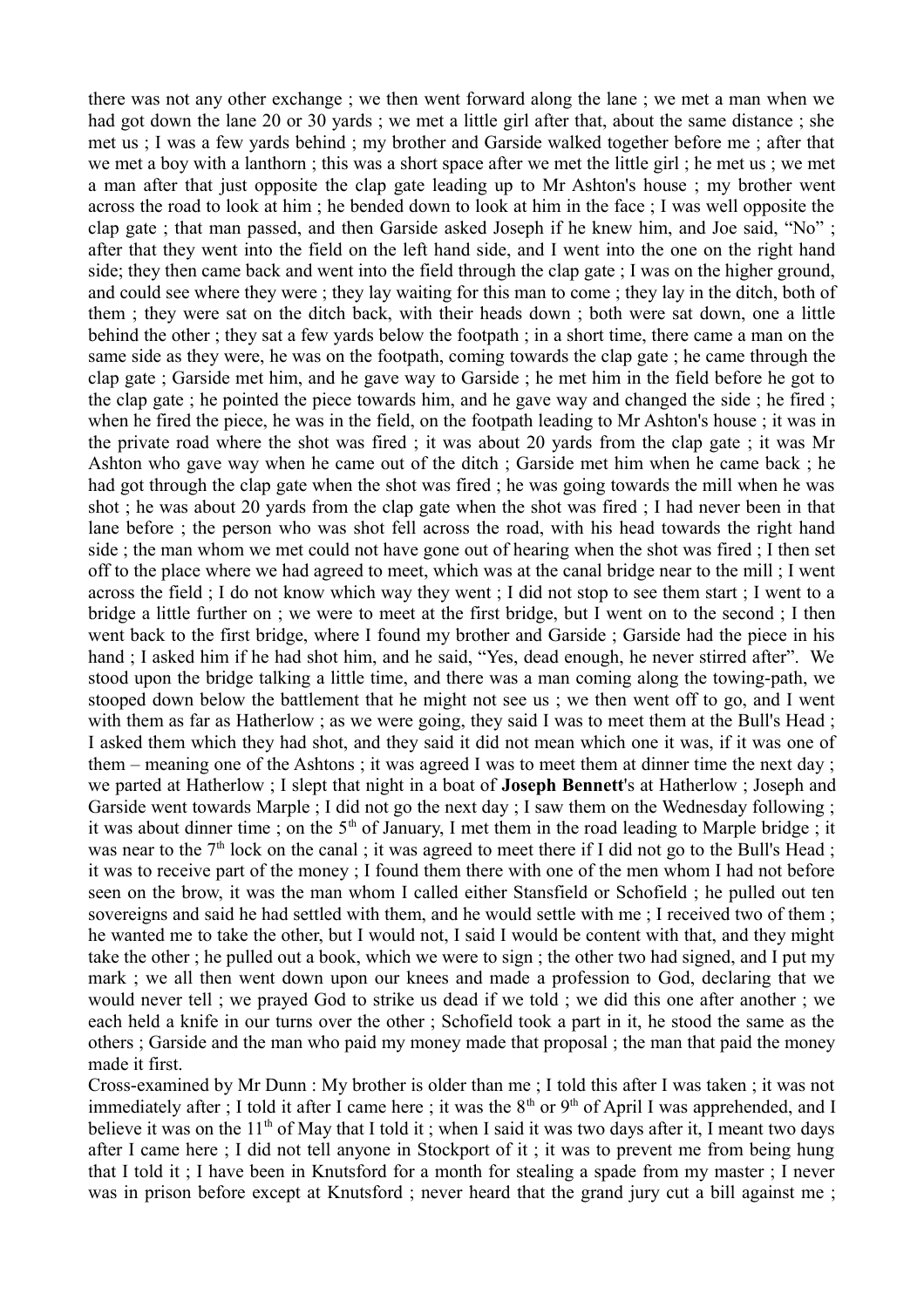does not know a man of the name of Patrick McMann ; there were two or three sent to gaol at the time I went ; do not know any man of the name of McMann ; kept this secret until May 1834. I had thought of telling it before ; I thought so when I was at Stockport ; I was out of work in January 1831 ; they lived at Marple, which is on the way to Macclesfield from Romiley ; I went there that night ; I mean the day that the money was paid ; Taylor, who kept the Stag's Head, is dead ; I do not know the waiter at that house ; I did not see anyone examined to prove that I was at the Stag's Head on the Wednesday ; I believe there was a man, but I do not know that he proved it, or can prove it ; I asked them what sort of a job they had to do, and they said it was a bit of a job of their own they had to do; I did not look for any work in the meantime; I asked them again, but they would not tell me ; they said they would tell me on the Sunday. Robert Middleton saw us on the bridge ; I told that Robert Middleton saw us before ; Middleton swore it ; I did not hear him examined before the magistrates ; I do not know that he spoke to us on that day ; there was Jones, the shoe maker, there. Mr Shaw keeps the public house at Compstall Brow ; he was not examined before the magistrates, nor anyone from his house. Both told me they had agreed with the two men to shoot one of Mr Ashtons ; they told me they were to have £10, and I was to have a share of it ; I agreed to go with them ; I had no ill will towards him ; I would not take £1000 to be one of another job like it ; I would not swear against another falsely for £1000 ; I would not take a false oath for the third of £10; I do not know whether or not I would shoot a man if I were not to be hung and let off for doing it ; I refused at first ; I overtook Geo Parkinson on the road coming from Hatherlow ; I did not hear Geo Parkinson examined before the magistrates ; he walked with me three quarters of a mile ; they showed me the pistols at the gravel pit ; I do not know that my brother had a pistol of his own ; I never asked where they had the pistols from ; it was not quite dark when they showed me the pistols; they showed them from under their coats ; I heard it said before the magistrates that a person had been seen with something bright ; I had heard how the men were dressed before I made my confession ; I heard someone say before the magistrates that one had a round shooting jacket on; I knew where the factory was before this happened ; I did not know his house ; I knew whereabout it was ; I never was on that road before, not nearer than the canal. It was dark when we were at Lousy Thorn ; it might be about six o'clock then ; I could not see across a field at that time. It was not dark when we were at Taylor's farm at the first. I heard Taylor say, when before the magistrates, that he had seen three men near to his house ; I heard some of the evidence before the magistrates, and I might hear that a person had met three men down the lane, and about the little girl meeting three men there ; we met the boy with the lanthorn, but I do not remember hearing anything of that before the magistrates ; there was a man said before the magistrates that he had been met by us, and one of us looked at him ; there is a field on one side of the road, but I think not on the other ; there is a bit of a nursery on one ; I stood close by the hedge ; I was not in the same field as the prisoners were ; they were in the ditch, I was in the field on the other side where the prisoners were ; saw a person coming down, saw him go through the clap gate ; it might be about twenty yards from the gate where the man was shot ; I was within ten yards of him when he was shot ; I was on the other side of the road ; I am certain that he was coming towards us when he was shot ; I am quite sure that he was coming towards us when he was shot ; I am quite sure that Garside fired the shot. I know I am swearing to save myself ; I do not know that I should be hung if I did not swear that it was Garside fired the shot ; the hedge we stood upon after the job is not more than a quarter of a mile from the factory ; we stood there about twenty minutes ; I heard Garside say that he had shot the man, and he told me so at the bridge. I did not know any of the Ashtons ; I asked what master it was, and they said it did not matter which of them, so as it was one ; the man offered me three sovereigns, and I only took two.

Re-examined by the Attorney General : Never had been in Apethorn Road before, and it was then dark ; I was a boatman, and in the habit of passing the factory by the canal, and under the bridges, which I knew well ; I had no watch with me, and I only guess at the time I was at Compstall Bridge, and I guess at the time I was on the bridge.

By the Judge : Knows a man of the name of James Butterworth ; I saw him at his own door on that night ; his house is about three quarters of a mile from Wright's Tower, and before we got there ;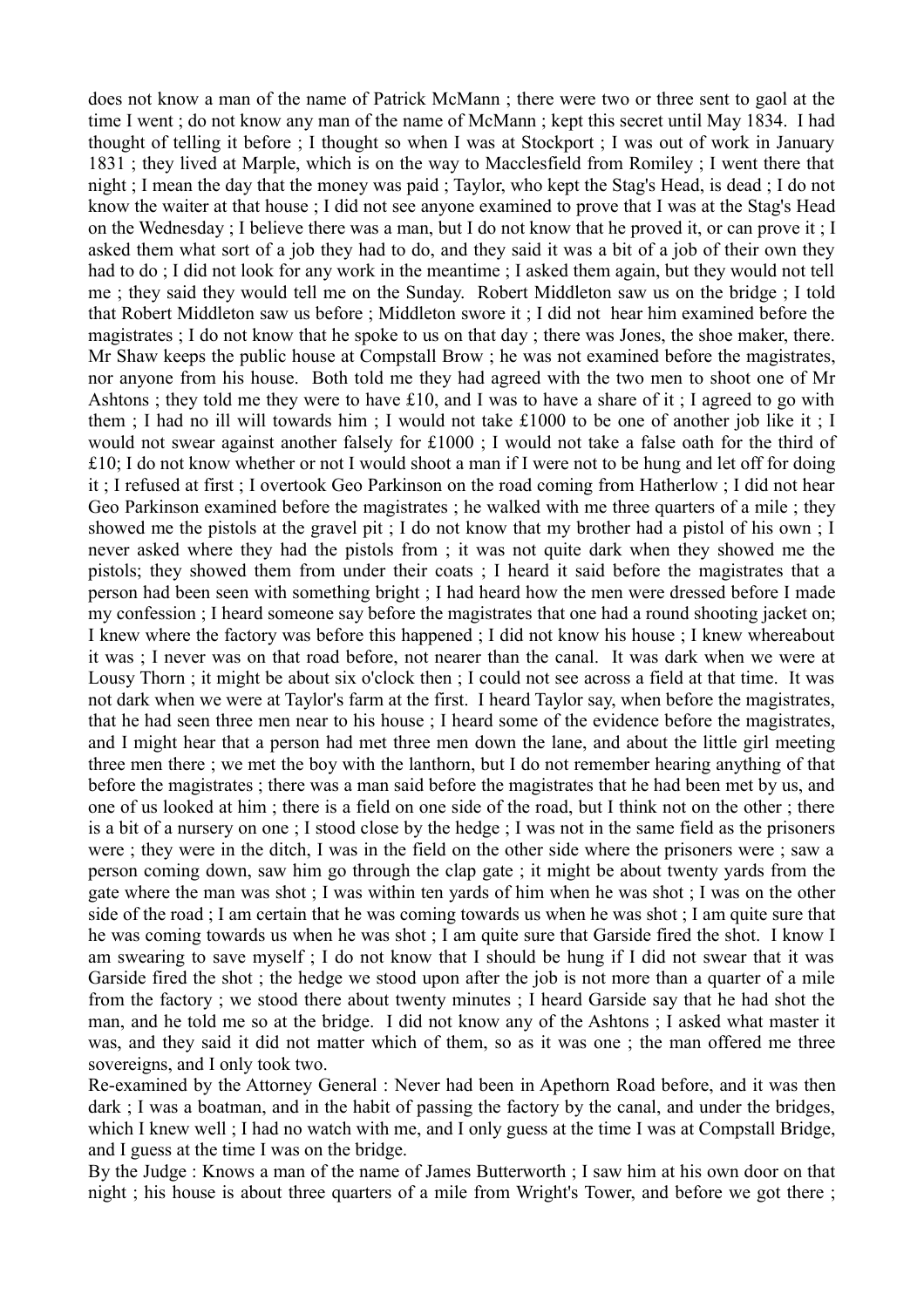they sat on the left side of the lane going to the factory, and I was on the right side, and the lane was between us. When I was before the magistrates, I stated that they went over on the left side, then came back again into the lane, and backed themselves up against the bank under which I stood ; they did that besides cowering down ; they did both ; that was in the same road where Mr Ashton was shot.

Robert Middleton said : I am a glazier, residing at Marple Bridge ; I know both the prisoners at the bar and William Moseley ; I remember well the day on which Mr Ashton was shot. On the day before he was shot, I saw William and Joseph Moseley and James Garside together on Marple Bridge about four o'clock in the afternoon ; I spoke to Garside ; I knew a man by the name of Jones, but he is dead.

Cross-examined by Mr Dunn : I gave evidence before the magistrates on the  $24<sup>th</sup>$  of May : I recollect them standing there very well ; I stood there with three other persons ; I do not think that Jones knew the Moseleys, nor do I know that the others knew them ; I am quite certain of the day and the men ; I have seen the two prisoners together often, but never saw the three together before in all my life ; I am certain it was about that time, on account of the chapel loosing ; never saw William Moseley on the bridge before.

Re-examined by the Attorney General : I heard about ten o'clock the next morning of Mr Ashton being shot ; a deal of inquiry was made about that time ; it was on the Sunday I saw them there.

Cross-examined by Joseph Moseley : I saw all of you there that day ; I am sure I saw you and spoke to you.

William Moseley recalled : After leaving the two men on the Sunday, at Compstall Brow, the prisoners went towards Marple and I went to Romiley.

Mary Darbyshire said : I live at Marple, and remember the day Mr Ashton was shot. I had been at Compstall Bridge on that day. I know Joseph Moseley and saw him about four o'clock on that day at Rosy Toll bar ; I was going towards Marple and he towards Compstall Bridge. I had known him well, and was sure it was him. I know Garside. No one was with Moseley then. I saw Garside in the course of the week that Mr Ashton was shot, but I do not know the day of the week. I had some conversation with him. I told him that I had met Joseph Moseley on that day, at the Rosy Toll bar. I do not remember that he said anything to that. We had no conversation about the murder. The prisoners are acquainted, and I have seen them together.

By the Judge : Does not remember having any conversation with Garside about six weeks after at Mrs Talbot's house. Recollects seeing him at that house.

By Joseph Moseley : I never saw any harm to you in all my life. There are a many roads leading from Rosy Brow besides that which leads to Mr Ashton's.

Samuel Taylor said : I am a farmer, living in Werneth near Stockport. Our farm adjoins Lousy Thorn, and both farms go by that name. Remembers the day on which young Mr Ashton was shot. There is a gravel pit near the farm. I saw three men near there between 4 and 5 o'clock on that evening ; two were standing in the road which leads from Stockport to Mottram. I went up to the gate, and two men were standing about fifty yards from the gravel pit, and a third was coming towards them from the left, which was coming from Compstall Bridge Road. I did not see all the three together afterwards. I was standing at the gate where the road leads from Mr Ashton's ; my place is about 5 or 700 yards from Wright's Tower. Our house is about 5 or 600 yards from the gravel pit, or perhaps a little more. I was coming the Grave Road which leads from Compstall Bridge. I did not stop to see whether they joined or had any conversation. I was looking to the west when I saw the two. The one man was about 80, 90 or 100 yards from the other two. I was examined before the magistrates, and I believe I gave the same account there. I did not take much notice of the size and appearance of the men, they did not appear to be taller then the prisoners.

Martha Percival said : I work at one of Mr Ashton's mills ; remembers the night his son was shot ; was coming up the Apethorn Lane from the mill on that night, and met three men facing Lee's factory, which is opposite the lane ; I had passed the gate leading to Mr Ashton's house and do not know what time it was ; it was dark ; they made a noise with their mouths ; all of them did so ; one of them next to me had something in his hand like a gun ; I was not sure it was a gun, it shined like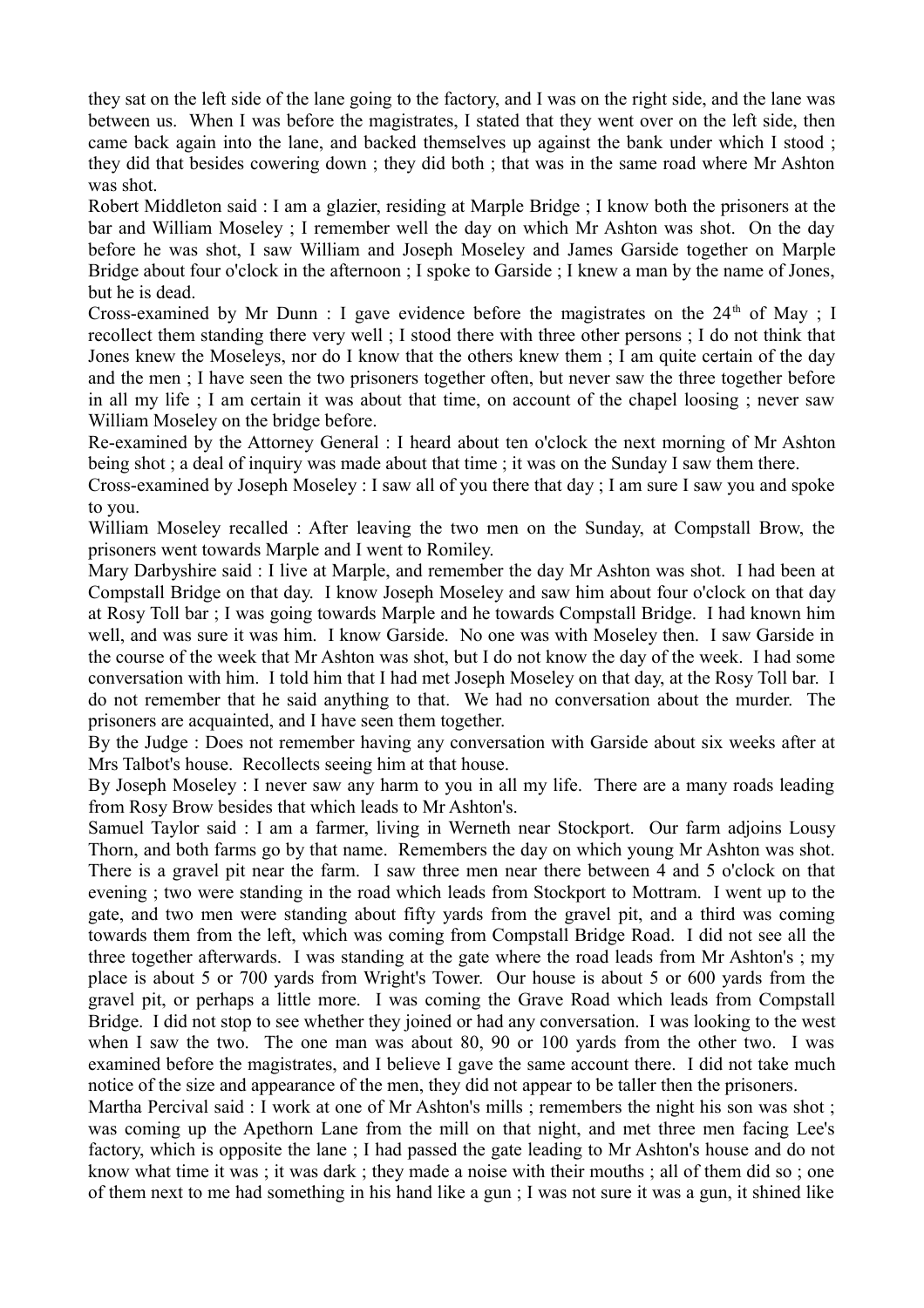a brass shoe horn ; they pushed me between them, and I was frightened.

By Mr Dunn : I was examined at the inquest, and also before the magistrates at Stockport, and in the presence of William Moseley. I stated the same then as now.

By the Judge : Cannot say what size the men were, nor how dressed.

Joseph Collier said : I remember the night Mr Ashton was shot ; went along to Apethorn Mill about seven o'clock on that night ; knows the clap gate leading to Mr Ashton's house. I met three men on that night ; they were near to the clap gate ; it was nearer the mill than to Gee Cross ; it was about the gate, and between the gate and the mill. I had a lanthorn, one had something which shined in his right hand. I saw the spot where Mr Ashton was shot on the next day. I heard the report of firearms in about ten minutes after I had passed those three men, but it appeared to be down the lane, in the direction to the clap gate. I did not observe the size of the men. I was going to fetch my mother home.

Cross-examined by Mr Dunn : It was near to the gate but on the other side of the road. I gave the same statement in the presence of William Moseley, before the magistrates. It was very dark, and on that account I had the lanthorn.

Thomas Wood said : I was in the employ of Mr Ashton as a blacksmith at the time his son was shot ; I left the mill about seven o'clock that night and came up the Apethorn Lane. I met three men between Swindell's farm and the lane leading up to Mr Ashton's house. I passed them when I went towards Gee Cross. I passed the clap gate, and I saw someone coming down the road, through the gate, with a top coat on, and in about a minute afterwards I heard the report of firearms ; I did not turn back. One was dressed in a sort of shooting jacket and his hands held down close to his sides. It came down to his thighs. One looked at me and had a hat on. I did not take particular notice of the others. I did not meet any other persons but those before I heard the shot. I did not notice how the man in the top coat had his hands.

Cross-examined by Mr Dunn : Gave the same statement before the magistrates in William's hearing. John Lowe, sworn : Was wheeling some coals up Apethorn Lane about seven o'clock on the night Mr Ashton was shot, and heard the report of firearms, shortly after that two men came past me; they were running and came close past me ; they ran towards Apethorn Mill from the direction of the clap gate ; they were about the same size of the prisoners, they had fustian jackets and cotton cord trousers ; they had on the same sort of jackets as shooters use. They passed me in less than two minutes after I had heard the shot. I did not see anybody else between there and the clap gate ; went up to the place where Mr Ashton was lying. He was dead, but there were folks there when I got up.

Cross-examined by Mr Dunn : Was not examined before the inquest, but was examined before the magistrates, and told the same story. The two men were running in the direction of the canal.

Robert Ollerenshaw said : I am a stone mason living at Marple. I don't remember the day of the month that young Mr Ashton was shot ; I heard tell of it, and on the following day I saw Joseph Moseley and James Garside ; it was the day after the murder ; they were together, and I met them between the Navigation Inn and the Bull's Head in Marple. James Garside spoke to me and said, "Uncle, I will give you either ale or gin if you will turn back". I turned back, and all of us went to the Bull's Head and had something to drink. I asked Garside if he had been at home, and he did not say whether he had or not ; it was in the morning part, I gave him something to eat.

Cross-examined by Mr Dunn : Had not seen them together before that morning. I did not go any farther than the Bull's Head with them ; Garside fixed upon the Bull's Head ; there was some talk in the house about the murder, and I am sure it was the day after. I told the same thing before the magistrate.

John Staveley Barrett sworn : I am deputy constable of Stockport. I apprehended the prisoner, Joseph Moseley, on the  $13<sup>th</sup>$  of April last, and told him he was charged with being concerned in the murder of Mr Ashton, and he stated that he knew nothing about it, for he was from home at the time; he said he was on a journey between Liverpool and Chester at the time, and did not hear anything of it until he returned home at the latter end of the week. Mr Ashton was shot on the Monday.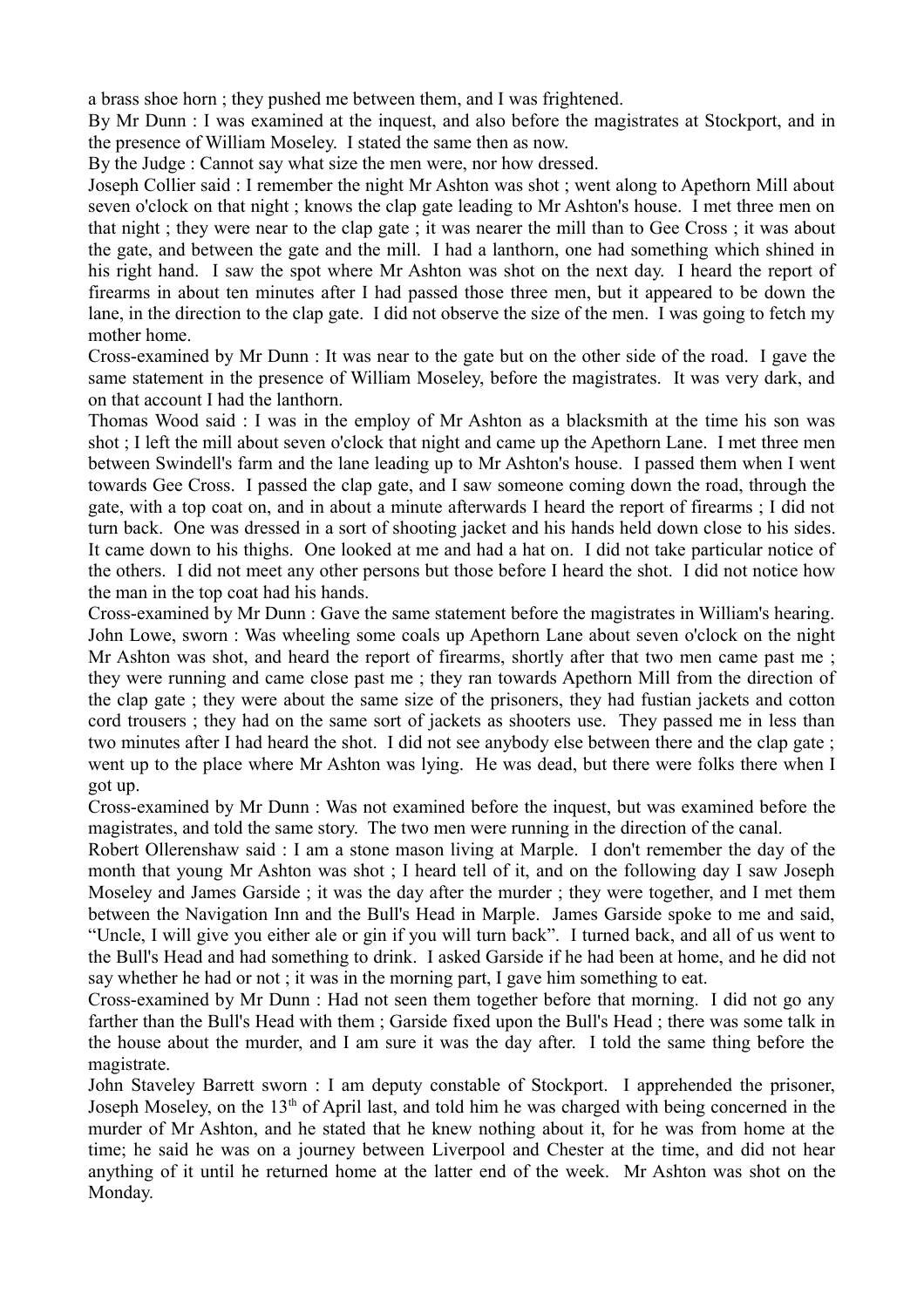Cross-examined by Joseph Moseley : I told you about four o'clock in the morning. I told you in the course of a few minutes. I have called several times to see your brother since he was committed.

Re-examined : Never gave him any money except 2s, which I gave him since he made his confession ; he complained that he wanted some tobacco and had no money. I often give the prisoners money who behave well in my custody. I think it was the day I delivered him into the Castle. I think I did not give him money more than once. I think I did give him a shilling on the  $1<sup>st</sup>$ of May. I am sure that I never gave him more than 3s. No one was present when I gave him the money. I did not tell him in the condemned cells that I would keep him there until he said something. I never held out any inducement towards him to say anything. I delivered the message to Mr Dunstan that he was to keep the prisoners separate, and that it was by the directions of the committing magistrate. It was in a few minutes after I had apprehended him ; it was after we had left his house ; it was in the gig that I told him what he was apprehended for, and then he stated that he was on his journey from Liverpool to Chester. Earlam, my assistant, was there, and might have heard it.

Henry Earlam sworn : I belong to the Stockport police. I was not present when he took Joseph Moseley, but at the back of the house, and went round as soon as he was seized. I heard Barrett tell Joseph Moseley that Garside had been telling of several depredations which they had committed. I did not hear him tell Barrett that he was between Liverpool and Chester.

Samuel Chorlton said : I am the attorney for the prosecution. Was present at about the  $20<sup>th</sup>$  of April last, at Stockport, when the prisoner, Joseph Moseley, was brought before Capt Clarke for the purpose of being remanded. Garside was not then brought from Derby. Capt Clarke told him he should be under the necessity of remanding him. Joseph Moseley said it was hard to be detained, for he was innocent, and that he was on a journey from Liverpool to Chester at the time.

By Joseph Moseley : You said that you had been to the Registry Office at Chester. I do not remember you saying that you had seen in the papers about the murder.

Captain Clarke R N : When Joseph Moseley was remanded by me, he said that he was not in the country at the time, for he was down at Liverpool and Chester when the murder was committed.

Robert Ollerenshaw recalled : Mr Ashton's murder was mentioned at the Bull's Head the morning after it was done ; it was mentioned at Joseph Moseley's hearing. The boatmen who were in the house mentioned Mr Ashton's name.

------ Maxwell, examined by Joseph Moseley : William Moseley was put in the condemned cell to keep the prisoners separate. Barrett saw him there ; I was present, but did not pay any attention to the conversation. He was kept there for a day or two, as there was no other safe place at liberty at that time. I ordered Barrett to come away and let him alone. This was before the 27<sup>th</sup> of May, and before William Moseley had made the confession. The prisoners are in the habit of throwing notes from one yard to another, and he was put there for safety.

By Mr Dunn : The only reason he was put there was to keep him separate from his brother and Garside ; and we had no other safe place. There are three yards for prisoners before trial ; but there were only two yards at that time, the gaol being very full, and the convicts were there.

William Geoffrey Lockett : I am a magistrate for the county of Derby, and one of the visiting justices for the county gaol there ; I was sent for to the gaol ; I attended the prisoner in the evening of the  $11<sup>th</sup>$  of April last and saw Garside ; young Ashton was with me there ; Garside did not say much then ; I made my own memoranda of what passed at that time ; there was no inducement whatever for him to say anything to me ; Dr Forester is a magistrate ; I believe he is not here.

Cross-examined by Mr Dunn : It was at the request of Mr Ashton that I went to the gaol. A letter had been sent by Dr Forester by a wrong direction given by Garside. I sent a copy of a statement made by Garside to the Police Office, Stockport ; and before I had any answer, young Mr Ashton came over. As soon as Mr Ashton and I entered, the gaoler told him that there was a magistrate then present ; I did not caution him before I took down any statement ; I had no intention of taking any expressions which would be made use of against him. Afterwards, on the  $14<sup>th</sup>$ , I took from him two important depositions, and before doing so I cautioned him ; I did not swear him to them. There was something said about the *Gazette*. On the 14<sup>th</sup>, I went to the prison, and Garside was brought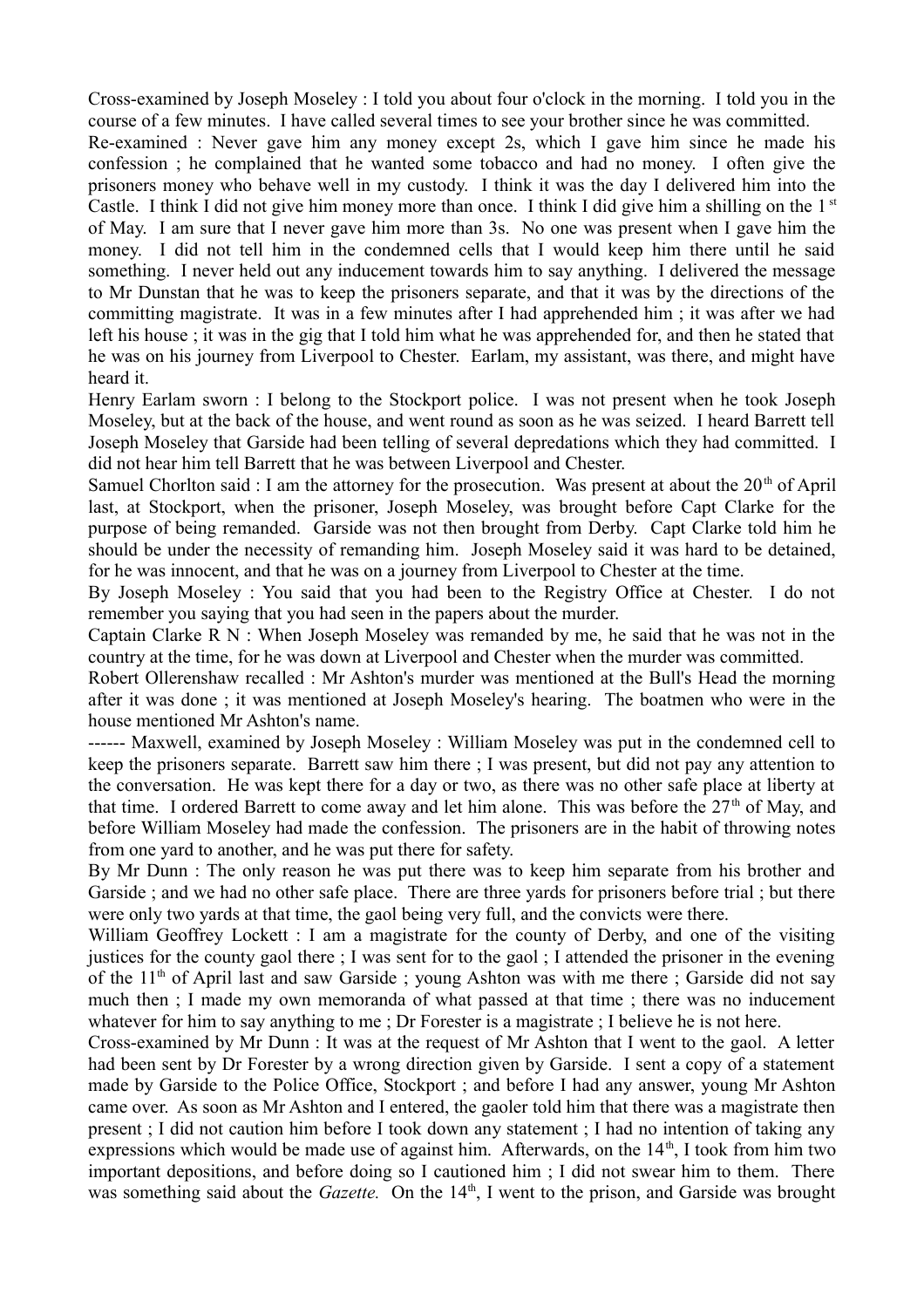into the justices room. He wished to know if Joseph Moseley was in custody ; and he asked me if he was to be admitted a witness for the Crown. I told him that I did not know that Moseley was in custody, but thought it very probable that he was ; and as to him being made a witness, I could give him no assurance of that, as it lay entirely with the Crown; and then I told him that what he had said or might say would affect him materially, and that he must consider it well before he said anything – as to his expecting to be a witness, he must not rely upon that, but dispel it from his mind entirely. And I also told him that my own feeling was that he would not be made a witness. He was then under a sentence for another offence. I told him that I could not believe what he had stated to Dr Forester, and that I was confident he knew much more of the matter than he had stated. After a short time, he said he did know more of it than what he had said, and he would then tell all he knew about it. He was beginning to state it, and then he stopped, and said he would look at the *Hue and Cry* first. I directed the turnkey to fetch the *Hue and Cry* of June 1831, which was delivered to the prisoner Garside. I asked him if he could read, and he said he could ; he held it in his hand, as if he was reading, and held it long enough to have read it. I asked him if he had read it, and he said, "Yes". I doubted him, and then read him the advertisement myself. [Mr Lockett here read the advertisement from the *Gazette*]. There is a reward mentioned at the bottom of it ; but I think I did not see it then, and I think I did not read it to Garside. However, he then asked me if he could be made a witness with a pardon. I said, "Do you mean for the offence for which you are now in custody?" and he said he did. I did not answer his question, although I had an opinion upon it. He then said he would tell all about it ; but he was so agitated that I told him he was not then in a fit state to say anything, and I would come again at eight o'clock ; this was about four o'clock. I told him that he had not told all he knew ; and that my impression was that he was the person who had fired the shot. I went again at eight o'clock, and the governor was then returned. Garside was fetched, and he appeared much more agitated then before. It was a very cold night and he shivered very much. I ordered him to come to the fire, and I directed the governor to give him a glass of sherry, which he did, and he then soon recovered. I then took his statement. There was nothing said about getting part of the reward, in addition to the pardon. If he did it under an impression of getting pardoned, it was quite against what I said to him, nor did he do it on the faith of the proclamation. My impression was that he wanted to see the proclamation for quite another purpose ; it was, as I thought, to see whether the man who actually fired could be pardoned. There were several circumstances which led me to that conclusion. He had said several times that he was afraid of Joe saying that he (Garside) had shot the pistol. He seemed to have a better knowledge of the pistol than the opportunity (as he said) he had of seeing it would afford him. His stopping so suddenly to look at the advertisement, and several other circumstances, led me to believe that he knew a deal more than he had said. On the  $29<sup>th</sup>$ , I told him that the Moseleys were apprehended, and he must go to Stockport as a witness.

William Weston, jun, said : I am a clerk to Dr Forester of Derby, one of the magistrates for that county. I attended at the gaol with Dr Forester on the  $7<sup>th</sup>$  of April last, and took down a statement from Garside ; and no inducement was held out to him ; there was nothing said to him about being a witness. I read it over to him, and he said, "Stop, I have an alteration to make there", and I accordingly made an alteration, which was done several times at his request. After it was taken, he said he had a deal more to say, and if we would give him pen, ink and paper, he would commit it to paper ; and they were given him accordingly.

Cross-examined by Mr Dunn : Dr Forester was with him again in my presence once after. It was not told him that what he said would be used against him ; but no inducement was held out to him. There was nothing said about the reward ; there was no intimation given to him that he would be made a witness. He said something about getting a pardon for the offence of which he was then convicted, and I told him that I could not give him any information on the subject ; this was before he gave his statement ; the pardon was qualified to the offence of which he was convicted.

John Sims : Is the governor of Derby Gaol. Garside sent me a note on Sunday the 6<sup>th</sup> April last, and told me that he wanted to communicate to me a murder which took place about two or three years ago, and I asked him whether it was the said Mr Ashton, but he would not say anything more unless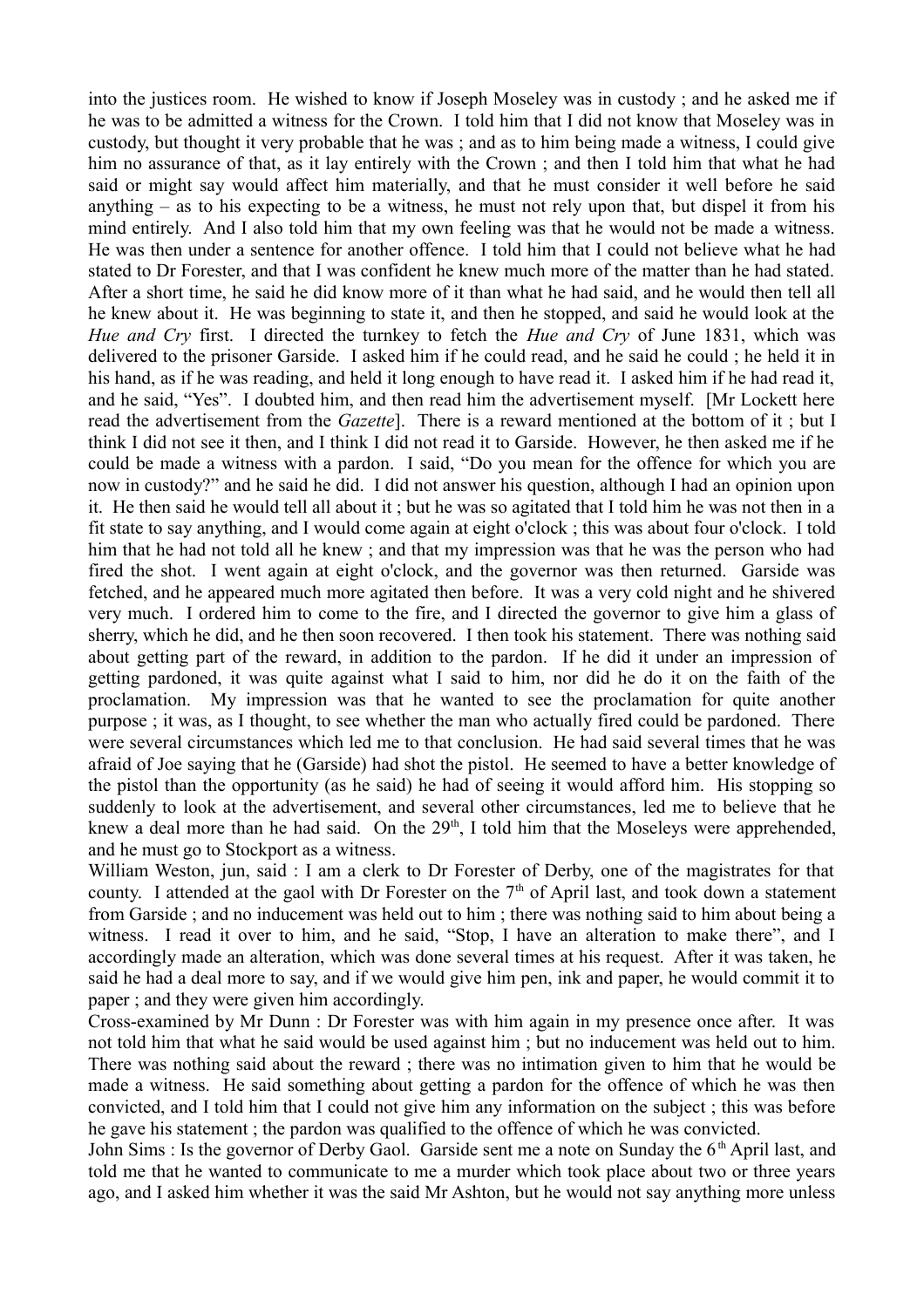before a visiting magistrate. I then went to Mr Lockett, but he being from home, I went to Dr Forester, and he and his clerk came up to the gaol soon after. Dr Forester never saw him but in my presence. Garside asked him if he could be pardoned, and the Doctor told him he could not do anything to get him a pardon. He directed me to take him off the mills to keep him from other prisoners, and prevent them from ill treating him. Neither Doctor Forester nor the prisoner ever mentioned a free pardon. The Hue and Cry was read to him. Dr Forester told him that if he was the man who shot, no pardon could be gotten for him. He then refused to say anything more until he got before the magistrates at Stockport.

Mr Dunn objected to the admissibility of the statement, on the ground that the proclamation was sufficient to induce the prisoner, Garside, to confess. He quoted Rex v Hall 2 Leech p559 in support of his argument, but the objection was overruled.

William Moseley recalled : I have been in the gaol since I gave my confession. I have not been told what I am again fetched for, Barrett has not said anything to me since. I had 10 or 11s when I was taken, which Barrett gave me back ; he has not given me any money but my own ; he has seen me in the gaol several times ; I came out of the cells when he saw me ; he gave me money at different times ; I had 11s in the whole, and at different times ; he did not tell me that I must be kept in the cells unless I told ; he gave me the first money when I first came ; he gave me 2s or 3s at the first. I asked him for it ; I had 3s from him ; he came to me at the races and gave me 3s more ; he gave me another 3s after, and since then 2s ; he never gave me 1s at a time.

Cross-examined by Joseph Moseley : I was put in the condemned cell by the turnkey. Barrett did not tell me that I must be kept there unless I made a confession. He gave me no money but what was my own.

Mr Lockett recalled and stated that between the  $14<sup>th</sup>$  and the  $29<sup>th</sup>$  whilst in London, Captain Clarke wrote to me to apply to the Secretary of State, for an order to move Garside from Derby to Stockport, and on my return on the  $29<sup>th</sup>$ , I told Garside that he would be removed accordingly. He then wished to know what he had said and written, and I told him that I would put it together in a detailed form and would see him again in the morning, which I did, and then read the same very slowly to him. He suggested several alterations which I made, and then told him I would get it copied again and see him in the evening ; I have both copies here ; I saw him again, and read it over to him, and asked him if it was all true, and he said it was ; I than said to him, "Do you make this statement voluntarily and uninfluenced", and he said, "Yes I do". I then handed it to him to sign, and he said, "No ; I'll not sign it until I see the justices at Stockport".

Samuel Chorlton recalled : Was present at Chester Castle on the 18<sup>th</sup> July, and read over to all three the statement made by William Moseley, and when it was over, Joseph Moseley said very vehemently and turning to Garside, "Thou seest what thou hast done for us both ; now we will have it all out". Captain Clarke seeing him much agitated, cautioned him against saying anything that would criminate himself ; the governor went out for paper, and in the interval his emotion appeared to have subsided ; Joseph then said, "I thank you for cautioning me ; I will say no more" ; on leaving the room, Garside said to William Moseley, "Be sure and say nowt, and they can do us no harm".

William Moseley's statement, as read in the gaol, was here again read.

Cross-examined by Joseph Moseley : That is the answer you gave which I have stated ; it was in consequence of the information given by Garside that the Moseleys were apprehended.

The statement made by Garside to Mr Lockett was read here ; which in substance contained a detailed account as given by the accomplice William Moseley, except he endeavoured to fix the firing upon Joseph Moseley, and making himself to have done just what William Moseley stated he did.

James Ashton, sworn : Is brother to the unfortunate young man who was shot ; in January 1831, I had the superintendence of the Apethorn Mill, and my brother that of Woodley. I was in the habit of going from the house to the mill down the private road about the hour of seven in the evening. On the  $3<sup>rd</sup>$  of January 1831, having to go out to a friend's, I arranged with my brother to attend to the Apethorn Mill for me ; at this time, there was a considerable excitement amongst the workpeople in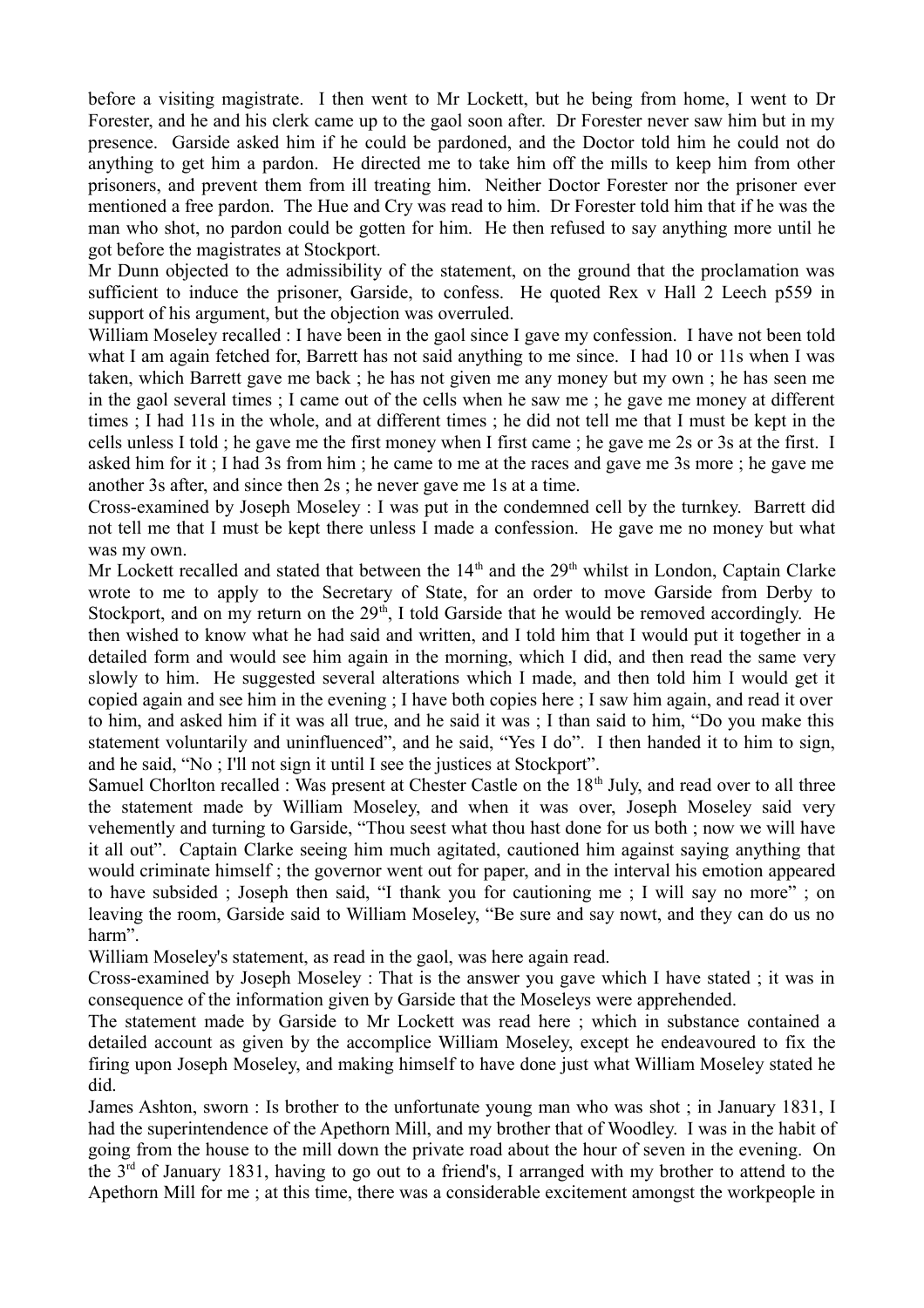Ashton and Stayley Bridge ; I had discharged one man a few days before for belonging to the union. At a quarter past seven o'clock, the case for the prosecution was gone through, and upon the prisoners being called upon for their defence, James Garside said that his confession made at Derby was under a promise of being pardoned, and also of his getting part of the reward, and that Mr Sims, the gaoler there, had told him that the proclamation would be enough for him ; and he told him this almost daily for a fortnight.

Here Mr Sims was called, and stated that it was all false what Garside was saying.

Joseph Moseley said that what both his brother and Garside had said was false. He handed a written defence to the like effect, and urging that it was not likely that he should shoot a man that he never saw or knew, or had any ill will towards him.

At the suggestion of Joseph Moseley, Enoch Bradley, a convicted felon who had served his time, and was now waiting to take his trial for another offence, said : On the  $16<sup>th</sup>$  of June, William Moseley told me that Mr Dunstan had told him that his brother was writing home, and wished to know if I had anything to send. I asked him if he had made any statement, and he said no ; that when Barrett came over the first time, he had him put in the condemned cells, and said he would keep him there unless he made a statement, but he did not make any statement, and he kept him there until eight o'clock, and then he put him in the hospital ; he also said that Barrett had told him if he would confess, he should have anything he wanted, but that he had not given him anything ; that on the Saturday following, Barrett had put him in the cell again, and told him if he would not tell, he would keep him there until the assizes ; and he said, "How could I make a statement when I knew nothing about it?" and that Barrett said he could help him out with one ; that Barrett had said he could tell him where they were drinking at, and as it was so long a time since, folks would think he was telling true ; he also told me he could have money from Barrett for asking for, and that he had in the whole 17s ; that his money was getting done, and unless he came soon, he should write to him for some ; I asked him if he knew nothing how he could get the money ; did he ask him for money, and he said no ; Barrett was in the habit of coming over to ask him some questions, and he got the money when he came over.

John Dunstan sworn : Is the governor of the castle. William Moseley was put in the condemned cell by my direction, and whilst the alterations were going on ; Barrett had nothing to do with his confinement.

About twenty minutes past eight, his Lordship began to sum up the evidence to the jury, which occupied his Lordship two hours and a half. The Jury retired a few minutes, and returned a verdict of Guilty against each ; and in answer to a question from his Lordship, stated that they found that Garside fired the pistol. His Lordship passed sentence, and ordered them to be executed on Friday next, their bodies to be buried in the precincts of the prison.

Upon the verdict being returned, both prisoners fainted away, and after the Judge had passed sentence, Garside was removed in a state of insensibility. The trial concluded at eleven o'clock exactly.

THE MURDERERS OF MR ASHTON Although the two men convicted of the murder of the late Mr Thomas Ashton were sentenced to be executed on Friday morning, the execution had not taken place at twelve o'clock yesterday, when our latest accounts left Chester, nor had any preparations been made for the execution. It appears that there is a question at issue between the sheriffs of the city of Chester and the high sheriff of the county as to whose duty it is to see execution done upon the bodies of criminals ; and it is therefore quite uncertain when the execution may take place. It has been the custom for several centuries past for the sheriffs of the city to perform the unpleasant task of executing all criminals convicted at the assizes, the origin of which custom cannot be clearly ascertained. Since the abolition of the palatine jurisdiction, however, the city sheriffs conceive that the onus has been removed from them to the sheriff of the county, and as they are supported in this opinion by the law officers of the crown, they have positively refused to perform the duty. On the other hand, the high sheriff disclaims the office, and is determined to do so until compelled to undertake it by due course of law. Thus the matter rests at present ; and we understand that the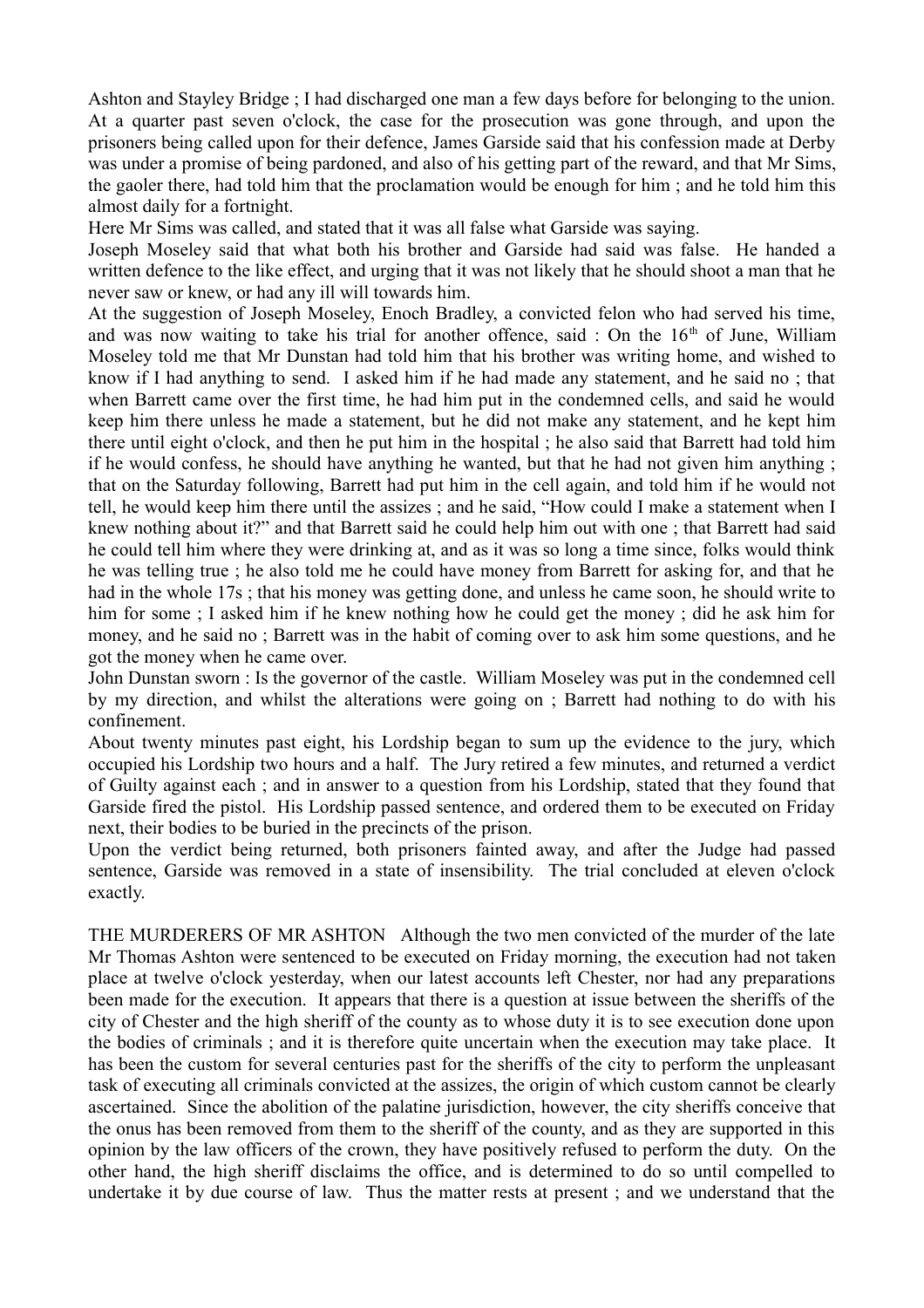criminals have been respited by Mr Baron Park until some arrangement is made on the subject by the higher powers.

# **25 27 September 1834**

SHEEP STEALING About eight o'clock yesterday evening week, some boys, who were rat hunting on the banks of the river at Eccles, heard the noise of something falling in the water near them, which they discovered to be part of the carcase of a sheep, which appeared to have been recently killed, and from which the skin had not been separated. They immediately gave an alarm at a neighbouring house, and concealed under a hedge in the field from which the part of the carcase appeared to have been thrown, they found the remainder of it. A watch was set over it, and about 12 o'clock the same night, a boatman named **Thomas Bracegirdle** was caught in the act of carrying it away. He was brought up at the New Bailey on Saturday and committed for trial at the sessions. The sheep belonged to Mr Bumby, butcher of this town, who has lost upwards of twenty from the same field within the last two years.

# **26 22 November 1834 Bolton**

PETTY SESSIONS – THURSDAY **Thomas Tabernacle** was committed to Kirkdale, charged with having stolen three pieces of cotton print of a fancy pattern, from a boat, the property of Mr John Hargreaves senior of Hart Common. The prisoner is a boatman in the employ of Mr Hargreaves. He offered the pieces in pledge to a pawnbroker, who refused to advance anything on them, because he believed them to be stolen. The prisoner then went to a beer shop kept by Rebecca Charleston, to whom he sold them.

Rebecca Charleston was also brought up, charged with receiving the goods knowing them to be stolen, and was required to find substantial sureties to answer the charge at the ensuing quarter sessions.

# **27 6 December 1834 Lancaster Insolvent Debtors' Court**

The following were ordered to be discharged forthwith :- **John Ogden,** Warrington, boatman.

# **28 20 December 1834**

ROBBERY ON THE CANAL **Robert Bennett**, captain of a boat belonging to the Bolton and Bury carriers, was brought up at the New Bailey under a warrant, charging him with having left his boat on the canal at Pendleton on Monday afternoon, in consequence of which the boat had been robbed of a chest of tea, five loaves of sugar and a cask of spirits. **John Alcroft,** a boatman employed on board, was also placed at the bat, on suspicion of being concerned in the robbery ; and against him there were these very strong circumstances, that when he was taken into custody, he was in the company of a number of thieves, and before anything was said to him he declared that he knew nothing whatever about the robbery. As it was expected that some information would be obtained against the prisoners, they were both remanded. The two prisoners were again brought up on Friday, but as no further evidence had been obtained against them, they were discharged.

# **29 25 April 1835**

MAN DROWNED On Tuesday morning about two o'clock, Mr Thomas of Deansgate was called out of bed and informed that a man was in the canal near the mouth of the tunnel at Gaythorne. He immediately went out with a grapple and proceeded to drag the canal, and in a few minutes he drew out the body of a boatman named **George Schofield**, after it had floated some six yards into the tunnel. An inquest was held on the body, before Mr Rutter, when it was stated by a waiter at the Boat House in Deansgate that the deceased left that house about 12 o'clock in a state of intoxication, accompanied by another man, who promised to see him safe on board his boat, which lay above the locks in Gaythorne. No evidence whatever was offered to show how the deceased fell into the water, and the man who accompanied him from the Boat House was not known. Under these circumstances, the jury returned a verdict of "Found drowned".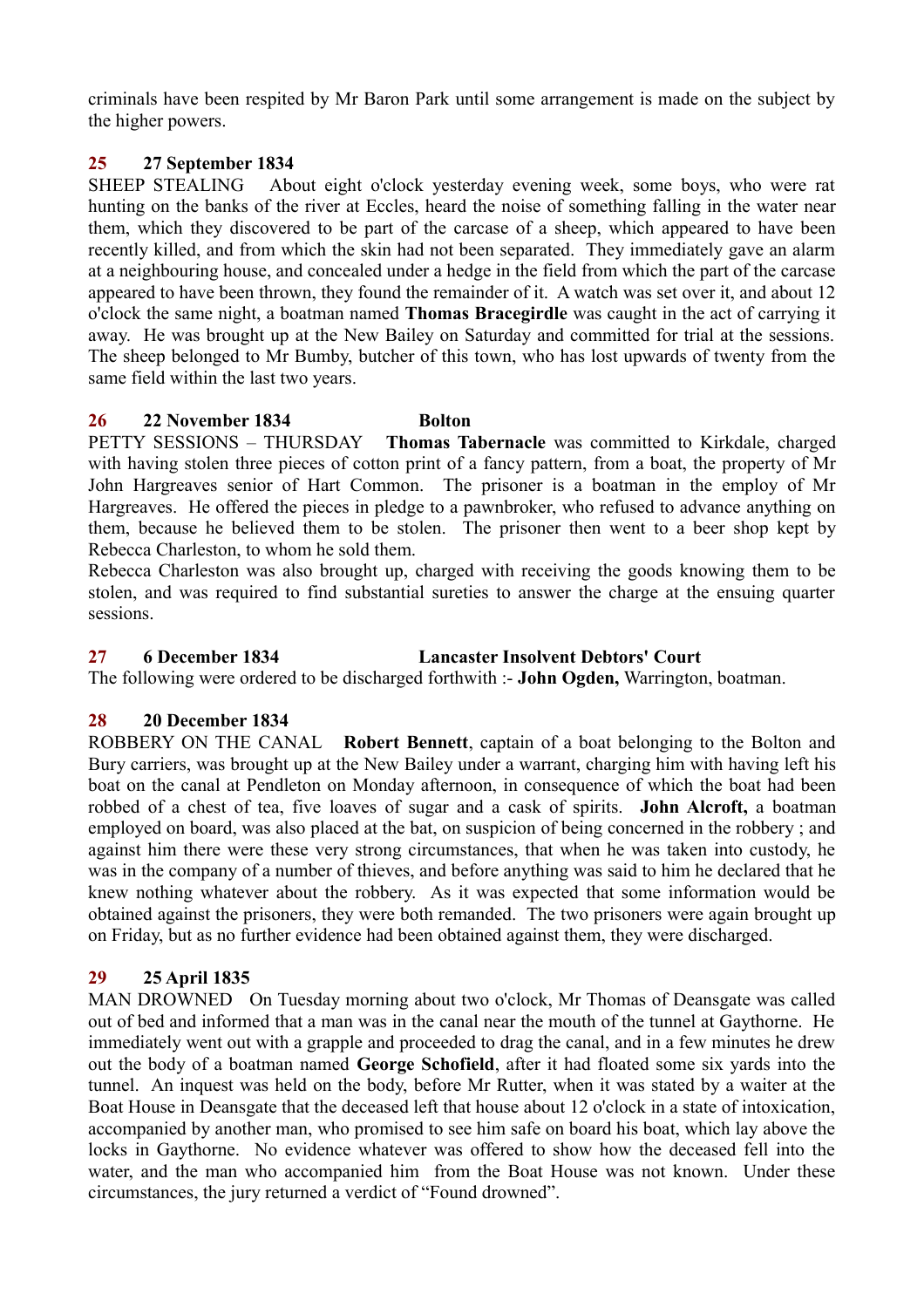# **30 19 September 1835**

DISCOVERY OF THE BODY OF THE LATE MR HENRY BAILEY The body of the late Henry Bailey, deputy constable of Cheetham, who was drowned in the river Irwell on the  $11<sup>th</sup>$  of March in attempting to preserve the life of a boy who had fallen into the water, was found on Saturday morning last on a sandbank at Sticking's Island, about a mile and a half below Barton Bridge. Having been in the water upwards of six months, it was, of course, so far decomposed that none of the features could be recognised, but several articles of clothing remained so far entire that they were satisfactorily identified by his surviving friends. It will be remembered that at the time the unfortunate man met his death, the river was very much swollen, and as there have been no such floods in the river since, it appears probable that he must have been carried to this distance from Manchester at once, and have since been embedded in the sand, from which the late heavy rains have dislodged the body. It was expected that the body would have been stopped in its course down the river either by the weir at Throstle Nest, or at Mode Wheel, and at these two points, consequently, the strictest search has from time to time been made by the friends of the deceased, and by those persons who have pursued the search in anticipation of gaining the reward which was offered by the authorities of the township of Cheetham. The circumstances under which the body was found were detailed to the coroner's jury which was summoned for the occasion, and of the evidence then given the following is an abstract.

**Thomas Royle** stated that he was a boatman and lived at Sticking's Island. On Saturday morning, between six and seven o'clock, his two daughters went out to gather mushrooms. They returned in about five minutes, and in consequence of the information they gave him, he went to the river side where he found a dead body lying on a bank, the feet just touching the water. The deceased had on a pair of newly soled shoes, a pair of stockings, part of a pair of dark trousers, a black waistcoat, part of a linen shirt, a flannel waistcoat, a black stock and a belt around the body. The head was bald, with the exception of one lock of black hair on the right side, and the skin of the face was of a sodden brown colour. He suspected that the body was that of Mr Bailey, and he immediately sent off to Manchester to give information to the overseers of Cheetham.

Thomas Robinson, the assistant overseer of Cheetham, deposed that in consequence of the information he received from Royle, he and Gorst, the deputy constable, went to Sticking's Island, where they found the body on the bank, about fifty yards from Royle's house. From its general appearance, he knew it to be the body of the late Henry Bailey. He knew the belt which was round the body, as Bailey had shown it to him frequently, and advised him to wear one. He also knew the shoes on the feet ; they had been repaired by a shoemaker named John Moore, not long before the deceased was drowned, but to be more certain, he brought one of the shoes with him to Manchester and showed it to Moore, who identified it, and said that he took it home on the 3<sup>rd</sup> of March and Mr Bailey was drowned on the  $11<sup>th</sup>$ . He was quite confident that it was the body of Henry Bailey, who was formerly deputy constable of Cheetham.

William Grimshaw, a milkman residing in Oldfield Lane, detailed to the jury the circumstances attending the death of the deceased, as they have already been fully laid before the public. It appears that before Bailey had been carried many yards by the current, a drag was thrown into the water to him, but the cord attached to the drag was about four inches too short to reach him. When he had floated near to the junction of the Irk with the Irwell, the boy whom he had hitherto kept hold of was washed away from him, and carried by the current towards the Salford side of the river, while Bailey was caught in the eddy and driven towards the river wall at Hunt's Bank. He was afterwards seen with his head above the water for some distance, but was at length overwhelmed by the torrent.

The jury returned a verdict "that the deceased was drowned in attempting to save the life of a boy who had accidentally fallen into the river".

Under the direction of the overseers of Cheetham, the body of the deceased was brought from the place where it was found, in a shell, and placed in an outhouse near the Ducie Arms. The funeral took place on Sunday, when the body of the deceased was interred in the Parochial Burial Ground near Scotland Bridge. It was followed to the grave by the children of the Church Sunday School, in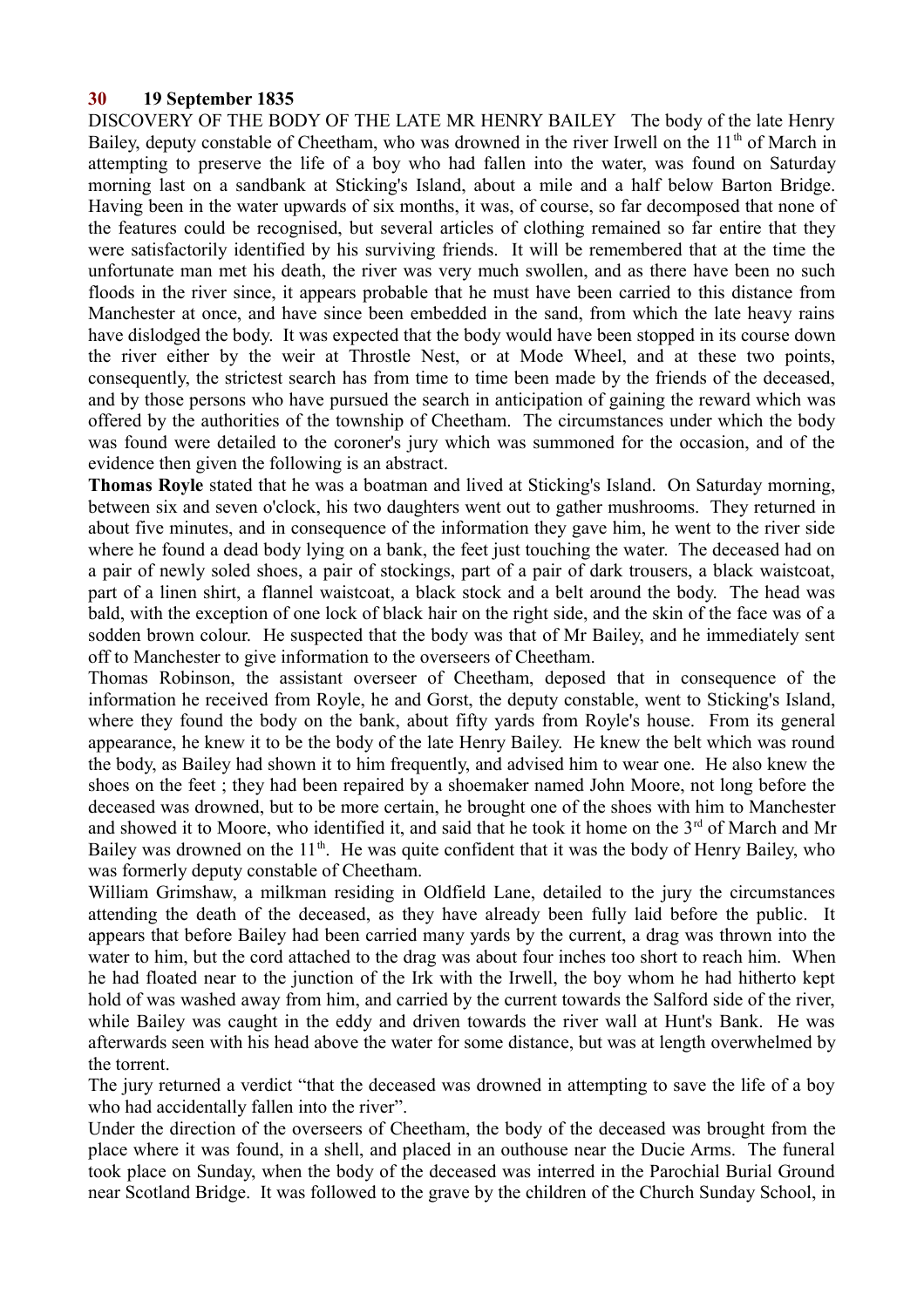which he was for many years a scholar and teacher, and by a vast concourse of spectators, many of whom appeared to be much affected by the scene.

# **31 28 November 1835**

ROBBERY ON THE PEAK FOREST CANAL On Saturday last, Irving and McMullin, two of the police officers, were employed to search a boat belonging to Messrs Hibberson and Co, carriers, which was lying at the Piccadilly Wharf, in consequence of a quantity of spirits having been stolen on their transit from this town to Chapel-en-le-Frith, whence they were to be carried to Sheffield by land. No spirits were found in the boat, but a bag containing about 100lbs of malt was found in the cabin, and as the officers thought that the account given of it by the two men on board (**Philip Gavins** and **Thomas Rigby**) was unsatisfactory, they took them into custody. It was subsequently ascertained that a cargo of 108 sacks of malt had been brought by the prisoners from Chapel-en-le-Frith, having been sent to that place by Mr Baker of Chesterfield, and on examining the sacks, it was found that several of them had been cut open, and small quantities of malt taken from each. The whole quantity missed from the sacks was about equal to that found in the cabin of the boat, and on comparing the two, they were found to be of the same quality. The prisoners were brought up at the New Bailey on Wednesday last, when they said in their defence that the malt found in the cabin was some which had fallen from a sack which was torn on the railway at Bugsworth, and they had put it in the cabin to dry. This statement was distinctly shown to be false by the man who had the care of the malt while on the railway, and he proved that not more than a quart of malt was lost when the sack was torn. It was also proved that when the sacks were delivered to the prisoners, none of them were cut as they were when received at Messrs Hibberson's warehouse. The prisoners were committed for trial. An attempt was made to establish a charge against another boatman, named **Ormerod Oddie,** for stealing the spirits of which the officers were in search when they found the malt, but the evidence was not sufficient, and Oddie was discharged.

# **32 9 January 1836**

MAN DROWNED About half past eight on Monday morning, **George Rowbotham,** a boatman in the employ of Mr Brundrith of Runcorn, was passing in his boat along the Rochdale Canal near Union Street, when the hauling line of the boat, as he was tightening it, drew out of the water the body of a man which it had caught by the arm. The steersman immediately drew the body into the boat, and it was conveyed to a neighbouring public house, so completely covered with mud that none of the features were visible. An inquest was held before Mr Rutter on the same day, but no evidence could be found to identify the deceased, nor any account given of the means whereby he came into the water ; a verdict to that effect was consequently returned by the jury. The deceased was a stout, well made man, about 5ft 8in high. On searching his pockets, Green, the coroner's officer, found two tobacco boxes, in one of which was a pawn ticket for a handkerchief, pledged in the name of Edward Marris, at Mr Cliffe's in Angel Street. He also found 2s 9 1/2d, a handkerchief and a short pipe. The deceased's dress consisted of a short fustian jacket, a waistcoat with sleeves, a black neckerchief, a striped cotton shirt, fustian trowsers, woollen stockings and thick laced shoes.

# **33 16 January 1836**

CHARGE OF STEALING FROM A BOAT On Thursday last, **Alice Harding,** the wife of a boatman in the employ of Mr Hargreaves, carrier to Preston, was brought up at the New Bailey, charged on suspicion that a quantity of tea, which was found loose in a drawer in her house, was stolen. In consequence of some silk having been stolen from a boat of which Harding was the captain, a search warrant was placed in the hands of Sawley, the beadle, and he proceeded to search the house during Harding's absence with his boat. The silk was not found, but about two pounds weight of tea were discovered in a drawer, and suspecting from the unusual manner in which it was kept that it was not honestly obtained, Sawley took the prisoner into custody. Her defence was that she had bought the tea from a Scotchman, and as her husband had nothing to do with the management of the house, he knew nothing about it. Mr Hargreaves said he was not aware of any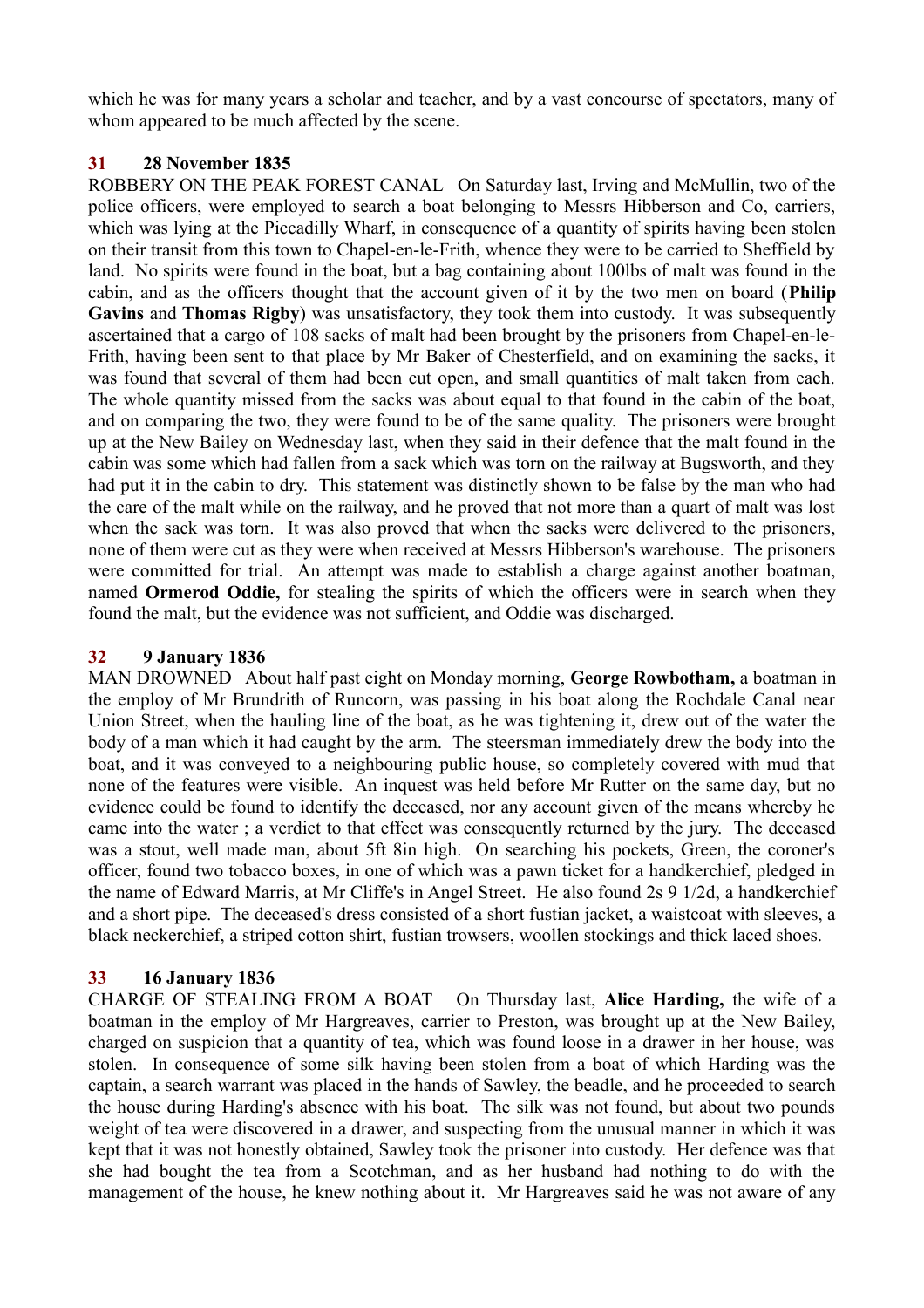tea being stolen from his boat lately, but various kinds of property had been stolen at various times. The prisoner was remanded to await the return of her husband, and when she was again brought up on Friday, it was stated that her husband's boat had returned but he had not returned with it. No evidence was forthcoming to incriminate the prisoner as to the tea, and she was accordingly discharged.

### **34 25 March 1837**

THEFT FROM A BOAT ON THE CANAL On Saturday morning about 7 o'clock, as Charles Jackson, a police watchman, and another person holding a similar situation, were returning homewards from their rounds, they met a man named **Joseph Darlington** in Ducie Street carrying a bundle which, in answer to their inquiries, he stated contained dirty clothes, entrusted to him by the captain of a boat to which he belonged, to take to Knott Mill to be washed. On examining the bundle, they found it to be composed of eleven pounds of Broosa raw silk, of a very rare and fine quality, wrapped in two handkerchiefs. They therefore took him into custody, and afterwards ascertained that the silk had been stolen. He was examined at the New Bailey on Tuesday, when it appeared that six bales and twelve cases of silk, part of it being of the above description and the remainder of an inferior quality, had been shipped by Mr W B Prescott of Liverpool, on board one of Messrs Kenworthy's boats, of which **John Beckett** was the master, and in which the prisoner had been employed about ten days. The boat arrived on Saturday morning in Manchester, and as the prisoner had been told by Beckett at Liverpool that he would be at liberty as soon as they got here, after the cargo had been uncovered he went away whilst Beckett and the other men fell asleep in the cabin. The silk was consigned to Messrs Eustatius Ralli and partner of Manchester, and on delivery at the warehouse, four of the cases and one of the bales were found to be each one pound deficient in weight. The quality of the silk was precisely the same as that discovered in Darlington's possession. The prisoner was remanded until Wednesday, when he was committed for trial.

#### **35 25 March 1837**

THEFT IN A WAREHOUSE On Tuesday evening, a boatman named **Henry Green,** employed by Mr Matthew Heath, wharfinger and carrier of this town, whilst assisting to carry a quantity of goods from the warehouse to the boat to which he belonged, was observed by the bookkeeper to extract from a bale of carpet worsted, consigned from a house in Yorkshire to another in Kidderminster, one of the hanks, which he left on the floor of the warehouse. A second person working on the premises afterwards saw him take the hank out of the warehouse, concealed under his frock, and it was at last found concealed under his bed in the cabin. He was given into custody, and on being brought up at the New Bailey on Wednesday, was committed for trial at the sessions.

# **36 15 April 1837**

CHARGE OF POISONING On Monday, a woman named **Ann Gomersal** was brought up at the New Bailey, having been apprehended under suspicion of having poisoned her husband. It appeared that a short time ago, she was residing in Store Street, Ardwick, when her husband died rather suddenly. An inquest was held on the body, and a verdict of "Died by the visitation of God" returned ; but on consideration, the suspicion of some neighbours were aroused, and they had the prisoner taken into custody. A woman said that nine days before the husband's death, Mrs Gomersal came into her house and swore she would be the death of her husband before many days were over. She was quite sober then, and had been quarrelling with her husband. Another woman said that the prisoner had said, "My husband's ill, and he'll never get better". This was on Tuesday morning, and the husband died on Thursday morning early. A man said that a week before the death of the husband, the prisoner came to his house, and asked his wife and daughter to have some broth. They took some, but shortly afterwards they began to vomit, and the same symptom accompanied the death of the husband. It appeared that two surgeons, Messrs Walker and Boyers, had examined the body, and Mr Walker had given evidence on the inquest. The prisoner then left the neighbourhood and went to reside with a boatman, with whom she has cohabited since the husband's death. She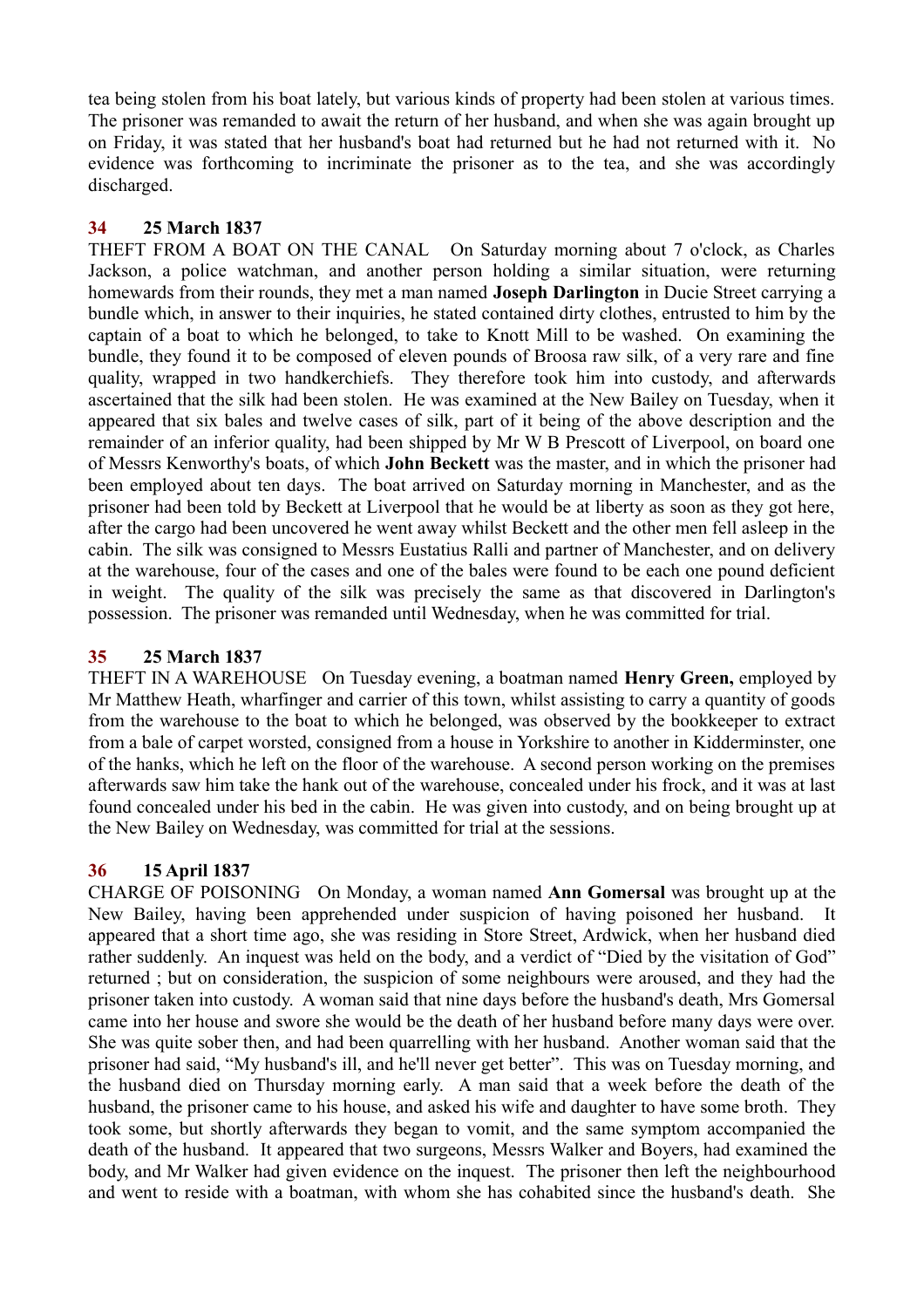was ordered to find bail in two sureties of £10 each, to appear when called upon ; and the magistrate, J F Foster Esq, ordered that the attendance of the surgeon who gave evidence at the inquest should be procured.

# **37 1 July 1837**

DETECTION OF A THIEF On Saturday evening, a principal in the firm of Messrs Thompson and Co, carriers, observed a tarpauling belonging to them in a shed on the canal wharf at Piccadilly, and knowing that it must have been placed there with an intention to remove it from the premises on the first convenient opportunity, he sent to the police office for advice and assistance to enable him to bring the thief to punishment. Baxendale and Patterson, two of the officers, accordingly went to the wharf about ten o'clock, and watched until eleven, when they saw a boatman cross another boat, to which his own was moored, land on the wharf adjoining, belonging to Messrs Falkner and Co, carriers, in his way to the shed above mentioned, and return with the tarpauling. They took him into custody with some difficulty, and he was brought up at the New Bailey on Wednesday and committed for trial. His name is **James Smith.**

### **38 22 July 1837**

ROBBERY IN A BOAT At the New Bailey on Wednesday, a boatman named **Samuel Ogden** was charged with having been concerned, with three other men, in stealing a box containing £40, the property of Messrs Buckley, Kershaw and Co, from a boat on the Huddersfield Canal. An application was made by an officer for liberty to move the prisoner to Huddersfield, where his three companions are in custody, and was granted.

#### **39 14 April 1838**

### TO THE EDITOR OF THE MANCHESTER COURIER

Sir – Permit me, through your columns, to call the attention of the authorities of the town, and the public in general, to the danger attending the passing over the swing bridge in Union Street, Ancoats, belonging to the Rochdale Canal Company.

I need not, I am sure, do more than relate the particulars of an accident which happened to me on Friday evening last, of a kind so serious that it must have been attended with consequences of the most frightful, had it not been for the active kindness of many persons passing at the time, to show the necessity for some alteration in its management. On approaching the bridge as I returned home from Broughton in a gig, about half after seven in the evening, accompanied by my wife and child, about three years old, I found that a horse led by a boatman was just crossing ; supposing that a boat was about to pass, I drew up, intending to stay until I could proceed with safety. The man leading the horse immediately called out, two or three times, "Drive on, drive on". Believing that the boat must have passed, it being dark at the time, I did so. My horse had no sooner placed its fore legs on the bridge, than it was turned off a yard or perhaps more, the horse falling between the road and the bridge. Myself, wife and child were all thrown out. My wife, with the child in her arms, fell between the road and bridge, and both must inevitably have lost their lives had she not kept a hold on the bridge with one hand, supporting (how, it is impossible to say) the child by the other. All this time her feet were in the water. We were extricated from our perilous position by a number of people returning home from the mills which had, fortunately, just closed. My wife is confined to bed from the effects of the accident, The horse, gig and harness have been much injured ; and altogether I have suffered damage to the amount of £20 or more. I am, sir, your obedient servant,

#### April 5 1838 42 Mill Street, Ancoats

# JOHN BENNETT, Surgeon

*[Several accidents of a very serious nature have lately occurred at the place referred to ; and we print the above letter because we think the matter one in which the public safety is deeply interested. We are given to understand that the management of the drawbridge is confided by the canal proprietors to an aged female (between fifty and sixty), and that in consequence of the boatmen not being properly looked after, the bridge is frequently left in a dangerous state. If the*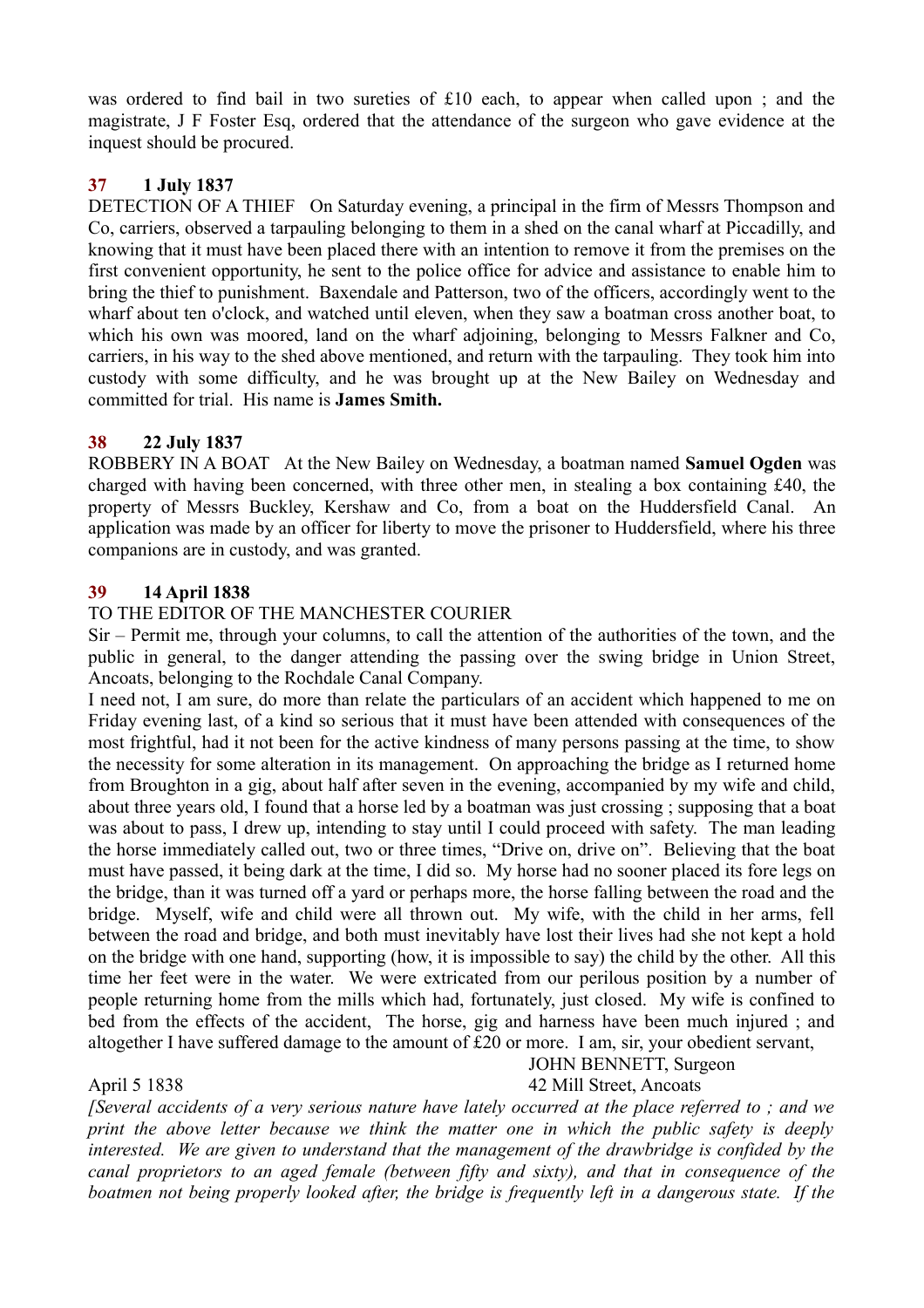*evil be not immediately obviated, we should advise the inhabitants of the district to institute legal proceedings against the proprietors. Of course, the loss which Mr Bennett has sustained will be made good by the company. - Ed. Courier]*

# **40 19 May 1838**

TO THE EDITOR OF THE MANCHESTER COURIER

 $Sir - A$  few weeks ago I addressed, through your columns, a letter to the public, stating the particulars of an accident which occurred to me at the Union Street swing bridge belonging to the Rochdale canal company. I think, in justice to the company, I ought publicly to acknowledge the receipt of £10 from them towards the loss then sustained. I may state that the accident was caused by the gross negligence of a boatman employed by Mr Hoyle of Rochdale, and I consequently applied to him for remuneration ; I have not, however, been able to obtain any. I am, sir, your very obedient servant.

JNO BENNETT, Surgeon, 42 Mill Street, Ancoats. May 17 1838

### **41 26 May 1838**

APPREHENSION OF THE "PURRING" FIGHTERS In our paper of the  $21<sup>st</sup>$  ult, we noticed a savage "purring" fight by two brutal fellows in a field near Brandlesome Hall which, we believe, is in the township of Elton, near Bury. It will be recollected that for £25 a side, these fellows, who were nearly in a state of nudity, kicked each other with shoes heavily toed with iron and studded with jagged nails, so as to tear skin and flesh away at every kick. On Monday last, Cross and Daggatt, of the Manchester police, ascertained that one of the fellows, **William Thornhill**, who is a boatman of Gorton, and the successful combatant, was at the Robin Hood public house, Gorton Road. They accordingly proceeded thither, and found Thornhill, who swore they should not take him prisoner; that he would die before he would be taken &c. However they seized him, and after a severe struggle – for he is a powerful athletic fellow – they succeeded in mastering him, and conveying him to the lock up. He was brought up yesterday at the New Bailey, and remanded, with an understanding that he was to be delivered up into the custody of Mr Amos Hughes, the deputy constable of Pilkington. Yesterday Hughes came over, and having learned from the Manchester police that James Rayner, the vanquished pugilist, was likely to be at a certain public house in Stockport in the evening, where some of his comrades, in order to comfort him for his defeat, were to assemble for the purpose of "giving him a benefit" - in other words, clubbing their shillings or pence together and making him a present of the sum raised. Hughes at once proceeded to Stockport and, with the assistance of one of the police officers of that town, succeeded in apprehending him, although he had been preceded by a comrade of Rayner's, known by the name of "Dicky Misfortune" who, having heard that Thornhill was in custody, went to warn Rayner of his danger. Hughes returned last night with his prisoner, whom he lodged in the lock up at the police office ; and this morning he will convey both pugilists to Bury, for examination there before the magistrates. Rayner appears to have recovered in a great measure the effects of the dreadful kicking he received, though he is rather deaf from a kick on one ear, and complains of being obliged to keep from "drink" as it inflames his legs. He denies having been kicked in the groin at all, and says that it was all "fair kicking about the shins and knees". We can only repeat our earnest hope that the authorities of the township in which the brutal contest took place will, in the event of the prisoners' committal for trial, take such steps as will conduce to the ends of justice, and operate as a warning to the disorderly practices and abettors of such disgraceful contests.

# **42 6 October 1838**

PROPERTY FOUND, SUPPOSED TO HAVE BEEN STOLEN Seven prisoners named Rose Goddier, Mary Parkinson, **------ Wedge**, **George Montgomery, Joseph Russell,** Nathan Wakefield and **James Kent** were brought up at the New Bailey on Tuesday last, charged by police officers Phenix, Norbury, Binnell, Dale and Williamson, under the following circumstances. Phenix and the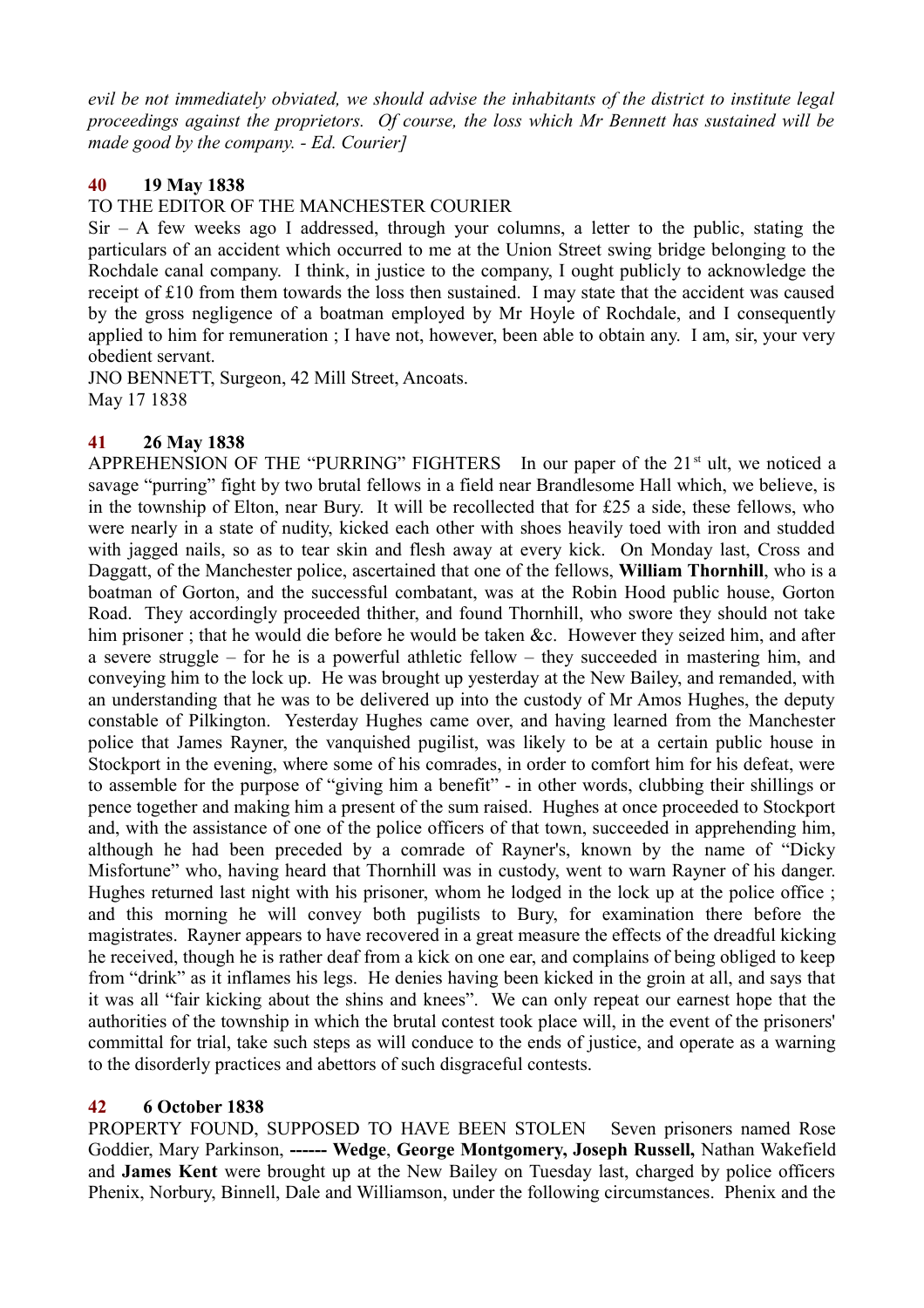other officers stated that in consequence of information they went to a beershop at Droylsden on Monday, kept by Rose Goodier, (who was the wife of a man lately transported for receiving stolen property) for the purpose of searching it. On their appearance the other female prisoner, who is the daughter of Goodier, ran from the house and was followed by Norbury, and found secreted in the home of a farmer. In her pocket were found the keys to some drawers in her mother's house, in which, on their being unlocked, was found some wearing apparel and some silver plate, consisting of spoons with different initials upon them, and a valuable silver mounted teapot. In the cellar of the house was also found a 20 gallon barrel containing a considerable quantity of port wine. On being questioned, the prisoners could give no satisfactory account of the manner in which they became possessed of the goods, but said the wine had been left there that morning by a boatman. The house was on the bank of the canal, and a private door communicated with it. In consequence of this statement, the two women were then taken to the Manchester police office, and Dale and Binnell went to Pickford and Co's warehouse to enquire about what boatmen had come up the canal that morning, and found that Captain Wedge had brought one up at an early hour. Wedge was sent for, and with his two men, the prisoners Montgomery and Russell, came into the office and were examined in the presence of Messrs Pickford and Co's clerk, but said he had not any port wine in his boat. The officers then went onto his boat, where they found that before leaving the cabin, Wedge had broken a bottle containing some sort of liquid which appeared to have been port wine. In the cupboard, they found three pounds of tea, a large bottle of gin, a small tin pump, such as might be used for extracting liquor of any kind from a barrel through a small gimblet hole, two gimblets of different sizes, and a "jemmy" or small crowbar. They then went, in consequence of other grounds of suspicion, to search another boat which the captain had left the prisoner Kent in charge of ; where they also found several pounds of tea and a large bottle of rum. This bottle was afterwards broken by the other prisoner, who happened to come in while they were searching and was abusive. They had consequently apprehended him along with the others. None of the property had yet been owned, and the officers wished the prisoners to be remanded that they might have an opportunity of making inquiries. Mr Maude, after efficiently investigating the case, consented to remand all the prisoners except Kent and Wakefield till Tuesday. The two prisoners excepted were of course discharged. The prisoners were again placed at the bar on Thursday, when a clerk from Messrs Pickford and Co's stated that the gin produced was of the same quality as some in a cask which had been brought up in Wedge's boat, and that the cask in question, on examination, was found to be seven quarts short. It had apparently been watered also, as it appeared muddy, as would be the case under such circumstances, and some port wine had also been sent. The prisoners were again remanded until Saturday in order that the persons who had sent the gin and wine might be written to, to furnish evidence as to the quantity and quality of what was forwarded by them.

# **43 27 October 1838**

FATAL ACCIDENT On Saturday morning last, about 11 o'clock, **Robert Jackson**, aged 54, a stone boatman, and his two sons, were removing a large stone to the crane, at the canal wharf. He had two wheels and a pole, and he desired his sons several times to let go the pole ; at last they did so, and it unfortunately sprung and struck him over the head, and fractured his skull so severely that he died on Tuesday morning. An inquest was held on the body the same afternoon, and a verdict of "Accidental death" was returned. He has left a wife and four children, but three of them are at work.

# **44 17 November 1838 Warrington**

COMMITMENT OF A NOTORIOUS GANG OF ROBBERS Owing to the exertions of Mr Jones, the deputy constable, and Percy, one of his assistants, a gang of young thieves have been apprehended and committed for trial on five charges of burglary and robbery. Their names are Paul Rowlinson, William Howard, John Morris, William Young and Samuel Warburton. In the course of their examinations, which took place on Monday and Wednesday last, they displayed the greatest effrontery, promising (with a laugh) one of the witnesses a monkey on returning from abroad, and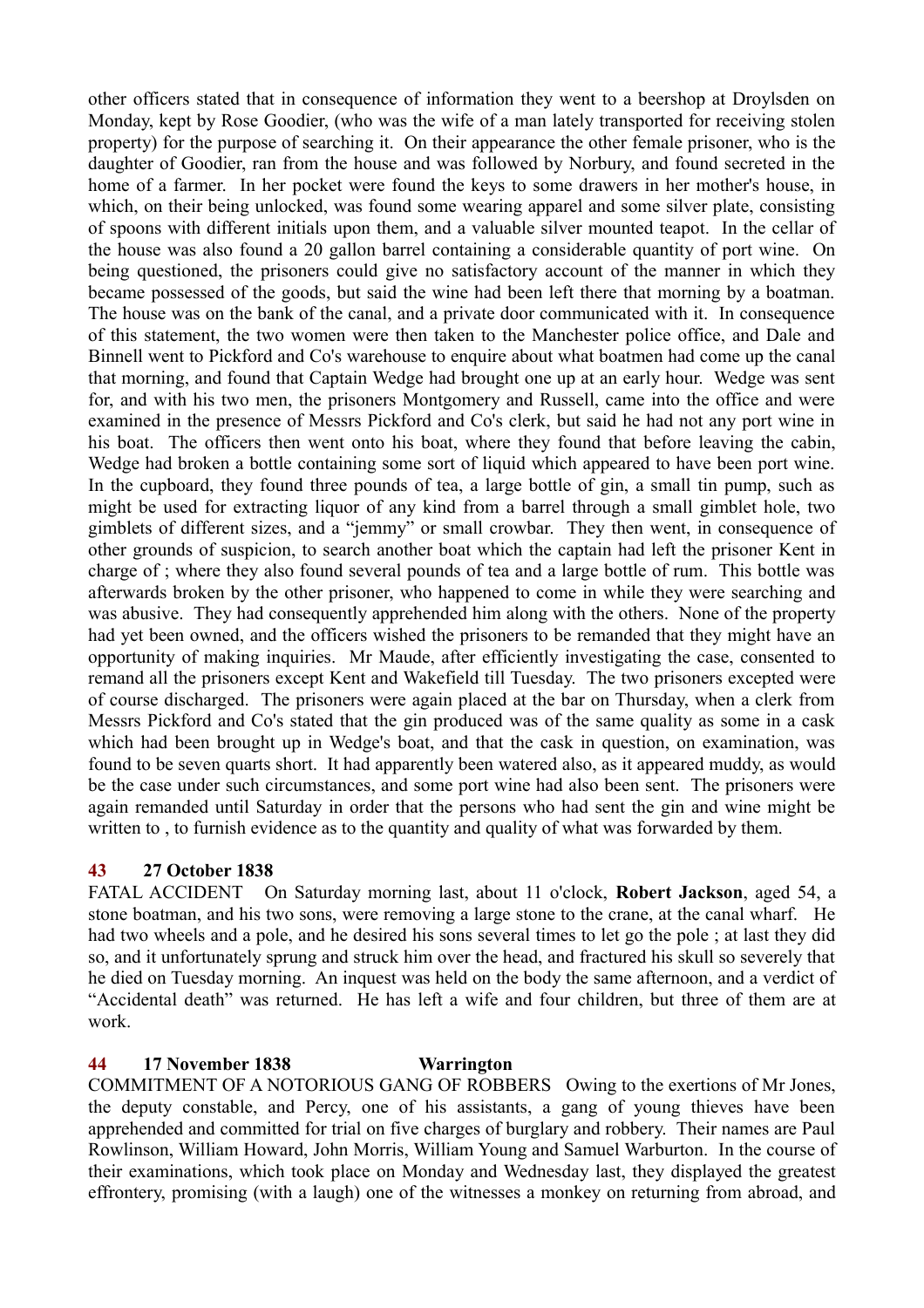impudently avowing to the magistrates a wish to take a sail across the ocean. Although none of them exceeded eighteen years of age, they had frequently been in the custody of the police, and some of them tried for felony. The first charge was preferred against Paul Rowlinson, William Howard and John Morris, for stealing five waistcoats and a piece of cotton from the shop of Mr Hankinson, a tailor, in Erlam Street. On the evening of Monday week, the gang met at the Rose beer shop in Butter Market Street, and from thence they proceeded to Mr Hankinson's shop, and finding the door open, the prisoner Rowlinson went in and stole the goods in question from the counter. They then went in Mather's beer shop at Pinner's Brow, where they sold one of the waistcoats for eighteen pence, two for two shillings and the last for three pence to parties in the house or living in the immediate neighbourhood. The next robbery was committed by Morris and another man not in custody, and the prisoner Young, committed as a receiver of the stolen property (a quantity of butter taken from the shop of Mrs Jefferson of Fennel Street, and sold at Mrs Hewitt's in Mill Street.) A third robbery was committed on the 31<sup>st</sup> of October at Mr Langshaw's, the White Hart in the Corn Market. A pair of metal sugar tongs, which cost fourteen pence, were stolen from Mr Longshaw's bar, and shortly afterwards purchased from the prisoner Young by Mrs Mather, the beershop keeper, for half a crown. The next charge was for a burglary committed at the shop of Mr Bramhall, pawnbrokers, at three o'clock in the morning after the waistcoats were stolen from Mr Hankinson's shop. The parties accused were the prisoners Morris, Howard, Rowlinson and Warburton. The shop of Mr Bramhall was broken open by some parties, who effected an entrance by breaking the glass of one of the windows, fifteen or sixteen pairs of trousers, and from thirty shillings to two pounds in copper were taken by the burglars; one of whom, it is inferred, must have cut his fingers, as marks of blood were found on the window frame. The prisoner Howard had a wound on his hand when taken into custody. Morris confessed to Mr Jones to having sold seven pairs of trousers to an Irishman at St Helens for twelve shillings ; and a boy named David Sefton proved having been sent by Warburton to pledge a pair of trousers for 4s at the shop of Mr Mather, a pawnbroker in Warrington. Monks exchanged some clothes with Rowlinson for a pair of the stolen trousers and a waistcoat ; and the whole of the party were proved, by **John Yates**, a flatman living at Sankey, to have gone from Newton Locks along the Sankey Canal in his barge, to a place near Green Bank. They sold him two pairs of the trousers for three shillings. Patrick Hardy, the Irishman to whom the seven pairs of trousers were sold for twelve shillings, was committed to take his trial on the charge of receiving stolen goods, knowing them to have been stolen. The prisoner John Morris was also committed for stealing a purse and a bag, and 20s in silver, belonging to Mrs Crosby of the Bear's Paw ; and William Young, for passing a bad half crown at the shop of Mr Ashton, hairdresser, on the  $27<sup>th</sup>$  October.

#### **45 1 December 1838 Newton**

CAUTION TO FLATMEN **Richard Roden**, master of the flat Howe, was on Thursday ordered to pay the sum of £2 18s 6d, the amount of the damage done by his flat to the Mill Bridge at Great Sankey. **John Williams**, another flatman, was fined 5 shillings for having, on the 2<sup>nd</sup> November, drawn the paddles of Bradley Lock near Newton, thereby causing a wilful waste of water.

# **46 22 December 1838**

IMPORTANT DECISION At Daresbury petty sessions on Tuesday, Mr Mitchell, the agent for the Bridgewater Trust at Preston Brook appeared before Sir Richard Brooke, Bart, and Captain Jackson, to answer the complaint of Mr Bowker, the inspector of weights and measures for Cheshire. Mr Bowker stated that he went to the canal warehouses at Preston Brook on the 14<sup>th</sup> instant, and there found in use between four and five hundred 60lb weights, contrary to the act of parliament now in force for regulating weights and measures. Mr Mitchell, in defence, contended that under the canal act, 1<sup>st</sup> Wm. IV cap 4, the Bridgewater Trust did not come within the operation of the act under which the present information was laid, as the canal act specially provided that "six score pounds" weight avoirdupois of all goods, articles and things conveyed on the said navigation should be deemed and taken as and for one hundred weight, and twenty of such hundred weight should be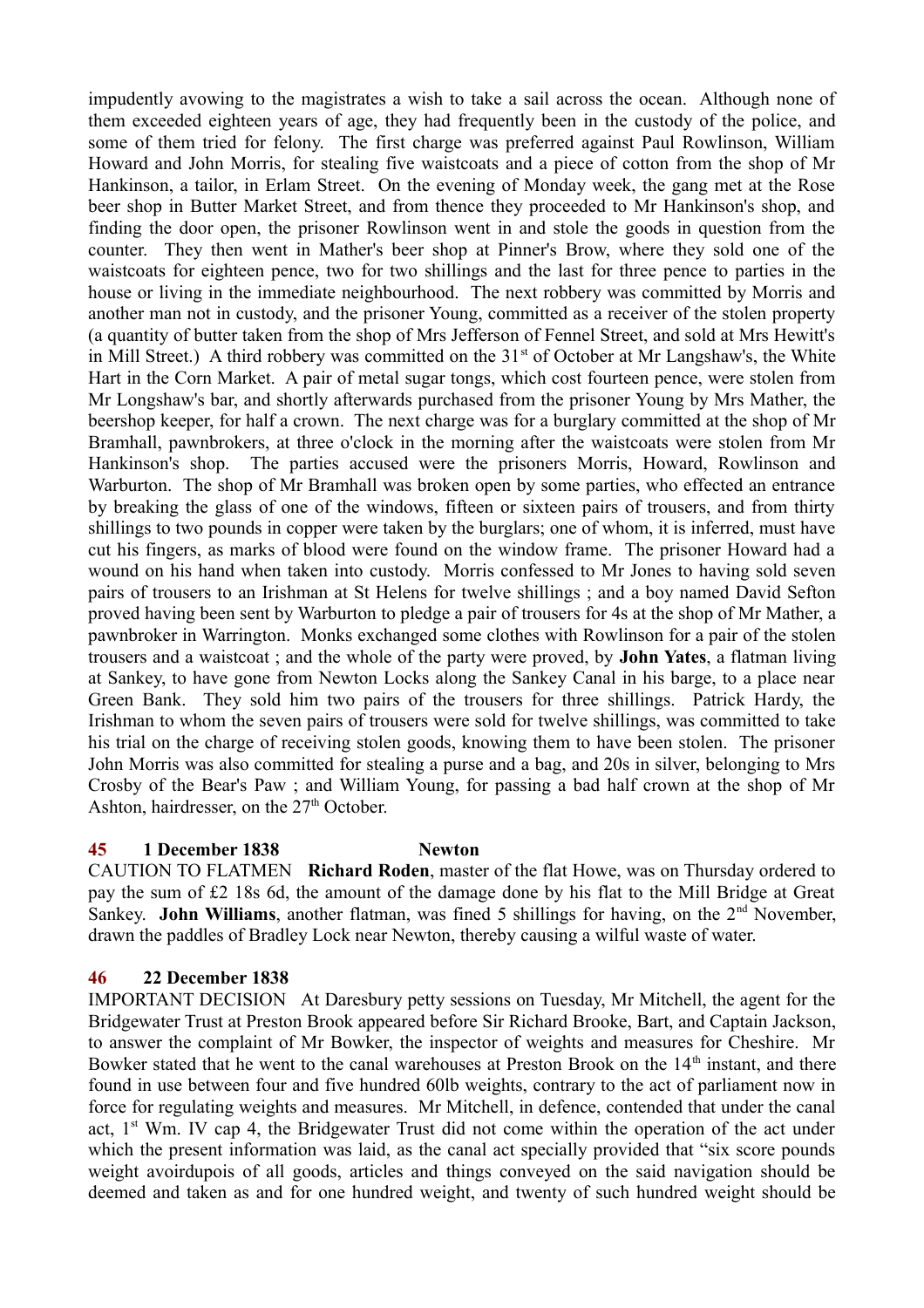deemed a ton, within the intent and meaning of the act." He further stated that three years ago, the weights now complained of had been taken to Runcorn, and the sum of £34 paid for stamping them. Mr Wagstaff, the clerk to the magistrates', said that this must have taken place during the period that intervened between the passing of two acts of parliament. Sir Richard Brooke asked whether the Trust had not procured any new weights since the new act was passed. Defendant answered in the negative. The trustees had continued to take their toll by the same weights, as they had done prior to the passing of the last act. Captain Jackson said that the new act specially provided that tolls should be taken by the imperial standard only. Mr Bowker, the inspector, said he had tried a number of the weights, and found them correct. The bench considered that the trustees were not authorised to use any single weight above 56lbs, as it was greater than allowed by the imperial standard, therefore they must convict. The lowest penalty only would be inflicted, on the understanding that the weights were not to be again used. The defendant was convicted in the penalty of ten shillings, and eight shillings and sixpence costs. The defendant said he could not take upon himself to pay away the trustees' money without their consent, and he had reluctantly to submit that he was not the proper person to be summoned to answer the charge. Captain Jackson said that as the defendant had appeared, the objection he had just taken could be of no consequence. An appeal was open to him, if the trustees thought it worth their while to appeal within the next fourteen days. The defendant intimated his intention to appeal. By this decision of the magistrates, the weights are seized, but the inspector declared that it was not his intention to seize them.

### **47 22 December 1838**

FIRE On Tuesday evening, a fire broke out in the farm buildings attached to the Stanley Arms public house, Anderton, near Northwick, and before it was extinguished, a large quantity of hay and corn, and the barn in which it was deposited, were completely destroyed. **Moses Chatterley**, a boatman in the employ of Messrs Ackers and Co, has been apprehended on suspicion of setting fire to the premises, but there being no evidence against him, he has been liberated. An insurance on the property was effected by Mr Speakman, the owner, only two days before the fire took place.

#### **48 9 February 1839**

SINKING OF A BOAT – TWO LIVES LOST On Monday night, the  $28<sup>th</sup>$  ult, a boat belonging to Mr Shepherd of Rochdale, loaded with lime, and containing the boatman **Adam Armstrong**, his wife and two daughters, was proceeding to that town along the canal, when an accident occurred which put a period to the lives of two of the party. An empty coal boat was coupled with the one loaded with lime, and when they entered the lock at Failsworth, the lower gate was closed, and the boys in the coal boat drew the clews to let the water in, for the purpose of rising the boat in the lock. Armstrong was on board outside the cabin at the time, his wife and daughter Betsy were in bed in the cabin, another daughter being engaged in cooking his supper. When the water had risen about a yard, the boats ran back against the lower gates, and the loaded boat suddenly fell sideways and went down, but the empty boat remained as she was. The moment the boat went down, Armstrong jumped into the cabin under water to extricate its inmates, and he remained there until all the three were got out, and with assistance they were taken to the lock house ; but only the one who was cooking survived, her mother and sister being quite dead. A surgeon was sent for, but all was of no use, and the poor man is left to deplore the loss of a wife and child. An inquest was held before Mr Rutter on Wednesday week, and a verdict of "Accidental death" returned.

# **49 23 February 1839**

A POACHING BOATMAN On Monday, **Joseph West**, a flatman in the employ of Mr Tonge of Manchester, was convicted in the penalty of £2 for shooting a hare in Dunham Park, whilst passing along the Duke of Bridgewater's canal in his boat.

# **50 30 March 1839**

MANSLAUGHTER IN GREAT ANCOATS On Monday night about eleven o'clock, a man named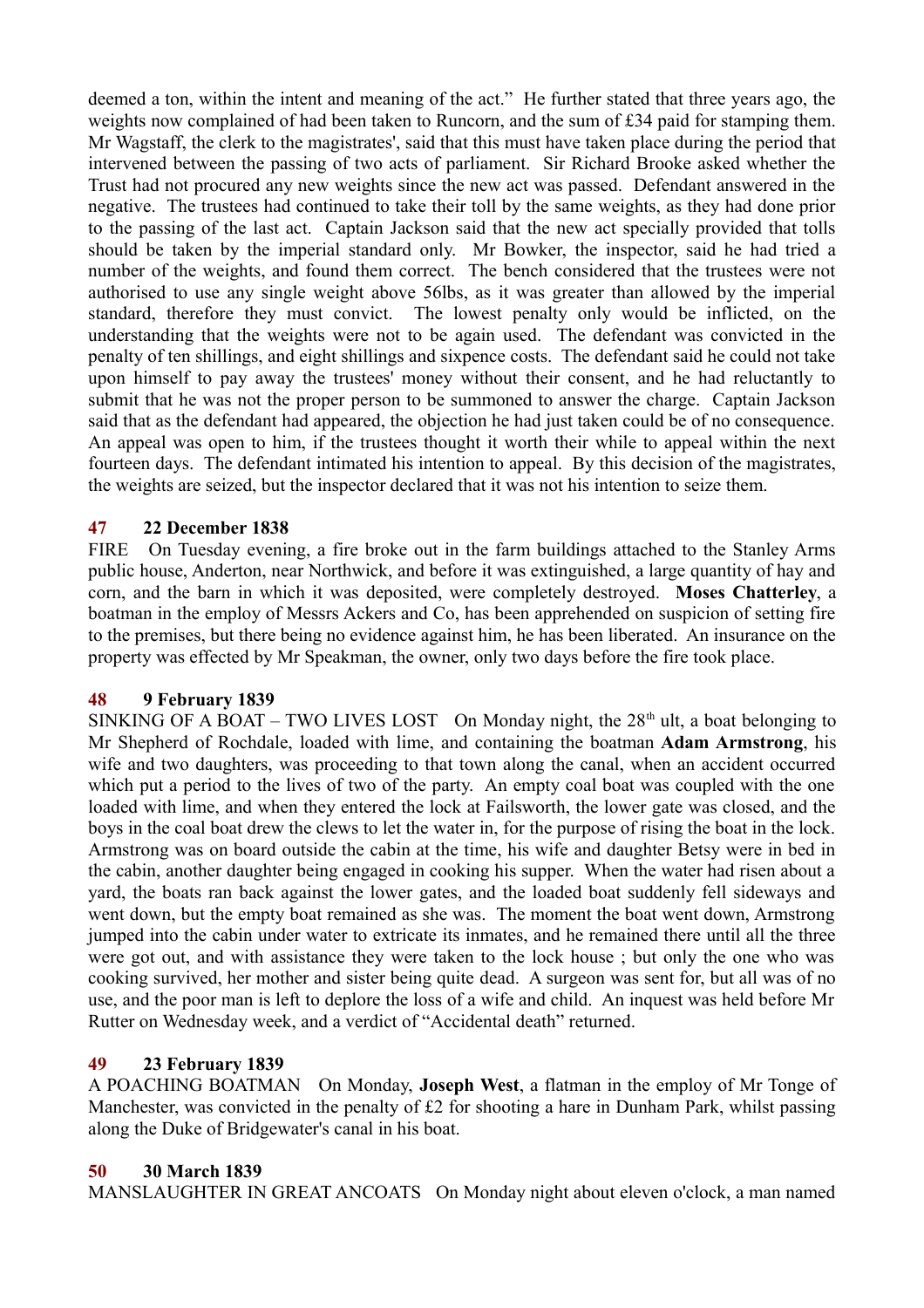James France came to his death by blows received in a fight, which took place between six or eight men, partially intoxicated, in the house of Mr J Heatly jun of Great Ancoats Street, known as the White House Vaults. The deceased, who was unmarried, was about 26 years of age ; and, as will be seen by the subjoined evidence, was not the originator of the quarrel. He seems to have died almost instantly from the injuries he had received, as two surgeons were in attendance very soon after the affray, and he was then quite lifeless. Four men named John Gee, ---- Berry, John Grimes and ---- Vickers, were taken into custody as having been concerned in the fight.

On Wednesday afternoon, Mr Rutter held an inquest at the house which had been the scene of this outrage, when the following evidence was received :-

Mr Henry Ollier, surgeon, deposed : Yesterday, I examined the head and body, along with Sickell, the officer, at this house. The knuckles of the right hand had been recently bruised ; blood was flowing from the nostrils and mouth ; there was an extravasation of blood on the breast bone, and the lungs were somewhat gorged with blood. The inner coat of the stomach was in an unhealthy condition, and there was food therein, apparent potatoes and other substances. There were bruised wounds on the right cheek, the left upper eyelid, the left side of the nose and on the front part of the chin. There was extravasation of blood under the scalp, in several parts of the back of the head. There was great fullness of the vessels of the brain, and extravasation of blood on the course of its membranes. Judging from the appearances, as well as from the swollen, horrid state of the face, I am clearly of opinion that the deceased died through violence. I give this opinion without knowing anything of the case, I merely judge from what I saw. Either the injuries on the breast or on the head were sufficient to cause death, but more especially those on the head. Without knowing anything at all of the case, I should say the injuries had been caused by pressure ; they seemed as though the man had been pressed or stamped upon.

Eliza Heatly, wife of Mr Heatly, keeper of the White House vaults, deposed :- On Monday evening, a little before eleven o'clock, deceased and another man, whose name I do not know, came into our vaults. I knew deceased ; he had been a customer ever since we opened. Another man, a hawker of trotters, afterwards came in. He was at first standing near some boatmen, and then came towards the counter, and deceased proposed to toss him for a trotter. Deceased took sixpence out of his pocket, and commenced tossing ; his companion took a trotter out of the basket ; the trotter man collared deceased's companion ; they had a struggle, and both fell. I next saw **Charles Thornley,** a boatman, striking deceased. He was striking him right and left. How they came to be fighting, I don't know. I did not see deceased strike at all. He fell after the second blow, I saw nothing after. They all commenced fighting again. Thornley and the other boatmen were sitting at the window, with a glass of rum and water each, when deceased and his companion came in. The trotter man was talking to them ; went to them to hawk his trotters. After France was knocked down, I was so agitated that I cannot tell what happened after. The general fight did not last above three or four minutes. The boatmen made their escape immediately. They had both been engaged in the affray. Seven or eight were engaged. Deceased's companion took a part against the boatmen. Two men named John Grimes and John Berry, who are in custody, took France's side. I did not see the trotter man take a part in it. We are very much annoyed by these trotter people. It is not the first quarrel this man has caused in the vault. It commenced by France's companion taking a trotter out of the basket. [The four prisoners were here brought into the room.] This is the man (pointing to Vickers) who kicked deceased three or four times when he was down. These two (Grimes and Berry) seemed to take deceased's part. Grimes was the man who came in with him. Vickers came in after the deceased was knocked down, and before Thornley and the other man had left, just before the policemen. I could not see where he kicked him. I sent a woman privately for the watchman. John Cockayne came almost immediately after. Deceased was then lying on the form against the counter, and he asked what we were doing with that man tipsy. I did not see what sort of shoes Vickers had on, but he wears clogs. [Mr Ollier here, at the instance of the coroner, caused Vickers to exhibit the clogs he had on. They were very heavy ones, and full of large iron nails ; but there were no peculiar marks observable upon them.] Did not see anyone do anything at him but Thornley and Vickers. Vickers was at the bottom of the vaults when the watchman came in. He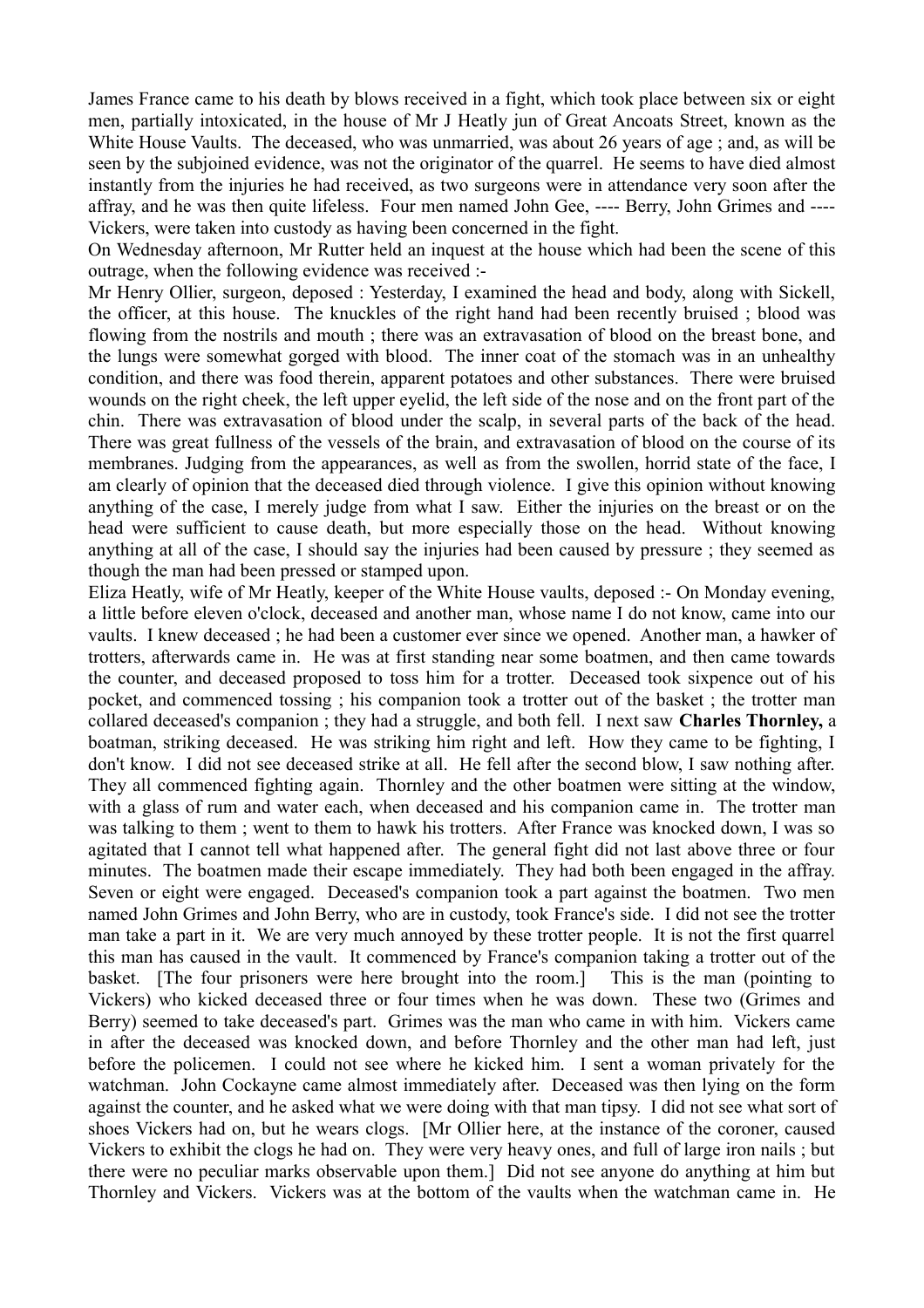was not then taken into custody, but was put out by our manservant. Neither deceased nor his companion had anything to drink.

Joshua Gordon, waiter in the vaults, deposed : I was in the vaults when the disturbance commenced. It began with the trotter man and Grimes. Deceased and trotter man were tossing for a trotter ; and this young man (Grimes), in the meantime, put his hand in the basket and took out a trotter, and put it in one of his jacket pockets. The trotter man perceived it, turned round, and challenged him with it, and dashed his hand into the other's jacket pocket. They both fell with struggling. When they got up, the trotter man had the trotter in his left hand, and held it up. They had some words and then made it up to go out and fight. They got to the middle door of the vault, when Thornley and the other boatmen got up, and swore it was a "d-----d shame, and a b----y shame", and used such words as those. France told Thornley that he had nothing to do with it ; when Thornley hit him with his left hand in the face. [In answer to a juror, the witness said Thornley and the other boatmen ----- ------ both off]. France reeled up the vault with the first blow, but did not fall. He was coming up again, but before he had time to lift his hand, Thornley hit him a second blow on the face with his right hand, which knocked him down. I stepped in to prevent the second blow, but he pushed me to one side, and someone pulled me from behind. Deceased was quite sober. Thornley had had some liquor, but not so much as to make him drunk. When deceased fell, some of his companions attacked Thornley ; and they were fighting so among one another that I cannot tell how they went on. I did not see France get up after he fell. After a while, as I was going out for the watchman, I saw Vickers kicking at France ; I saw him give him two or three severe kicks. France was still on the floor. He kicked him on the side and body. I laid hold of Vickers and put him out ; he turned back, and swore he would "baste" me. I told him if he did, I would make a warning to him ; he came in a second, and a third time. I put him out both times, and he did not come back again. After I had got him out, I saw the boatman who was with Thornley with his knees on deceased's thighs, and hitting him with his grippen fist in the breast and face. I knocked him to one side, and asked him if he was going to murder the man ; he got up and went out, and I saw no more of him. Someone assisted me to lift France on to the seat, and about that time, Mr Cockayne came in. I saw three men altogether attack him. I only saw Thornley hit him twice. I did not see the other man's knees in any other position than on his thighs. There were people about when Vickers kicked him, but I could not see who they were. I did not see when Thornley left the premises. Deceased was quite sober, but Vickers was rather drunk. Thornley and the other boatman had both had liquor. John Boden of 119 Canal Street deposed : I was coming from the club on Monday night, and called

at the vaults to have a glass. I and Berry went in together. We went out for a few minutes, and when we returned, the fight was going on. All was quiet when we went out. I know Thornley ; he was kneeling on his breast ; the other boatman, whom I only know by sight, was upon his legs. Vickers came up and kicked him at the same time as the other two were upon him ; he kicked him on the side of the breast. Thornley was thumping him with his fist. Berry was fighting with Henry Gee, one of the men in custody, but neither of them did anything at France. I saw no one do anything at him apart from the two boatmen and Vickers. I was perfectly sober at the time.

John Cockayne, police watchman, deposed : I was called in at eleven o'clock exactly. I found two of the prisoners, Berry and Gee, on the floor fighting. Deceased was on a form in the corner, just behind where they were fighting. I asked if he was drunk, and was told by the waiter he had been kicked. He pointed out Gee as one who had struck him, and I took him into custody. I also took Berry as another who was fighting ; and the landlady pointed out Grimes as another. I took them all to the lock up. I then sent for Mr Howard, surgeon, to the deceased, and I said I thought that he was dead ; I also sent for Mr (…....) who said he was dead. I saw no signs of life ; I held up his head and some blood ran out of his mouth. I did not see Vickers that night, but he was taken into custody at three o'clock that morning. When told that France was dead and charged with kicking him, he replied, "I did kick him, I own", and said that they were to have fought for £5. I could not see that he had had liquor, nor Berry, nor Grimes either. Vickers did not assign as a reason for kicking him that they were to have fought for £5.

The Coroner said, at this stage of the proceedings he thought the jury might venture to draw the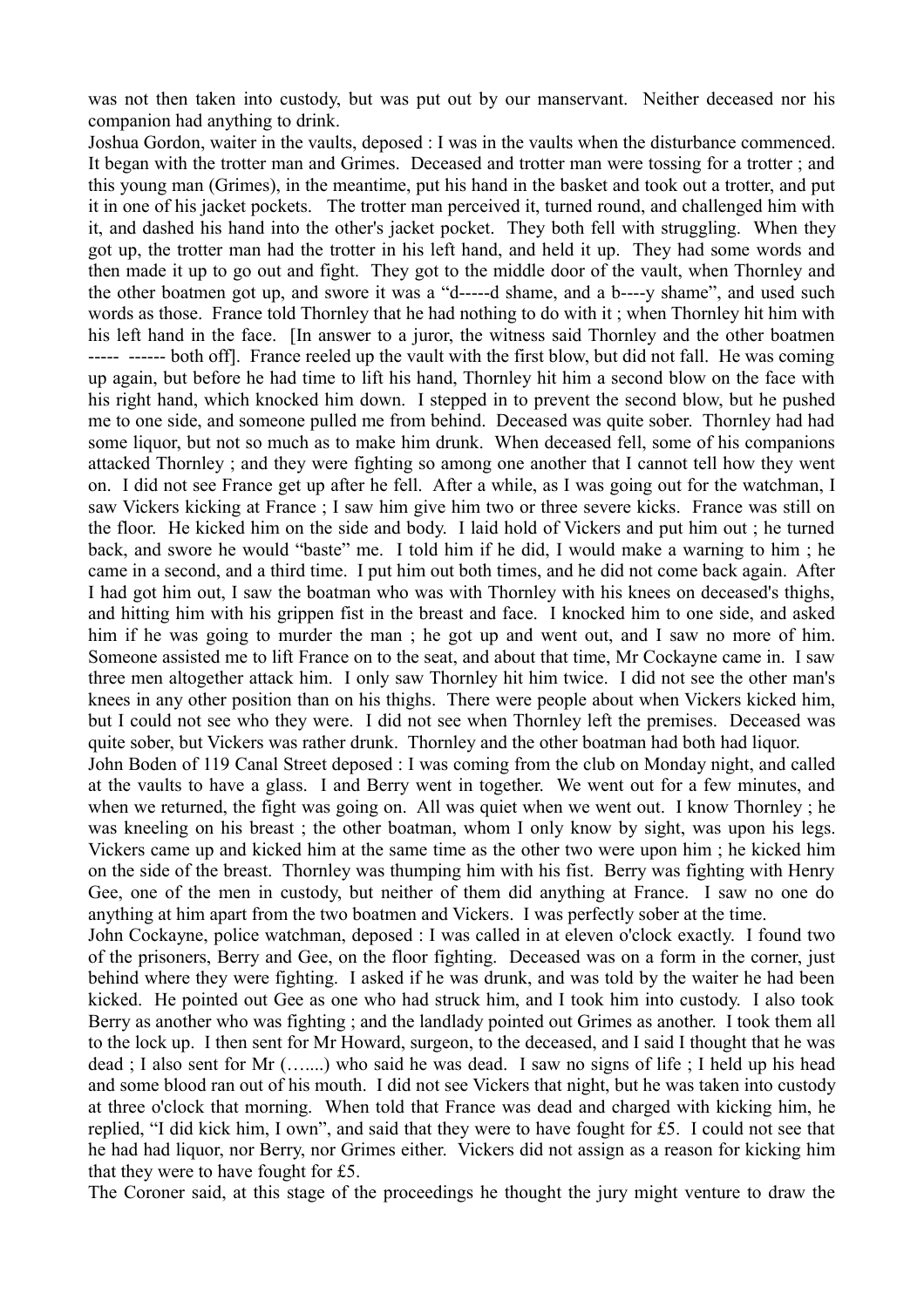conclusion that there was nothing in this evidence to place any of the persons in custody, except Vickers. The other three, Gee, Berry and Grimes, were therefore entitled to their liberty.

The jury having signified their assent, they were released ; and the Coroner, addressing Grimes, said that he firmly believed that if he had not interfered with the trotter man, this unfortunate occurrence, which had cost his friend his life, might not have happened. It was very great folly, at any time, to play tricks of that kind, and often led to fatal consequences. He trusted that this would be a warning to him and the others not again to mix in such scenes of uproar. Mr. Rutter then asked each of them if they had any statements to make which would throw light on the matter, as they were now perfectly at liberty to do so ; but none of them would speak to any further particulars, and all said they had not seen the deceased struck at all. They were then discharged.

The Coroner, in addressing the jury, said they would find, upon the evidence, that there was a clear case of manslaughter against three persons – Vickers, Thornley and the other boatman ; for that it was manslaughter they could have no doubt at all.

The Foreman of the Jury : There is only one circumstance tends to give it a different character, Vickers saying that he was to have fought the deceased for £5.

The Coroner did not think that fact of much weight as it appeared he did not assign that as a reason for kicking him. It seemed to have risen entirely and sudden from the circumstances of Grimes's interference with the trotter man.

The jury then agreed to a verdict of "Manslaughter" against Vickers and the two boatmen.

The Coroner told Vickers that as he would have to take his trial at the present assizes, which commenced at Liverpool the following day, he would probably be removed down to Liverpool next morning ; so that if he wished to consult his friends, an opportunity was afforded him that night.

The court then broke up. During the proceedings, so great was the interest excited that the vaults, at which the inquest was held, were filled with people, and a great crowd was gathered around the place, anxious to know the result.

# **51 18 May 1839**

ROBBERY IN A BROTHEL Two man named **John Cholmley** and William Preston, the one a boatman, the other a carter, were charged at the New Bailey yesterday with stealing half a sovereign and four half crowns, the property of a lad named Henry Smith. The robbery had taken place on Thursday night, when the parties were all at the house of a woman named Faulkner, who keeps a brothel in Back Lad Lane. The prosecutor stated that the money had been taken out of his trowsers pocket, which he placed beneath his pillow, and that he saw the prisoner Cholmley near his bed. On the prisoners being searched, a half sovereign and two half crowns were found in the pocket of Preston, who professed himself unable to tell how they got there. They were both committed for trial at the sessions.

# **52 20 July 1839 Runcorn**

ROBBING A COASTING VESSEL On Monday, **Thomas Gandy,** captain of the *Susan*, a vessel trading between this town and Liverpool, and **George Betley,** one of the crew, were brought before Thomas Lyon Esq and Holbrook Gaskell Esq, charged with stealing a quantity of porter, the property of Mr Joseph Coyne, a merchant of Runcorn. Mr Coyne stated that he was the owner of the vessel in question. She arrived at Runcorn on the evening of Wednesday with a cargo of porter, of which he received a shipment note. The porter was in half barrels, the average weight of which is about 1 cwt 3 qrs 14 lbs. Witness found the men on board the vessel tipsy, and on causing the porter to be weighed, he found four of the half barrels to be deficient in weight ; and on examining the casks, discovered that they had been pegged on the opposite side to the bung. John Moulsdale, a warehouseman, weighed the casks and spoke to the exact deficiency. The four casks pegged were the topmost in the cargo. **William Blackburne**, a flatman, who rode on board the flat from Liverpool to Runcorn, deposed to having seen Betley lift off the hatch and go down into the hold with a black water jug. After he had been down some time, he handed it up, and it was placed upon the deck. Witness then went down into the cabin, fell asleep, and did not awake again until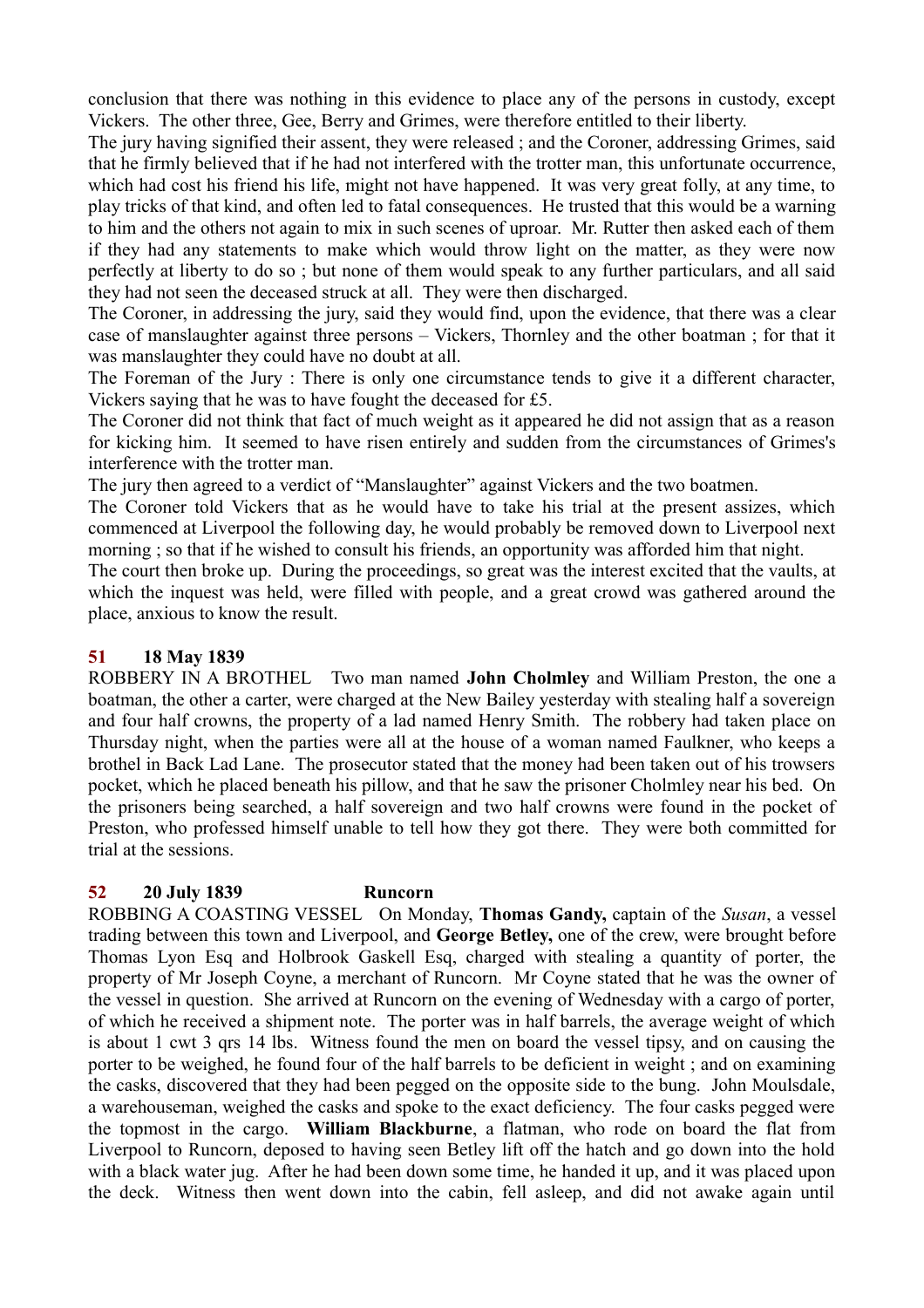disturbed by the constable. After the prisoner, Betley, was in prison, he said there was not more than two quarts taken out of each half barrel. The jug now produced is similar to the one witness saw Betley take down the hold. Mr Joseph Hartley, one of the constables of Runcorn, deposed to finding the prisoners intoxicated. He found William Blackburne on board in one of the berths, fast asleep, and the prisoner, Gandy, on hearing Mr Harding say he would have the vessel searched, upset a jug of porter and drenched William Blackburne and completely saturated the berth. Mr Harding confirmed this testimony, and produced the jug spoken to by Blackburne. It had the remains of porter in it. Upon Gandy, he found a vent peg, and in the cabin cupboard a jug of porter. On being called upon for their defence, Betley said that he found the porter *frizzing*, and took about two quarts out of each barrel to give them vent. They were fully committed to Knutsford for trial.

# **53 27 July 1839**

FATAL ASSAULT On Monday, a boatman named **James Whitworth,** while in the act of drawing the lock flue near Trubsmithy, fell into the lock, and was dead before any assistance could be offered. He bore a good character, and resided near Littleborough.

# **54 5 October 1839**

BOAT CASES **George Normington, Miles Slater** and **James Horsfield**, three captains of boats on the Rochdale Canal, were each fined in the penalty of 25s and costs, for obstructing the boats in the canal near Manchester.

# **55 2 November 1839 Petty Sessions**

**James Mills,** a boatman, was charged with stealing four red cabbages. Mr Ogden of the George and Dragon public house, Trubsmithy, found the prisoner with the cabbages in his yard on Sunday. It was asked whether the prisoner was an old offender or not, when he called out, "I never was here before un ; if I get through this time, oll never come here no more. I have a wife and three children, and can only get 16s per week ; let me off this time, un I will never come again". He was ordered to pay 5s and expenses.

#### **56 11 January 1840**

DEATH BY DROWNING On Tuesday last, an inquest was held by W S Rutter Esq, coroner, on view of the body of Mr William Edwards, turner and earthenware dealer, in Downing Street, who had been found in the Duke's Canal on Monday morning. **James Oldfield,** a boatman in the service of the Trustees of the Duke of Bridgewater, stated that between half past eleven and twelve o'clock on Monday morning, he discovered the deceased apparently standing with his head just above water, between the Oxford Road and Tib Locks. He immediately got the body out, which appeared to have been in the water many days. John Barber of Clare Street, Chorlton, stated that the deceased, who was 35 years of age and had left a widow and five children, was at work till 7 o'clock at night on the  $20<sup>th</sup>$  of December, and was missing after that night. He learnt that he was drinking at a beer shop in Medlock Street ; and he would have to come by the canal side on his way home. He usually went along the canal side to his work. He was never to be seen after that night. Verdict, "Found drowned".

# **57 29 February 1840 Rochdale**

PETTY SESSIONS A person was brought up by the Canal Company for overloading his boat. According to the evidence given, he had four and a half tons over burden, for which the magistrates fined the boatman 40s per ton and expenses for the overweight.

#### **58 7 March 1840**

The following paragraph has been sent to us for publication. Under this head, in out last week's paper, we gave a short account of the canal company having had a boatman before the magistrates on the preceding Monday for overloading his vessel. We have been requested to correct this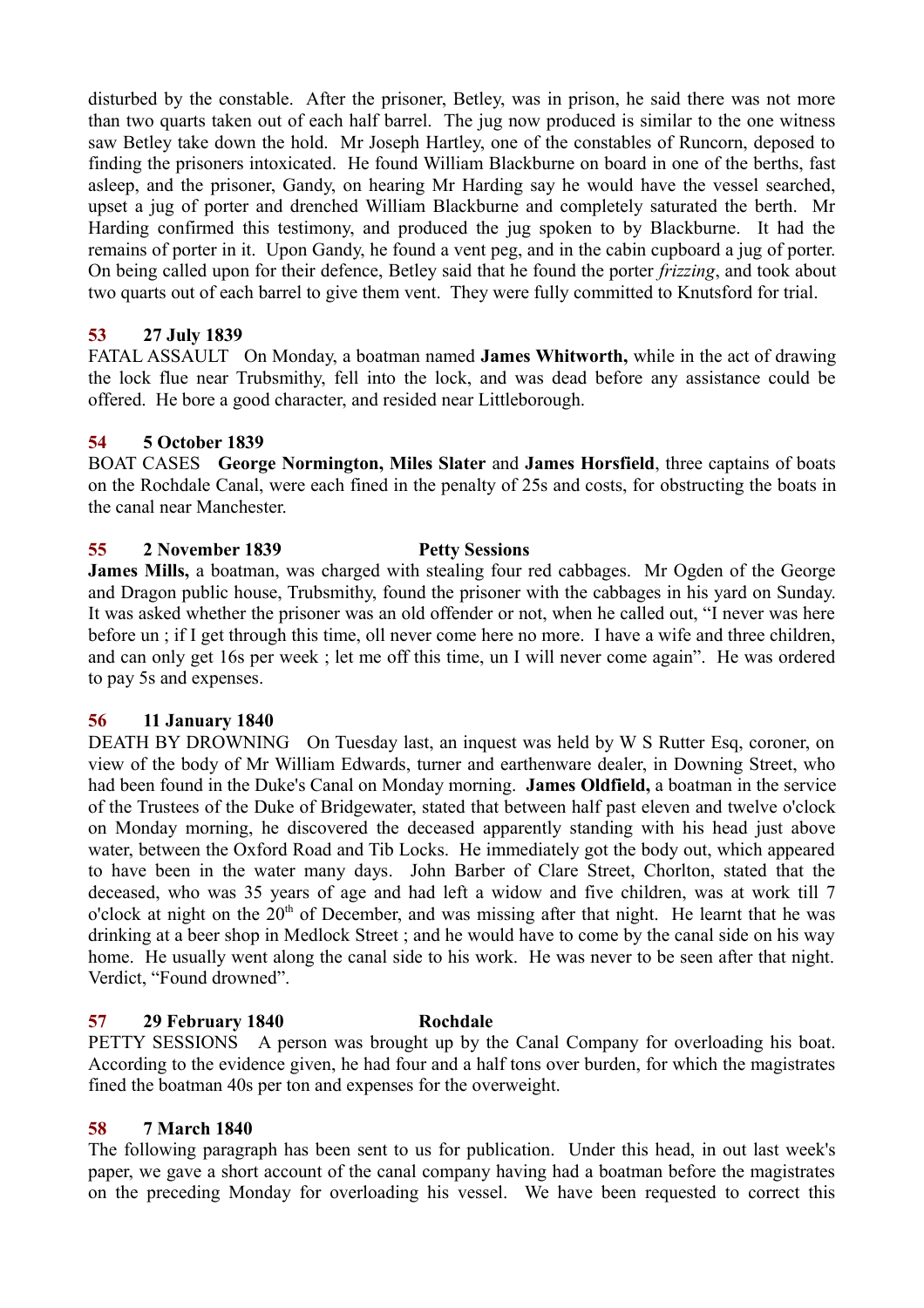account in one particular – the kind of charge ; it was, as we are informed, not for overloading his vessel but for having a greater weight of cargo on board than he had accounted for, by upwards of four tons, thereby defrauding the company out of the dues for that weight. He was convicted in the penalty, after the rate of 40s per ton on four tons, of £8 and costs.

# **59 28 March 1840**

CHARGE OF MURDER AGAINST A BOATMAN About nine o'clock on Sunday morning, it was discovered that a man named **William Cheetham,** a boatman in the employ of Mr William Shepherd of Rochdale, had been to all appearance barbarously murdered in the cabin of his boat, which plies on the Rochdale canal, and then lay in a cut of the canal at a place called Brown's Fields, near to Port Street. The deceased was found lying partly on the bed and partly on the floor of the cabin of his boat ; there were several wounds on his head and face, which it was suspected had been inflicted by a large wooden mallet that was found stained with blood on the floor of the cabin. A bloody piece of brick was also found on the side of the canal near the boat, and large clots of blood were observed on the floor of the cabin.

The first information of the circumstance was given by **John Clayton,** the captain of the boat, and **James Hanson,** another boatman belonging to the same vessel. The body, when found, was still warm, and after it had been removed to the Infirmary, both the men were taken into custody but afterwards set at liberty. Hanson, however, was again apprehended ; it appearing that he had slept in the boat all night, and other facts having come to the knowledge of the police which tended strongly to criminate him. He was brought up at the Borough Court on Monday before Mr Maude, when, after a short statement of the facts by Superintendent Sawley, he was remanded till the next day.

An inquest was held on the body in the library of the Infirmary at three o'clock on Monday afternoon, when the following evidence was taken before Mr Chapman, the corporation coroner :-

John Clayton of 15 Richard Street, Rochdale, boatman, deposed : Having been at an early hour in Tib Street, Manchester, on Saturday last, with one James Hanson of Oldham Road, Rochdale, boatman, for refreshment, I and Hanson left there about half past one in the afternoon, and went to a public house called the Crown and Anchor in Port Street, Manchester, where we had a quart of fourpenny beer each ; we left about half past two o'clock, and went to our boat (he being a fellow boatman) which was plying upon the Rochdale Canal, in Brown's Fields, Manchester. The boat is the property of my employer, William Shepherd of Rochdale, innkeeper. The men of Mr Bridge, slate dealer, being loading the same with slates, we went to an adjoining public house called the Brown's Fields Tavern in Brewer Street, kept by Thomas Wormald, where we met the deceased, who was drinking there. He also was my fellow boatman. We remained there until a quarter before eight ; when, as I did not expect the boat to leave until next morning, I went away to the Leeds Railway Station in Manchester, and went by the train to Mill's Hill, having left Hanson at the public house, both of us being drunk. The deceased, who had left about half past six, had had beer, but was not so drunk as either of us. I returned about nine o'clock the next morning (Sunday) and met Hanson standing at the Brown's Fields Tavern door. On asking me where I had been, which I told him, he said that the deceased was dead in the cabin. On my saying, "He is not, is he?" he put it off with a smile, and added, "No; but he has such a face as thou never seed". I asked him to go with me to see him. We then went together to the cabin, and on my opening the door, I saw the deceased kneeling on the floor, his head and the upper part of his body being upon the bed, and the knees under. I called him by his name, and then shook him ; but he did not answer. I lifted up his head by the hair, and perceived he was dead, his lips being blue, and he was frothing at the mouth ; he was warm ; he was without hat, but was dressed in other respects, and his hat was lying on the floor broken in pieces. I could not say how it may have been damaged ; the deceased had two black eyes. His upper lips were much swollen ; the end of his chin was scratched ; and one cheek, I think the left one, was much scarred, as if he had been drawn along the ground, and his nose was bloody. I did not look at him so as to speak further as to the injuries, but blood was upon several parts of the floor, and one of the marks was about the size of half a crown, and appeared as if occasioned by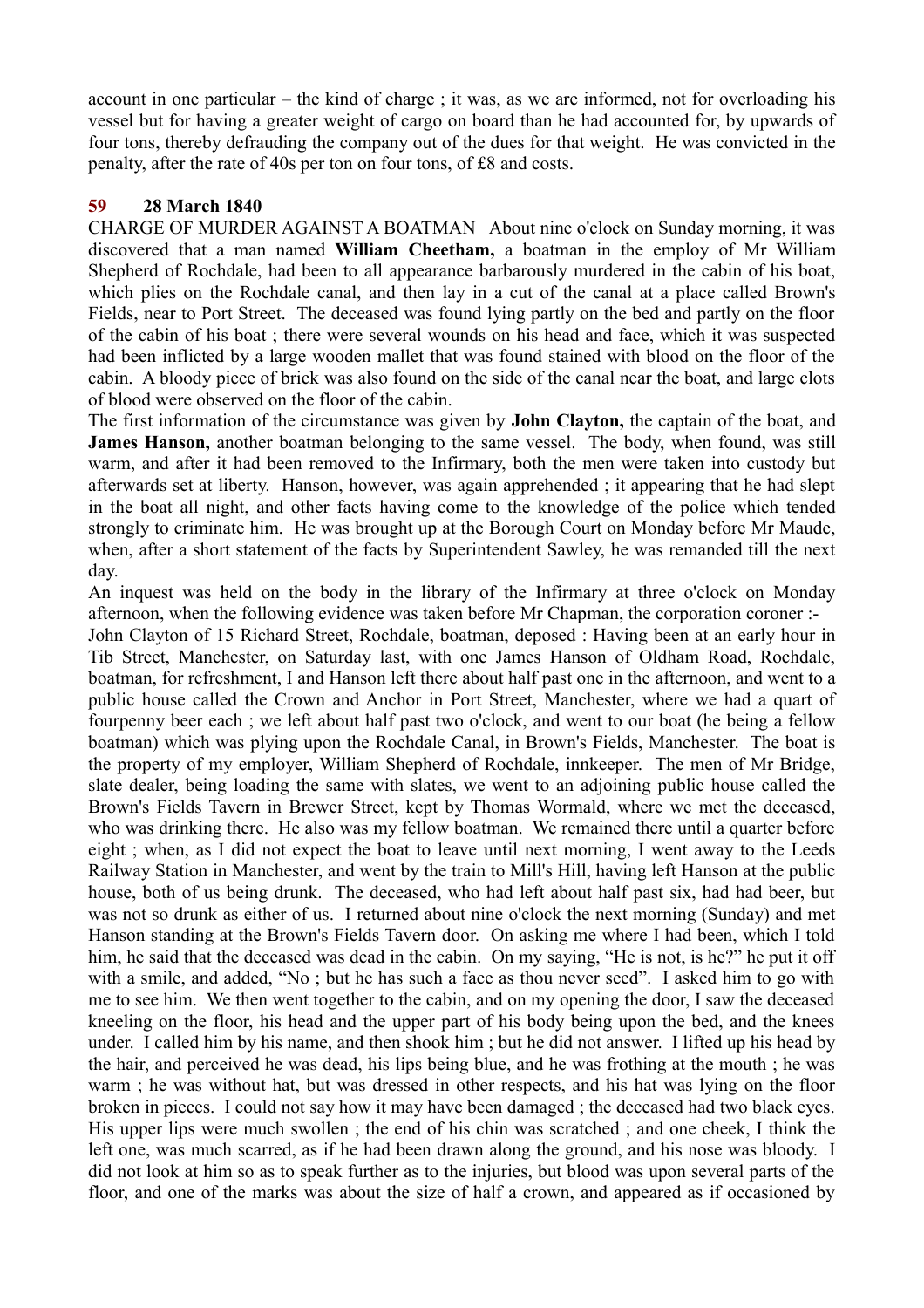repeated dropping. It was not dry, but stiff. I did not notice his clothes. We then went together for a policeman and on finding one on the Ancoats Street bridge adjoining, and he having asked to his assistance another policeman, we (being four of us) returned to the boat and took him out of the cabin. Seeing that he was dead, one of the policemen, with the assistance of some other persons who had come up, took him to this place while I and Hanson went with the other to the station house in New Islington. There was a broken slate in the cabin, which I had not seen before that morning. I did not notice Hanson's clothes or appearance, and I did not suspect him. I did not see any marks of feet or of scuffling on the bank, or on the deck or other parts of the boat ; but as the body was conveying away from the boat, one of the policemen picked up a brick on the side of the canal, near the boat, which was bloody. After being examined and our descriptions taken down, we were dismissed from the station house, and on our returning to the canal yard, Hanson was again taken up by another policeman. Nothing was said by Hanson either going or returning.

**James Bold** of Hatherow near Stockport said : I am a boatman in the employ of Messrs Thomas Boothman and Co of Brown's Fields, Manchester, lime dealers. About a quarter before eight on Saturday night last, as I was drawing up one of the paddles of the Brown's Field lock on the Rochdale Canal in order for my boat to pass through, I observed a man jump from a wall of Mr Bridge's yard adjoining upon one of the balance poles of the lock ; he cried out, after he had jumped from the pole, and was turning the corner of the boat next to the canal, "D—m your eyes, I'll cut your bloody head off". He stooped, as if to pick up some stones or brickbats, and then ran to the stern end of Mr Shepherd's boat, then in the canal. I then perceived a man, having his head out of the cabin ; and the first man began to throw the slates or bricks at him, and others which had been lying on the ground round about him. After he had done this for about two minutes, he then jumped upon the stern end of the boat, and turning towards me said, "D—n his eyes, Jem, what must I do with him? I'll kill him". The other man was calling out, "Watchman". I answered, "Leave him alone ; I think thou has done enough at him". Just before this, he had been leaning over the man, and had given him a kick ; he was taking a slate from a stack, and saying he would cut his head off ; but I entreated him to stop, as he had done enough. The kick seemed to be a heavy one, and I think must have caused the death of the man ; I did not hear him cry again, and all became still afterwards; but I observed the first mentioned man, immediately after the kick, jump into the hatchway, and throw the stones or brickbats out of the boat upon the bank, which I thought curious. I then left my boat and returned to an empty one up at the Ancoats end of the canal, and on my way I called at the boat house, and told the woman of the circumstances, and that I thought the man was badly hurt. About an hour before, I had seen the deceased approach the same boat and go into the hatchway, and he seemed to be fresh ; but at that time I could not distinguish the man so as to know him. It was sufficiently light for me to see them. (The prisoner being required to stand up, the witness said) I think that man is a bit bigger than the man who threw the stones ; besides, he had a pair of white trousers on.

The prisoner said he had a pair of white trousers ; they were produced by Green, the officer, when the witness said, "They were such trousers as those, but I think lighter ; the voice was slighter, and I think more like a woman's voice".

Clayton being further examined, said ; The prisoner told me on Sunday morning that the boat had been robbed of some horse corn, and a sack, and some bread, and that two other boats had been robbed beside ; he said the deceased had said so, and had told him that four men and a woman had done it. He said nothing to me about being beaten, but he said the deceased had told him that the four men and the woman (…................) him a good hiding.

(….......) Rose, private watchman to Mr Binns, cotton manufacturer, Brown's Field, deposed : On Saturday night, about five or six minutes past seven o'clock, I was on duty near the canal ; while sitting in the boiler house, I heard the cry of "murder" two or three times. I went into the engine house, and opened the window, opposite to which were some boats in the arm of the canal, near Mr Bridge's yard. I saw a man come out of one of the boats into the slate yard ; the head of another man appeared above the deck of the boat ; and I heard the man who came out of the boat say, with an oath, if he could find a stone he would cut his head off ; he also said, "I'll make thee remember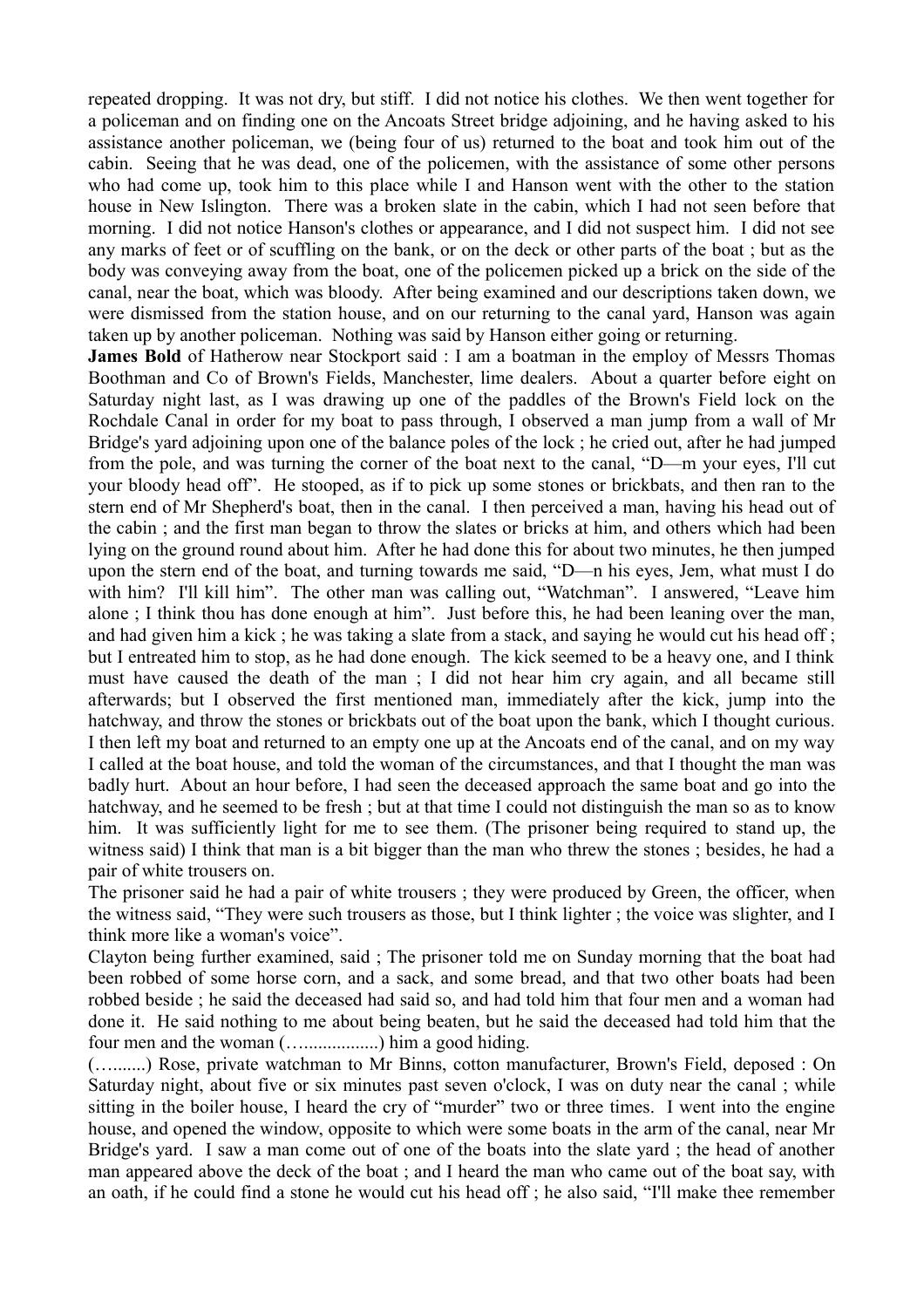for attempting to throttle me". He then threw two or three stones at him, and went and picked up some more, and threw them at him. After that, he went down to the bottom of the yard and fetched some more, and then came back to the boat, threatening to murder him ; he then threw the stones. He fetched another stone or two from the bottom of the yard, and swore that he neither cared for him (deceased) nor the boat – he could get another tomorrow. He then got other stones, and jumped upon the boat and threw them into the cabin, as I thought, at the man. I did not see the man's head then. He afterwards came into the yard again, picked something up, and returned to the boat, and went into the cabin. While he was out of the boat, I saw the other man's head, but it disappeared when he returned to the boat, and I never saw it after. He seemed to go half in. There was no noise ; and I went away, and heard nothing more. Someone who stood against the lock gates was shouting, but the man who was throwing the stones took no notice of him ; I thought he shouted, "George". I saw no one else in the boat or about the yard. It was between light and dark ; it was just dusk. His clothes were lighter than the prisoner's ; he wore either a dark cap or a very low hat. (The prisoner was made to put his hat on, which was a very low one). The trousers produced are about the colour of those worn by the man I saw throwing the stones. He had no coat on, but a lightish waistcoat. I was about fourteen yards from them ; it was too dark to distinguish a man properly ; he looked all of a brown colour. I never interfered with them, for I thought as boatmen are often fighting, if I did, they would throw stones through the factory windows. I thought the man in the boat was very ill used, but I never interfered nor told anyone until Sunday night, when I heard that a man was dead, and I told what I had seen. I saw the witness Bold coming up with a lime boat; I saw the boat just coming out of the lock ; he had nothing to do with it. I did not see Clayton at all. I would be a few minutes more than half past seven when the witness Bold passed in his boat. They had been agait a good bit before he came up. I thought the man who threw the stones was sober, but I could see that the other man was three parts drunk. I was on watch all the night, but I heard nothing after. All was quite silent after the man got into the boat. I never saw him go out again. I saw no one on the premises afterwards.

By a Juror : The man who threw the stones seemed to be a lesser man than the prisoner ; his voice seemed to me a laddish, shrill voice. He swore very much, his voice was not like the prisoner's, as he speaks now. I went off duty about ten minutes or a quarter before six next morning.

**James Howarth** of Boorshaw Clough near Middleton deposed : I am a boatman in the service of **John Cheetham** of Middleton. Our boat was in the Rochdale Canal near Brown's Fields on Saturday night. I was on board all night, as was my fellow boatman, **Samuel Cheetham** of Middleton. About seven o'clock we left the boat and went ashore to supper up our horse. We returned about nine o'clock and found that our boat had been shifted to the next lock ; two locks had been broken, and a pair of trousers and some lines had been taken out of the cabin. We then took her through the lock and tied her alongside Shepherd's boat. About ten minutes past nine, the prisoner shouted out to me, and asked me for some matches ; we had none on board, so I went with him to the boat house and returned with a lighted rope. I assisted him to make a fire in the cabin. I observed William Cheetham, the deceased, sitting on the bed ; there are two beds in the cabin. The wrists of his shirt sleeves were very bloody, and one side of his face, I cannot say which ; deceased said it had been done in the cabin, but the prisoner said it had been done somewhere out, in the street ; deceased said there had been men on board the boat who had done it, but the prisoner said it had been done in the street; I don't know whether the deceased said "man" or "men" had done it; I am sure he spoke to me ; I did not speak to him, but he said it had been done either in the cabin or on board. I then asked Hanson to lend me a rope, I did not get it, but went to my own boat and went to bed. I got up next morning about six o'clock and went into their boat, and asked again for the rope. Hanson was in bed ; he shouted at Bill (meaning the deceased) and asked if it was not time for them to start ; the deceased lay with his back up against the other bed, and his feet off ; he did not answer ; prisoner then kicked at his shoes, and shook him by the arm and called, "Bill" ; deceased did not answer ; prisoner then pulled him off the bed on to the cabin floor ; deceased was quite dressed, but had not his hat on ; I did not see his hat, and did not take notice whether he had it on or not ; he did not seem to move when pulled on the floor ; I thought it was owing to his having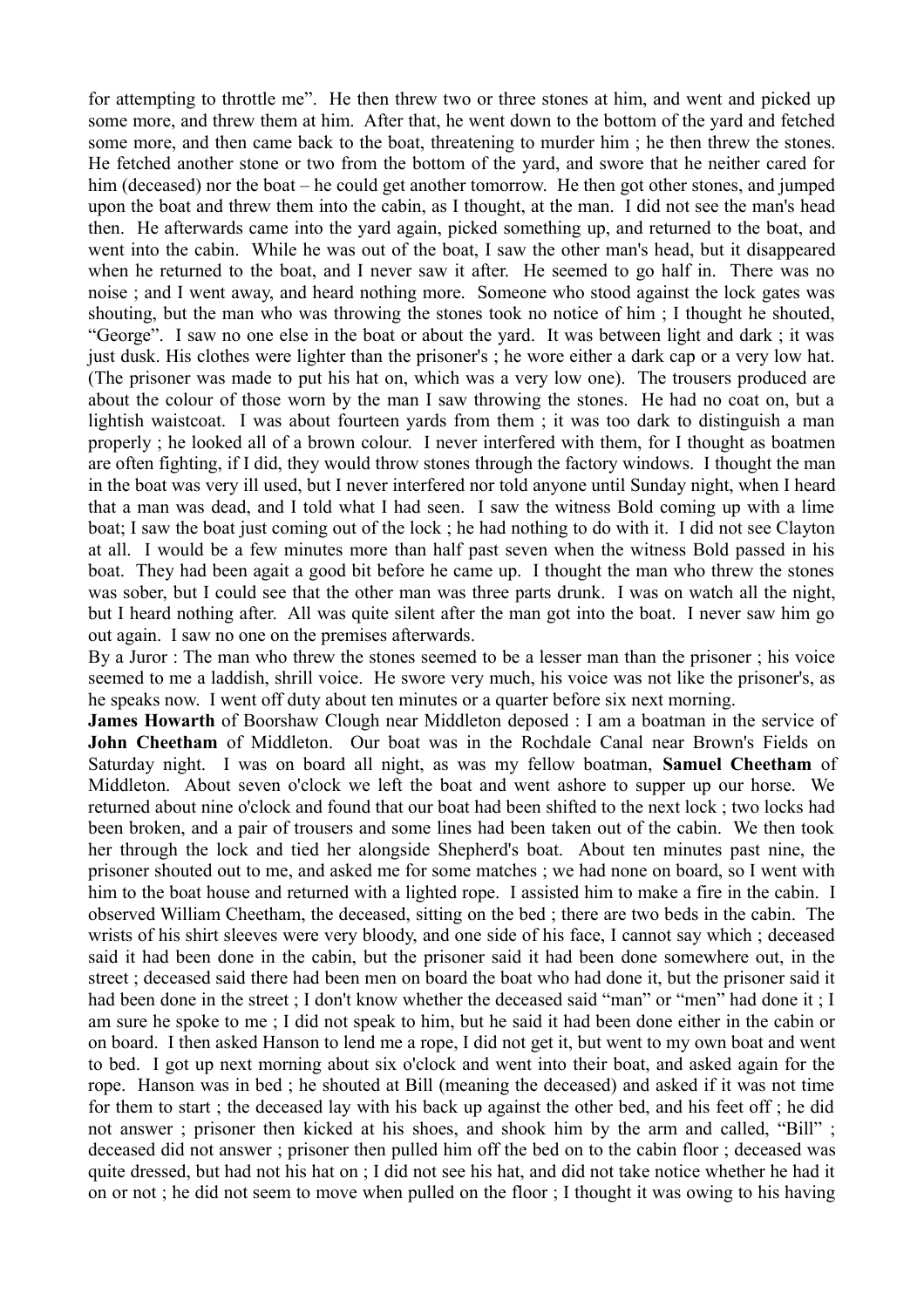been drunk the night before. I got the rope which I went for, and then returned to my own boat. I did not notice him any further, nor go into the boat afterwards. The prisoner did not seem to be at all concerned about it ; I saw nothing different in his appearance or his dress. Deceased was in the same bed in the morning as the night before, and as near the same place as might be. I had no suspicion he was dead ; he snored a bit, as I thought, in the morning, and I said to the prisoner, "What, is he asleep yet?" The night before, when the prisoner said it had been done in the street, and the deceased said it had been done aboard, they did not "threap" but seemed to be in good humour with each other, as far as I could see ; deceased did not say he suspected anyone ; he did not say, "It's that man" ; he said that there had been men on board, and done that, he did not say what. It was dark in the cabin until we got a light ; I did not ask him if he was very ill hurt ; I thought he had hit his nose, and wiped it on his sleeve ; I did not ask a single question about it.

The prisoner being asked if he had any question to put, said he had not, but stated that after the witness left their boat on Sunday morning, the deceased got up, and then said he would lie down again for half an hour, while he (the prisoner) went to see for the captain, who had not been on board all night.

Superintendent Sawley of the Manchester police, proved having taken the prisoner into custody, when he said he did not return to the boat until eleven o'clock, and when he got into the boat, Bill (the deceased) told him that he had been attacked by four men and a woman, who had beaten him, and taken his bit of brass (money) ; that he then went to bed, and slept till six in the morning, when Howarth, the boatman, came to borrow a rope, and he then called the deceased, the rope being under him, and the deceased got up and spoke to Howarth, and witness gave Howarth the rope, with which he went away. Witness had examined his clothes, and on his trousers found several spots of blood, and on the knee there was a large blotch of blood. He also searched the cabin, and found under the step a wooden mallet with several spots of blood upon it. The clothes on the left hand side of the bed had also blood upon them. There was a number of slates on the bank, and one of them was sprinkled with blood.

At the suggestion of the coroner, the inquiry was then adjourned.

Mr Rutter also held an inquest on the body at the same place, at five o'clock on Monday when, in addition to the above, the following witnesses were examined :-

Robert Astley of Bank Street, Manchester, deposed : About nine o'clock on Sunday morning, I called at the Brown's Field Tavern near Port Street, and while standing there, Hanson and the captain of the boat came into the house, and Hanson said, "Oh dear, what must I do? The boat has been robbed and the man has been murdered". They said they wanted a policeman, and I said I would go with them ; I went with them to Ancoats Street bridge, where we met with Butcher, one of the police inspectors. Hanson said he had left the man in the boat at six o'clock that morning, and had spoken to him ; he said he had asked him what there had been amiss, whether there had been a fight, and that the deceased had told him that four men and a woman had followed him to the boat ; and that he had had the woman in the boat all night, but that he did not know her. Butcher and us all went together to the yard where the boat lay ; it is an inclosed yard, and the gate being locked, we had to climb a wall five feet in height to get in. On going into the boat, we found the deceased lying on his back on the bed, with his clothes on, except his jacket. He was dead ; his head was much disfigured with wounds ; the body was immediately conveyed to the Infirmary. Opposite to the cabin, about a yard and a half from the boat, a half brick was found, marked with blood ; the officer took it into his care.

John Butcher, inspector of police, deposed : I went to the boat with the last witness. I first asked Hanson if he knew what had occurred ; he told me that he had gone to the boat between seven and eight o'clock on Saturday night, for a feed of corn, that he got it and then went to the stable to his horse ; that after that he returned to the boat, and then saw the deceased, who told him that he had been followed on board by four or five men and a woman, who had beat him and pummelled his head. Hanson said he asked the deceased if he knew anything of them, but the deceased said he did not ; he said they followed him into the boat, and served him in that way, and robbed him. Hanson said that, after that, he went to the public house and got forward in liquor, and remained there till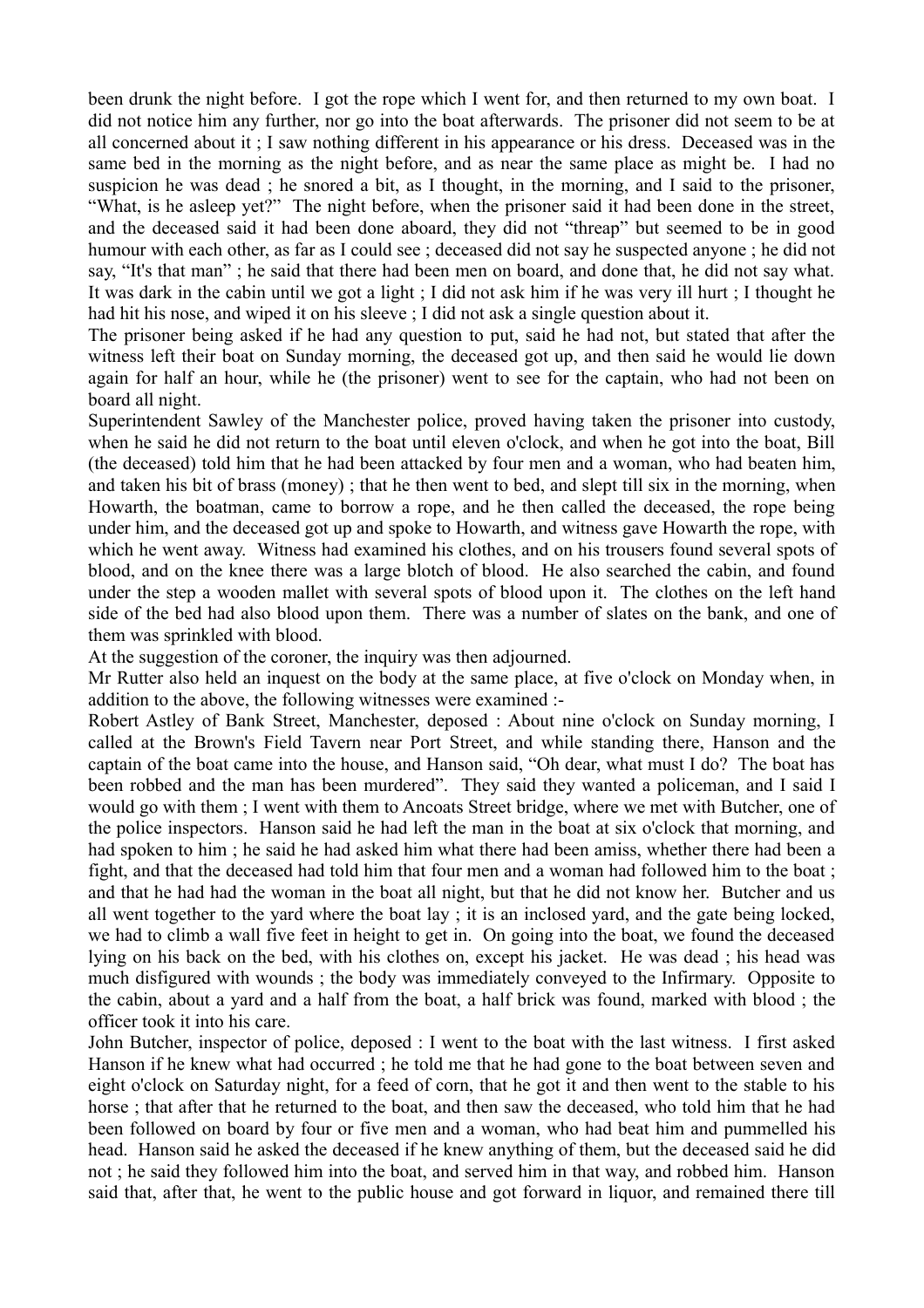between ten and eleven o'clock ; he there told the waiter that Bill had got a good beating. He further said that he went to bed, and lay until six in the morning, then awoke the deceased, who said he was still sleepy and said (…..........) an hour longer and that he (….......) man left the boat, that he returned again and found the deceased almost dead ; that he then went to find the captain, met with him, and took him to the boat; after which they came to me. On going into the boat, I saw the deceased lying on his back on the bed, and I ordered that he should be conveyed to the Infirmary. The body was then quite warm, but dead. The piece of brick now produced is that which was found in the yard. (The brick was produced and examined ; it was marked with blood on one edge, and on two of the sides.) There were three distinct marks, apparently newly made, on the door of the cabin, as if by stones or bricks.

Mr William Smith, house surgeon to the Infirmary, deposed : Yesterday morning, the deceased was brought to the Infirmary, being then dead. This morning, I have made an inspection of the head and body. There were two or three slight lacerations on the scalp, and effused blood under the scalp. There was a fracture of the skull, extending from the top of the head to behind the left ear. Inside the skull, a very large quantity of blood was effused, which pressed to a considerable extent on the brain, and caused the death of the deceased. There was nothing in the chest or abdomen to account for his death. There were appearances in the stomach as if the deceased had been drinking. A fall or a blow might have produced the injuries to the skull ; but if they had been caused by a blow, it was not one of the fist. The injuries might have arisen from more blows than one. The deceased could not have retained his senses long after receiving those injuries. There was no other external injury except a slight bruise on the face.

There being no further evidence ready to be produced, and none of the witnesses being able to identify Hanson as the man who was throwing the stones into the cabin on Saturday night, Mr Rutter adjourned the inquiry until Monday next. Mr Chapman sat again on Friday ; the result is stated in our fifth page.

CHARGE OF MURDER AGAINST A BOATMAN – ADJOURNED INQUEST Yesterday morning, the adjourned inquest in this case was held at the Infirmary, when several other witnesses were examined. Thomas Hammersley deposed to having been at the Brown's Field Tavern at the time the deceased was there with the prisoner and Clayton, the captain of the boat ; and also that the prisoner and deceased were quarrelling, all of them being very drunk, and that the prisoner used abusive language to the deceased and threatened to kill him. Thomas Sidebottom, who worked at Mr Bridge's slate yard, deposed to having seen the prisoner leave the yard about half past six o'clock the same evening with a sack on his back. One or two other witnesses were examined, but nothing material was elicited, and the inquest was again adjourned to Monday next.

# **60 4 April 1840**

ADJOURNED INQUEST ON THE MAN WHO WAS MURDERED IN THE CANAL BOAT The inquiry into the circumstances attendant on the death of **William Cheetham,** the particulars of which appeared in our last, was resumed by W S Rutter Esq, the coroner, on Monday afternoon last, when the following additional evidence was taken :-

William Patten deposed : I am a carter in the employ of Mr Bridge, silk merchant. Last Saturday night but one, the gates of the wharf were locked about seven o'clock ; a man was in at that time, but I did not know him ; he asked when we were going to lock up ; I told him we were just about locking up; he said he had to go down to the boat; he did so; only one boat was lying there; we locked the gate, and I saw no more of him afterwards ; I went straight home. I don't know the deceased nor the prisoner Hanson. It is not customary to allow persons to go within the gates, except they be going to a boat ; in that case, we don't ask their names. This man was dressed in light clothes and wore a little hat. It was within five minutes of seven o'clock, either before or after, when we locked up. I understood another man had been seen to go on board ten minutes before, but I did not see him. The man whom I saw was of middle stature. I have heard the voice of the man who is in custody, and I think it is similar. He had had a little liquor, but not much. I told him we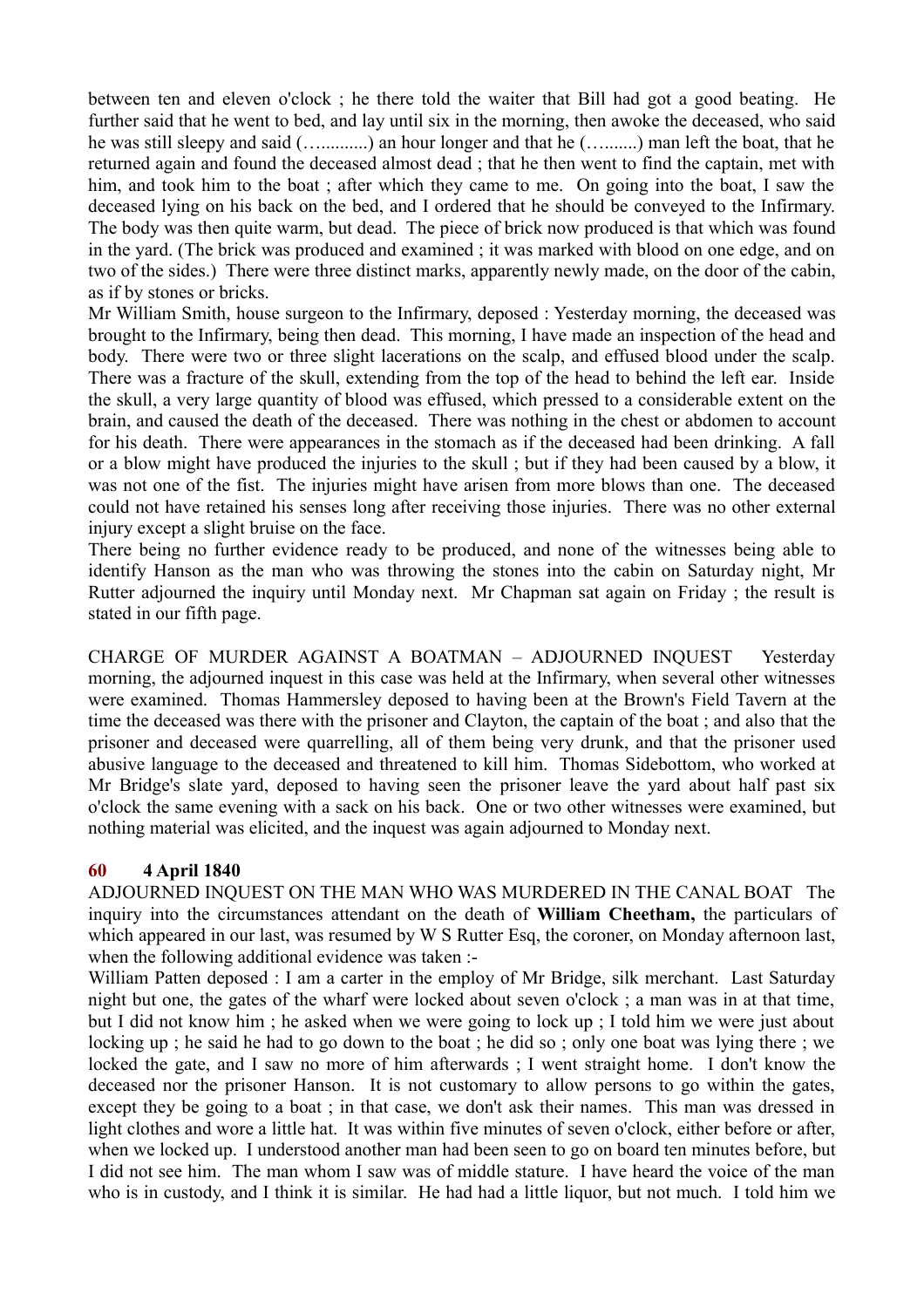were going to lock up, so that if he wanted anything out, he must get it. He said he was going down to a boat that he had lying there. The boat that was there was Mr Shepherd's of Rochdale. I don't know the captain by name. He did not seem angry, but spoke like a person who had had some drink. After we locked up, no one could get in without climbing over the wall. The man was dressed like a boatman, with light clothes and a little hat ; his trousers were a shade lighter than his other clothes. It was getting dusk at the time. There was no other boat than Shepherd's there that night ; and I saw no other person with light clothes but the man who came in. I may have seen the prisoner before, but not to my knowledge.

Thomas Hammersley of Norman's Buildings, Store Street, labourer, deposed : I knew the prisoner by the name of Giles, but never knew his right name till lately. On the night of Saturday the 21<sup>st</sup>, I saw him and the deceased at the Brown's Fields Tavern between six and seven o'clock ; I don't know how it originated, but the prisoner was calling deceased names and swearing at him ; we were all sitting in one room. I told him it was a bad thing to call anyone such names ; Cheetham said something to him, whereupon he went near him, called him a low name, and threatened to kill him. Clayton, the captain, who was there, then pushed him aside, and said, "Nay, thou will not". Hanson had on a light pair of trousers with a rule pocket on one side, a green waistcoat with sleeves, and a very low hat. I heard nothing more. I was sober enough to attend to what passed. I had been assisting to unload their boat that morning, and went there for my wages.

Thomas Sidebotham of Long Street, Manchester, deposed : I am in the employ of Mr Bridge. I saw the prisoner Hanson at Mr Bridge's slate wharf on last Saturday but one ; he was backwards and forwards all the afternoon ; I last saw him about seven o'clock. About half past six, I saw him going apparently from the boat towards Brown's Fields with a bag, which appeared to contain something bulky ; it might be corn or grain. He returned about seven o'clock, just as they were closing the gates. I heard him ask the men who were shutting the gates if they were going to lock up ; one made answer, and said he should lock up in a minute ; he also asked the prisoner whether he was going into his boat or he was going out, and he said he did not know ; he stopped considering about a minute and then went down towards the boat. I was at the gate at the time ; I did not see him get on board ; I went away ; he was locked within the yard. I believe the deceased was in the boat at the time. I did not see him go in, but a man told me he had seen him go in very ill drunk. I had seen him go out of the yard a short time before Hanson did ; he was not at all disfigured, but very drunk. About seven o'clock next morning, I saw Hanson getting over the wall to get to the boat, as though he had been at the horse, but I did not speak to him. He had a can in his hand. He had then light coloured trousers, a green waistcoat with sleeves, and a low crowned hat on. I work at the yard regular, and was there all day on Saturday, till the gates were closed. I saw nothing of any woman there, nor have I heard of any being there. No one but these two men were going backwards and forwards to the boat. I was the first man in the yard on Sunday morning, and stepped down to the boat before the prisoner came ; the boat was then loose ; I looked down but saw nothing. I saw the bed rolled up, on which the deceased was afterwards found.

Superintendent Sawley deposed : I apprehended the prisoner on Sunday morning about eleven o'clock ; he had been in custody before, but had been discharged. I thought he had been in custody, and from the information I received I thought it such a suspicious case against him that I took him again. I asked him his name, and cautioned him as to what he said ; he said, "I know nothing at all about it ; I went to the boat last night about eleven o'clock, and saw Bill (meaning the deceased) who said that four men and a woman had followed him into the boat, and beaten him very badly". I asked him why he had not told someone and got some assistance to him ; he said he did not think he was much worse, but he had just named it to the other ; I asked him if anyone else knew anything about it ; and he said a man named Jem who, I have since learnt, was **James Howarth** of Middleton, had come to their boat about six o'clock that morning to borrow a line, as theirs had been stolen, and that he had then spoken to the deceased. He also said that all the corn and all the lines had been stolen both from their boat and Howarth's. I then searched the boat, and under the bottom step which leads into the cabin I found a wooden mallet, one corner and edge of which was wet with blood at the time. It was impossible for the blood to have got onto the mallet as it lay ; it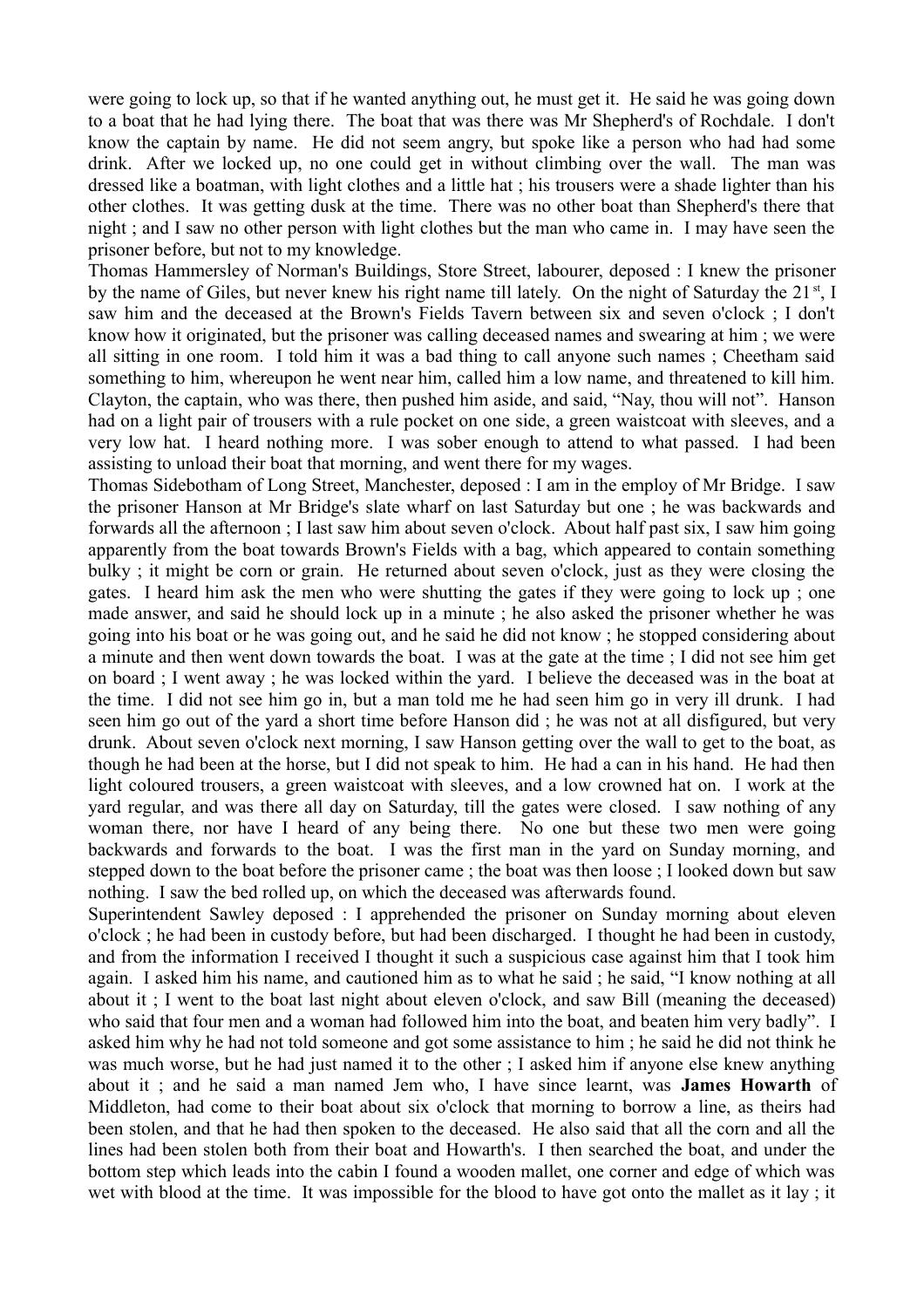must have been placed there afterwards by some person. On the floor, by the side of the bed, was a large clot of blood, apparently caused by dropping, larger than half a crown. There were two beds in the cabin, one on the right, the other on the left ; all the clothes were on the left hand bed, there being nothing but the bed on the other, and they were spotted with blood in several places. I took the prisoner to the Town Hall, and on examining him there, found a large spot of blood on one knee of his trousers, and two or three small spots in other parts of the thigh ; the spot on the knee looked as if attempts had been made to rub it out. It is only fair to state that the small spots might have been occasioned by his assisting to remove the deceased out of the cabin. I asked him how he accounted for the blood on his knee, and he said he did not know how it was, except it was from having his finger crushed two or three days before. I looked at his fingers, but saw nothing the matter with them. He wore light fustian trousers, a waistcoat with sleeves, and a very low crowned hat (with a short flipe) which fit close to his head. The prisoner told me that the deceased had spoke to Howarth on Sunday morning, when he went for the line, but Howarth told me that he had not spoken to him.

**John Clayton,** the captain of the boat in which the deceased was found, was recalled and examined by the coroner as to what passed at the Brown's Field Tavern. He said : I was at the Brown's Field Tavern from between two and three o'clock till a quarter before eight ; the prisoner and the deceased and I were all there together ; deceased left a long time before me ; I cannot tell how long Hanson stopped after, but he left before me. They had had a word or two before they went, but what they were I cannot speak to. I cannot recollect what the prisoner said, but I remember I struck him for abusing the deceased. I had had too much liquor to be able to say what passed exactly. To the best of my knowledge, I did not tell Hanson I was going to Mills Hill that night ; if I had not gone, I should have slept on board all night. I know the mallet that was found : Cheetham had pickled it up in the cut about nine or ten days before ; we used it to break coals, and it ought to have been there. I don't know of Hanson having crushed his finger two or three days before this happened ; I never heard of it. I did not notice the blood on his trousers before. Had he crushed his finger very much, I think I should have heard of it.

Peter Hamilton of Brewer Street, near the Brown's Field Tavern, deposed : On the morning of Sunday the  $22<sup>nd</sup>$ , between seven and eight, the prisoner came to my house, and said it was a shocking thing that had occurred about Cheetham being nearly killed last night, in the boat ; I asked him how it had occurred ; he said, "I went aboard about half past ten last night, and when I got aboard I found William Cheetham sadly abused, and all the lines taken off the vessel, and even my sack of corn gone". I said, "Why did you not give alarm to Mr Wormald of the Brown's Fields Tavern, or me?" He said he thought the man was sadly beaten. He said his eyes were quite black ; he had just come from aboard ; he added, "I asked him to get up and wash him, and he said he would". In less than half an hour after that, I saw the prisoner going quickly round the corner, and I then heard that the deceased was dead on board. When he came into our house to tell me, he stood with his back to the fire, and shivered ; he had no handkerchief on. He had on a waistcoat with sleeves, light trousers, and a very low crowned hat.

**Samuel Cheetham,** captain of the boat which lay alongside W Shepherd's on Saturday night, was next examined, and stated that when his mate (James Howarth) went on board the deceased's boat for a rope on Sunday morning, thinking that he stayed long, he also went on board, and saw the deceased laid partly on the floor ; he seemed to take his breath in an unusual sort of way, and when they returned to his own vessel, he (witness) remarked to the mate (Howarth) that he thought it strange for him to be in that state after being in bed all night.

Howarth was also recalled and closely questioned, but nothing further could be elicited from him.

Thomas Pritchard, a labourer in the employ of Mr Bridge, deposed : I saw deceased going through the yard towards the boat about half past six on Saturday night ; the other man had come out about ten minutes before, with a sack upon his back ; he went from the yard into the street, but I did not notice which way he went ; I saw nothing of either of them after that ; I left the yard about seven o'clock, just before they closed the gates. Had the deceased come from the boat again, I must have seen him. The sack was nearly full of something, I cannot tell what. It would be about as big as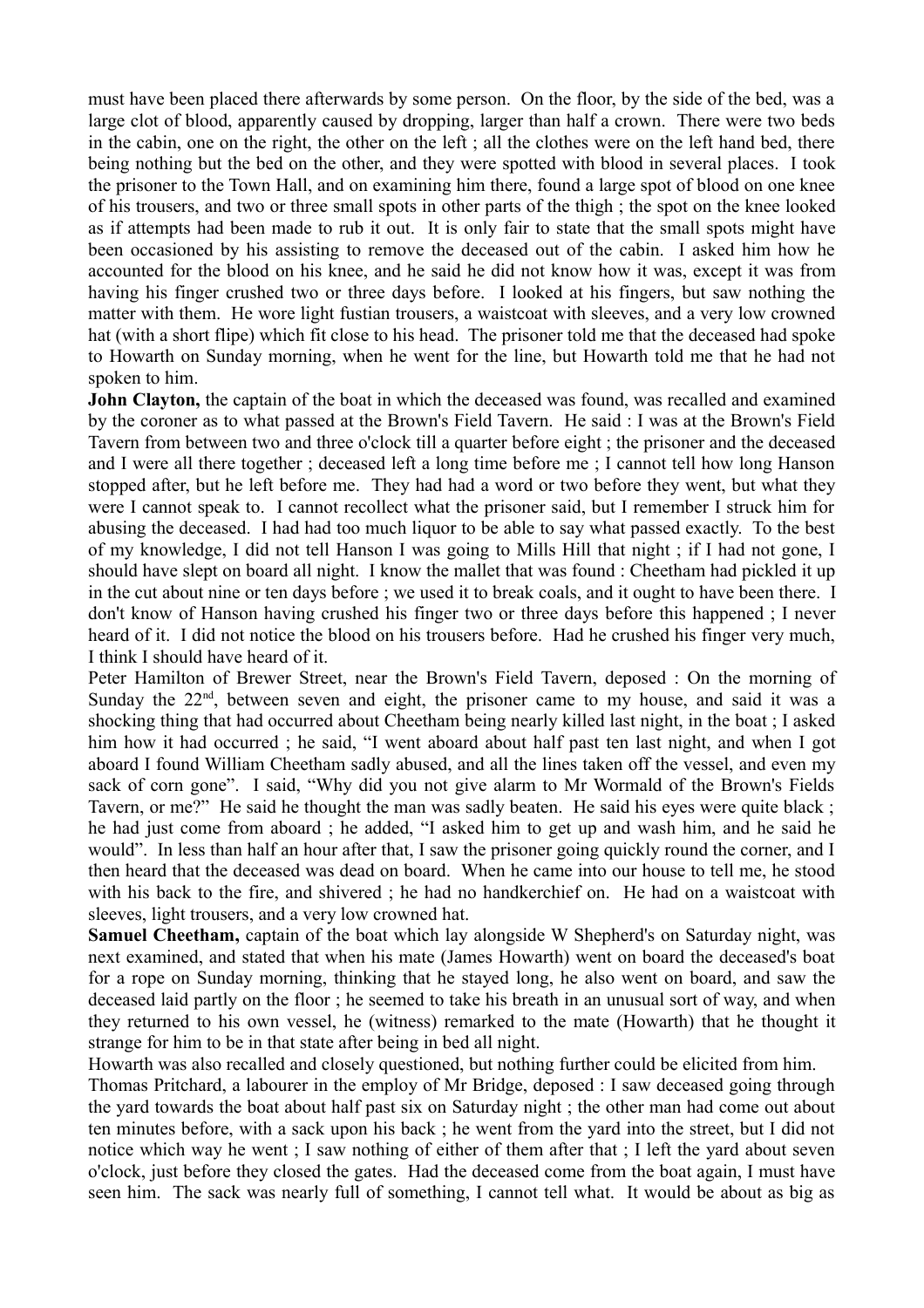half a load of potatoes.

Mr Sawley was here called in, and stated that he saw no prospect of being able to obtain any further evidence. He had exerted himself to the utmost, but could not hear of anything further likely to throw light on this transaction. There had been a rumour that the prisoner had said to some man, on Sunday morning, that he had "done Bill's job for him at last". He had made enquiry into this, and had ascertained that the man to whom the prisoner was represented as having said so, was not in Manchester at the time ; therefore, it was probable that there was no truth in it.

The Coroner remarked that the case was certainly brought a little nearer home now ; there was a much greater suspicion against Hanson. He thought it better, in order to refresh the recollection of the jury, to read over the whole of the evidence. Having done so, he said he would leave it to the jury to say whether they were prepared to come to a decision on the case then, or would like two or three days more, to see whether anything else would transpire. It appeared to him that the case was one of very strong suspicion against this man. It was entirely one of circumstances, the strongest of which was, that he was seen to go through the yard about seven o'clock, and at five minutes past seven, the watchman heard screams and saw two men, one in the cabin of the boat, the other on the deck, throwing stones at him.

A Juror observed that there was another very strong circumstance ; it appeared that the prisoner had himself robbed the vessel, by taking away the sack of corn, and then stated that it had been robbed by someone else.

The Coroner said it was probable that the cause of the attack was to be traced to what had taken place when they were at the Brown's Field Tavern, when it appeared Clayton, the captain, had struck at Hanson for having abused the deceased. The case altogether was one of circumstances, and it appeared to him that it was a very strong one. Supposing they were of opinion that Hanson was the person who had committed the injuries upon this man, they would have to consider whether the case was one of murder or of manslaughter. He thought there was no doubt that some altercation had taken place in the cabin between the parties, and that a good deal of ill feeling was created ; but there was a determination of purpose on the part of the prisoner, as was evinced by his frequently coming out of the cabin, and this continued a length of time, if the statements of the witnesses were correct, upwards of half an hour – at all events he was seen, five or six times, to pick up various missiles in the yard and use them, and after he had disposed of one lot, to take up another. It was to be taken into consideration that they were in an excited state of drunkenness and passion ; but when they found a man continuing to inflict injuries of that description, he thought that, in point of law, it amounted to murder – at all events, it was as bad a case of manslaughter as he had ever heard. He was not prepared to say that, upon his trial, the prisoner would be found guilty of the higher crime, but the jury would not be wrong in finding a verdict of wilful murder. The jury agreed to a verdict of "Wilful murder" against the prisoner, who was afterwards committed for trial at the assizes.

# **61 4 April 1840**

MAN DROWNED On Thursday morning, **William Evans**, a boatman, 23 years of age from Runcorn, fell into one of the locks of the canal, Rochdale, and before he could be got out, he was drowned.

# **62 18 April 1840**

A RAILWAY TRESPASSER **Thomas Clare**, a flatman and publican residing at Northwich, was, at the petty sessions held on Monday, convicted in a penalty of 20s and costs for trespassing on the Grand Junction Railway at Winwick on the  $5<sup>th</sup>$  instant. The defendant was told to walk off the line by the policeman on duty, but refused to do so, alleging that he was a proprietor, and had a right to walk wherever he pleased.

# **63 16 May 1840**

MURDER AT BIRMINGHAM On Thursday morning week, great excitement was occasioned in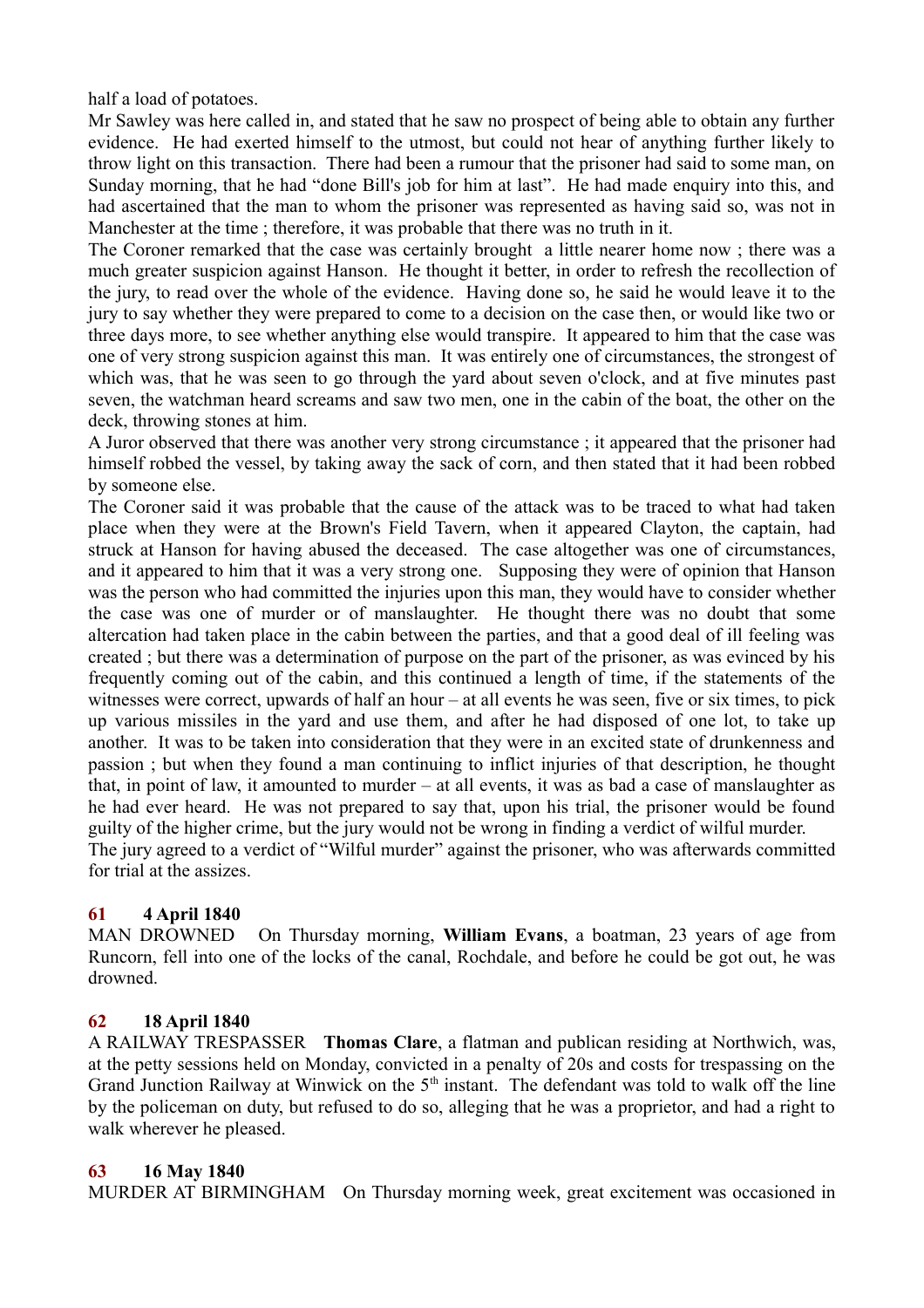the neighbourhood of Lancaster Street and Newton Row, in this place, by the discovery of the body of a female in the canal, close to Walmer Lane Bridge, which was recognised to be that of a young woman of the name of Harriet Wright, who had for some short time previously resided in that vicinity. It was currently reported that the deceased had been drowned by a person of the name of Josiah Lilley, with whom she had been living, and he was afterwards apprehended, and kept in the custody of the police, as soon as information had been conveyed to the proper authorities.

On Friday afternoon at three o'clock, an inquest was held upon the body at the Turk's Head in Mount Street, before J B Davies Esq MD and a respectable jury, Mr Charles Cook being the foreman ; and such was the interest excited that the room was crowded during the investigation, and a large concourse of persons had assembled in the street to await the results of the inquiry. The jury having proceeded with the coroner to view the body, which was placed in Cleveland Street, and which presented no views of external violence, they returned to the inquest room, when the prisoner was brought forward in the custody of the police. He is not more than seventeen years of age, and has been working as an apprentice to a plane maker, having several times been committed to the House of Correction at Warwick for neglect of service.

The usual forms having been gone through, a boatman of the name of **Thomas Willis** was first sworn and examined. He stated that about four o'clock on Wednesday morning as he was walking along the footpath of the Fazeley Canal, he perceived a man's hat lying under Walmer Lane bridge, and at the same time he noticed the bonnet of a female floating on the water. In consequence of his suspicions, he procured a boat hook, and with the assistance of his brother, after a short time, he discovered the body of the deceased which he landed on the bank, and it was then conveyed to a public house in the neighbourhood. On searching the deceased, several letters were found, one of which had been written by the accused on the  $22<sup>nd</sup>$  of April from the prison at Warwick, requesting a supply of money and other articles from his mother previously to his liberation. The prisoner put several questions to this witness, but they were unimportant.

William Bruff, a sergeant of police, to whom information of the circumstance had been conveyed, stated that he apprehended the prisoner at his father's house ; he was in bed at the time, and when informed the charge against him was that of drowning a young woman, he exclaimed, "Good God! Is she dead? If I am hung for her, I shall die innocent". He at once owned the hat which was found on the footpath of the canal, observing, "It is mine, it was taken off me last night for a trap". The prisoner, in the presence of the father of the deceased, denied having caused her death.

Dennis Corkery, one of the police, deposed to seeing the deceased and the prisoner together on Wednesday evening between four and five o'clock, at the end of John Street ; the deceased asked for her bonnet and shawl, and said she would then have done with him, as she was sorry she had not appeared against him at the public office ; Lilley had been apprehended on a charge preferred by the father of stealing the bonnet and shawl, but released.

Superintendent Crohen, in his examination, said the prisoner had been taken to see the body, but added nothing further of importance.

Inspector Edmonds said he asked the prisoner, when in his custody, at what hour he last saw the deceased, and he replied, "I saw her about eleven o'clock in Brewery Street ; she said she would drown herself, and asked me to give her my handkerchief ; I refused. She then took my hat from my head and turned down by a heap of stones on the canal side ; that was the last time I saw her.

Ann Mitchell was next examined, and said she knew the deceased and the prisoner ; on Wednesday night she saw them walking together, about half past nine o'clock, and that about ten minutes past eleven she saw a man running down Cleveland Street, in a direction from an entry leading from the canal ; he had no hat on his head, and she thought from the dress the prisoner was the person.

Frankish, a sergeant in the police force, said he was talking to the deceased in Aston Street about six o'clock on Wednesday evening, when the prisoner came up and charged her with being intoxicated. She denied it, and after some quarrelling, witness left them together.

Twilley, also a sergeant in the police force, produced two letters written by the prisoner since his apprehension, one of which was directed at his mother, and the other related to his course of life. Sarah Whitheridge, who was acquainted with the prisoner and the deceased, stated that on Monday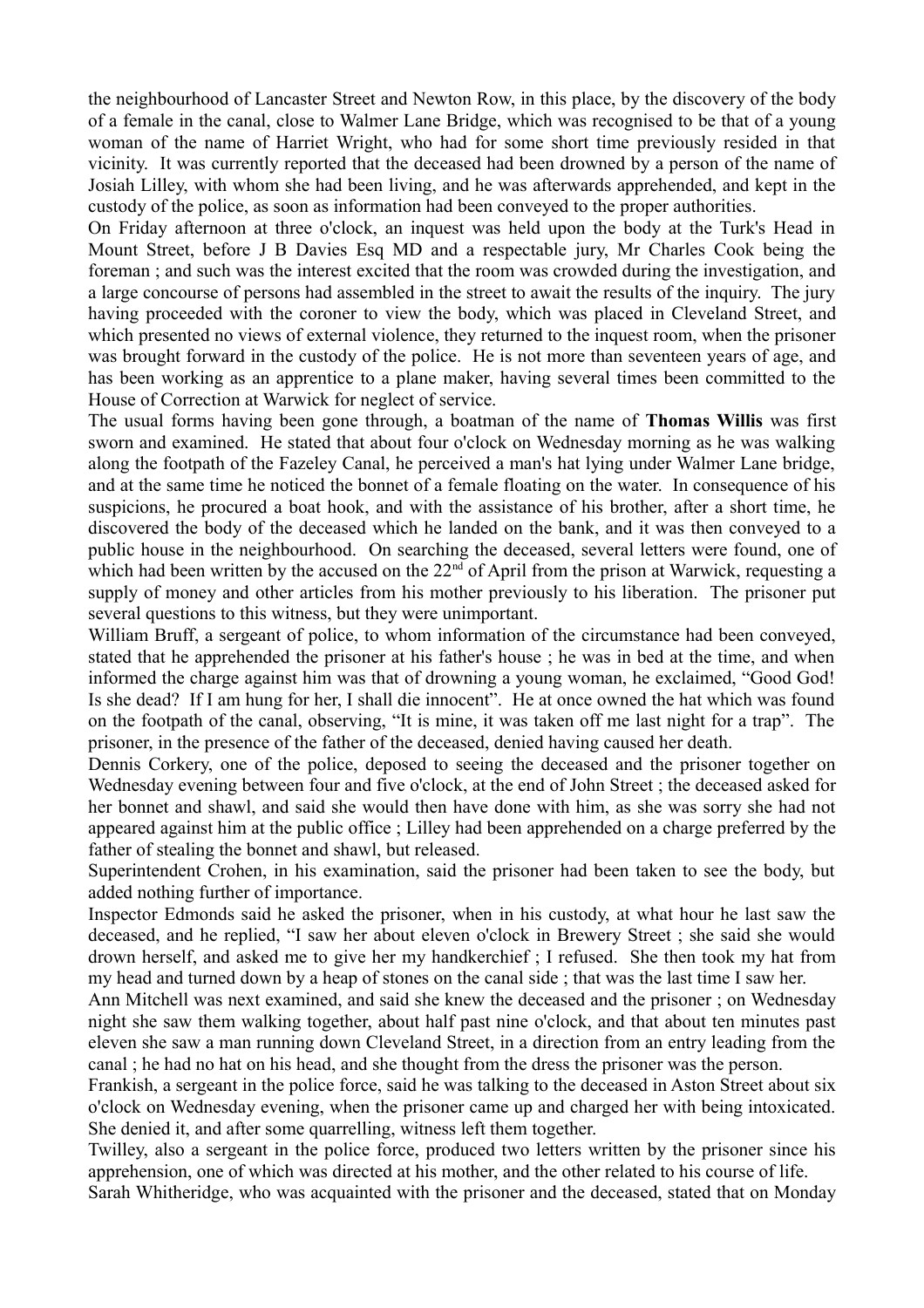evening, they were quarrelling in her house, and the prisoner made use of threats towards her, as the deceased refused to continue the acquaintance.

John Taylor, a watchman in the employ of Mr Clive, said about eleven o'clock he heard a noise as if proceeding from the canal, but on opening the door of his premises, he saw no person, and then returned to his duty.

After some further unimportant evidence, Mr Charles Gem, surgeon to the police force, stated that he had examined the body of the deceased, and found no marks of external injury except two slight bruises on the arm and wrist, which he thought had been occasioned by a grasp or pressure. The general appearance of the body was healthy.

Sarah Fleming deposed that the deceased had refused to appear against the prisoner for stealing her bonnet and shawl, and was much depressed in spirits when told she would be compelled to do so.

The sister of the prisoner was then examined, and stated that the deceased had been in distressed circumstances for some time, and frequently in very low spirits.

The father of the deceased, William Wright, said his daughter was at times distressed, owing to the conduct of Lilley, and he had threatened to turn her out of his house if she did not discontinue the acquaintance.

Eliza Neal, the sister of the unfortunate young woman, stated that she had heard the deceased say she would destroy herself, and the prisoner had frequently held out threats to her if she married anyone else.

This being the whole of the evidence, and the prisoner declining to make any statement, the coroner summed up the testimony, and at about twelve o'clock, the jury returned the following verdict :-"We are agreed that the deceased came by her death by drowning, and record a verdict of Wilful Murder against the prisoner".

Lilley, on hearing the verdict, appeared much dejected, and the usual forms having been gone through, he was delivered into the custody of Mr G Redfern, and conveyed to the police office in Moor Street, previously to his removal to the gaol at Warwick.

# **64 7 November 1840**

BOAT ROBBERY On Tuesday night, a boatman named **George Shaw** was observed by the private watchman of Thomson, McKay and Co, Rochdale Canal Wharf, Piccadilly, to be pushing a boat from under an archway at his employers' wharf, and suspecting something had been stolen, he gave information to Mr John Brace, the manager of Thomson, McKay and Co's business, who on examination, found that a bale of ropes had been stolen. Soon after, Shaw, who had formerly been in the employ of Thomson, McKay and Co, was found at another wharf ; and on board his boat was found the missing bale of ropes. He was given in charge to a police officer, and on Wednesday was brought up at the Borough Court. Mr Law, attorney, appeared for the prosecution, and the facts having been stated, Shaw was committed for trial at the sessions.

# **65 7 November 1840 Petty Sessions**

**Jonathan Rhodes**, a boatman, was brought up by the Overseers of Spotland for neglect of family, he having four children chargeable upon that township. The overseer claimed £5 due to the township. The man and his friends offered 7s per week, which was refused. Rhodes, not being able to pay the amount, was committed to Ripon for three months.

# **66 24 November 1840**

ANOTHER ACCIDENT IN THE BRIDGEWATER CANAL BASIN – A BOY DROWNED Last week, we had to communicate the painful intelligence of a flatman being drowned in the canal basin, and now we have to record a similar distressing occurrence in the same place. On Thursday morning the  $12<sup>th</sup>$  inst, a boy, belonging to a coal boat, was left alone on board, and by some incautious step he fell overboard and was drowned. On Saturday last, Faithful Thomas Esq, the coroner, held the inquest at Mr Mountfield's, the Bridgewater Arms. Several persons were called upon as witnesses, among whom was **John Ankers,** the master of the boat, who spoke to leaving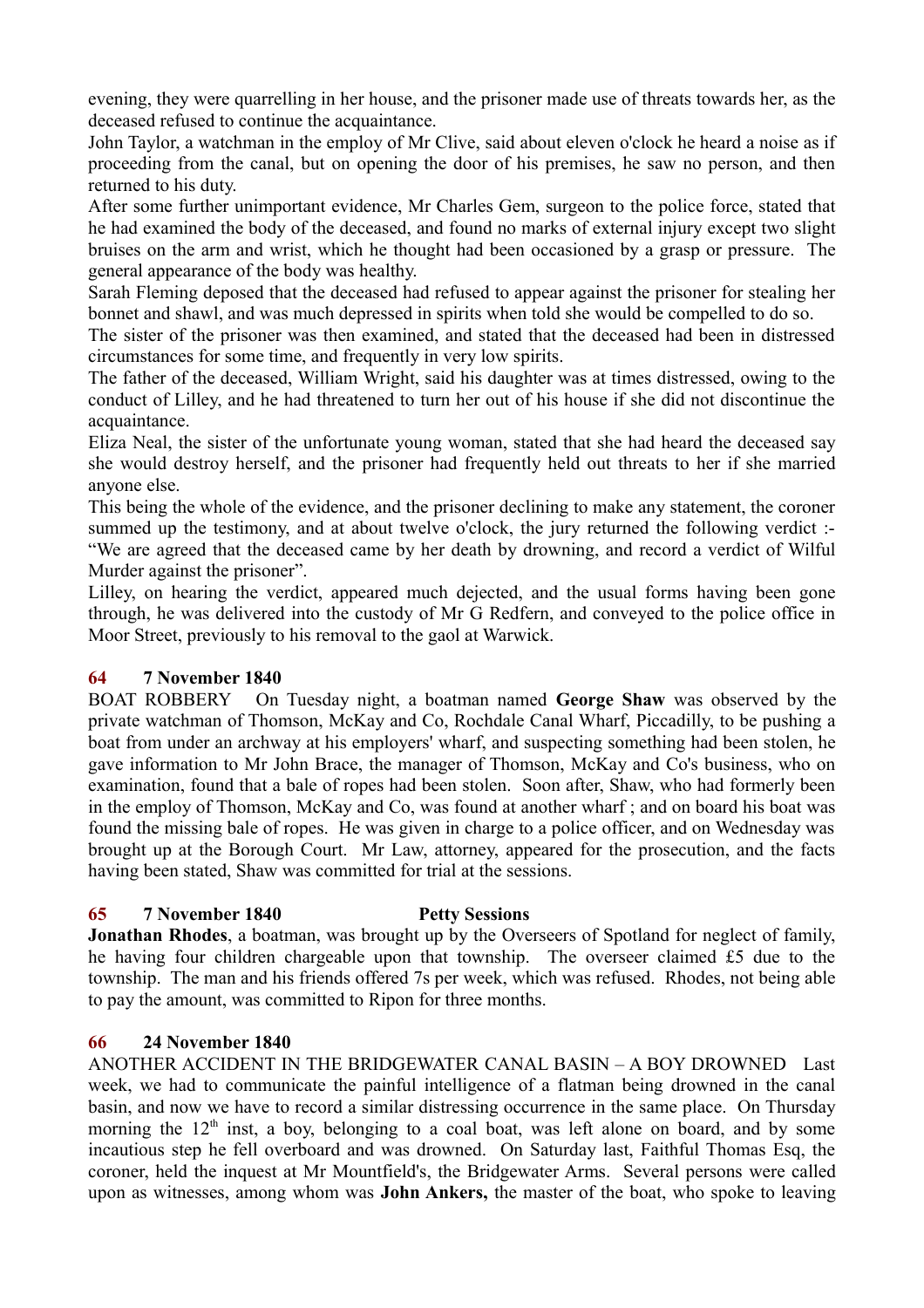his brother, **Richard Ankers**, a boy about ten years old, in charge of the boat alone, and that during his absence he had fallen into the basin and was drowned. The verdict of the jury was "Accidentally drowned". The boat belongs to Mr Royle of Timperley, and we cannot help thinking it was culpable remissness to have so young a child in charge of a boat who, far more reasonably, *ought to have had someone in charge of him* ; but indeed the poor little fellow was one of those pitiable children who are of illegitimate parentage, and he had really no one to feel common affection for him. This is another instance of the moral degradation of this class of people and we, again and again, urge the bounden duty of using every effort to raise the moral character of bargemen and boatmen.

# **67 12 December 1840**

AN OLD SERVANT On Tuesday, **John Yates,** the captain of one of the Warrington and Runcorn packet boats, terminated his mortal career in the 74<sup>th</sup> year of his age. He had been a faithful and diligent servant to the Old Quay Company for no less a period than sixty four years. Few men in his situation were more respected, and he died deeply regretted by a number of relations and friends.

## **68 16 January 1841**

MAN DROWNED IN RESCUING HIS SON Yesterday afternoon week, John Halstead, a boy about 15 years of age, while on a boat which was near one of the locks of the canal at Ashtonunder-Lyne, owing to the slippery state of the boat, fell into the canal. His father, who was on the canal bank at the time, immediately threw off his frock, jumped into the water, and endeavoured to get to his son ; but, being unable to swim, got out of his depth. He sunk, and rose again two or three times, and then he disappeared altogether. In the meantime, the boy clung to the boat, and **Thomas Hill,** a boatman, jumped down from the lock, got hold of him, and pulled him out. Immediate search was then made for the body of the father, but half an hour elapsed before it was discovered, when, we hardly need add, life was quite extinct. An inquest was held on the body of the unfortunate man, whose name is Henry Halstead, on Monday before Mr Chapman, when the above circumstances were stated, and the jury returned a verdict of "Accidental death".

### **69 6 November 1841**

ACCIDENTAL CASE OF DROWNING On Monday night last, two boats on the Rochdale Canal at Whitegate End near Oldham, ran against each other, when a boatman of the name of **John Lumb,** from Brighouse, Yorkshire, who was in a state of extreme intoxication, accidentally fell from one of the boats owing to the collision and, dropping into the canal, was instantly drowned.

# **70 31 December 1841**

MANSLAUGHTER BY A BOATMAN About twelve o'clock on Sunday night last, a quarrel occurred on board a boat called the *Emma*, lying in the Duke of Bridgewater's Canal near to Knott Mill, between **John Chadwick**, a boatman belonging to the boat, and a man named **William Graves**, commonly known by the cognomen of "Manchester Bill". It appeared that the latter did not belong to the boat, but had gone on board, as Chadwick supposed, for the purpose of stealing. Chadwick threatened to knock him overboard if he did not quit the boat, and on his refusing did so. The man was drowned, and the circumstances under which this act was performed were such as clearly to constitute a case of manslaughter. Chadwick was brought up at the Borough Court on Monday, but was remanded till after the inquest, when he was committed for trial.

The inquest was held on Monday, before W S Rutter Esq, the coroner, at the Boat House public house in Deansgate, to which place the body of the unfortunate man was conveyed when taken out of the water.

**Joseph Farrington** of Bradshaw Street, Hulme, deposed : I am a watchman in the service of the trustees of the late Duke of Bridgewater, at their wharf at Knott Mill in Manchester. About half past twelve this morning, I was on duty on the quay, and I heard two men quarrelling on board a vessel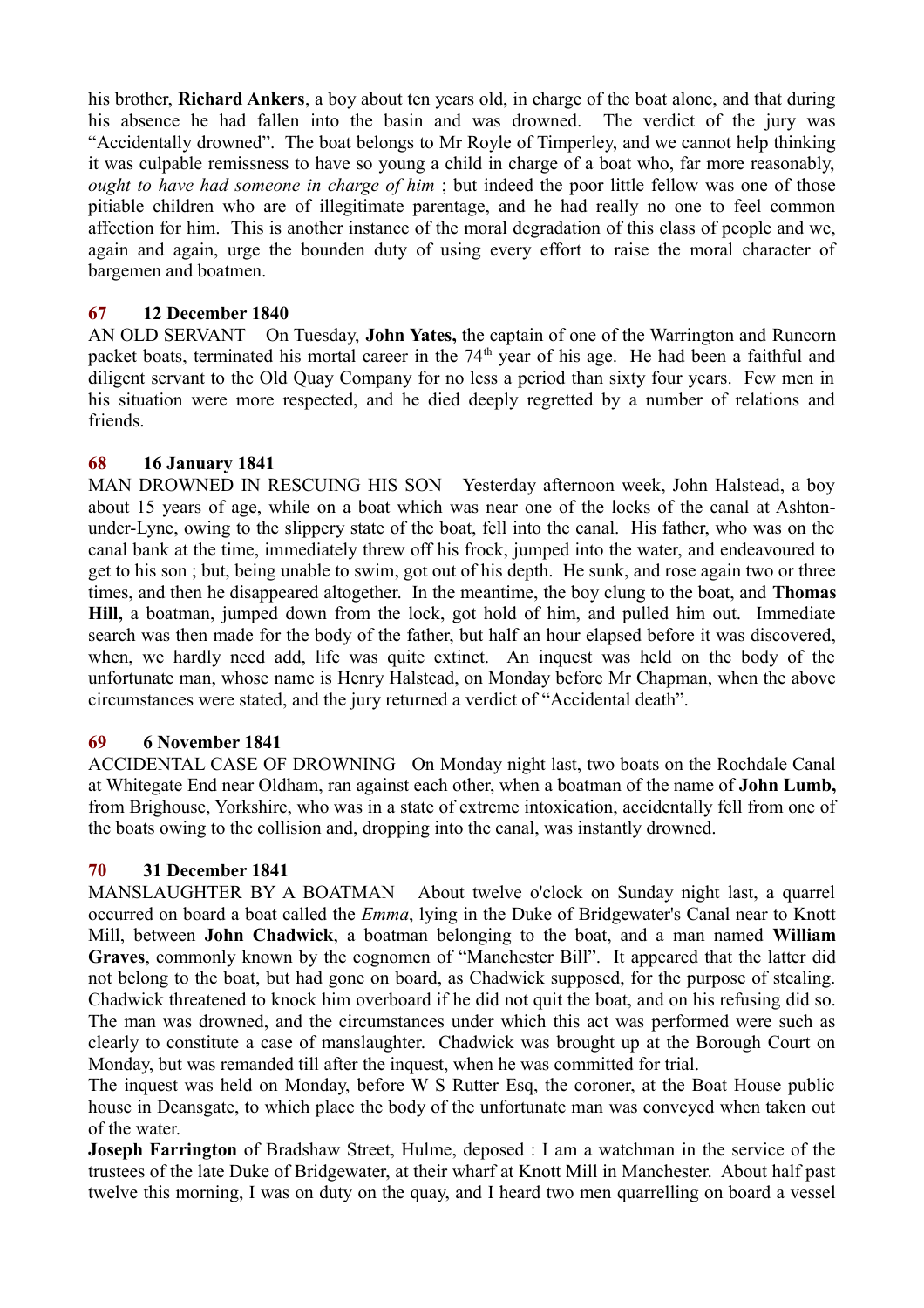belonging to the Merchants' Company ; and I looked and saw the prisoner John Chadwick, who was on board, and I heard him say, "If you come here, I'll knock you overboard". Immediately afterwards I saw the prisoner strike another man, who was then close to him, and the man fell overboard into the canal. The man in the water then called out, "Dick, Dick", and the prisoner said, "I'll not pull him out, by Gad". I was on the opposite side of the canal at the time ; and presently I saw the captain come on deck in his shirt, and he ran to the bow of the vessel with a shaft, and asked where the man was, the prisoner replied, "He is gone down there ; he is lost". Another man came up to where I was ; I sent him for a police officer ; and I waited to see that the prisoner did not get away. A police officer came, and I then went with him on board the vessel, and the prisoner was secured in the cabin. I went with him to the police office, and I there related what I had heard and seen ; and what he said was taken down. I am sure the prisoner is the man who struck the man who went overboard. I did not see the man found, and I did not know who he was. He was on board at the time that the prisoner said, "If you come here, I'll knock you overboard", and was standing near to the prisoner. They had been quarrelling a few minutes before that, but I did not caught what it was that they said. I saw that the prisoner had had liquor. There was only one blow struck before the man went overboard, and he fell betwixt two vessels. It was a frosty night. I am sure the prisoner struck him.

Richard Cooper, police officer, deposed : About half past twelve last night, I received information that a man was knocked overboard into the canal, and I went down and found Joseph Farrington, the last witness, watching a boat, called I believe, the *Emma*. I went on board and saw the prisoner in the cabin, putting on his shoes. He came out and I got hold of him, and told him he was my prisoner. He said he believed he was. I told him he was charged with knocking a man overboard, and he was drowned. He replied, "He came on board our vessel and was overhauling our ropes, and I told him, if he did not go away, that I would knock him overboard, and I did so". I then conveyed him to the police office.

John Taylor of Manor Street, Manchester, deposed : I am a private watchman on the quay at Castle Field, and was on duty last night. I heard a noise and I then went upon the (…....) and I saw Joseph Farrington, from whom I learnt that there was a man drowned, and he pointed out a boat to me. Upon that I went to the police office and met with Richard Cooper, the officer, who went to the boat with me; and I saw the prisoner secured by the officer. After that, I and others proceeded to search for the body from that boat, and then we got a small boat. In an hour or so from the time I first heard of the circumstance, we found the body of the deceased, and it was conveyed to the boathouse, where it now lies. He was about ten yards from the place pointed out to me as the place where he fell in. The water there is not deep, and the deceased could have waded it.

**James Ditchfield** of London Bridge deposed : I belong to a boat called the *Albert*, which was lying alongside the *Emma* last night. About twelve o'clock last night, I was on deck and saw the deceased on board a vessel called the *Duke* ; but the captain told him to go away, observing that he was after something he should not be. Upon that he came on board our vessel ; and he wanted to go on board the *Emma,* where the prisoner was, to sleep. The prisoner told him he should not come there, saying that he thought he was coming to rob him when he had got asleep. The deceased then began to curse him, and said he would come on board. The prisoner said that he should not, and that if he did, he would knock him into the cut. The deceased did step from our boat to the *Emma.* I was at that time in bed in my cabin ; I had gone down directly after deceased had come on board my boat. I did not hear the deceased fall into the water, but I heard him call out, "Dick, Dick". He meant the prisoner, who goes by that name. I had seen the deceased and the prisoner at the Boat House at ten o'clock last night, and they were then both very forward in liquor. The deceased was so drunk that two men carried him on board the *Duke*, as I have been told.

The Coroner deeming it necessary to take the evidence of the captain of the boat to which the prisoner belonged, who was not then in attendance, the inquest was adjourned until Tuesday evening, when he made the following deposition :-

**James Lamb** of Runcorn deposed : I am captain of the boat *Emma*, which is the property of the Merchants' Company, the same boat as the prisoner belongs to. About twelve o'clock on Sunday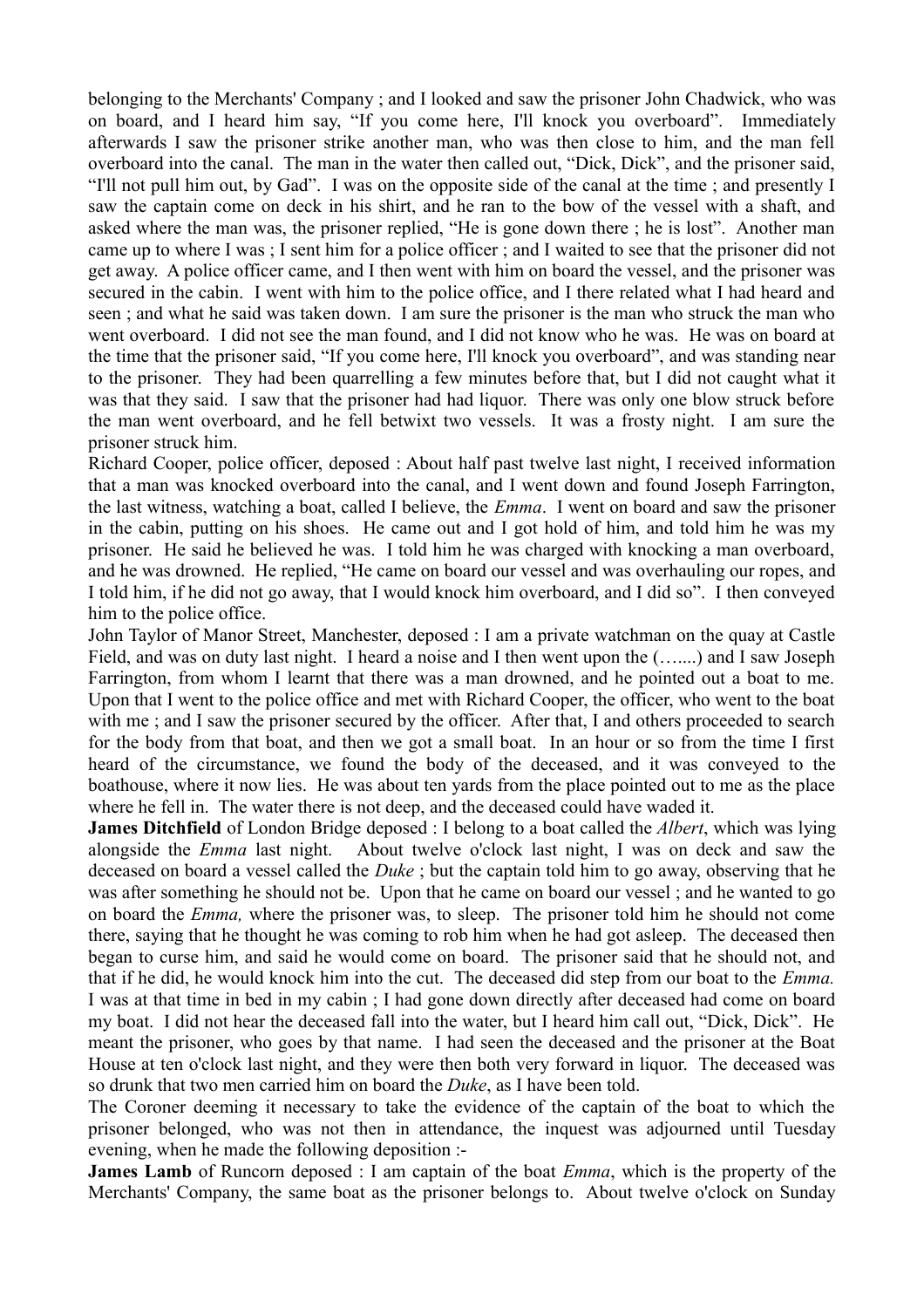night, I heard the prisoner and the deceased falling out. I was in bed in the cabin at the time. I did not know who the deceased was then. I looked up and told them I would not allow them to kick up any rows there ; they were then at the other end of the vessel. I told them they must go on shore, if they could not agree. The prisoner made answer, and said, "I'm in my own place, am not I?" I said whether he was or not, I would not have him falling out there. He made me no answer, but went down into his own berth, where he sleeps, and shut himself up, by putting the hatch on. I put on my hatch, and went to bed again. About a quarter of an hour after, I heard the man who has been drowned call out, "Dick, Dick, pull me out". Dick is a by name we have for the prisoner. I jumped up out of the cabin, went on deck, and got a boat hook out of the vessel's bottom, which I gave to the prisoner to get the man out with. I called out, "Where is he? Where is he?" Prisoner said, "He's there. He's drowning, he's drowning!" I gave prisoner hold of the boat hook, but he said it would not reach him. I told him to try, and I would loose the vessel off, and pull her ahead, nearer to the deceased. We did so ; the prisoner put out the boat hook ; I asked him if he had got him, and he said, "No, he has sunk ; I cannot find him". I pulled the boat ahead, and went and tried myself to find him, but could not ; he was gone to the bottom. I never saw deceased at all after I came on deck. The depth of the canal in that part, in the middle, is about seven feet. The prisoner gave no account of it then ; he was tipsy at the time ; he said he would go back into the cabin and dress him. I never heard him admit that he had knocked the man in. I was one who helped to get the deceased out. He did not appear to have any injuries about him. I did not know his voice when he called out, "Dick", and I did not know who he was until Dick told me it was this "Manchester Billy" as they call him ; I don't know that he and the prisoner had had any quarrel before. The deceased was a boatman by trade, but had been out of employment for the last month and had been at a loose end, I believe. I could not ascertain what they were falling out about ; but I heard my man blackguarding him, and telling him he should not come on board our boat. He did not belong to any boat.

The Coroner, addressing the jury, observed that the case appeared to be sufficiently made out and it was clearly one of manslaughter. The prisoner had been heard to threaten that he would knock the deceased overboard, and when he was taken into custody, he was found to admit at once, to the officer, that he had done so. It was necessary that this admission should be strengthened by other evidence ; and there was clear evidence given by the first witness, the watchman, also by Taylor, and by the man who was on board the other vessel, to show that he threatened to knock the deceased overboard, and did do so. There was a continuous and perfect chain of evidence, tending to implicate the prisoner. It was beyond doubt that he could have no intention to murder the deceased ; but as death had resulted from an unlawful act on his part, it certainly amounted to a case of manslaughter.

The jury accordingly, after a short consultation, found a verdict of "Manslaughter" against Chadwick ; and the Coroner thereupon made out the warrant for his committal to Kirkdale prison, to take his trial at the ensuing assizes.

# **71 12 March 1842**

WILFUL DAMAGE ON THE SANKEY NAVIGATION **James Webb**, a flatman in the employ of Messrs Battersby and Harvey of Liverpool, was summoned to Warrington petty sessions on Monday last, for having, on the  $20<sup>th</sup>$  of November last, injured the locks at West Bank, by entering the Sankey Navigation at an improper time. In consequence of an informality in the proceedings, the complaint was not gone into, and the solicitor who attended on behalf of the Navigation Company, stated it was their intention to proceed for the recovery of the damage done by an action at law.

# **72 30 April 1842**

DEATH BY DROWNING An inquest was held on Wednesday before W S Rutter Esq, on view of the body of **James Booth,** a boatman 42 years of age, residing in White Street, Pollard Street. He was in the service of a person named Lukes, a water carrier ; and it appeared that on Tuesday evening, between 6 and 7 o'clock, he was in his boat at the lock at Ancoats Bridge. **David Ogden,**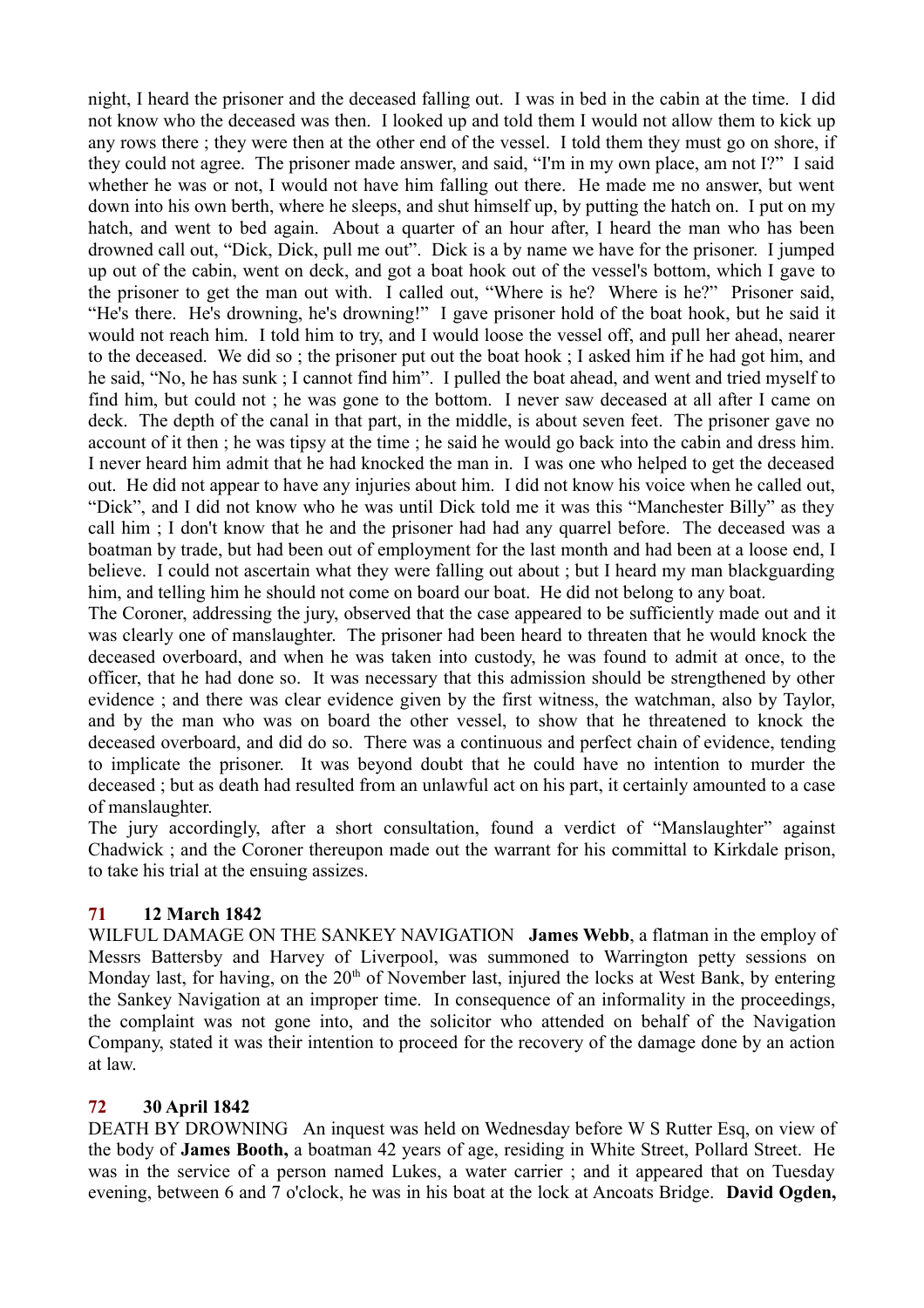another of the hands belonging to the boat, had left him on the side of the lock to go down and make some preparations at the lock farther on, the boat having to descend the lock. Deceased told him to be sharp, as he should get the boat down to the next lock by the time the things were got ready. In about twenty minutes, Ogden and another man returned to the boat, and then found it below the lock, and the deceased was absent. His hat being seen floating on the water below the lock, it was supposed that he had fallen in, and on search being made, his body was found under the bridge. The deceased would have to open one of the lock gates and draw the boat out with a line, but he would have no occasion to cross the lock, but merely to go down to the lock side upon the hauling path. He was not tipsy, but had had two or three pints of beer. There being no evidence to show how he got into the water, the jury came to a verdict of "Found drowned".

#### **73 28 May 1842 Rochdale**

HOUSE ROBBERY AND PROSECUTION HUNTING At the Petty Sessions on Saturday last, before William Chadwick and Henry Kelsall Esqrs, magistrates, two old offenders named David Golding and John Ashworth were charged with having entered the house of **Mr Thomas Eastwood,** a boatman, in Church Lane on Tuesday evening, and stealing a large quantity of clothing and two bottles of ale. It appeared that on Wednesday, John Jones, one of the Manchester police stationed at Harpurhey, saw the prisoners going through Harpurhey towards Manchester. They had large bundles of clothing, and suspecting all was not right, he inquired what they had and, from the manner in which they answered him, he took them into custody. The clothing was proved to belong to Mr Eastwood. Both prisoners were committed for trial at Salford sessions. Immediately after their committal, Mr Thomas Greenwood, attorney, said he claimed the prosecution, as Mr Eastwood had been to him requesting him to take it in hand ; he had also signed a paper to that effect. Mr Chadwick, one of the magistrates, said it was curious that the magistrates' clerks must have taken all the depositions, and now Mr Greenwood must claim the case. He also said as the clerks sat there every day, and did a deal of work for which they had no remuneration, he thought they ought to have all felon cases, except they conducted themselves improperly, and that had not yet been the case. He also said it was a fact that if a robbery or burglary took place in Rochdale, there was not less than half a dozen attorneys hunting or running after the prosecution, so that they could get the fees. It was stated that Eastwood had given the prosecution to Messrs Wood and Jackson, magistrates' clerks, previous to giving it to Mr Greenwood, and had also signed a paper to that effect. Mr Greenwood contended that when Eastwood signed it, he did not know what it was. Two witnesses named Taylor stated that they were in Messrs Wood and Jackson's offices at the time, and it was read to him and explained previous to him signing it. Mr Chadwick said it appeared very clear that the magistrates' clerks were entitled to the prosecution, and if Mr Greenwood was not satisfied, he must look for redress at the Salford sessions.

# **74 18 June 1842 Bolton**

ALLEGED THEFT FROM A BOAT'S CABIN **Joseph Wilkinson** was charged with having stolen 5s 10d from the cabin of a boat on the Bolton and Manchester Canal on the day previously. **Thomas Norton,** the prosecutor, stated that he was entrusted with a boat laden with potatoes (which were for sale) from Manchester to this town. On the day previously, he had sold a portion of the cargo, and part of the money (5s 10d) accruing from the sale, he placed in a cupboard in the cabin of the boat, and during his temporary absence, it was taken away. The prisoner, who is also a boatman, had been seen, during the absence of the prosecutor, to lift the "scuttle" and go into the cabin. Mr Taylor, who appeared for the accused party, said that under the circumstances of the case, it was quite compatible with the innocence of his client that he might have been in the cabin during the time prosecutor was absent. The parties (prisoner and prosecutor) were employed by different persons to sell potatoes – their boats were lying contiguous, and it was a very common thing for the men on different boats to frequent each other's cabins, and to indulge in what was called "larking". The prisoner, on the Saturday morning, had bought some mutton chops, which he had placed in the cabin of the boat, and the following morning, his appetite being keen, he went to look for them, and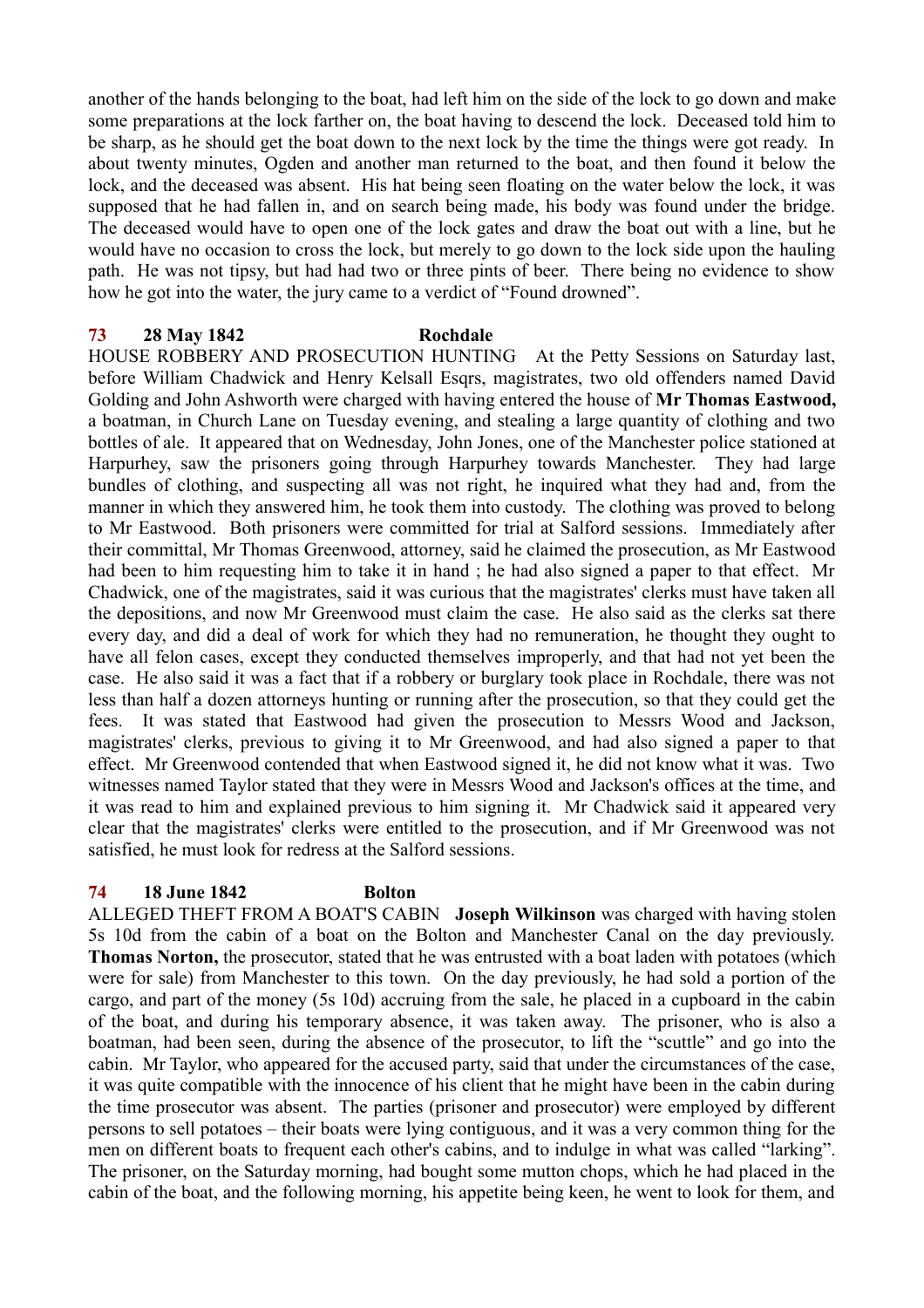very much to his dismay, he found he was minus. The thought struck him, bearing in mind that it was a common thing for boatmen to "lark" together that, as prosecutor was aware of his having the chops, he had carried them off in "gammon", and it was for the purpose of ascertaining this that he went into the cabin. There was no proof whatever that he had stolen the money, and as the cabin was accessible to anyone, it was most likely that some other person had committed the theft, as he should call the prisoner's employer who, he understood, would give him an excellent character. Mr Forshaw, the prisoner's employer, was then called, and gave him the most unexceptionable character of 15 years standing. He said that, notwithstanding the present charge, so persuaded was he of the prisoner's innocence, that he should have no objections whatever to retain him in his service. The prisoner was discharged.

# **75 25 June 1842**

CHILD DROWNED On Friday night week, about half past nine o'clock, as one of the watchmen in the employ of the Leeds and Liverpool Canal Company named Thomas Makinson was walking along the canal bank, near Rose Bridge in Ince, he perceived something in the water which attracted his attention, and which he was induced to get out of the canal in order to examine. It proved to be the body of a boy about five years old ; and whilst Makinson and some other men were examining the child, its mother, whose husband is a boatman named **Robinson** in the employ of Messrs Woodcock and Co, immediately recognised it as her son. The boat of which Robinson had the charge was moored alongside the canal wharf of Messrs Woodcock and Co, and close to the spot where the lifeless body of the child was discovered ; and the little infant had been seen by its mother playing along with some other children only a few minutes previous to its being discovered in the water. An inquest was held on the body in the house of Mr John Taberner, the Walmesley's Arms, Ince, on Monday last, and a verdict of "Found drowned" was returned.

# **76 22 October 1842**

INQUESTS BEFORE JAMES CHAPMAN ESQ THE BOROUGH CORONER On Monday, an inquest was held at the William the Fourth, Lord Street, on view of the body of John Baron, aged four years, son of John Baron, carrier, of Queen Street, Hulme. It appeared that on Sunday the deceased and three or four other boys went to the side of the river Irwell, opposite to Hulme Hall, to watch some boats. The deceased by some means accidentally fell over the river bank, which is very high in that part, and coming in contact with the rock as he was falling, the breath was knocked out of him. He was got out in five minutes ; surgical aid was on the spot, but life was quite extinct, owing probably to the injuries in the fall. Verdict : Accidentally drowned. We understand that the place where this child was drowned is particularly dangerous ; it is near the new cut on the Bridgewater canal, and Mr Chapman has very properly written to Lord Francis Egerton on the subject, recommending the adoption of some measures for the removal of danger.

On Tuesday, at the house of Mr Cope, the Bull's Head, Beswick, an inquest was held on the body of **Edward Evans**, a child twenty months old, son of **Thomas Evans**, keeper of the lock house on the Ashton Canal at Beswick. The child had been taken out on Sunday afternoon by a girl about eleven years old, and had been drowned by falling into what is called the by wash, which runs down on one side of the lock. A culvert covers part of the by wash, but the entrance to the culvert is not protected in any way ; and at the end of the culvert is a "well" seven feet deep, for the water to come on a level with the canal below the lock. The child was playing near the by wash, the water running at the time pretty freely ; and the ground on each side being on a descent, the child had rolled down into the by wash, and so been washed down the culvert and the well into the canal. The girl alarmed the father of the child, who went down into the bottom of the well, but the child had been washed through. He then let off the bottom lock, which occupied twenty minutes, and the child when found was dead. Verdict : "Accidentally drowned." At the request of the jury, it appearing that this was the third fatality which had occurred within a short time from a similar cause, Mr Chapman addressed a letter to Mr Medhurst, the agent of the Canal Company, recommending that grids should be placed over the entrance to the culvert, or that the whole of the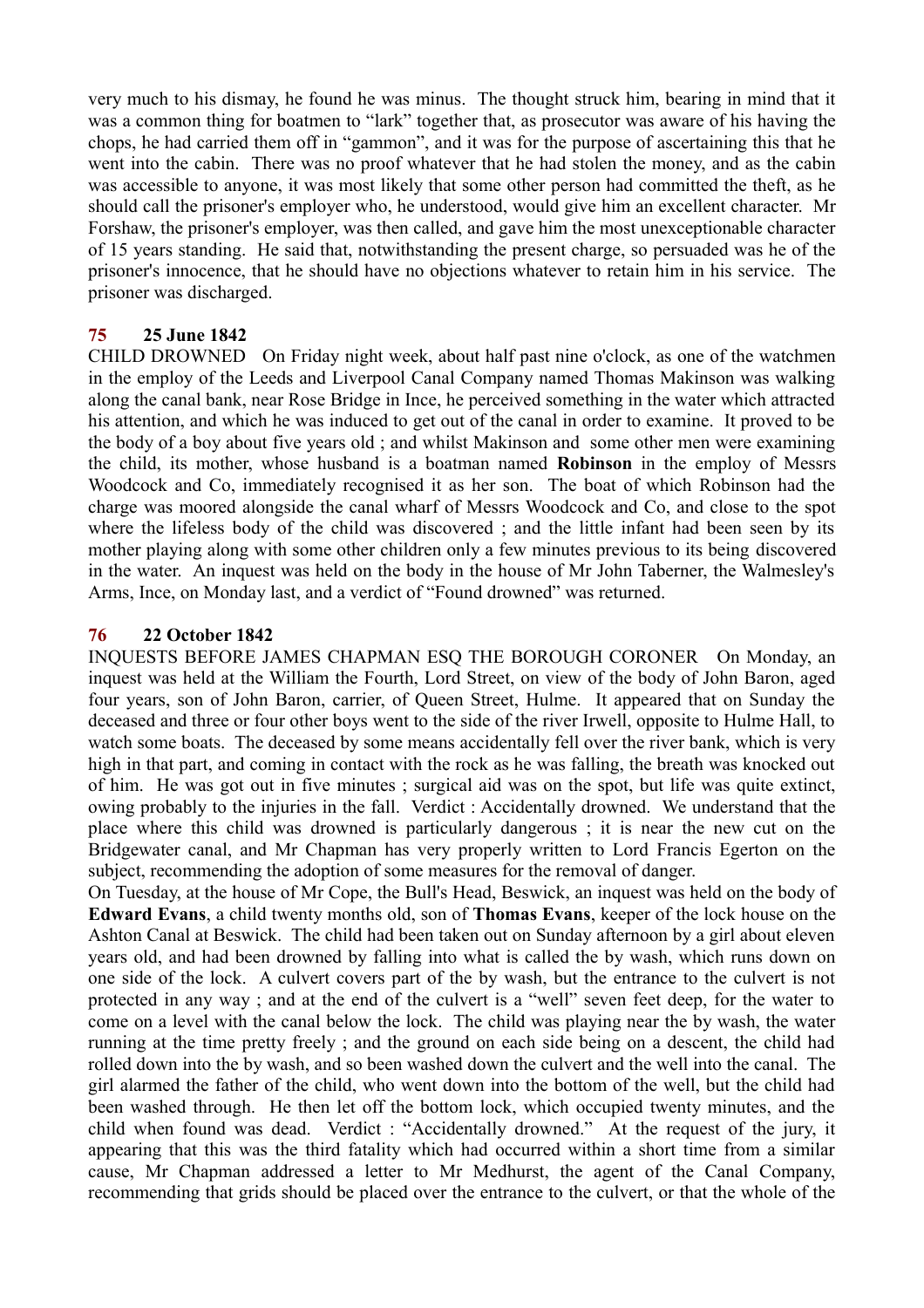by wash should be covered, in order to prevent the recurrence of these accidents ; and Mr Medhurst has replied, promising the matter shall have the requisite attention.

On Tuesday, an inquest was held at the Grapes public house, New Islington, on view of the body of Elizabeth Hurst, aged eight, of Prussia Street, Oldham Road, who had also come to her death by drowning. It appeared that on Tuesday afternoon in last week, the deceased was sent to McConnell's mill with her sister's tea. Her mother having promised her some toast if she made haste back, she just left the tea and went out to go home, her way being along the side of the canal. She was never heard or seen after till her body was found by a boatman floating in the canal, opposite McConnell's mill on the afternoon of Monday last. Her friends had made every possible inquiry and search for her ; her father had travelled about 40 miles on Sunday for that purpose. There were no marks of violence on her person, and her clothes were quite entire. Verdict : "Found drowned".

## **77 26 November 1842**

DROWNING FROM INTOXICATION An inquest was held on Tuesday at the Navigation Tavern, Elm Street, Water Street, before Mr Chapman, on view of the body of **Thomas Oliver,** a boatman on the Bridgewater Canal, aged 48. **Samuel Wales,** boatman of Robert Street, deposed that the deceased, who had no regular employment, was a jobber, generally at the potato wharf on the new line of the Bridgewater Canal. About ten o'clock on Sunday morning, he was walking along Hope Road with the deceased, who was then steady and in good spirits, and laughing and joking as usual. Witness parted with him opposite Mr Raley's, and the deceased and a man named Jones went towards the wharf. Witness went to work about half past seven the next morning ; Jones was working with him, and they expected the deceased, but as he did not make his appearance by half past two in the afternoon, Jones went to the Bridgewater Arms and the Railway Tavern in search of him. As he could not be found, witness proposed that they should drag for him, fearing that he was drowned. He was told that the boat where the deceased slept, and in which he lived, was in the basin next to Dawson Street. He got a boat hook, went upon his boat, and felt all round. In ten minutes he perceived something under the boat, and on pulling it to the surface found it was the body of the deceased. He was in his usual dress, but without his cap ; there were no marks of violence upon his dress or body. The body was lifeless, and quite cold and stiff. He was much addicted to liquor, but was not quarrelsome. William Redfern, painter of Medlock Street, Liverpool Road, saw the deceased about half past nine on Sunday night at the corner of the Navigation Tavern ; he was then drunk, and was going towards the wharf where his boat lay. Witness assisted him under the chain which is placed at the bottom of the street on Sundays, to prevent people from going on the wharf, and saw him to the gate of the wharf. **Jones**, another boatman, deposed that deceased and he were on board the same boat from ten in the morning until six in the evening of Sunday ; the deceased then left him in bed and he had not seen or heard of him since. In returning on board, he would have to pass over two other boats. Verdict : "Found drowned".

# **78 3 December 1842**

ROBBERY IN A PUBLIC HOUSE George Rose, Matilda Platt and Richard Pierpoint were brought up at the Borough Court on Tuesday, charged with robbing **William Worsall** of a £5 Bank of England note and two sovereigns. It appeared that the prosecutor, who is a boatman, went into Tong's public house at the bottom of Deansgate, between five and six o'clock that morning, and had a glass of ale and, while sitting there, fell asleep. The female prisoner was then seen to go to his pocket and take something out of it, which she afterwards showed to the prisoner Pierpoint, and about which they began to quarrel. In the meanwhile, a constable was sent for, and they were given into custody. When they were taken to the lock up, the female prisoner denied having any money at all about her ; but, when searched, a sovereign was found concealed in her stocking foot. The prisoner Pierpoint said he was quarrelling with the female prisoner because she would not return whatever she had taken from the prosecutor. Rose said he knew nothing of the affair, further than that the female treated him with a glass of ale, which she paid for. The female prisoner said she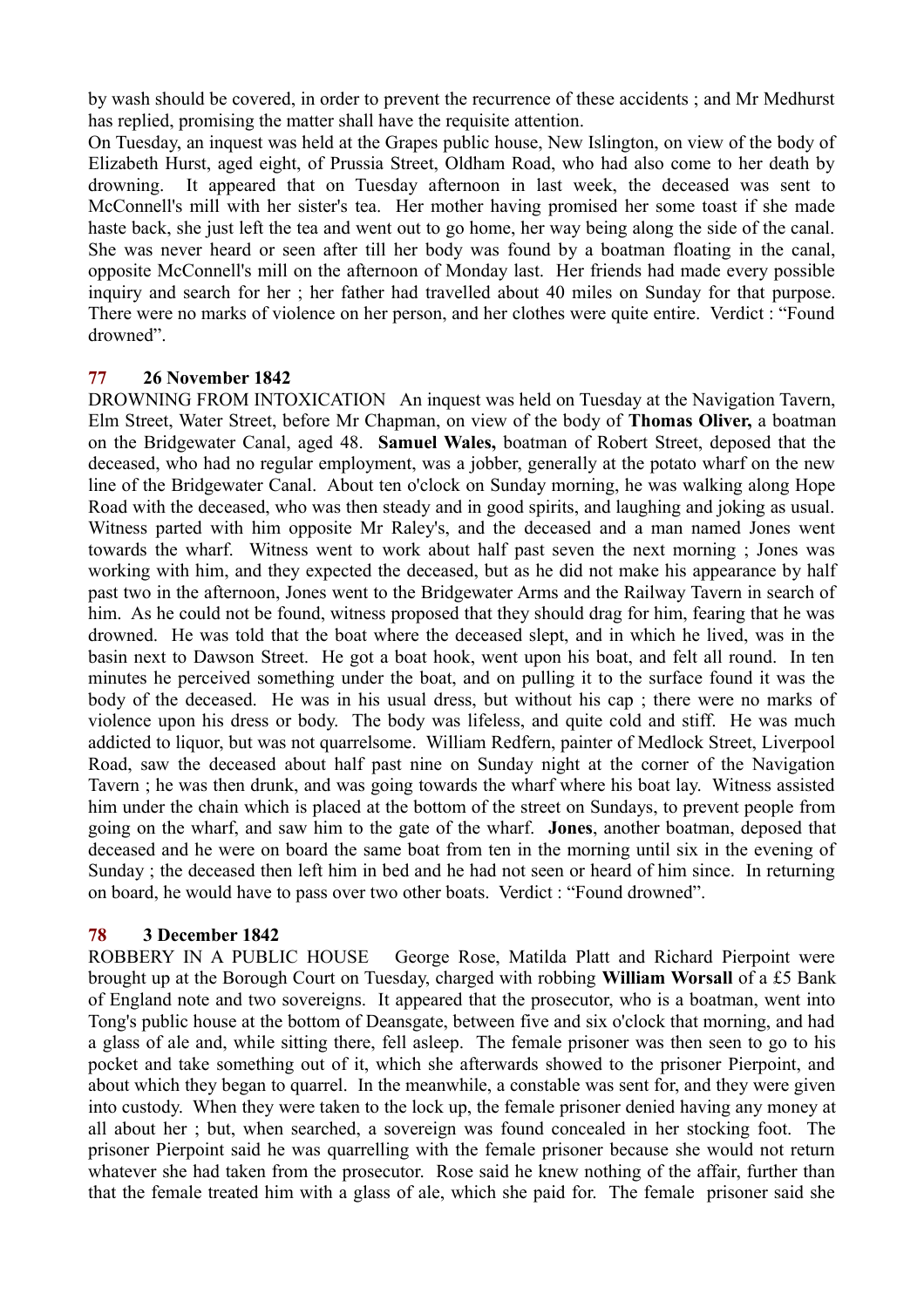was instigated to put her hands into the prosecutor's pockets by the barmaid (one of the witnesses against her) who wished to ascertain if the prosecutor had any money about him to pay for something more to drink. Platt and Pierpoint were committed for trial at the sessions, and Rose was discharged.

# **79 10 December 1842**

DEATH FROM THE KICK OF A HORSE On Saturday last, an inquest was held at the Gaythorn Vaults, Albion Street, on the body of **John Gandy,** late of 65 Hewitt Street. It appeared that the deceased, who was employed by Mr William Turner as a boatman, went on Thursday morning to clean his horse, and that while he was so doing, the horse kicked him in the lower part of the belly ; he then went home, and medical assistance was sent for, but he lingered until Friday morning when he died about five o'clock. Mr Handforth, surgeon, said that death was caused by the injury the deceased had received in the kick from the horse. Evidence was given of the vicious nature of the horse in this respect. The verdict returned was "Accidental death" with a deodand of £1 imposed on the horse. The deceased has left a widow and six children.

[Deodand – a personal chattel which had been the immediate cause of the death of any person, and on that account forfeited to be sold for some pious use – New English Dictionary]

## **80 14 January 1843**

BOATMAN FOUND DROWNED An inquest was held before H Charlton Esq, coroner, at the Bridgewaters Arms, Runcorn, on Wednesday upon **Thomas Datchfield**, a boatman in the employ of the Bridgewater Trustees. Mrs Mountfield deposed that the deceased had been at her house the greater part of the day. About seven o'clock in the evening, he fell asleep, and at eleven she awoke him and told him that she was about to close the house. Deceased complained of being unwell, but did not express any wish to remain ; he did not appear to be intoxicated ; he went out of the house, and she saw nothing further of him until he was brought into the house on the following morning, dead. Mr Pendlebury, boat tenter in the same employ, deposed that in consequence of inquiries from the wife of the captain of the boat, he searched in the basin near to where the boat was lying, and drew up deceased. Verdict, "Found drowned".

# **81 28 January 1843 Warrington**

STEALING MONEY **Joseph Gent**, a boatman, was brought up before the magistrates charged with stealing £2 and a check purse, the property of John Wright. The prosecutor, who lived at Cadishead, was at the Royal Oak public house in Warrington on Monday night last, and had a purse containing two sovereigns and a half crown, together with two keys ; he had occasion, during the time he was there, to take the purse out of his pocket, and the prisoner Gent, who was there, saw him do so. In the course of the evening, he and his brother had a quarrel about some family matters, and having stripped off his coat and waistcoat to fight him, gave them to the prisoner to hold ; when he put them on again, he missed the purse out of his waistcoat pocket ; the prisoner had left the house in the meantime, and on his return was accused of the robbery, which he denied, but was observed, whilst holding his clothes, to take something from the pockets and transfer it to his own.

# **82 4 February 1843**

DEATH FROM DROWNING On Thursday morning, the body of a man named **Jonathan Rhodes,** a boatman on the Rochdale Canal, in the employ of the Orrell Company, whose wharf is in Great Ancoats Street, was taken out of the Rochdale Canal near to the Brownsfield Lock. The body was in an advanced state of decomposition, and had evidently been in the water several days. It was conveyed to the house of Mr Wormeld, the Brownsfield Tavern in Brewer Street, where an inquest was held before Mr Chapman, the borough coroner, on the same day. It appeared from the evidence that the deceased had not been seen by anyone since the evening of Saturday, the  $21<sup>st</sup>$  ultimo, when he was in liquor, and it was supposed that he had fallen into the canal in trying to get on board his boat, where he generally slept. The body was discovered floating on the water by a young man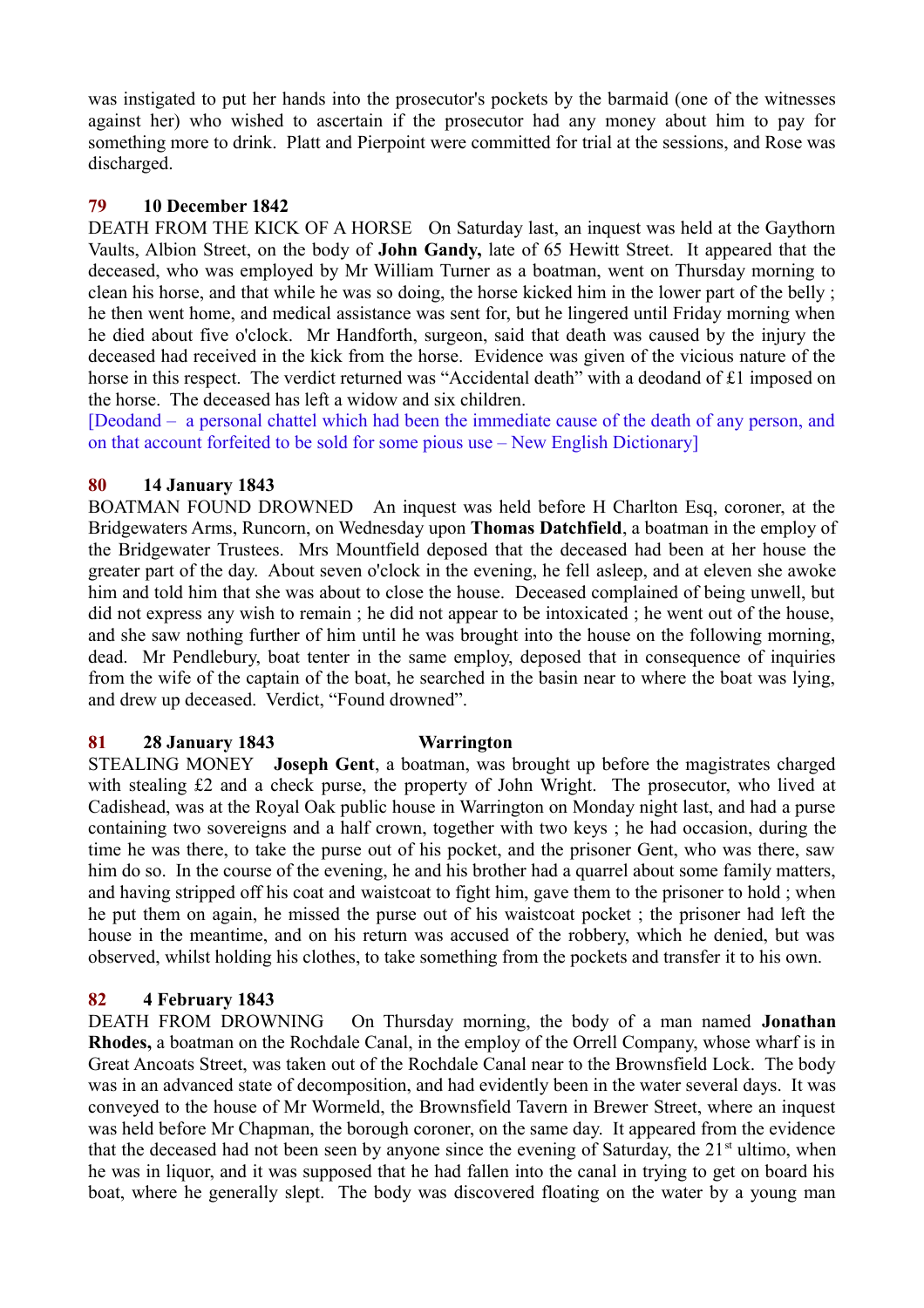named Samuel Benson, in the employ of Messrs W Jackson and Sons, carriers, Piccadilly Wharf. Verdict, "Found drowned".

#### **83 11 February 1843 Wigan**

SABBATH DESECRATION A boatman named **Charles Chatterley** was charged by Mr Robert Halliwell and the police officers with being drunk, riotous and disorderly on Sunday last. Mr Halliwell stated that he was passing the Hen and Chickens public house, Wallgate, about 3 o'clock in the afternoon, and saw the defendant in a state of intoxication, and making a great noise. It was about the time that persons were going to the several places of worship, and many were much annoyed by his disgraceful conduct. Mr Halliwell also stated that the defendant followed and insulted him by name, and that he went and fetched the police. The police officers stated that Chatterley resisted them as much as he could, and behaved in a most unruly manner at the prison. The magistrates inflicted a fine of £5, or in default of payment, to be committed to Kirkdale for two months hard labour.

### **84 25 February 1843**

DEATHS On the 15<sup>th</sup> inst at Birkenhead, aged 81 years, **William Hughes,** the oldest inhabitant of that town, having been a boatman and fisherman there for sixty years, previously to which he was in the Royal Navy.

### **85 3 June 1843**

DEATHS BY DROWNING On Saturday last, a girl named **Elizabeth Brindley**, the daughter of a boatman on the Rochdale Canal, was missed from her father's boat, in which she lived ; and, having been seen last about the boat, it was supposed that she must have fallen into the canal, and a search was commenced for her body. In a short time, the body was found, and life appeared to be quite extinct. It was supposed that she had accidentally fallen into the water when attempting to cross from her father's to another boat on the canal. The same day, a boy named Thomas Bardsley, aged four years, while playing near the Union bridge over the Rochdale Canal, fell in, and was drowned before any assistance could be rendered. On Friday night week, a watchman on the Duke of Bridgewater's canal saw a boatman running with a boat hook ; and, on proceeding to the spot to which he ran, he found that there was a woman in the water, whose body they afterwards got out. The corpse was identified as that of a woman named Mary Yorke, who sometimes appeared a little disordered in mind, in which she rambled from home ; and in one of those fits, she had disappeared. Inquests were held on the bodies by Mr Chapman, and verdicts of "Accidental death" in the first two cases were returned, and in the latter, "Found drowned".

### **86 1 July 1843**

STEALING FROM A BOAT **John Gaunt,** a boatman, was committed for trial on Monday last for having stolen a pair of stockings from the cabin of a boat in the canal basin.

### **87 29 July 1843**

DEATH BY DROWNING Yesterday afternoon, an inquest was held before Mr Chapman, the Borough coroner, at the Oxford Road Inn, on view of the body of **William Owen** of Bradley Street, Great Ancoats Street, boatman, 34 years of age, who had been found drowned in the Rochdale Canal near to Oxford Road. It appeared that the deceased was employed in one of the boats of Messrs Joseph and William Bellhouse. On Tuesday evening, about a quarter past seven, he was left in the boat by **Joseph Bostock,** a fellow boatman ; and on Bostock's return, in about 20 minutes, he found that the deceased had left the boat. Inquiry was made, but nothing was seen or heard of him until Thursday evening, when his body was found in the canal by Thomas Timperley, a sawyer in the employ of Messrs Bellhouse, and seemed to have been lifeless for some time. It was stated on the inquest that he was a teetotaller who had broken his pledge, that he had been drinking heavily for the last few days, and was subject to fits after drinking ; but there being no evidence to show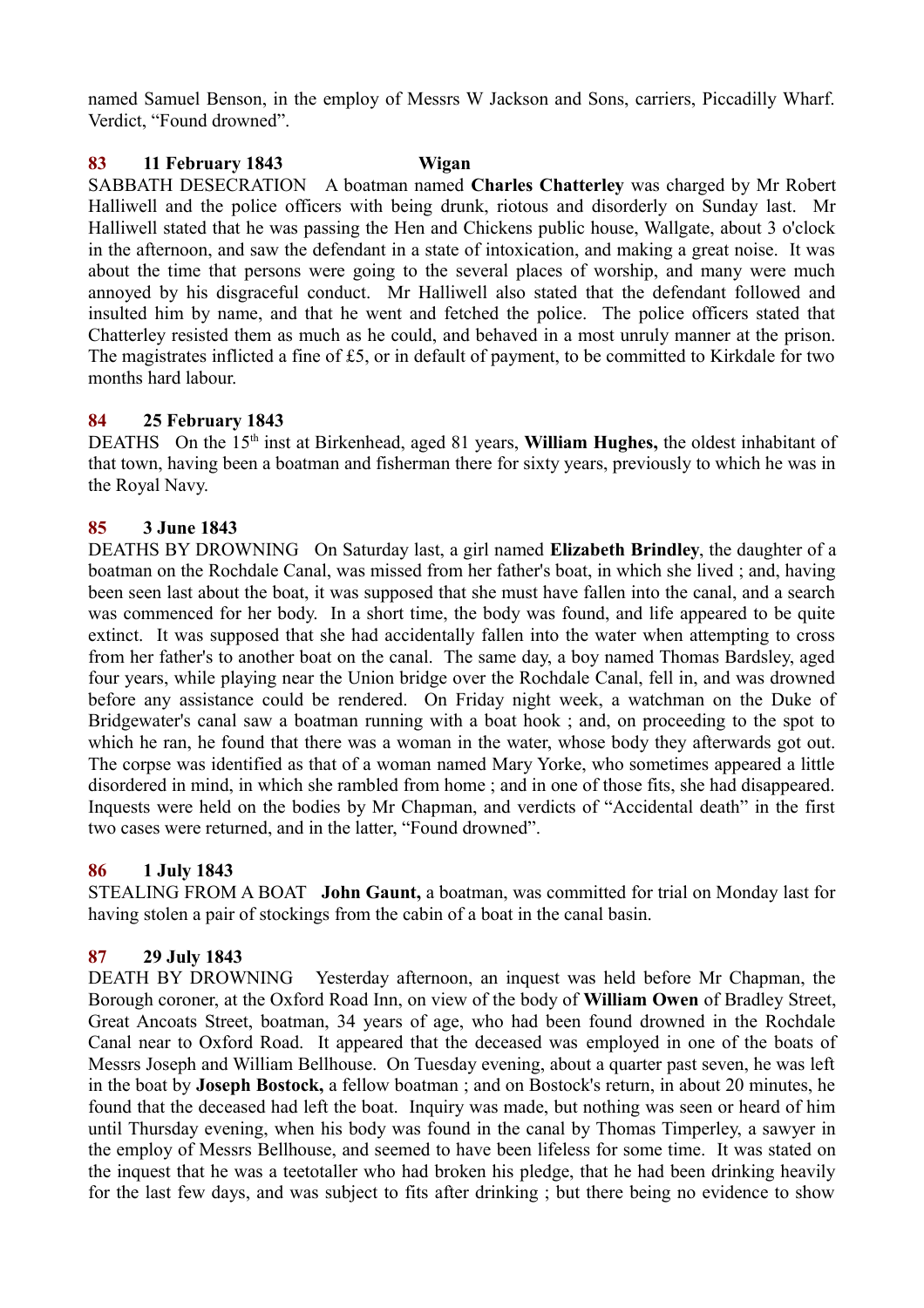how he came into the water, the jury returned a verdict of "Found drowned". The deceased has left a widow and one child.

# **88 5 August 1843**

TRESPASSING ON THE CANAL WHARF At the Town Hall on Wednesday last, **Mr Ralph Woodcock**, constable to the Canal Company, brought before the bench an Irish woman named Mary McConnell, charging her with trespassing on the canal quays at Wigan. He stated that the defendant and others were in the habit of coming to the boats and exchanging mugs and other articles for old ropes, iron, &c, belonging to the canal company. The defendant he found on Sunday morning last in the act of bartering for some ropes ; and she had with her a sack containing some old ropes and a quantity of iron, which she had purchased from a boatman on the quay ; he ordered the defendant immediately off the boat, but she refused, and he in consequence took her into custody. The magistrates reprimanded the prisoner, and ordered her to be discharged.

# **89 12 August 1843**

CHESTER ASSIZES On Wednesday last, **William Hough**, a flatman of Northwich, was tried for murdering his wife Sarah Hough ; when a verdict of Manslaughter was returned against him, but he was not sentenced.

# **90 19 August 1843 Wigan**

BODY FOUND IN THE CANAL On Saturday last, the  $12<sup>th</sup>$  instant, an inquest was held before Mr Grimshaw, at the house of Mr Edmund Green, the Bridge Inn, Chapel Lane, Wigan, to inquire into the death of **Thomas Walmsley**, whose body had been found in the canal that morning, near to the railway bridge. It appeared that the deceased, who was 18 years of age, was employed as a boatman, and on the preceding Friday night about 12 or 1 o'clock, was going down the canal preparing the locks for passage of his boat, which was following. On arriving at the bottom lock, he was missed, and was not found until Saturday morning last. It is supposed that the deceased, who had been employed all day and was working in the night, laid himself down to sleep until the arrival of the boat upon the lock gate, when at the edge of the water, and whilst he was asleep, he rolled off and fell in. The jury returned a verdict of "Found drowned".

# **91 30 September 1843**

CHILD FOUND DROWNED – VERDICT OF MURDER Yesterday an inquest was held at the Northumberland Arms, Chester Road, by Mr Rutter, county coroner, on view of the body of a child a month old, which had been found in the Bridgewater Canal.

**Robert Hough,** a boy employed in a coal boat on the canal, deposed that about eight o'clock on Thursday morning, as he was coming to Manchester with a boat, driving the horse, when near to Ashton bridge between Stretford and Throstle Nest, he saw the body of a child floating in the water. He got it to the side of the canal with his whip, and then directed the attention of a man in the boat named **Thomas Fox** to it, by whom it was got out and placed in the boat.

Peter Royle, a labourer on the banks of the canal, stated that about half past eight on Thursday morning, he received information of the body of a child having been found in the canal. On proceeding to Ashton bridge, he found it in Fox's boat. The boatman had wrapped it up in a sack, but the body, when found, was perfectly naked and quite fresh. It did not appear to have been in the water longer than the previous night. He took charge of it, and conveyed it to the Northumberland Arms. There were no marks of violence on the body. He stated that boats were passing along the canal, both ways, all night.

Mr Greaves, surgeon, Stretford New Road, stated that he had examined the body of the child that morning. It appeared to him to be a month old. There were no external marks of injury, and he had not the least doubt that the death arose from drowning. The child had been put into the water alive, and the appearances were precisely those which arose from drowning.

A verdict was recorded of "Wilful murder, against some person unknown". Information was given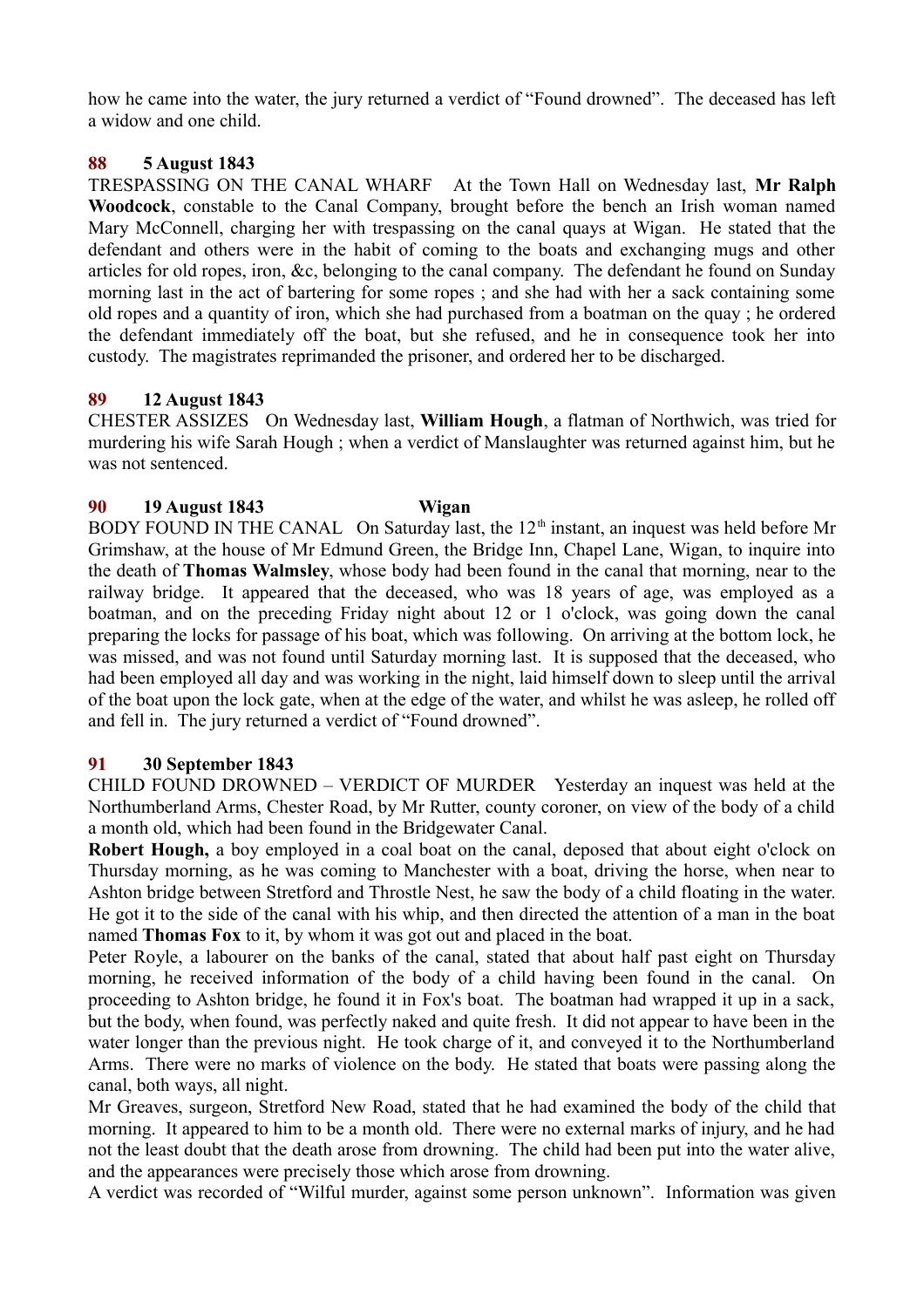to the police, but no clue has yet been obtained likely to lead to the perpetrator of the diabolical act.

# **92 30 September 1843**

DROWNING IN THE IRWELL On Monday afternoon, a boy named **John Williams**, son of a boatman residing in Quay Street, fell from the deck of one of the packets which was on its way from New Bailey Bridge to Throstle Nest. The accident occurred opposite Ordsall Hall ; twenty minutes elapsed before the boy was got out, when restorative means were used, but in vain. Mr Chapman held an inquest on the body next day, when a verdict of "Accidentally drowned" was returned.

## **93 11 November 1843 Wigan**

STEALING COALS FROM A CANAL BOAT A boatman named **Heap,** and his servant, were brought before the court by **Martin**, the canal constable, charged with taking a barrow full of coals from a boat on the canal on Tuesday last. Martin produced a note from the consignees in Liverpool, wishing him to apprehend anyone caught taking coals. The prisoner produced another from the same parties, and on the same day, stating that they were not aware of the order. The magistrates, on hearing the notes read, ordered the prisoners to be discharged, cautioning them.

## **94 25 November 1843 Rochdale**

MAN DROWNED On Friday week, Mr Dearden held an inquest at the house of Mr Edmund Lord, the Summit Inn, near Rochdale, on the body of **Joseph Reddill,** aged 32 years. It appeared that the man was a boatman ; and that, on the Thursday morning, he was crossing the lock gates of the Rochdale canal, near the above named public house, when he slipped and fell into the water. It was upwards of an hour before he could be got out, and life was extinct. The jury returned a verdict of "Accidental death".

### **95 6 January 1844 Wigan**

STEALING MONEY FROM A BOAT **W Auderton**, a boatman, was brought before the county magistrates at Messrs Woodcock and Part's office, on Tuesday last, charged with stealing £1 1s 4d from **William Pilkington**, his master, from a boat in the canal. He was found drunk in a public house by Woodcock, who apprehended him. He was committed to the sessions.

### **96 20 January 1844 Warrington**

SHAMEFUL CRUELTY TO A CHILD **George Lowe,** a boatman, and Phoebe Bibby, who lived with him, though she had a husband in the town, were charged with committing a brutal assault on a girl named **Mary Ann Lowe,** a daughter to the male prisoner. On Monday last, the girl was brought to Mr Jones at the police office by a neighbour ; her back was in a worse condition than a soldier's after flogging, in fact the flesh was cut up and blood was issuing from her ear. The child stated that her father and the female lived together, and on the Monday morning he came home, when Bibby told him she had been saying something about her, upon which he took a knotted rope and beat her very much. The child's back was here exhibited, and struck horror through the court. She then stated that after he had beat her, the woman also beat her about the head ; she had since been in the workhouse. The magistrates said they never witnessed a more cruel case, nor one which more deserved punishment. They were each fined £5, and in default of payment, were committed to hard labour for two months each.

# **97 27 January 1844 Bury**

FATAL ACCIDENT About half past six o'clock on Monday evening, **John Taylor,** boatman in the employ of Mr Bernard Hoyles, was assisting to discharge a flat load of timber at the wharf, Bury Bridge, Elton, when a quantity of timber fell upon him. Assistance was immediately rendered to the unfortunate man, and he was extricated as soon as possible, but he was dead when got from under the timber. He was 24 years of age. On Wednesday. Mr Rutter held an inquest on the body at the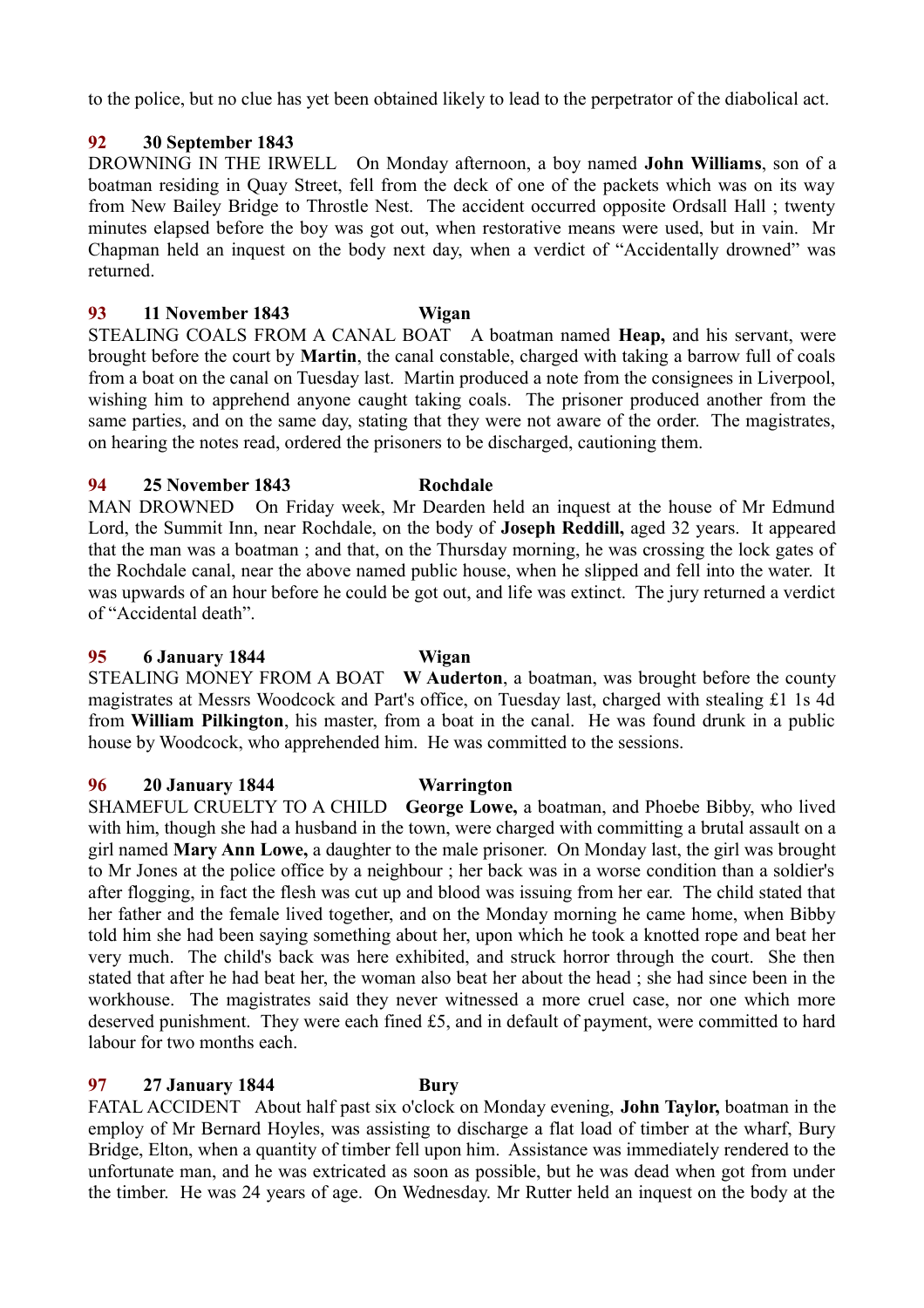Spread Eagle public house, and a verdict of "Accidental death" was returned.

# **98 24 February 1844 Blackburn**

MELANCHOLY AND FATAL ACCIDENT An inquest was held on Monday at John Barratt's beershop in the township of Colne, on the bodies of **Robert Duxbury** aged 20 years and **Jeremiah Fletcher**, aged 16 years. Duxbury was the mate of a boat called the *Lapis*, used for carrying stone on the Leeds and Liverpool Canal, belonging to Messrs Thomas and Benjamin Chaffer of Burnley, and Fletcher was the half brother of the captain of the same boat. On Friday afternoon last, the boat was going to Foulridge for stone, and Fletcher having expressed a wish to go along with it, he was allowed to do so. They arrived at Foulridge in the evening, and slept on board. On the following morning, the boat was loaded, and they set off on their return, about six o'clock, arriving at the Foulridge tunnel a little after six. This tunnel is a mile in length, and the boats are got through by means of persons, one on each side of the boat, pushing against the side of the tunnel with their feet. **Tattersall,** the captain, took the horse to the other end of the tunnel, to be in readiness for the boat when it should get through, leaving Duxbury and Fletcher to push the boat through, which they knew how to do, as they had often done so before. Some persons who were waiting at the end to take a boat through heard persons talking in the tunnel, and shortly after they heard a splash in the water. On Tattersall, the captain, coming up, they mentioned the circumstance to him. They agreed to take the boat into the tunnel, and on going about 140 yards, they came to Tattersall's boat, but no one was on board. They pushed the boat back to the Foulridge side, but met with nothing except Duxbury's cap, and the boat hook floating on the water. After a long search for the bodies, Duxbury's was found about 40 yards from the place where the boat had been, and shortly after Fletcher's was also found near the same place. It was thought that one of them had fallen into the water, and that the other, in endeavouring to get him out, had met the same fate. Verdict ; "Accidental death".

### **99 16 March 1844 Wigan**

OBSTRUCTING THE CANAL **Robert Wood,** a boatman, was brought before the bench on the above charge. Mr Benison, agent, stated that the defendant came with a load of slates which he ordered to be taken out and weighed ; the defendant went away and returned drunk, when he began to throw the slates into the canal, making himself liable to a penalty of £5. Fined 5s and costs.

# **100 4 May 1844 Oldham**

POLICE CASES **John Gaunt**, a boatman, was charged with drunkenness and an assault on a constable on Sunday at Walk Mill. He was fined £1 and costs, or 21 days imprisonment.

# **101 4 May 1844**

BOY DROWNED IN THE IRWELL On Thursday, Mr Rutter, the county coroner, held an inquest on view of the body of George Wilson, nine years of age, son of Mr Richard Wilson of Walker Street, Cumberland Street, shopman to his brother, Mr Wilson of Bridge Street. About four o'clock on Wednesday afternoon, a flatman named **Richard Yates,** while in his boat on the Manchester side of the river near to the New Bailey Bridge, heard a boy on the Salford side call out that a lad was drowning. He pushed his boat across, and a drag being obtained from the New Bailey, the body of the deceased was taken out, just at the back of the Irwell foundry, not more than ten minutes after the alarm was given. Life, however, appeared to be quite gone ; but, by the direction of the Rev C Bagshawe, the chaplain of the New Bailey, the body was taken to the hospital of the prison, where all the restorative means were used, but without effect, by Dr Crighton and Mr Stott. The deceased had been playing with some other boys on the towing path by the side of the river ; it did not appear how he had fallen in. Verdict, "Accidentally drowned".

# **102 18 May 1844**

BOY ACCIDENTALLY DROWNED On Wednesday Mr Chapman, the borough coroner, held an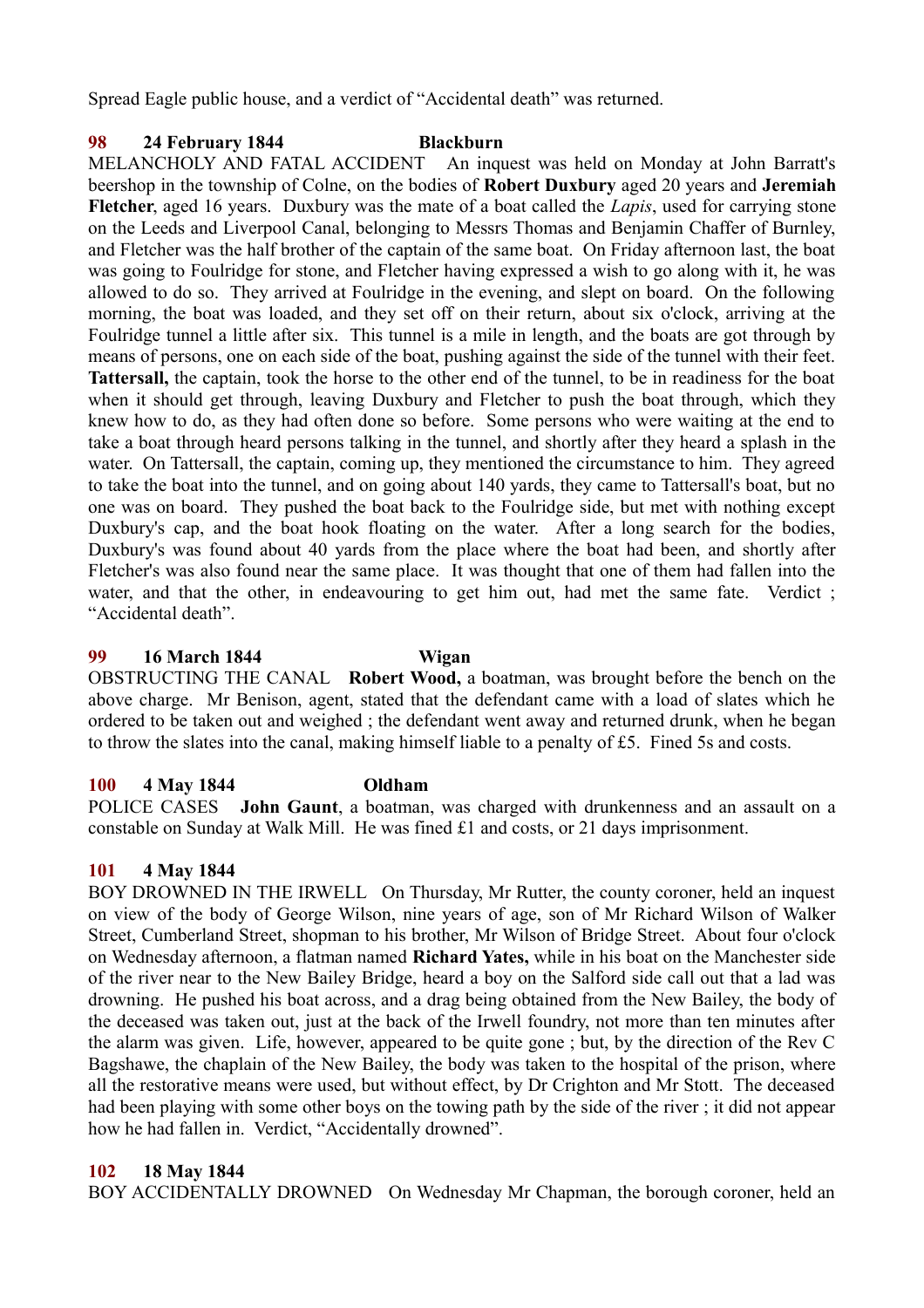inquest at the Atlas Inn, Oxford Street, on view of the body of **William Robinson**, aged eleven, son of **John Robinson,** a boatman in the employ of Messrs Ackers, Whitby and Co of Bickersteth near Leigh, coal proprietors. The deceased, it appeared, sailed in the same boat with his father. On Tuesday night, as the boat was passing through the Oxford Street lock of the Rochdale canal, he was engaged in drawing the paddles, and in stepping from the side of the boat to the lock, as was supposed, he fell into the canal. His father searched for him, and procured assistance in doing so; but near an hour and a half elapsed before he was found, and life was then extinct. Verdict, "Accidentally drowned".

### **103 6 July 1844 Rochdale**

CHILD DROWNED About ten o'clock on Wednesday morning, a fine boy, eighteen months old, the son of **William Newcomb,** captain of a vessel belonging to Messrs Thomas McKay and Co, Manchester, fell off the boat into the Rochdale Canal and was drowned, near to Mr Shepperd's corn mill, Oldham Road, Rochdale. The father and mother were with the vessel, and every endeavour was made to restore animation, but without effect.

### **104 6 July 1844 Rochdale**

POLICE CASES **Henry Beard**, a boatman, was fined 25s and costs for passing another boat with his on the Rochdale Canal.

## **105 13 July 1844 Rochdale**

**John Clayton,** a boatman, was fined 5s and costs for assaulting a policeman on Wednesday night.

#### **106 27 July 1844**

MANSLAUGHTER BY A BOATMAN On Wednesday, Mr Chapman, the borough coroner, held an inquest at the Atlas Inn, Oxford Road, on view of the body of Thomas O'Donnell, a boy about eleven years of age, son of a labourer residing in Wood's Buildings, Oxford Road. It appeared that on Tuesday morning, the deceased and some other boys were bathing in the Rochdale Canal near to the Oxford Road lock. **Edward Maylett** of Runcorn, a boatman in the employment of the Merchants' Company, brought his boat into the lock ; he drew the off side panel of the lock gate, and then set his foot on the lock to cross it for the purpose of drawing the opposite panel ; the deceased met him on the lock ; when Maylett laid hold of his arm, and threw him into the water above the lock. The clew having been drawn, he immediately sank, and was drawn through the paddle hole at the bottom of the lock. Maylett got a boat hook, and felt for the deceased on both sides of the lock gate, but the lock being filled by the boat, they were obliged to let the boat go through, and the lock being drawn off, deceased was found at the bottom, dead, having been fifteen minutes in the water. Maylett was then taken into custody ; he did not deny the facts stated at the inquest, but said he had no intention of drowning the boy. The witnesses and other parties having retired, while the jury considered of their verdict, the prisoner was taken by Mr Superintendent Taylor for the purpose of being conveyed into an adjoining room. As they were crossing the lobby, the mob who were collected round the door made a rush at him, yelling fearfully, and it was with difficulty Mr Taylor could prevent them from seriously injuring him. He was re-conveyed into the jury room, and it was with great difficulty that the mob were prevented from breaking into the room. Hearing the noise, the people from the neighbourhood of Little Ireland collected in hundreds; the house was completely beset, and they made common cause with the parties who had attacked the prisoner. So alarming was the disturbance thus created that it was necessary to send for a strong body of police, by whom the mob were partially dispersed. The jury, after a consultation of an hour and a half, agreed to a verdict of "Manslaughter" against the prisoner, whereupon the coroner made out his warrant for his committal to the assizes. When the result of the inquest became known outside, they cheered very loudly, and evinced every symptom of gratification at the result.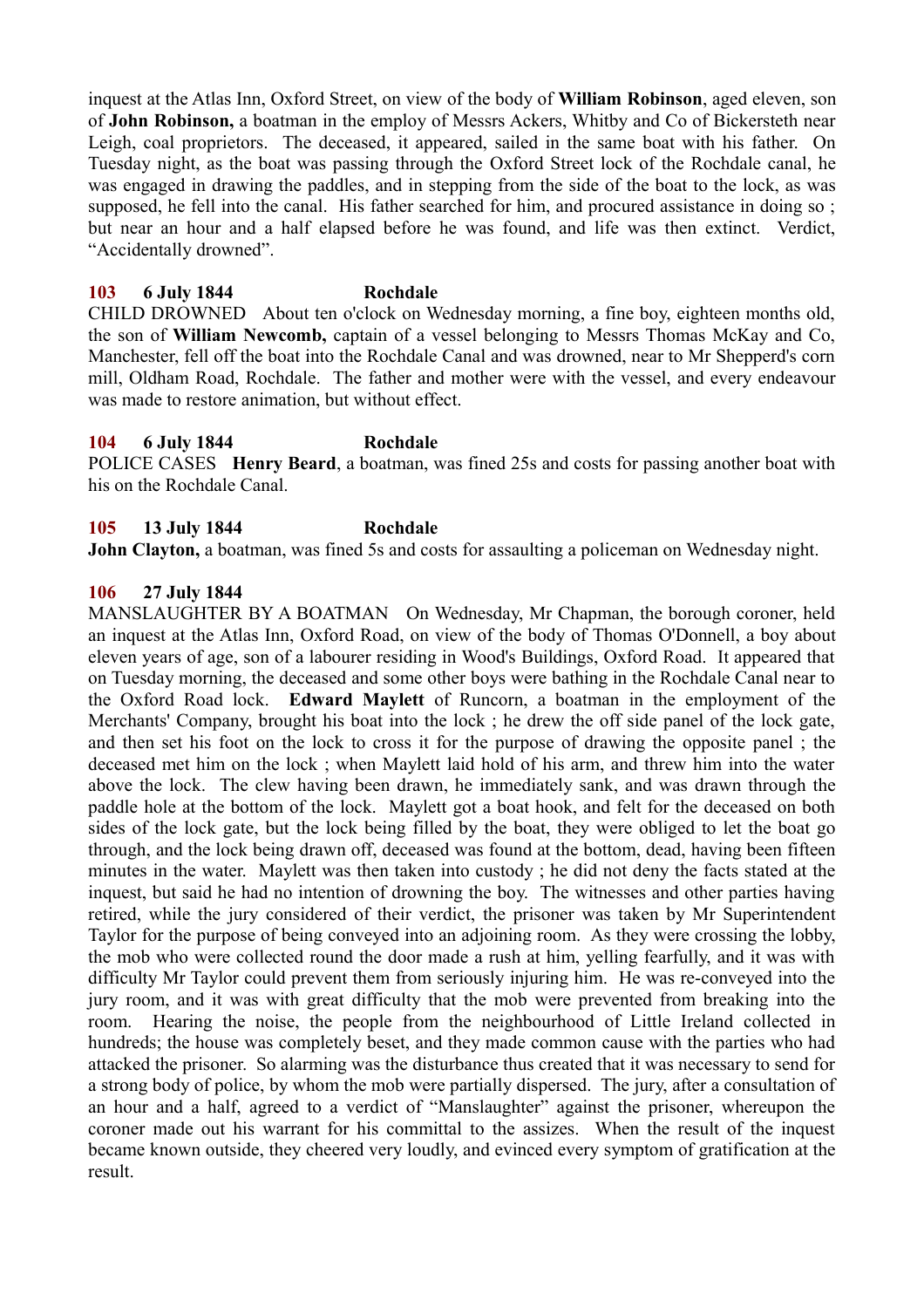#### **107 10 August 1844 Rochdale**

REPORTED MURDER OF A WIFE A rumour has been current in the town during the present week, that a man named **Robert Dainty**, a boatman, had killed his wife, under the following circumstances. She was with her husband, steering the boat on the canal at Haigh, when not managing it to her husband's satisfaction he, in a violent manner, struck her on the back with a piece of bar iron, with such violence as to knock her down and cause a severance of the vertebrae. The deceased expired almost instantly. We have been unable to ascertain whether the husband has been committed to gaol.

### **108 24 August 1844 Wigan**

WOMAN FOUND IN THE CANAL An inquest was held on Tuesday at Walmesley's Arms, Ince, on the body of Ruth Shepherd, who was found in the canal on Saturday night. She had been drinking for some days with a boatman, and left the Britannia public house on Saturday night somewhat fresh. During the night, some boatmen who were proceeding up the canal, found a basket floating in the water, and shortly after, a bonnet. On further examination, they found the body, which they conveyed to the Walmesley's Arms Inn. The deceased resided near New Springs. There was no evidence to show how she came into the water. A verdict of "Found drowned" was returned.

#### **109 24 August 1844**

MAN DROWNED IN CASTLE FIELD LOCK About ten o'clock on Tuesday night, an alarm was given in the neighbourhood of Castle Field that a man was in the lock of the Bridgewater Canal there, and the private watchman and other servants having gone to the spot, succeeded soon after in dragging on shore the body of a boatman named **Samuel Pixon**, who is supposed to have slipped in accidentally owing to the darkness of the night ; life was extinct. Deceased was 30 years of age and came from Weston-on-Trent, Staffordshire. He has left a widow and child. An inquest was held on the body on Wednesday, before Mr Chapman, and when there being no evidence of how the man got into the canal, the jury returned a verdict of "Found drowned".

#### **110 24 August 1844 South Lancashire Summer Assizes**

PUSHING A BOY INTO THE CANAL **Edward Maylett**, 25, was charged with having caused the death of Thomas O'Donnell by pushing him into the canal at Manchester. Mr Monk prosecuted ; the prisoner was defended by Mr Wilkins. The prisoner was a boatman employed on the Manchester Canal, and on the 23<sup>rd</sup> of July last, was at one of the locks of the canal, on the Oxford Road, when the *Emma* boat came up on its way towards the wharf at Piccadilly. He was making the necessary arrangements for the passing of the boat when the deceased, a lad about eleven years of age who had been bathing in the canal, got on the lock gate, and was standing without his clothes. Just at this time, the prisoner gave him a push not, however, it is supposed, with a malicious intention, and forced him into the water, when he immediately sank. The prisoner, when made acquainted with the circumstance, took measures for recovering the body, but was unsuccessful ; it was taken out shortly afterwards by some persons who were standing by, but life was extinct. The prisoner, when taken into custody, denied that he had any desire to injure the deceased by what he had done, and that the whole was the result of mere accident. The jury, without hesitation, acquitted the prisoner.

## **111 24 August 1844**

EXTRAORDINARY OUTRAGE AND ROBBERY Patrick Pollard, a young man aged 20, was brought to the Borough Court on Thursday charged with robbery and outrage under the following extraordinary circumstances :-

**Ann Burns**, of No 3 Whittle's Croft, the wife of a boatman, stated : On Thursday the  $17<sup>th</sup>$  May about half past three o'clock in the afternoon, I went into the White House Vaults, Ancoats Lane, with a neighbouring woman, for the purpose of getting a glass of liquor. A man of the name of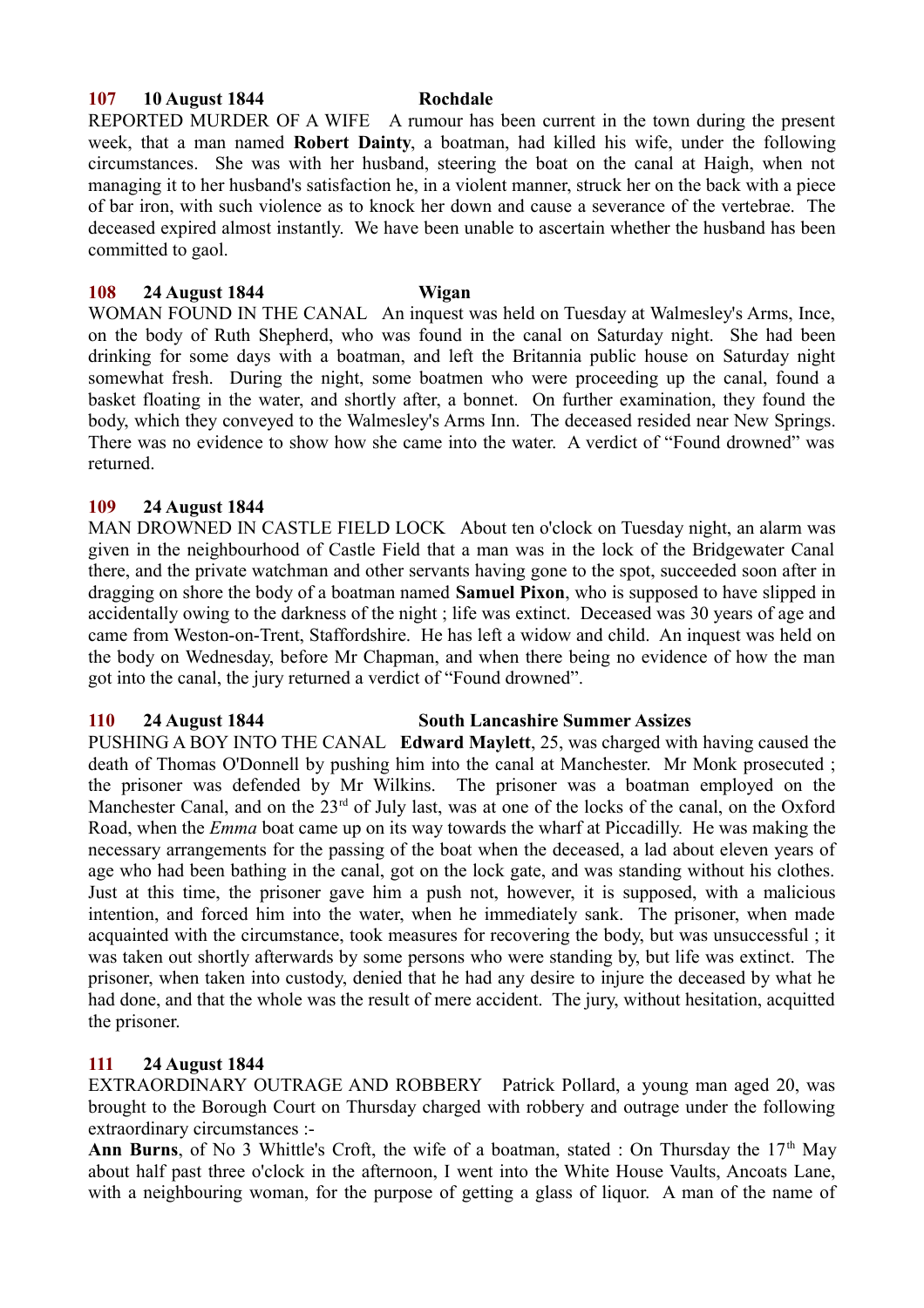James Bowler was in the vaults. I never saw him before ; he asked me to drink with him, but I declined. Afterwards, in the course of conversation, he said as I could not drink ale, he should like me to go and see his mother, who made whiskey. I asked him where she lived, and he said in John Street. I went with him, and he took me into a cellar in Back Potts Street, but I did not see any person there on my entrance. I asked him where his mother was, and he replied, "I'll give you my mother before you go". He then locked the door, and said, "What money have you got upon you?" I said, "Is it money you want?" - and just as I said that, a knock was heard at the door, and Bowler opened it, let in Pollard (the prisoner) and a man named Ogden. Bowler then caught me around the waist, and the prisoner and Ogden cut off my pocket, which had in it a shilling in silver and fourpence in copper, which they counted before my face. Ogden then said, "I thought you'd got more money than that". I replied, "God bless you, if it's money you want, I am not without money, and I'll fetch you 5s if you'll let me go out as I came in". Pollard, the prisoner, then swore an oath and said, "You are not going out of the place this night ; we have three more men to come in before you go out". I then gave some loud screams, for I thought they meant to murder me ; and the men then began to punch me, and to stifle me by grappling my throat, but I screamed again, and some persons outside hearing me, broke open the door and set me at liberty. I directly went to a policeman and told him the particulars. A woman afterwards came to my house saying she was Ogden's sister, and expressing a hope that I would not appear against him. Police-constable Thomas Green said he was the officer to whom the prosecutrix gave her information, and from her description he apprehended Bowler and Ogden, who were brought to the sessions, convicted, and sentenced to transportation for ten years for the offence. Police-constable Thomas Fletcher said he apprehended Pollard at Oldham on the Tuesday morning, and when taken he said he thought he should not get as much punishment as Bowler and Ogden, who had a bad previous character. He was committed for trial.

## **112 12 October 1844**

FATAL ACCIDENT – FIVE MEN DROWNED About eight o'clock on Wednesday evening, the wife of the steward of the *Hesperus,* then lying in the river and intended to sail the following day for Africa, engaged a boat, manned by two hands, to go on board and bring back her husband. The night was rough, but they reached the ship in safety, and the mate, the steward, boatswain and one of the seamen having embarked in the boat, left the vessel but never reached the shore. It was supposed that they must have been upset in a squall, but it has since been ascertained that they were run down by the *Iron Duke* steam ship, bound to Dublin with the mails. The passengers on board the Iron Duke have published the following account of the catastrophe :-

Having come down slowly by the docks, and just having passed the Iron Ship Building Yard, the captain being on the stage keeping a look out, and one man at each paddle box, with certainly more than two men looking out on the forecastle, several passengers being at the time about the stage in front of the chimney, the night dark and blowing hard, a cry was passed from the forecastle, "A boat right ahead". Immediately the words, "Stop her, back her", were given by the captain, which were at once responded to ; but the boat having been so close under the ship before she was seen, from the darkness of the night, had not time to clear her, and while the engines were in the act of being stopped, was run on by the steamer and swamped, having been struck by the larboard paddle of the steamer. The ship was at once stopped, blue lights were burned, life buoys were thrown over, and the boat lowered with a crew to look for and render assistance to the unfortunate people who had been in the boat ; but after searching about for a long time – fully three quarters of an hour – were obliged to return without being able to discover any trace either of the men or boat. The rudder and oars of the boat have been picked up, but nothing has been seen either of the bodies of the unfortunate men or the boat. **William Ritchie,** one of the boatmen, has left a wife in a delicate state of health and five children, the eldest not ten years of age, totally unprovided for. The other boatman, **Hugh Jones,** is also a married man, but without family.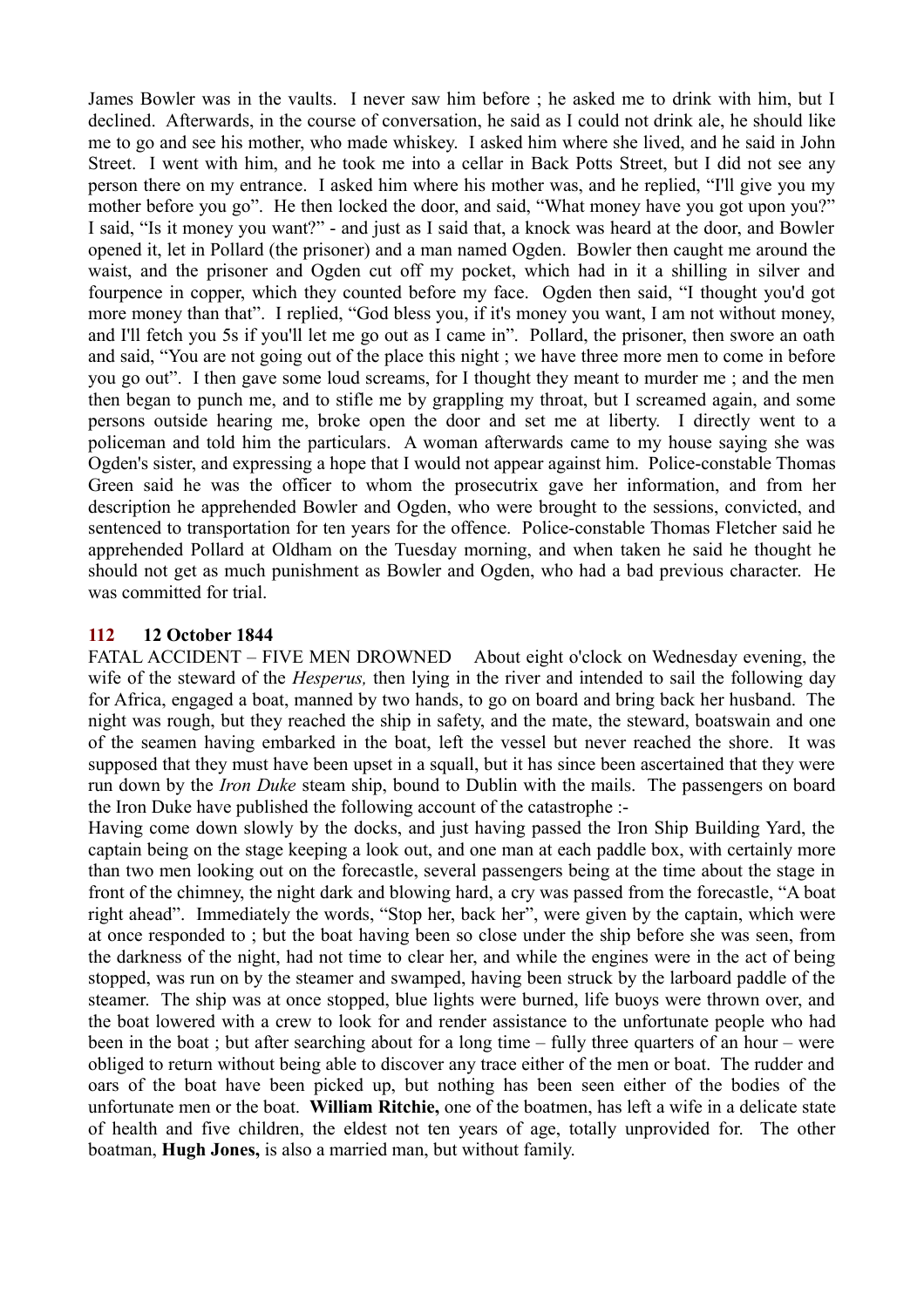#### **113 9 November 1844 Wigan**

OFFENCE AGAINST THE LEEDS AND LIVERPOOL CANAL ACT Ralph Woodcock preferred a charge against **John Barton**, boatman, for allowing his boat to proceed on the Leeds and Liverpool Canal without having a person at the tiller to direct the same. Defendant was discharged on payment of costs.

### **114 23 November 1844 Wigan**

CHARGE OF ASSAULT BY BOATMEN On Monday, three boatmen named **William Moss, Thomas Gore** and **Thomas Guest** were charged with assault by **Ralph Woodcock,** constable on the canal. Mr Ackerley, solicitor, appeared for the defendants. From the evidence, it appeared that the defendants were in charge of a boat which was being discharged at the Wallgate Warehouse, when the captain came and ordered the boat away to make room for another which was coming to the warehouse. Defendants refused, when the captain seized hold of their ropes, and cut them, on which a struggle ensued between the parties. The bench dismissed the case, and the captain had to pay costs.

BREACH OF THE CANAL ACT The captain in the last case appeared against another boatman, named **Thomas Melling,** for crossing the public highway with his rope, instead of taking it under the bridge, contrary to the Leeds and Liverpool Canal Act. The bench discharged the defendant on payment of costs.

**115 14 December 1844** Yesterday an inquest was held at the Brown's Field Tavern, Brewer Street, Port Street, by Mr Chapman, the borough coroner, on view of the body of **James Eastwood** aged 50, a boatman from Southowram in Yorkshire. It appeared that about half past one on Thursday afternoon, the deceased had gone into the tap room of the Brown's Field Tavern, being then quite well and cheerful. He remained about an hour conversing with the people there, when he was observed to fall back in his chair ; some water was procured, it being thought he was in a fit, but before it could be applied, he was dead. Mr Cooke, assistant to Mr Harrison, surgeon, was sent for, but it was too late to render any assistance. The deceased, it appeared, was an intemperate man, but he was quite sober at the time. He was unmarried. Verdict, "Died from apoplexy".

### **116 14 December 1844**

WOMAN DROWNED AT MARPLE On Monday, an inquest was held at the Navigation Inn, Marple, before Mr Hudson, on the body of **Hannah Kirk**, wife of **James Kirk** of Whaley, boatman. The deceased was steering her husband's boat along the basin near the ninth lock of the Peak Forest Canal on Sunday morning between twelve and one o'clock when, in consequence of the ice, the boat struck the side and she was suddenly thrown into the water. Her husband immediately jumped in and got her out, but she never recovered. A verdict of "Accidentally drowned" was returned.

## **117 18 January 1845 Wigan**

COMMITTAL FOR BURGLARY On Monday, a young man named **Joseph Winstanley,** a boatman, was committed for trial at the next Liverpool Assizes for this offence. Shortly after retiring to bed on Wednesday morning last, Mrs Heys of the Fox Tavern, Chapel Lane, heard persons in the house, but being alone, she did not give any alarm ; on coming downstairs at 6 o'clock in the morning, she told the servant woman who, on going into the cellar for some ale, found that the door of the cellar, communicating with a passage at the back of the house, had been broken open by some person from the outside ; it had been properly fastened on the previous night. On examination, it was found that a new shirt, a black cloth coat, a handkerchief and some pastry had been taken. Information had been given to the police and the pawnbrokers. On Thursday morning, Winstanley went to Mr Jordan's, pawnbrokers, Chapel Lane, to pledge the shirt, which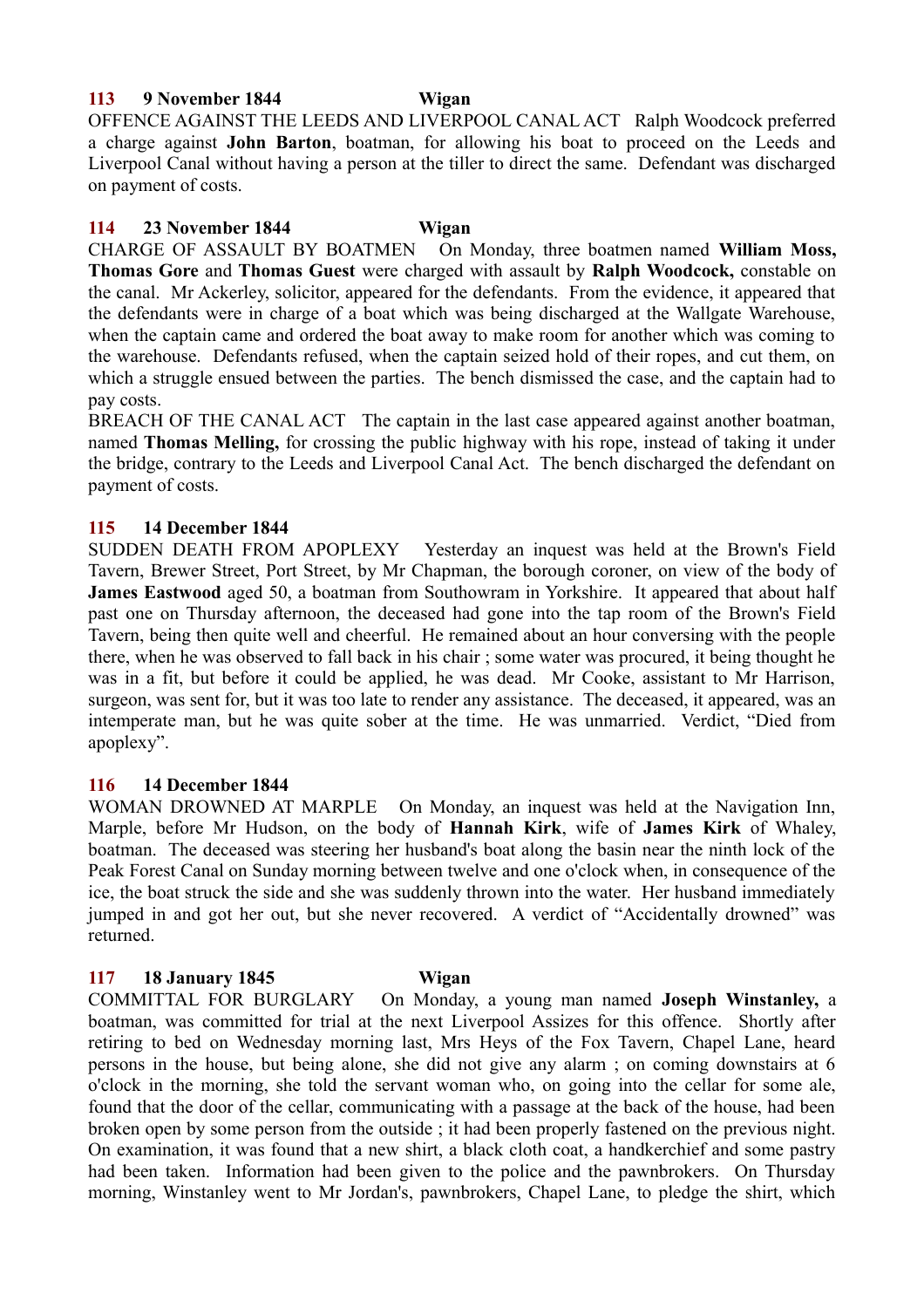was examined, but thought not to be the one stolen ; it was pledged for 2s in his own name ; he was subsequently apprehended and stated, on being charged with the offence, that he had not pledged any shirt. A person proved that he was near the place at an early hour on the morning of the robbery. On behalf of the prisoner, it was contended that when near the place he was accosted by two men, who prevailed upon him to purchase the shirt, and that he subsequently pawned it. The coat stolen had been pledged on the morning of the robbery at Mr Jordan's by another person unknown.

## **118 8 March 1845 Ashton and Stalybridge**

CHARGE OF EMBEZZLEMENT On Wednesday, **William West,** a boatman in the employ of Mr J Boulton, was brought before J Jewett, J Lord, J Harrop and J Grimshaw Esqrs, charged with embezzling various sums of money, the property of his employer. Mr R Newton, chief constable, stated that some few days ago, Mr Boulton, the proprietor of the swift packet boats plying from Ashton to the Guide Bridge Railway Station, mentioned to him that he had some reason to doubt the honesty of the prisoner, who was a captain of one of the boats in question ; he had, therefore, taken means to ascertain the fact. The prisoner was provided with a book by his master to put down the various sums of money he might receive during each trip to the station and back. The prisoner had regularly made entries in the book, but had not put down the whole of the money he had received. Mr Newton said that he had gone down by the boat himself during the last six days, and had also sent several other persons to count the number of passengers in the steerage and in the cabin. He had then the number before him during twenty three trips, and on comparing them with the prisoner's book, he found that the difference in the numbers entered by him would amount to 14s. Considering that the number of trips were 20 per day, and supposing that the prisoner had pocketed the fares in the same ratio as he had done during the trips he had noticed, it would in the course of a week amount to a considerable sum. The bench directed that the depositions should be taken, after which the prisoner was committed for trial.

### **119 12 April 1845 Wigan**

OFFENCE ON THE CANAL On Wednesday, a boatman named **Jesse Porter** was charged at the Town Hall with a breach of the bye laws of the Leeds and Liverpool Canal, under the following circumstances. Woodcock, canal constable, stated that on Friday morning last, a laden boat was coming down the canal near Henhurst Bridge lock, when the defendant with an empty boat came out of the Leigh branch ; he was ordered to stop his boat, but would not, and consequently he jammed his own and the other boat in the entrance of the lock, impeding the navigation. He was fined in the penalty fixed by the bye laws, 20s and costs 16s.

### **120 17 May 1845 Rochdale**

THEFT FROM THE PERSON On Wednesday, James Butterworth was charged with having, on Monday night, stolen £1 13s from the person of **James Whittom,** a boatman. It appeared that on Monday afternoon the prisoner and others were drinking at the Rake public house, Littleborough, after which the prosecutor, the prisoner and another person went to sleep in a boat in the Bank dockyard of the Rochdale Canal, Littleborough. In the morning when Whittom awoke, his money had been taken and Butterworth was missing. The prisoner had no money on him on the previous night, but when taken into custody on the Tuesday, he had 8s. He was committed for trial at the Salford sessions.

# **121 21 June 1845 Warrington**

POACHING BY A BOATMAN On Saturday, **John Beckett,** captain of a vessel plying on the Old Quay Canal, was charged under the Game Act with having, on the  $13<sup>th</sup>$  instant, killed a partridge on the preserves of G Greenall Esq, Walton Hall. The defendant was fined 20s and 10s 6d costs. Mr Nicholson, who appeared for the defence, said he should appeal at the next quarter sessions.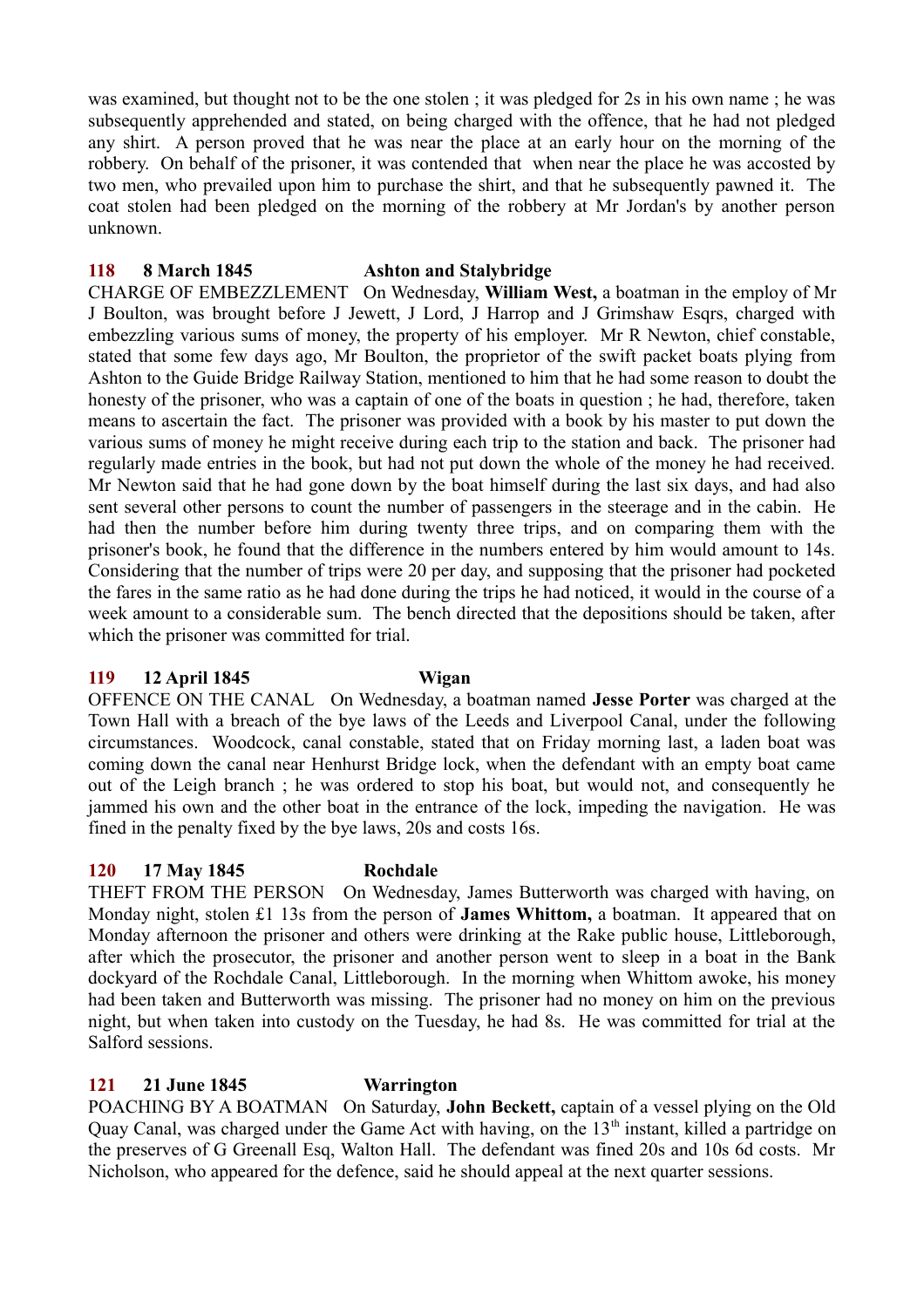### **122 12 July 1845 Altrincham**

HAY STOLEN BY A BOATMAN On Monday morning, **Thomas and Elizabeth Littler**, a boatman and his daughter, working a boat between Northwich and Worsley, were brought before Trafford Trafford Esq at Outrington Hall, charged with stealing a quantity of hay from Thomas Crosby, publican and farmer, Lymm. It appears Stead and Bradford, constables, were dispatched in search of the hay stolen, and after searching several boats in Manchester and Worsley, succeeded in finding it concealed on board the prisoner's boat in Worsley. He admitted taking it, and was committed for trial at the sessions.

## **123 19 July 1845 Wigan**

COMMITTAL FOR RAPE On Friday afternoon,a young man named **John Sankey,** a boatman lately residing at Halsall near Ormskirk, was committed for trial at the assizes for a rape upon the person of Sarah Barlow, a child nine years of age.

### **124 11 October 1845 Wigan**

SUICIDE BY POISON On Thursday week, an inquest was held at the Fox Tavern upon the body of an elderly man named **Robert Draper,** who had formerly been a boatman on the Leeds and Liverpool Canal, and at his death, lodged with a person named Gerrard in Bridge Street, and had been for some time in a desponding state of mind. At an adjourned inquest on the following day, it appeared that on the previous Monday, he applied to Mr Guest, druggist, Wallgate, for two pennyworth of arsenic, but was unsuccessful. On a *post mortem* examination being made, his stomach was found to contain corrosive sublimate. A paper which had contained the poison was also found in his clothes, with the word "poison" upon it. The jury returned a verdict of "Death by poison" whilst in an insane state of mind.

### **125 1 November 1845 Stockport**

RAPE CASE On Monday at the county court, a stout, athletic, burly looking boatman named **Robert Robinson** alias "Rough Robin" was charged with violating the person of a married female named Mary Wolliscroft in the township of Romiley at eleven o'clock on the 22<sup>nd</sup> instant. The prisoner was committed for trial at the next assizes.

### **126 8 November 1845**

THEFT FROM A BOATMAN Yesterday week at the Borough Court, a young man named William Thomas was brought before Mr Walker, charged with stealing a watch from **Joseph Long**, a boatman of Whaley in Derbyshire. On Wednesday afternoon, the prosecutor had been drinking at a public house in Deansgate, kept by the prisoner's father ; the prisoner sat by him a while, and after he was gone, the prosecutor missed his watch. He gave information to the police, and on Thursday the prisoner was apprehended by police constable Breeze ; a pawn ticket relating to the watch was found upon him, which he said he had bought of another man for 7s 6d. On his way to the station, he offered to find the watch if Long would not prosecute him. The officer took the ticket to Mr Kenyon's, pawnbroker, Gartside Street, and obtained the watch. Mr Kenyon deposed that the watch had been pawned by the prisoner on Wednesday night, in the name of William Julett. The prisoner said nothing in defence, and was committed for trial at the sessions.

### **127 20 December 1845 Rochdale**

CHARGES RESPECTING CANAL BOATS On Monday, Mr Joseph Marsland, one of the proprietors of the Chamber Colliery, was summoned by the Rochdale Canal Company, under the following circumstances. It appeared by the evidence of **Thomas Kershaw** and **James Hurst,** two servants in the employ of the canal company, that on the  $22<sup>nd</sup>$  of November last, No 6 boat, belonging to the Chamber Colliery Company, was left floating in Ancoats Pool, of the Rochdale Canal, Manchester. Mr Marsland did not appear, and was fined £2 and costs. He was also fined £2 and expenses for allowing No 15 boat to float in the same pool on the  $24<sup>th</sup>$  of November; also £2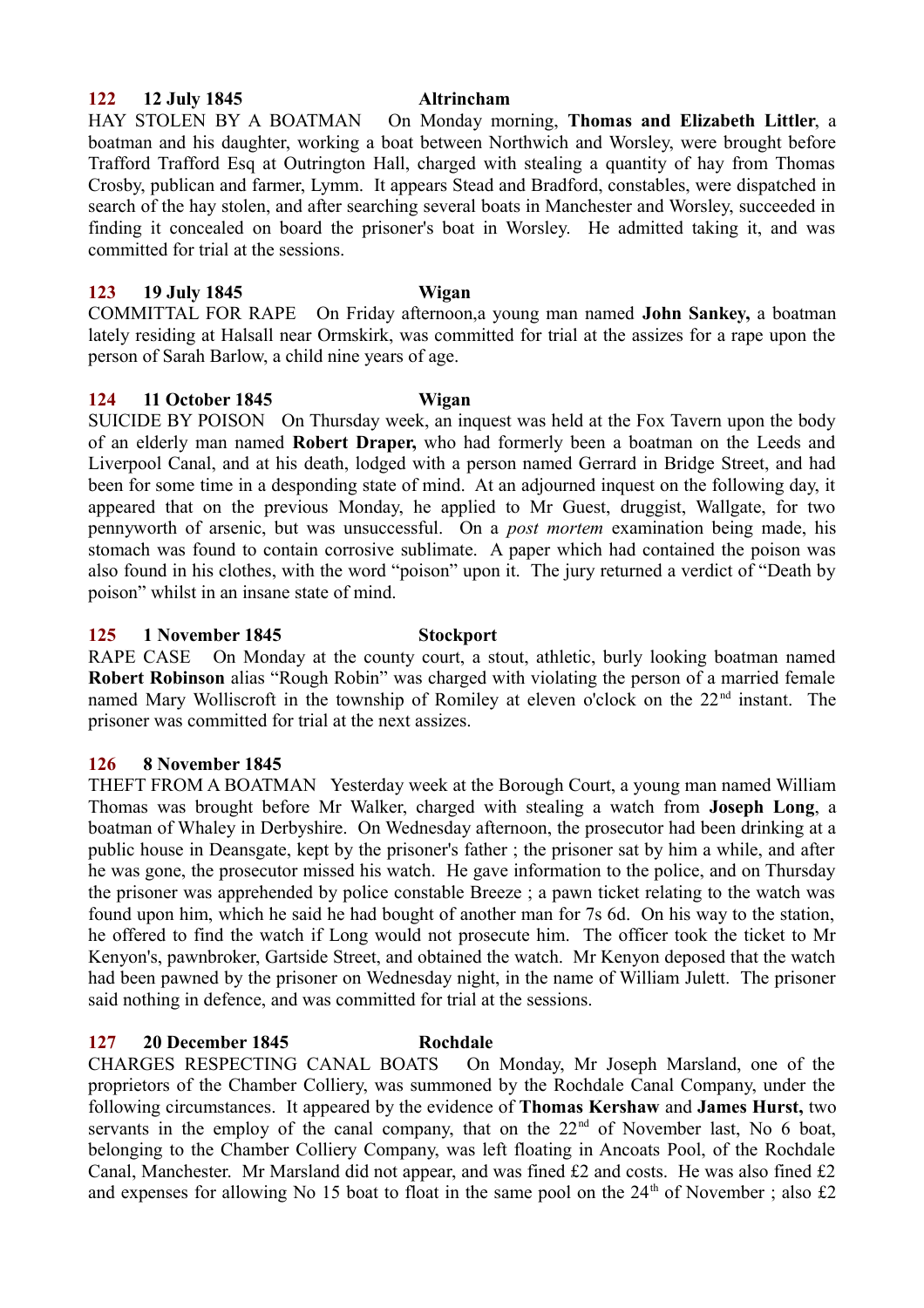and costs for allowing the same vessel to float in the Ancoats pool, on Tuesday the 9<sup>th</sup> of December.

# **128 20 December 1845**

MAN DROWNED On Thursday, Mr Dearden, coroner, held an inquest at the Summit Inn near Littleborough, on the body of **James Crabtree,** a boatman. It appeared that on the previous Wednesday, deceased, who was 58 years of age, was at the Summit lock, preparing for a vessel to enter the lock, when he fell in and was drowned. Verdict : "Accidentally drowned".

# **129 3 January 1846 Wigan**

BRUTAL ASSAULT On Wednesday, a boatman named **Henry Winders** was charged with violently assaulting Mrs Georgeson, of the Bull and Dog public house, in Scholes. It appeared that the prisoner was laid asleep upon a bench in the house on Saturday evening last, when he was teased by a prostitute. He rose, and supposing that it was the complainant who had annoyed him, very violently assaulted her, kicking her very severely. The husband appeared in support of the case, Mrs Georgeson not being able to go out. The defendant admitted the offence, but stated that he was in liquor, and he was mistaken in the person. The Court said they could not excuse the defendant on such a plea, and fined him 40s and costs.

# **130 7 January 1846 Rochdale**

CHARGE AGAINST A BOATMAN On Monday, **Thomas Ainscow** of Manchester, captain of a boat, was summoned by the Rochdale Canal Company on a charge of having, on the  $9<sup>th</sup>$  of December last, left one of the gates open belonging to one of the locks on the Rochdale Canal at Ancoats, and causing damage to the gate to the amount of 10s. The charge was proved by Sarah Jackson, and defendant was fined 25s and costs, being one fourth of the penalty.

# **131 24 January 1846 Wigan**

CHILD DROWNED On Monday night last a child, eight years of age, son of a boatman named **Leyland** was, by the accidental collision of two boats at Booth's Town, Worsley, thrown into the canal, and before it could be extricated, was drowned. The boy's brother, who was with the boat at the time, brought the body on to Wigan where the matter, coming to the knowledge of the coroner, he was about taking steps for an inquest, but on the arrival of a county officer with an authority from the county coroner, the body of the child was conveyed back to Worsley where an inquest has since been held.

# **132 25 February 1846**

ROBBERY BY A DOMESTIC SERVANT At the Salford Town Hall on Thursday, a young woman named Helen Bradshaw was brought before Mr Trafford on the following charge :- The prisoner, it appears, had been in the service of Mr Hugh Roberts of the Clifton Arms, Oldfield Road, and had recently left his service. After she had left her situation, various articles were missed, and suspicion fell upon her as the thief. Information was given to the police who, on searching the house where she lived in Liverpool Road, discovered a silk shawl and dress, and also a china jug and silver spoon, all of which were identified as the property of Mr Roberts. A boatman named **Brockbank** was also charged with being implicated in the robbery, but he was subsequently set at liberty. The female was committed for trial.

# **133 28 February 1846 Leigh**

BREACH OF THE PEACE On Thursday, **Joseph Gore**, a boatman, was charged with having committed a breach of the peace at the Eagle and Child public house, and was ordered to find two sureties in £5 each and himself in £10.

# **134 25 March 1846 Rochdale**

On Monday, **Charles Lord,** a stout robust looking young man, a boatman, was summoned for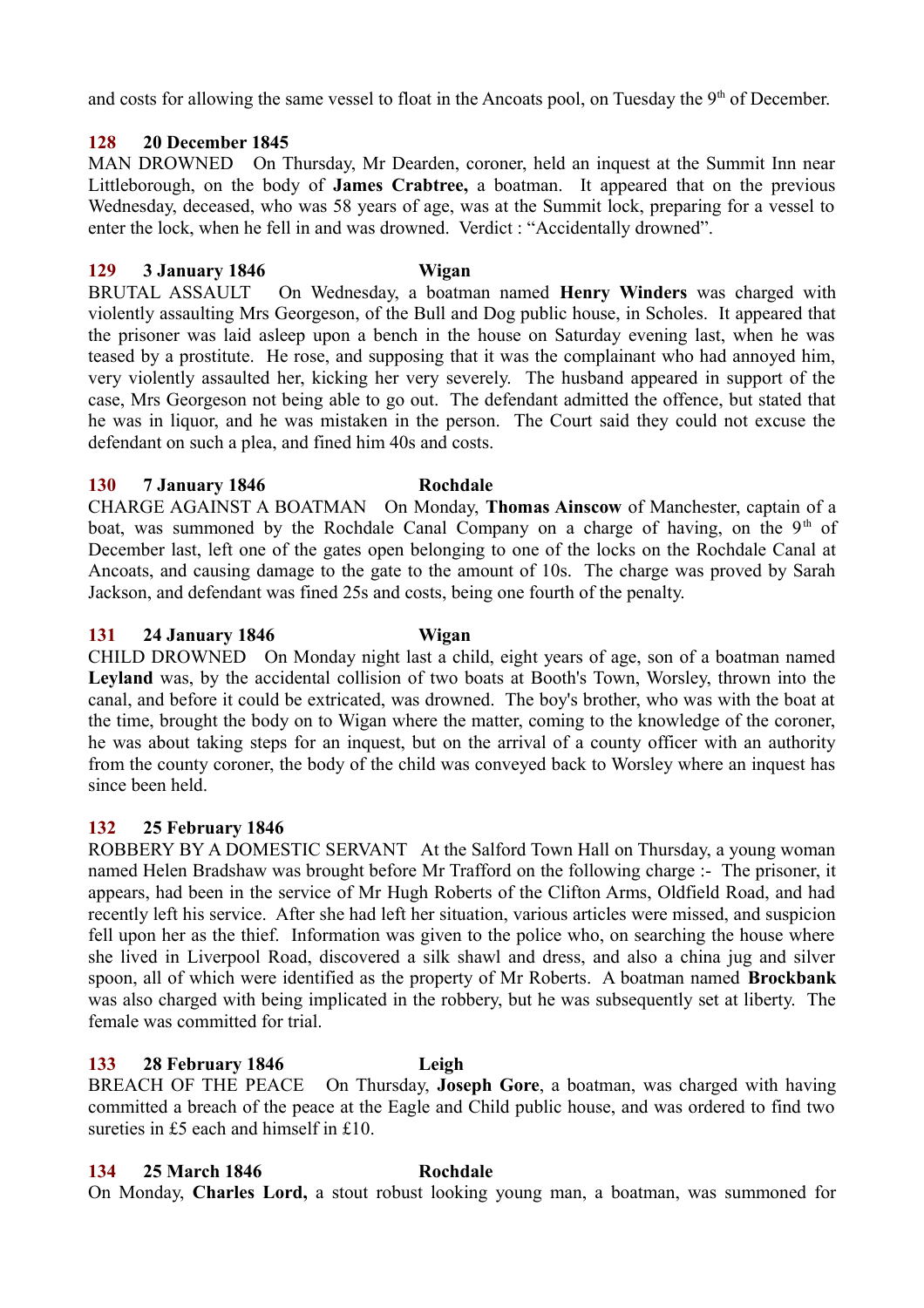having a few days ago assaulted **James Clay,** a low slender old man, also a boatman. He said that Lord and he had a dispute. Lord attempted to throw him into a lock in the canal, his master (**Isaac Holroyd**) however came up at the time, when he commenced a brutal assault upon Holroyd. James Kershaw, a lock tenter, proved both assaults, and declared he never saw a bit of better punching in his life. He was fined 10s and costs for the first offence, and ordered to find sureties to keep the peace for twelve months, for the second.

**William Richardson**, a boatman, was fined 5s and costs for having refused to allow **Samuel Jackson** to pass his boat with an empty one, in the Rochdale Canal near the Oldham junction of the Manchester and Leeds railway, a few days ago.

# **135 11 April 1846**

SHOCKING FATALITY An inquest was held at Droylsden on Tuesday last, before Mr W S Rutter, the county coroner, touching the death of **Thomas Thornley,** a lock-keeper on the Ashton Canal, who died on Monday last, in consequence of injuries received whilst drinking at a public house on the previous day. It appeared from the statement of the witnesses that on Sunday morning, deceased and another man went to the King's Arms public house, where they continued drinking until service time, about half past ten in the forenoon, and on leaving the house they went into the yard to look at a new cart, and were there joined by William Hulme, a man occasionally employed as waiter. After remaining in the yard a few minutes, they went into the barn, and William Hulme and deceased began to wrestle in sport. Shortly after this, the landlord's son found deceased lying in the barn, when he complained that he had not the use of his arm, and that the back of his neck was hurt. He begged that they would allow him to sleep a short time as he thought it would do him good, and the landlord left him for about an hour, when he went again, and found him perspiring freely. About five o'clock the landlord went to see him again, when deceased complained he had lost the use of his limbs. His wife was accordingly sent for, and a surgeon was called in also, when it was ascertained that he had sustained some injury to the spine. He remained at the King's Arms all night, but was conveyed home on Monday, on which day he died about three o'clock. Deceased stated that he and Hulme had only been larking and that there was no animosity between them. An examination of the body was afterwards made, when it was found that the  $6<sup>th</sup>$  vertebrae of the neck was injured, and also a quantity of extravasated blood in the spinal canal. Verdict accordingly.

# **136 11 April 1846**

ROBBERY BY A BOATMAN On Thursday at the Borough Court, before Mr Consterdine, a tall powerful looking young fellow named **Jonathan Dean** was brought up in custody charged with stealing a watch and a purse containing thirty shillings from a boatman engaged on the Rochdale Canal. From the statement of the prsecutor (who did not seem one of the sharpest men in the world) it appeared that a fortnight ago he had engaged the prisoner to assist him in the management of his boat, and that, after remaining with him a day or two, he had absconded, first visiting the cabin of the boat, in which prosecutor was asleep, and stealing his watch and purse. Information of the robbery was given to the police, but the prisoner managed to keep out of the way until Wednesday night, when he was seen and apprehended. As the officers were not fully prepared to go into the case, the prisoner was remanded until Saturday.

# **137 15 April 1846**

SUSPECTED MURDER – ADJOURNED INQUEST The adjourned inquest on view of the body of Daniel Drinkwater was summoned for four o'clock yesterday afternoon, at the Welsh Harp public house, Lees Street, Great Ancoats Street, before Mr Chapman, borough coroner ; but it was about five before the examination was resumed, in consequence of the difficulty of getting the jury together, and one of them was fined for non attendance.

The first witness called was Mr George Ogden, Harpurhey, who deposed : I knew the deceased. I was his godfather. He was overseer for Harpurhey, and I am one of the guardians. I last saw him on Tuesday the 31<sup>st</sup> of March, at the Blue Boar, near the Fish Market, about half past two o'clock.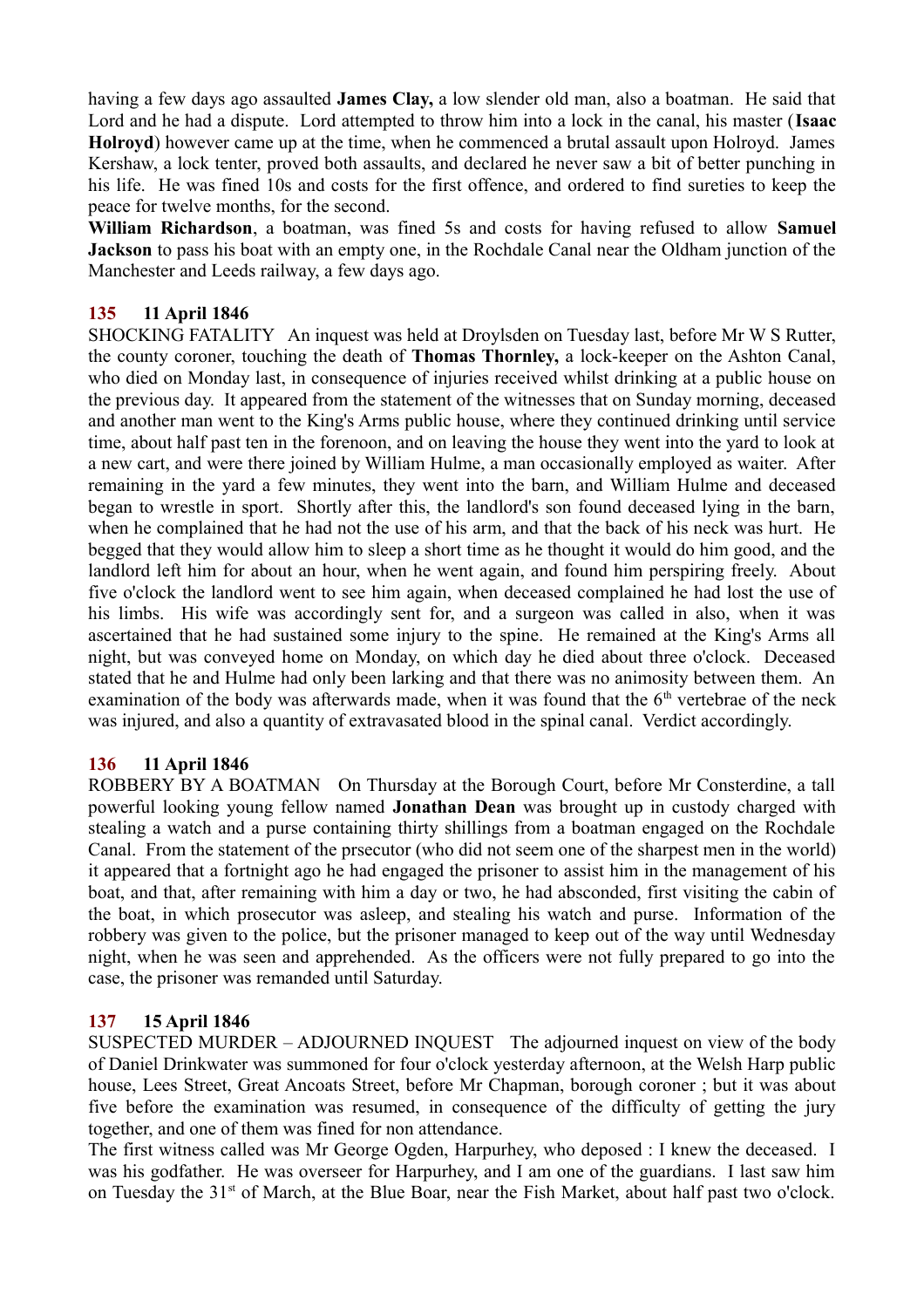He said he had been looking for me, for to let me know that he had paid the money into the bank for the property tax of Harpurhey. The sum, he said, was about £51, which he had collected. He showed me the receipt (the receipt was produced). I paid for a glass of ale for him, and left him. He seemed quite sober. I saw no injuries upon him. His clothes were clean and perfect. He was looking very well. The deceased was addicted to liquor, and when in that state was foolish – and I think he was anxious to see me, in order to satisfy me that he had paid the money. When he had money, he was very fond of treating. He was fond of going to low public houses. He was not quarrelsome at all. I ascertained that the deceased had received about 13s, as the amount of his commission upon the money which he had paid into the bank. I should think he must have had that money upon his person. When he was in liquor, he would go anywhere with anybody – it mattered not what sort of company it was.

Edward Morgan deposed : that he lived at 14 Angel Street. Knew the deceased. On Tuesday fortnight, the deceased came into the Brewers' Arms in Angel Street between three and four o'clock. Deceased was alive, and appeared to be sober. Deceased called witness over to his side of the room, and asked him if he would sup with him. He had called for a pint of beer. Witness did sup with him. Deceased gave witness a halfpenny to buy tobacco with. They smoked together. Witness's father, witness, deceased and Henry Newberry were there beside other company, and deceased paid 3s or 4s for drink they had together. It was threepenny beer they drank. The taproom was almost full at the time. Can't tell the names of all the parties, as he did not know them. After they had drunk the beer, deceased said if witness and his father would go to Thorp's beerhouse in Newtown, he would pay for a shillingsworth of beer. They did not go with him. They were prevented going by John Lees, soilman, coming in and pulling deceased upon the form. Lees offered 3d to deceased's 3d for half a gallon of beer. The half gallon was called in ; and while they were drinking it, another man called John Lees, a swivel weaver, came in, and spoke to deceased, whom he knew well. When the half gallon was done, witness, his father, the two Lees, a woman who lives with Lees, the nightsoilman, and deceased went to the Corporation Vaults in Swan Street, About 5 or 6 quarts of ale came in amongst them and other persons who happened to be there. From the Corporation Vaults, witness, the two Lees, the woman, and deceased went to Turtle's Vaults. The deceased gave the woman, Sally Lees, a shilling, and told her to call for a gill of rum and twopennyworth of black beer. That they drank amongst them. All of them then went to a jerry shop behind the Fleece in Oak Street. On the way, Lees the nightsoilman threatened to beat Sally if she did not go home. She did not go home, but followed to the jerry shop. She stopped at the door as they entered the jerry shop. The deceased had given witness 3d at the Weaver's Arms, to get something to eat with. Witness then left the deceased and the two Lees in the jerry shop, and he and Sally went to the Fleece, where he paid for a pint of beer out of the 3d deceased had given him in the Weaver's Arms. He did not see the deceased that night. Was rather tipsy, and could not say what time it was when he left the deceased. Believes it was after nine. Thought he and Sally would be about a quarter of an hour at the Fleece. When they left, they went to the beer house where they had left the deceased and the two Lees, but found they had gone. He and Sally then went straight to the Weaver's Arms, where he left her. Before leaving, he and Sally had a pint of beer between them. It might be half past ten when he left Sally in the Weaver's Arms. He went home immediately and went to bed. He found in the Weaver's Arms his father and young Henry Newberry, who stays with them, and they all went home together. The next morning about nine o'clock, he saw at the Weaver's Arms John Lees, the nightsoilman. Some other nightsoilmen came in with John Lees. John Lees said he had got home between one and two in the morning, and that he had some papers in his pocket with writing on them. He said he did not know where he had got them or what they were. He said he found them in his pocket when he awoke in the morning. Lees did mention the deceased's name in the morning to witness. When witness left him in the company of the Lees, the deceased had on a suit of black clothes and a hat with crepe round. The hat produced is like the one he wore. Deceased had either shoes or boots on when he left him. Deceased was not very tipsy when he left him. There was no quarrelling that night. Deceased took his share of the drink they had. While witness was with him, deceased might have spent about six shillings and sixpence.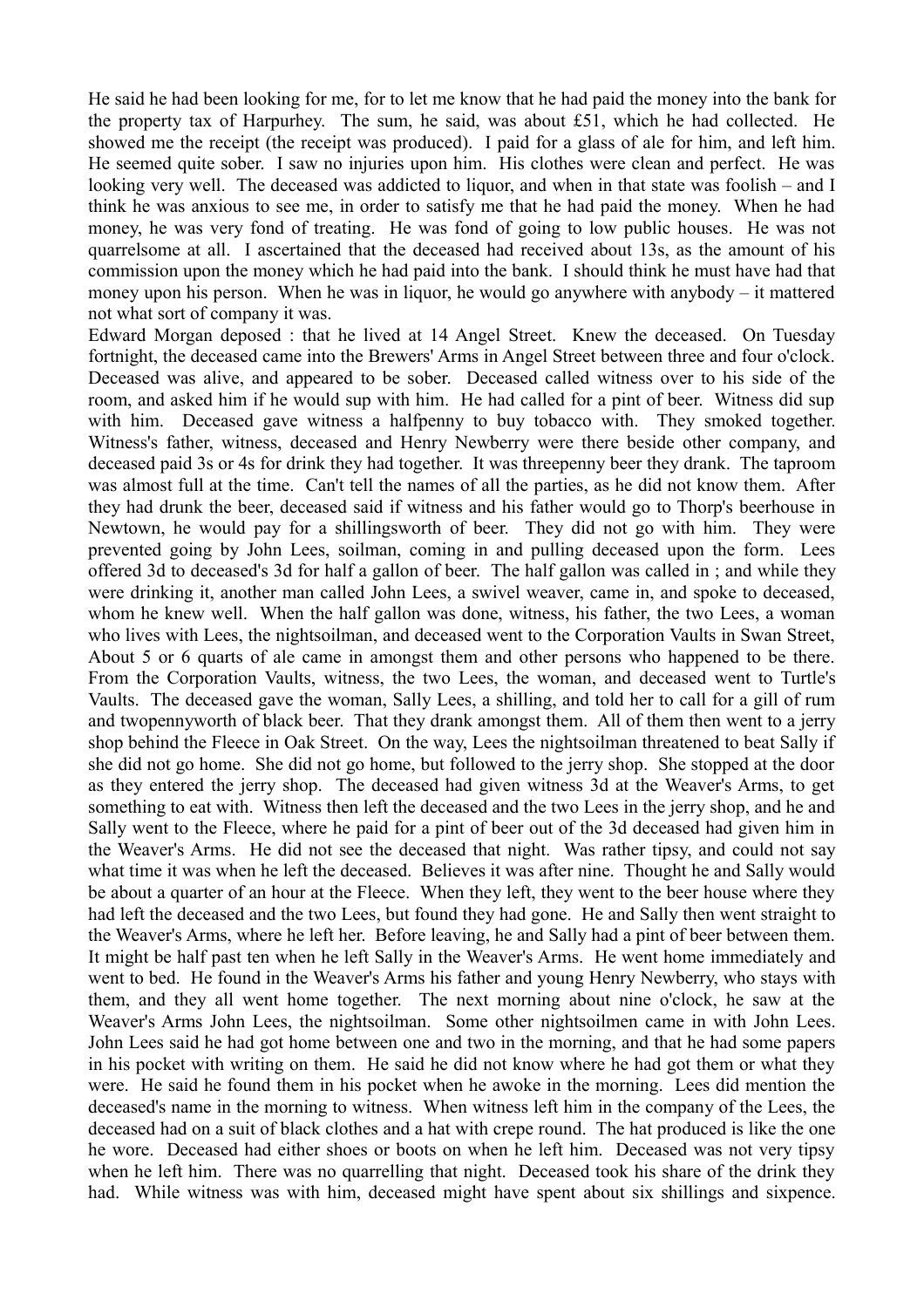Deceased had nothing to eat while he was with witness.

John Lees, weaver, was next sworn : In answer to questions put by the coroner, he stated he was not sober. He could not say how many glasses he had had today. He then deposed that he lived in Clayton. He knew the deceased, whom he met last Tuesday night but one at the Weaver's Arms, between seven and eight. Deceased was drinking in the tap room with seven or eight chaps, one of whom called himself John Lees. There was a woman there with Lees. All the rest were strangers to witness. They were standing up and were middling for drink. The deceased asked witness to drink as soon as he entered. Had known the deceased 14 or 16 years. Soon after being there, the deceased asked witness and some of the others to go and have a glass somewhere else. The witness corroborated the evidence of the last witness up to the part where he left the deceased in the company of this witness and the other John Lees. He then continued. Lees asked Daniel (the deceased) to lend him some money. Witness cannot say at what time this was. Witness told the deceased not to lend him any money, as he thought it enough for him to pay for the liquor without lending money. He did not lend him money while witness was awake. They then went to a public house called the Red House in Tib Street. There were only three of them there. Should think they had three pints, for which the deceased paid. Witness went asleep there. There was no quarrelling while he was awake. About 12 o'clock, the waiter wakened him and told him it was time for him to go home, Can't tell what became of the deceased and the other man called Lees. Saw nothing amiss with the deceased before he (witness) went to sleep. Did not see the deceased again.

William Thomson, waiter at the Red House, Tib Street. He saw the deceased on the evening of the  $31<sup>st</sup>$  of March. The last witness was along with the deceased. Thinks the other John Lees was the other man along with him, but would not swear to it. Nobody else was with him. They were all tipsy. They had either one or two quarts of penny ale. Deceased paid for it. Deceased fell or was pushed off one of the seats in the room, and his head struck against the floor. His head began to bleed profusely. The clothes of deceased were dirty as he entered. After deceased fell, his companions were inclined to go to sleep. About twenty minutes after the deceased fell, witness turned them out. He first put the last witness out, and in a minute after put out the other Lees. Drinkwater was the last put out of the house. Drinkwater was ten minutes or a quarter of an hour in the house behind the last Lees. This was about five minutes to twelve. Witness thought that by keeping Drinkwater a little longer than the others, he would become better. He did become better, and walked away very well. Witness followed him close out into the street, and deceased said he was going home. There were many people about in the streets ; did not see the two persons he was with. There seemed to be no quarrelling between the deceased and his companions ; saw no papers produced by the deceased, nor any money, except what was produced to pay for the beer. Saw neither of the others produce money or papers. While he was not in the room, papers and money might have passed between the parties. Should think the deceased was not capable to take care of himself. The deceased was respectably dressed, and the two persons who were with him were very meanly dressed. Two men, who happened to be in the tap room, and who are of bad character, creeped close up to the deceased, but witness watched them, and they did not get anything from him. He told them to keep away from him, and they went away from him.

[Mr Superintendent Cochrane of the C Division stated that one of the two men who creeped up to the deceased in the Red House committed a robbery on the very night deceased and they were in that house, and for which robbery he is undergoing an imprisonment of 12 months in Lancaster Castle. The other man cannot be found.]

**Sarah Jackson**, single woman : Is daughter of the keeper of the lock over the Rochdale Canal in Leech Street. Attends to the lock for her mother, her father being dead. On Wednesday morning, the  $1<sup>st</sup>$  of April, was awoke about 5 in the morning for the lock key by a boatman. On the boatman's return with the key, he brought witness a man's hat. The hat produced is the one he brought. There was a piece of white calico on the hat. Saw the deceased pulled out of the water at a place about a boat's length from where the hat was found.

John Heatley, surgeon, Harpurhey : Saw the deceased and conversed with him on Tuesday morning, the 31<sup>st</sup> of March. Deceased then had on a dark dress coat, either blue or black, and dark plaid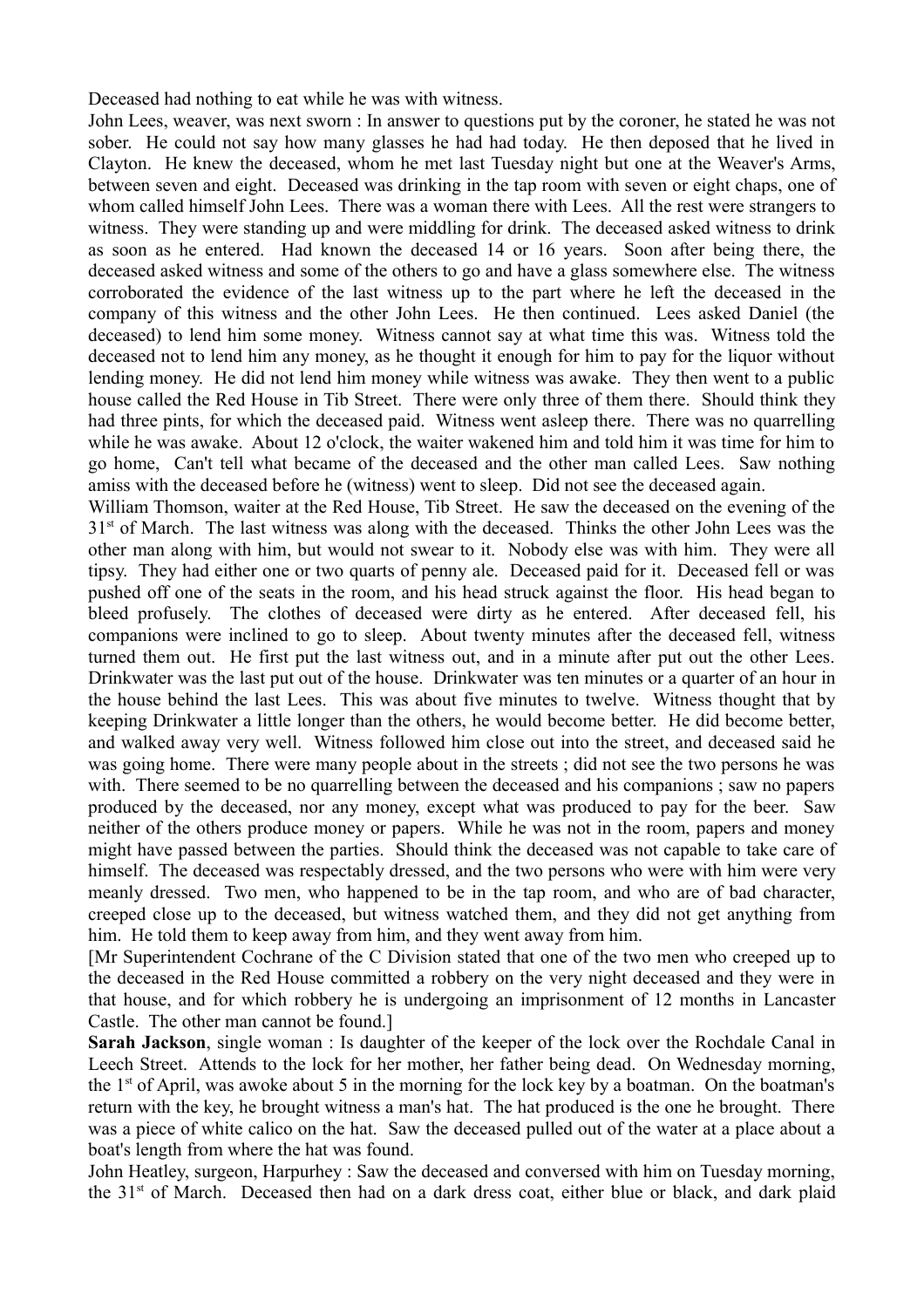trousers.

The Coroner suggested that an adjournment should take place, to allow time for the production of further evidence. He thought the public were much indebted to Mr Beswick and the police for having issued a handbill on the subject of the case, and for the exertions they had made in this matter.

The inquest then adjourned at 20 minutes past 9, to Tuesday next at 3 o'clock in the afternoon.

# **138 6 May 1846**

On Tuesday, at Runcorn, **Robert Jones**, a flatman who has been for some time insane, rushed into the street, ran into a greengrocer's shop, seized a knife and cut his throat, nearly severing his head from his body.

# **139 8 May 1846**

SINGULAR SUICIDE BY A BOY An inquest was held on Thursday at the Minshull Arms, Downing Street, Chorlton, before Mr Chapman, the borough coroner, touching the death of George, son of Mr Robert Edwards, inn keeper, whose body was found in the Rochdale Canal by a boatman, near to the Union Company's warehouse in Piccadilly, between 12 and 1 o'clock on Wednesday. The body was much decomposed, and appeared to have been in the water some days. His mother stated that he had left home about a quarter before six o'clock on Sunday evening, since which time she had seen nothing of him until found in the canal. He had been absent during Sunday afternoon, but went home to his tea, when his mother asked him if he had been to see his aunt, Mrs Lea of Great Ancoats Street, to which he replied in the affirmative, stating she was very well. Having been to see Mrs Lea herself, his mother knew that he was telling an untruth, as she had found Mrs Lea very poorly, and she threatened to acquaint his father. On hearing this, the deceased ran out without his cap, saying he would go and drown himself, and his mother never afterwards saw him alive. She stated that her son was a very self willed, bad tempered boy, who required correction ; but that though he required to be dealt with severely at times, his father had not beaten him for the last five months. Verdict, "Found drowned".

# **140 13 May 1846**

STEALING FROM THE PERSON On Wednesday evening, a boatman named **Robert Lister,** in company with an abandoned female named Ellen Murray, were drinking in a vaults in Chapel Street, Salford, when a woman named Glass, who called at the house to hawk "sheeps-trotters", observed the woman Murray steal Lister's watch. She did not mention the circumstance at the time, but in a while afterwards, police constable Hill, whilst passing the vaults, heard the two women quarrelling, and when he entered, the woman Glass charged Murray with having robbed a man of his watch. The officer accordingly took her into custody, and on searching her at the office, a watch was found in her possession. Next morning she was placed in the dock with several other prisoners, amongst whom was Lister, who had been found drunk and incapable early that morning in Greengate. Lister was fined 2s 6d, which he paid, and was then liberated, and Ellen Murray was remanded until Friday, in order that an owner might be found for the watch. On Thursday afternoon, however, Lister, having become sober, had discovered that his watch had been stolen, and therefore went to the police office to give information, when it was ascertained, from the description he gave of the watch, that it was the one found in the possession of the female prisoner Murray, although Lister had not recognised her when they were in the dock together. She was committed for trial.

# **141 3 June 1846**

CHILD RUN OVER An inquest was held before Mr Chapman, the borough coroner, on Friday last, on view of the body of **Francis Schofield,** aged 1 year and 8 months, the son of a boatman living in Little Peter Street, who it appeared was run over by a cart about 5 o'clock on the previous day. The child was playing in Little Peter Street at the hour above mentioned, when two one horse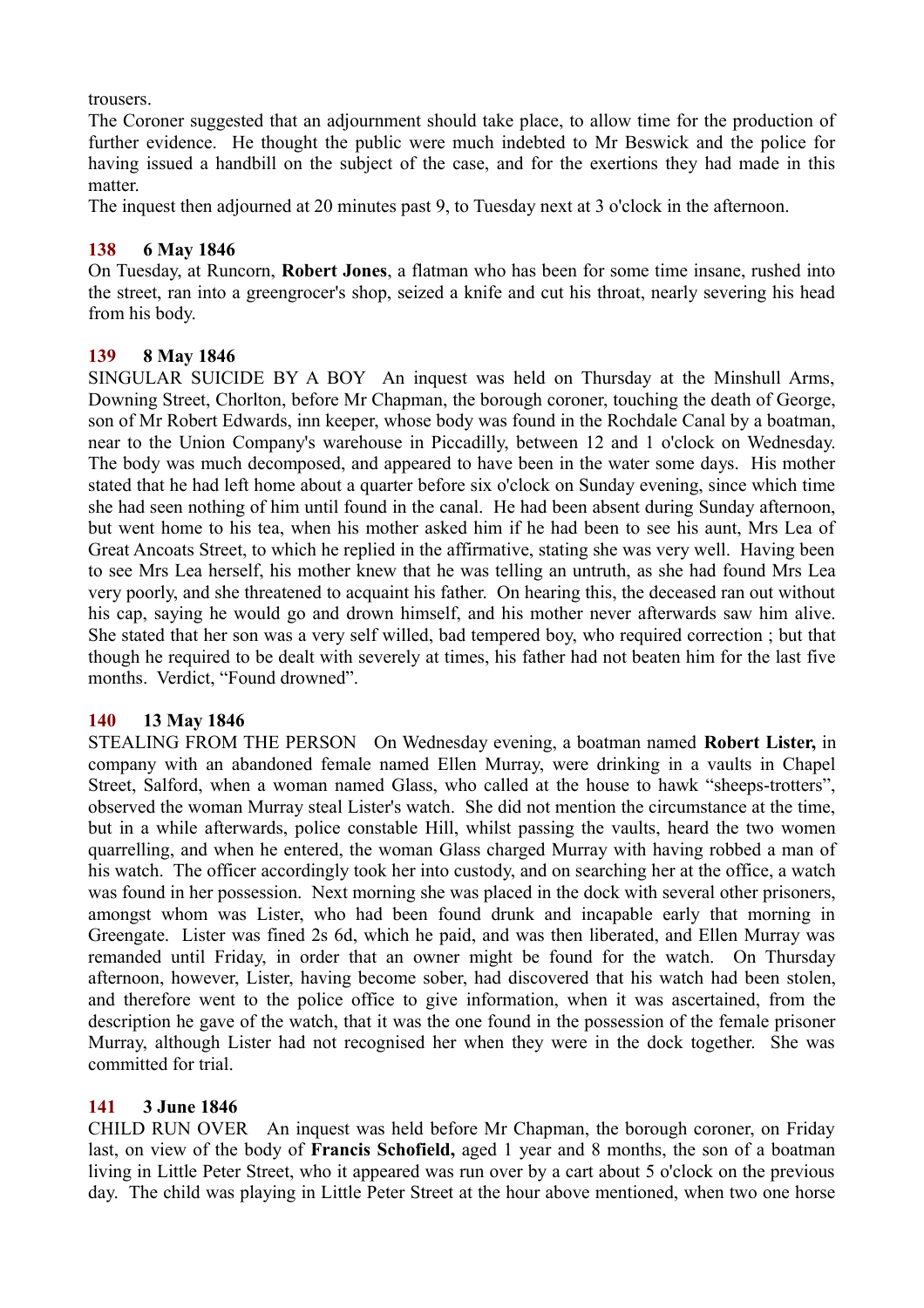carts, driven by a man named G Halliday, were passing along the street at the time, and the child was knocked down and run over. The carter was, of course, taken into custody at the time, as the accident was supposed to have resulted from his carelessness, but no evidence of this appearing at the inquest, a verdict of "Accidental death" was returned, and he was subsequently liberated.

## **142 3 June 1846**

ASSAULT BY A BOATMAN A sturdy looking young boatman named **Dixon** was brought up before Mr Maude on Monday, charged under a warrant with assaulting a companion in the most savage and violent manner. The complainant, a young fellow following the same calling, seemed to possess considerably more physical strength than brains, judging at least by the stupid way in which he told his story, the gist of which was, that they had been drinking together when a brawl took place, and Dixon got his (complainant's) "nob into chancery" and inflicted upon it a modicum of punishment that had made him remember it ever since. The prisoner gave a different account of the transaction, making it appear that he was first attacked, and that he did not mean to hurt complainant. Mr Maude : Oh no, you would certainly be very delicate about hurting him, I dare say. [Laughter.] Prisoner : Sartinly, sur, aw never thowt o' sich a thing. Mr Maude : Well, you must find two sureties in ten pounds to keep the peace for three months. The prisoner then stepped from the dock, evidently puzzled to know where his bail was to come from.

## **143 24 June 1846 Warrington**

ASSAULT BY BOATMEN **John Crowther, William Jones** and **William Braddock**, three boatmen in the employ of Messrs Bradley, Barrow and Orme of Tipton, were brought before the magistrates on Monday, charged with assaulting Stead, one of the Cheshire constabulary stationed at Lymm. That officer stated that, between 12 and 1 o'clock on Sunday morning, he heard a great noise on board one of the boats then lying in the canal ; on approaching the boat, he heard several persons quarrelling and fighting in the cabin ; he interfered, and told them he was a constable, and that they must desist from making such a noise, whereupon they immediately jumped upon the bank and threatened to throw him in the canal ; he remonstrated with them, when Jones and Crowther struck him. Braddock at the same time encouraged them. With the assistance of Mr Irwin, they were afterwards taken into custody. They were fined 5s each for the costs incurred, and discharged.

# **144 1 August 1846**

FATAL ACCIDENT An inquest was held yesterday morning at the Infirmary, by Mr Chapman, on view of the body of **John Horsfall**, a boatman aged 29 years, resident in Whittles Croft, Mather Street, who had died in the Infirmary on Thursday. The deceased engaged on Monday morning to assist a man named Mulcaster to pull down some buildings in York Street, opposite the chapel, a work to which he was quite unaccustomed. At near ten on Thursday, he and Mulcaster were hauling down the gable of the building, when an alarm was given by a man, stationed for that purpose, and they ran to get out of the way. The deceased, however, was thrown down by the loose bricks slipping from under his feet, and part of a stone doorway, a portion of the falling mass, was projected upon the middle of his back and his left leg, causing a compound fracture of the latter. He was taken to the Infirmary, where he died in the course of the afternoon, having never rallied. The jury returned a verdict of "Accidental death". There appeared to have been the greatest recklessness of conduct on the part of Mulcaster, who was himself only a yard from the unfortunate deceased when the bricks came down, and he escaped almost by a miracle. His temerity, it is not improbable, will cost him his life some day.

# **145 12 August 1846**

BOY DROWNED IN THE ROCHDALE CANAL An inquest was held at the Brown Cow public house in Woodward Street yesterday afternoon, before Mr Chapman, on view of the body of Samuel James, son of George Clegg, sawyer, deceased, aged 9 years, who came by his death as follows :- **Robert Heeds**, a boatman, said that about half past five o'clock in the afternoon of the previous day,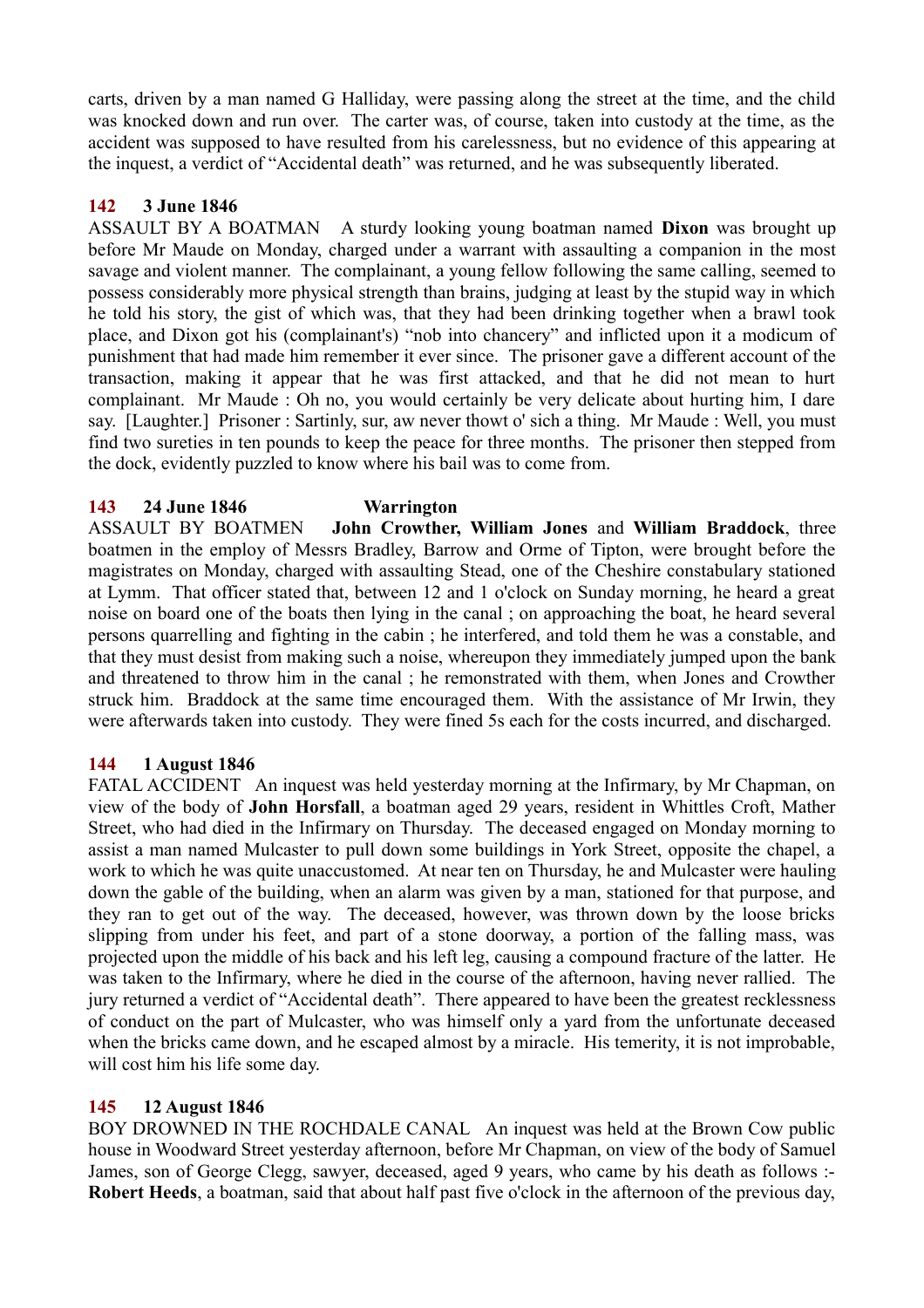he was told by some children that a little boy was in the canal close at hand ; and that they (the children) had seen the body come up to the surface three different times, and then sink to the bottom. Witness immediately went to the lock house for a drag, and on his return soon found the body, but not being able to lift it with the drag, he was obliged to go back and obtain grappling irons. He then succeeded in bringing the body ashore, when every attempt was made to restore animation, but without avail. Other evidence was given showing that deceased had fallen into the canal whilst trying to reach some floating sticks, and the jury returned a verdict of "Accidental death".

#### **146 5 September 1846 Wigan**

SWINDLING A HORSE DEALER On Wednesday at the Town Hall, Ralph Unsworth of Wigan and **John Gill** of Lathom, a boatman, were charged with defrauding Mr James Sixsmith, livery stable keeper of Wigan, of the sum of three pounds and a horse. Unsworth offered to sell him a horse on the  $19<sup>th</sup>$  of August last, which he agreed to purchase if it proved satisfactory, and on a trial, he agreed for its purchase for £3 and an old mare. The amount was accordingly paid, and the exchange made, but on the next day suspecting the horse to be unwell, it was examined by Mr Cooke, farrier, who found it to be glandered, and he fancied he recollected having before examined the same horse for a boatman, when he stated such to be the fact. Further evidence not being present, Mr Acherley, who appeared for the complainant, begged for a remand for the production of Mr Fouracre, to whom the horse had been before sold, and who returned it. Mr Hilton, who appeared for the defendant, opposed the adjournment, but the case was ultimately adjourned to yesterday morning.

### **147 21 October 1846 Rochdale**

CAUTION TO BOATMEN At the Rochdale petty sessions on Monday last, the following persons were summoned by the Rochdale Canal Company, and fined in the penalties named for the offences stated :- **George Hurst**, captain of a vessel called the *Mary Ann*, for having on the  $19<sup>th</sup>$  of September last broken a hang lock off the Long Lees lock gates, near the Summit, and wasted a considerable quantity of water. The defendant pleaded that he was forward in liquor at the time, and was very sorry for what he had done. Fined in the mitigated penalty of 50s and costs. Messrs Marsland and Co, for having allowed No 3 boat to float in the Ancoats Lane Pool, Manchester on the 21st of September. Fined 40s and costs. **Zachariah Jackson** for having done damage to a lock on the 20th of September last. Fined 25s and costs. **Thomas Mills**, for having wasted water at the Lane End lock, Chadderton, was fined 10s and costs.

CHARGE OF ATTEMPTING TO DROWN A PERSON On Monday last, **James Sharples,** a boatman, was brought before the magistrates under the following circumstances :- Mr Fowler, superintendent of the police, stated that on Saturday evening last, the prisoner, in company with another man not yet in custody, went on board a vessel lying in the basin of the Rochdale Canal, broke a lock off the cabin of the boat, and threw the captain into the canal ; the man narrowly escaped being drowned. As the prisoner had only been apprehended on Sunday evening, and the captain was not aware of his apprehension, he was remanded to this day (Wednesday).

#### **148 18 November 1846 Ashton and Stalybridge**

OBSTRUCTING THE FOOTPATH On Monday at the Stalybridge petty sessions, a boatman named **Samuel Hatfield** was charged with obstructing the public highway at Staley on the 26<sup>th</sup> October, by allowing his horse to stand halfway across the road, the rope of the boat being held tight by the horse. Mr Charles Cheetham Bayley appeared to prove the case, and stated that the obstruction caused by the boatmen at this place were such as to call for the especial attention of the magistrates. On asking the defendant his name, he had refused to give it, and it had been found necessary to send a constable after him to Bugsworth. The defendant was fined 10s and costs, amounting to £1 6s.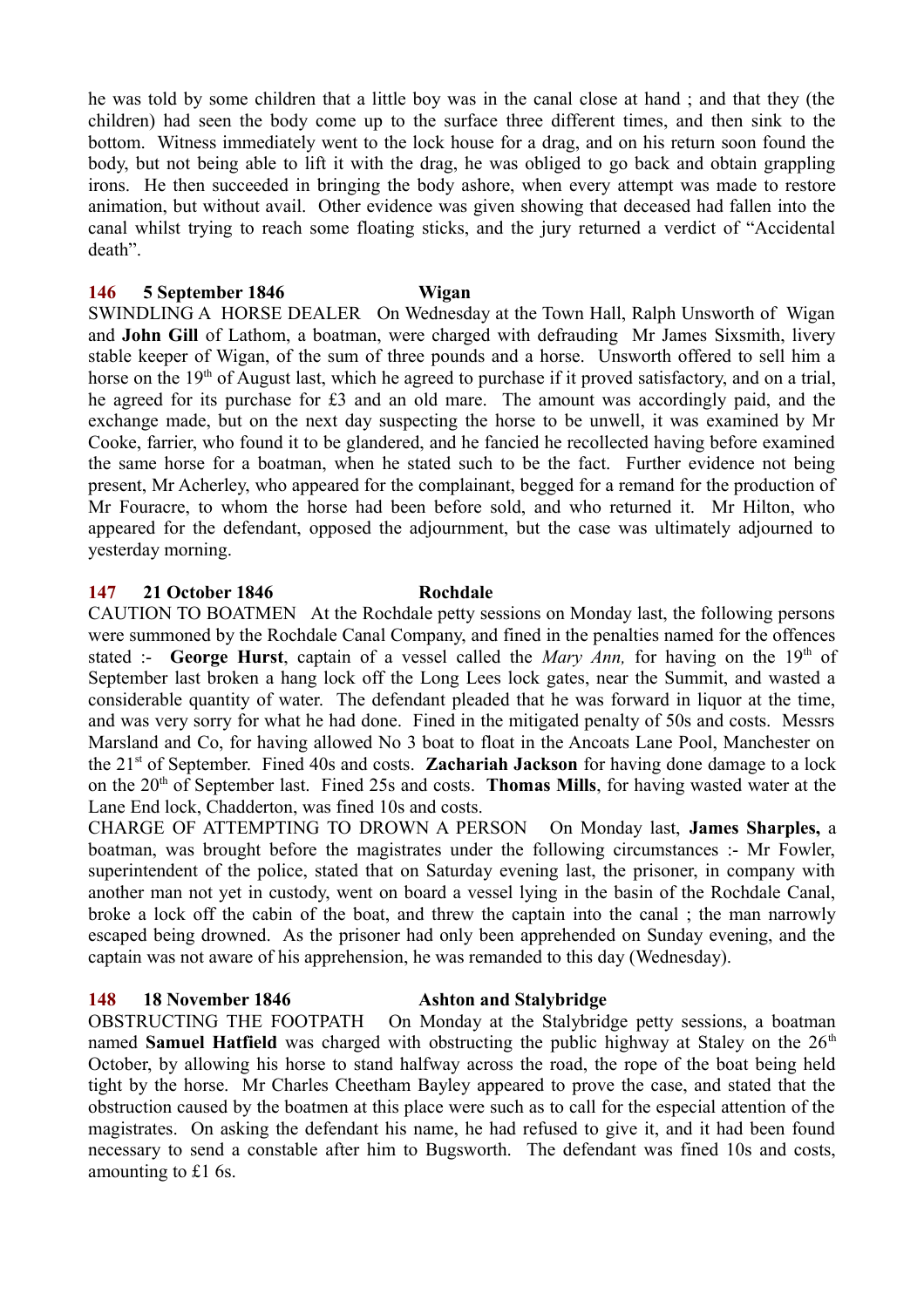### **149 2 December 1846 Runcorn**

FLATMAN DROWNED On Monday, an inquest was held at the Bridgewater Arms before Mr Churton, coroner, on the body of **Joseph Hignett**, flatman, who was found in one of the basins of the Bridgewater Canal. From the evidence, it appeared that the deceased fell in from the darkness of the night. Verdict, "Found drowned".

### **150 23 December 1846 Warrington**

HONESTY THE BEST POLICY William Cooper and Sarah Cooper, his daughter, who appeared to be in moderate circumstances, residing at Preston Brook, were brought before the magistrates at the sessions room on Saturday last, the former charged with stealing a purse, the property of **Joseph Williamson** of Manchester, a boatman, containing 30 shillings and several pawn tickets of wearing apparel and a silver watch, pledged with Mr Fisher of Manchester. Sarah Cooper was charged with receiving the pawn tickets, knowing them to have been stolen. Mrs Williamson stated that she was at Preston Brook about two months ago, and lost her purse, containing 30 shillings in silver and a number of pawn tickets, on the tunnel bridge. She made diligent search and enquiry for it at the time, but could hear nothing of it until a few days ago, when she was informed that two of the pawn tickets which were in the purse when it was lost had been taken to Mr Fisher's shop for the purpose of redeeming some of the articles. Mary Ann Ogden said she kept a beer house in Tickle Street, Manchester, and that the female prisoner came to her house and wished her to go with her to redeem some articles which she said were pledged ; she refused to go, but sent her servant, Ann Ashmore, and on presenting the tickets they were detained, and the girl was ordered to send the person who gave them to her. On her return, she informed the prisoner what had taken place, when she immediately left ; information was then given to W Ridont, the police constable, who apprehended the two prisoners. The father admitted having found the purse, and also having spent the silver it contained, and that he had sent his daughter to Manchester to redeem two bundles out of pledge, and that when she returned and told him what had taken place at the pawn shop, he burnt the remainder of the duplicates. After these facts were related, they were both committed for trial at the Knutsford Sessions.

### **151 2 January 1847**

MAN FOUND IN THE ROCHDALE CANAL About half past eight o'clock yesterday morning, a boatman named **Samuel Lamb,** in the employ of Messrs J J Veevers, carriers, discovered in the Rochdale Canal, at the bottom of Minshull Street, whilst passing along in his boat, the dead body of a man apparently about 40 years of age. The body appeared to have been a short time only in the water and, as far as we have been able to learn, bore no external marks of violence. The unfortunate man was very respectably attired, having on a black dress coat and waistcoat, and a pair of dark plaid trousers. He also had on low shoes and grey worsted stockings, and in height appears to be about 5 feet 8 inches. Upon his person was found three memorandum books and a quantity of loose papers, as well as a large door key, three small keys on a ring, a broken watch key and part of a watch seal with the initials JB on the stone. The only other property found upon him was a small piece of pork, and a card case containing several cards, and bearing the address "Thomas Fothergill, hop and vinegar merchant and dealer in foreign cigars, No 47, Shudehill, Manchester". The only money found upon him was 3 1/2d in copper. The police were informed of the circumstance, and the body was removed to the White Horse public house in Fetter Lane, where it lay up to last evening without being owned. We should state that the police went to Mr Fothergill to see if he knew anything of the deceased, but owing to it being New Year's Day, his establishment was closed, and he could not be found.

### **152 6 January 1847 Leigh**

STEALING FROM THE PERSON On Thursday evening last, **Ellis Horrocks**, a boatman of Oldfield Lane, was charged before Mr J Pownall with stealing 12s from the person of **John Eastwood,** another boatman. From the evidence of the prosecutor, Luke Eastwood, his brother, and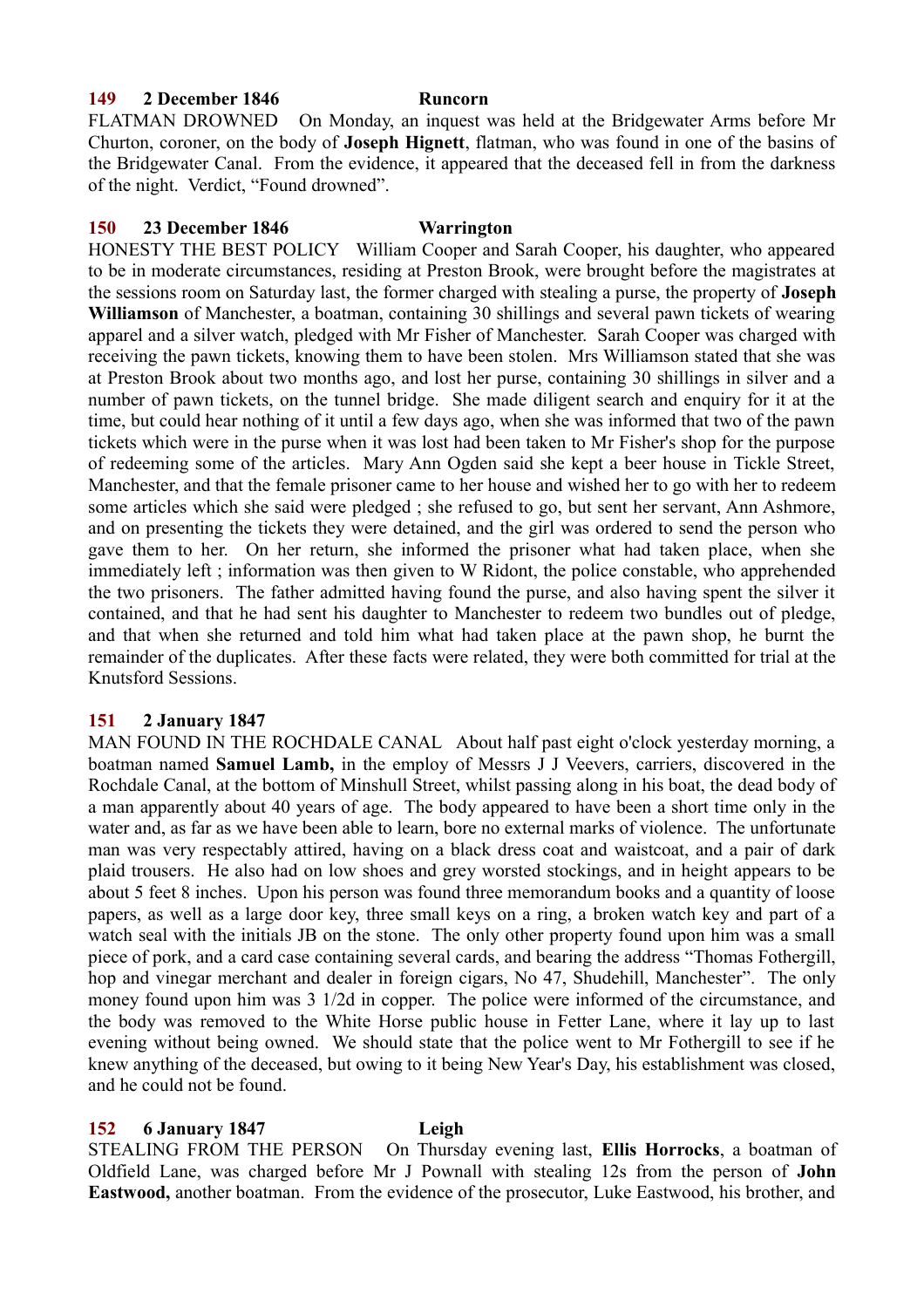Sergeant Oakes of the county constabulary, it appeared that the prosecutor and prisoner had been drinking together at Astley, after which the parties went to the prosecutor's boat, where the felony was committed on Tuesday morning, the prisoner taking the money out of the prosecutor's pocket whilst he was asleep. He afterwards, on the discovery of the felony, offered to give 5s to settle the matter. He was with difficulty taken by the police. Committed for trial.

### **153 17 April 1847 Wigan**

SUSPICIOUS FELONY On Wednesday, two boatmen, who had been remanded to that day, were charged with robbing another boatman named **Ralph Forshaw.** The boat the prosecutor belonged to was on Thursday night last laying at the Canal Wharf in Chapel Lane, and he was asleep in the cabin waiting for the captain. During his sleep, he was robbed, and on informing **Mr Woodcock**, canal police officer, the prisoners were suspected, as they had been seen about the previous day, and were bad characters ; search of them was made, and they were apprehended at the Windsor Castle public house. Upon **Windle** was found a half sovereign and two shillings, and upon **Chamberlain** two half crowns, four shillings and two sixpences, one of which was owned by the prosecutor. The sum was nearly the amount taken from the prosecutor. They were again remanded to Monday, when it is believed that further evidence will be produced.

### **154 21 April 1847 Ashton and Stalybridge**

STEALING FROM A BOAT On Monday, at the Town Hall, Ashton, William Holland and Johanna Shaw were charged with stealing coal from a boat belonging to **Jonah Harrop** Esq of Bardsley. The case being proved, they were committed for trial.

### **155 21 April 1847 Warrington**

STEALING A DUCK On Monday **Ralph Norman,** a boatman, was brought up charged with stealing a duck, the property of Mr Peter Davis of Penketh, farmer. On Thursday evening, a labourer named Seed saw him walking along the brook towards the canal, and when at a tunnel which takes the water from the brook, where several of prosecutor's ducks were swimming, a scuffle amongst the ducks was heard ; the prisoner immediately after came away with something black in his hands ; he crept behind a bush, put what he had in his hand into a small basket, and went in the direction of Sankey Bridge. Seed gave information to the prosecutor who, on counting his ducks, missed a black and white one. Search was made the same evening at the prisoner's house by Richard Griffith of Penketh, police officer, who found the small basket described, marked in several places with blood and feathers ; and also the duck's wings. He was committed to the sessions for trial.

### **156 21 April 1847 Wigan**

ROBBERY FROM A CANAL BOAT The prisoners, **Joseph Windle** and **Edward Chamberlain,** who had been remanded on a charge of robbing **Ralph Forshaw,** a boatman, were brought up for final examination. An additional witness was produced, and the prisoners were committed for trial at the next quarter sessions.

# **157 12 May 1847**

THE FRUITS OF INTOXICATION – A MAN FOUND DROWNED An inquest was held on Monday by Mr Chapman, the borough coroner, at the Moulders' Arms in Great Ancoats Street, on view of the body of Michael Doyce, a factory overlooker, of Hayes Street, Chorlton-upon-Medlock, aged 30 years. **Elizabeth**, the wife of **James Hunt**, lock-keeper of Pickford Street, stated that about two o'clock on Sunday afternoon, a boatman came to her house and said he believed there was something in the lock, as the water would not level. Her husband accompanied him with a grapnel, with which he for some time searched in the lock, when he at last laid hold of the deceased, whose body, with assistance, he dragged to the side. Deceased had no hat on, though in other respects he was fully dressed. He had a large cut on the top of his head, extending from the crown to the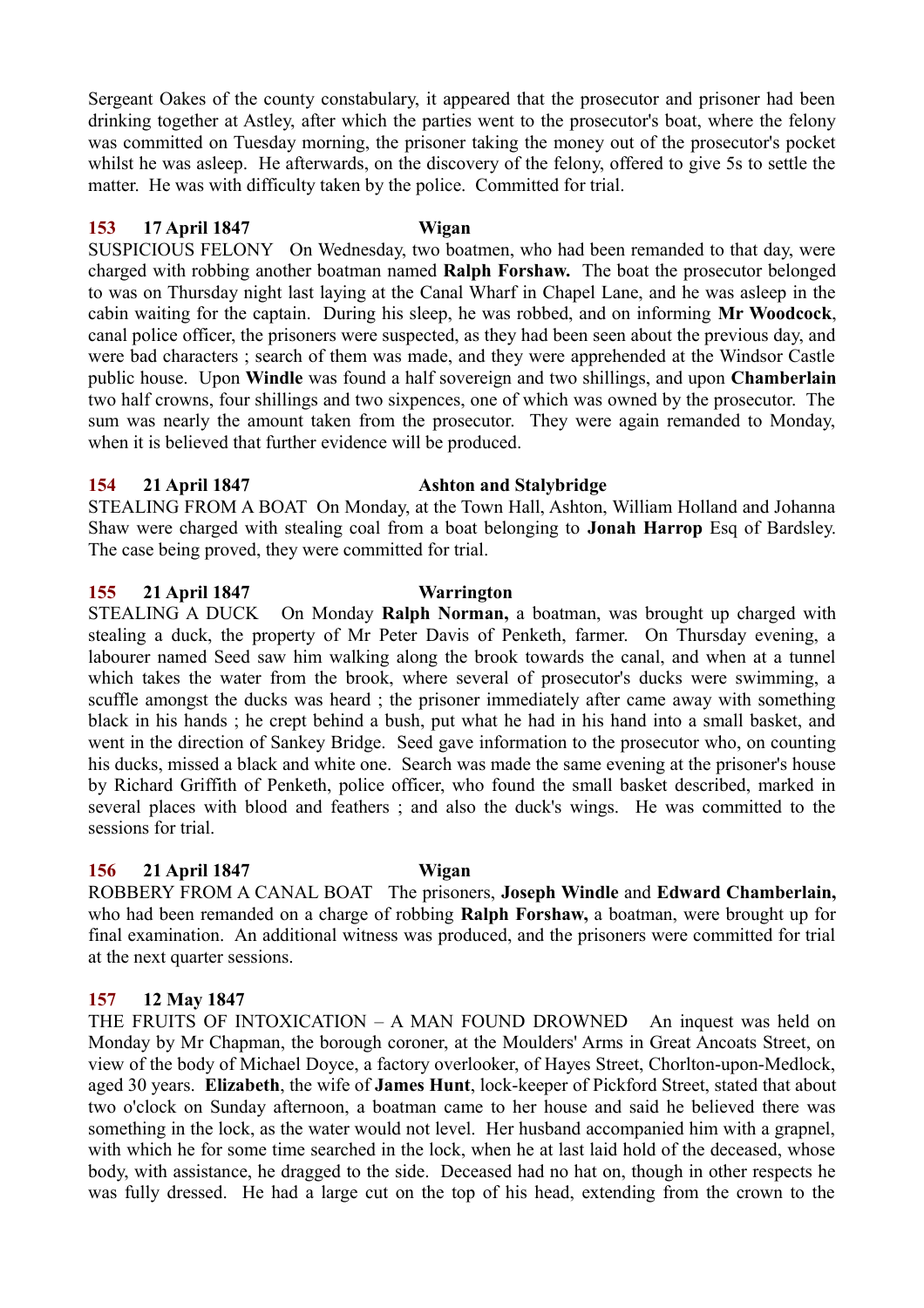middle of the forehead and laying bare his skull, which was dreadfully fractured. There was also a larger cut near the deceased's left ear, and his left thigh was broken ; she believed these injuries had been done by the lock gates. Pickford Street was not a thoroughfare, the canal crossing the street, but people frequently passed over the lock gates. Another witness, a female, spoke to seeing deceased intoxicated in that street about 12 o'clock on Saturday night when, as she imagined, he was in search of lodgings and tried to enter her house, but being repulsed by her, he passed on in the direction of the canal. Other evidence was given, showing that deceased had been seen drunk in the neighbourhood, and his acquaintances stating that he was a man fond of liquors, the conclusion come to by the jury was that the unfortunate man had fallen in the canal whilst in a state of intoxication. Verdict, "Found drowned".

### **158 9 June 1847 Wigan**

PETTY SESSIONS **Thomas Makinson**, one of the agents to the Leeds and Liverpool Canal Company, charged **William Grundy,** a boatman, with obstructing the road on the canal ; fined 10s and costs.

### **159 19 June 1847**

DEATH FROM DROWNING Yesterday afternoon, an inquest was held by Mr Chapman, the borough coroner, at the Old Quay Tavern, Cobden Street, touching the death of **John Roylance** of Lachford near Warrington. The deceased was about 18 years of age, and was in the employ of Messrs Barnby, Faulkner and Co as a boatman on board the *Wasp* flat. It appeared from the evidence adduced at the inquest that **John Fish,** of 24 Back Wall Street, captain of the flat in which the deceased was employed, after seeing the flat laden with goods for Liverpool, went home at half past ten o'clock on Thursday night leaving the deceased, who was quite sober, at the far end of the vessel. About twenty minutes to eleven o'clock the same evening, Mr Levi Vesty, residing in Tiplady's Buildings, Hampson Street, Salford, heard a plunge in the river near to the flat, and a cry of "Oh! Oh!" He gave an alarm, and search was immediately made, but it was about half past one on Friday morning before the body, which was identified as that of Roylance, was found. Verdict, "Drowned accidentally".

#### **160 30 June 1847 Warrington**

THE BREAK O'DAY BOYS Patrick Griffin, Patrick Connolly and John Nugent, three stout athletic Irishmen, who stated they came from the county Galway, were brought before the mayor and Messrs Greenall and Green on Monday, charged with committing a violent assault upon **John Yates**, a boatman. The deputy constable, Mr Jones, stated that he was out on duty between one and two o'clock on Sunday morning last, accompanied by police officer Wilson, when they were informed that a man had been very much abused in Bridge Street by three Irishmen assaulting him with a bludgeon, and that they were gone in the direction of Bank Street. The officers immediately proceeded to the end of that street, when they met the prisoners, one of whom dropped the bludgeon then produced. Witness asked their names, when Griffin said, "We are the break o'day boys – that is our name". John Yates said that he was passing down Bridge Street on Sunday morning, a little after one o'clock, when he arrived opposite the Ship public house, three men rushed out of the passage and struck him a violent blow on the head, which staggered him, and he fell down on the footpath ; the attack was so sudden that he could not recognise any of the party, but he could clearly see they were three in number. Mr William Forster, landlord of the Ship public house, said that he was going to bed on the above morning, when he saw three men rush from the passage adjoining his house and strike a man twice very violently as he passed down the street. Two of the prisoners, namely Griffin and Connolly, were the men that struck the blow, as he saw them very distinctly ; he called out to them, and said he would give information against them, when they went in the direction of Bank Street. The prisoners had nothing to say in defence, when they were ordered to find bail and, in default, they were committed to the House of Correction for six months.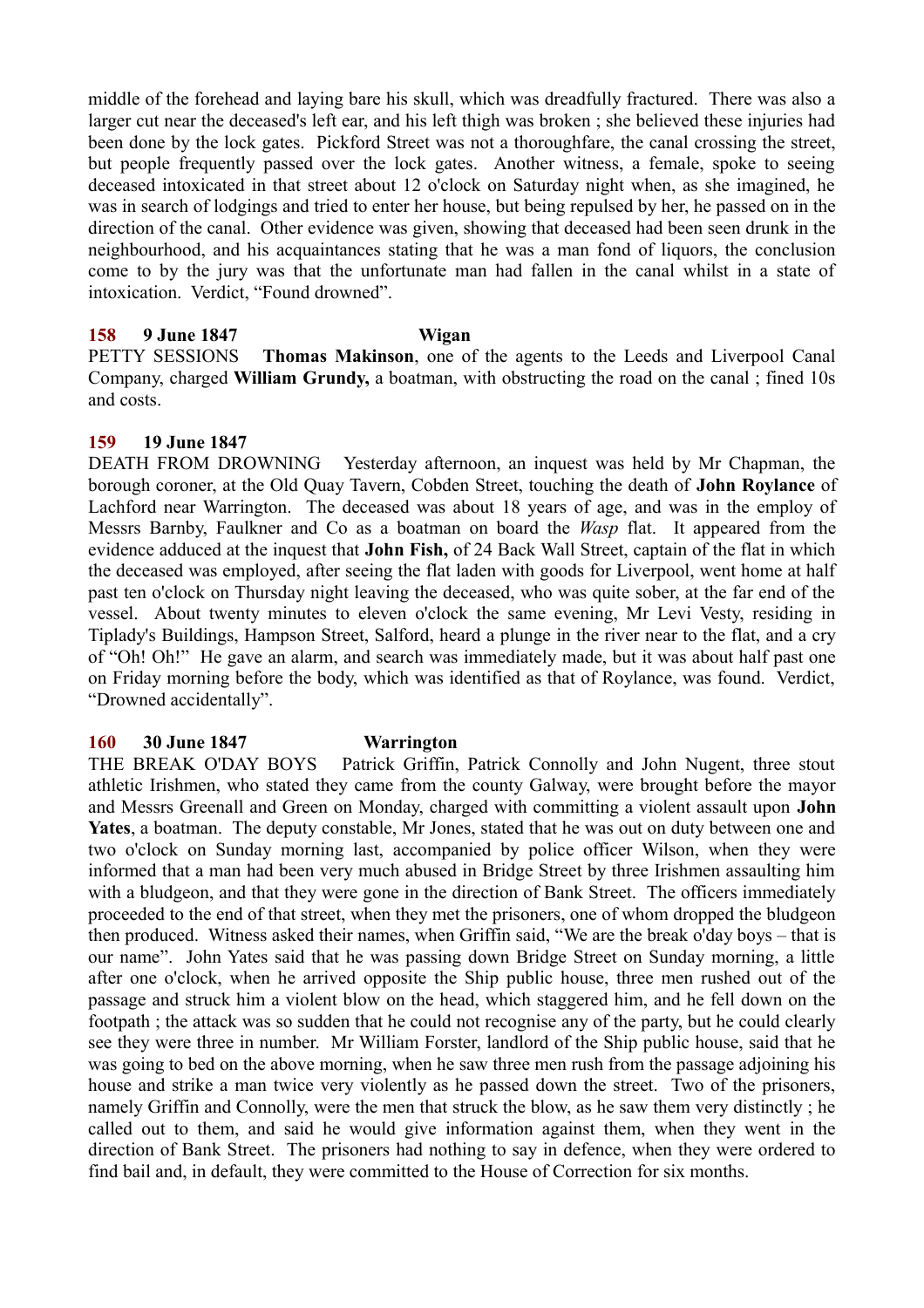## **161 4 August 1847**

BRUTAL ASSAULT At the borough court on Monday, before Mr C J S Walker, a labourer named Patrick Molloy was brought up, charged with committing a violent and dangerous assault on a boatman named **Joseph Woodier.** As Woodier, however, was in an unfit state to appear in consequence of the injuries he had received, the case was not gone into, but the prisoner was remanded for a week. The following are the facts of the case. On Saturday evening, the parties had been drinking together in Gaythorn Street, when some familiarities were observed by Woodier to pass between his wife and Molloy. This, it appears, enraged him, and he forthwith struck Molloy, when a fight ensued between them of the most brutal and savage kind. In the course of it, Molloy obtained the mastery, and punished his antagonist severely, kicking him in the chest and resorting to other savage acts. Ultimately, they were separated, and both men walked home, but on Sunday a report reached the police that Woodier was dying. He was visited by Mr Golland, who directed his removal to the Infirmary, and who stated that he was in a highly dangerous state. Molloy was apprehended in consequence the same afternoon. On Monday, the symptoms of the injured man were considerably improved, and we believe he is now out of danger, although unable to appear in court for a week.

## **162 21 August 1847 Bolton**

DEAR LODGINGS A young lady named Elizabeth Burns made her appearance at the Borough Court on Thursday last on a charge of stealing four sovereigns from **George Hammond,** a boatman from Cheshire. The prosecutor "wur nivver a' Bowton afoor" Sunday, when he came in by the train in the evening. He had about five shillings of loose silver in his pocket, and four sovereigns in a purse, and was in search of lodgings, when he met the prisoner and another in Bridge Street, and they seemed "such noice bodies" that he treated them to a noggin of whiskey. The prisoner said she could find him "noice lodgings" and he went home with her, and lost his purse and the four sovereigns. When apprehended, she had about 17s on her, which was ordered to be paid to the borough treasurer towards her maintenance, and she was committed for one month. He "thowt loike" he "owt to ha' th' brass", but the court thought to the contrary; that the town should not sustain any loss by his folly.

# **163 1 September 1847**

MURDER AT TIPTON, STAFFORDSHIRE At Wolverhampton on Friday, a man named Malony, who had been in custody on suspicion of being concerned in the death of a boatman named **Thorpe**, was fully committed for trial for the offence. The prisoner, in his defence, said that the deceased had been beaten by a man named Cavanagh, and that he had nothing to do with it. According to his account, there had been a good deal of fighting, and Cavanagh armed himself with a bludgeon, and gave the prisoner one, although he did not want to take it, saying they could manage with their fists. That they then went down the Tipton Road, and shortly afterwards, Cavanagh beat a man who cried out for mercy. The prisoner added that he called out to Cavanagh not to kill the man, upon which he desisted and they returned to town together. He disclaimed any further knowledge of Thorpe's death.

# **164 4 September 1847 Rochdale**

CAUTION TO BOATMEN On Wednesday. **John Wilson**, a boatman, was fined 25s and 15s 6d costs for wasting water in the Rochdale Canal by leaving a lock gate partially open.

# **165 15 September 1847**

CHILD DROWNED An inquest was held before Mr Roberts, the deputy coroner, on Friday at the George IV public house in Great Mount Street, on view of the body of **Edward,** son of **Thomas Ainscow**, a boatman residing at Leigh, From the evidence of a man named William Blackshaw, employed at the silk mill of Messrs G and J Smith in Lower Moseley Street, it appeared that he was looking through one of the factory windows on the previous day at noon, when he saw the deceased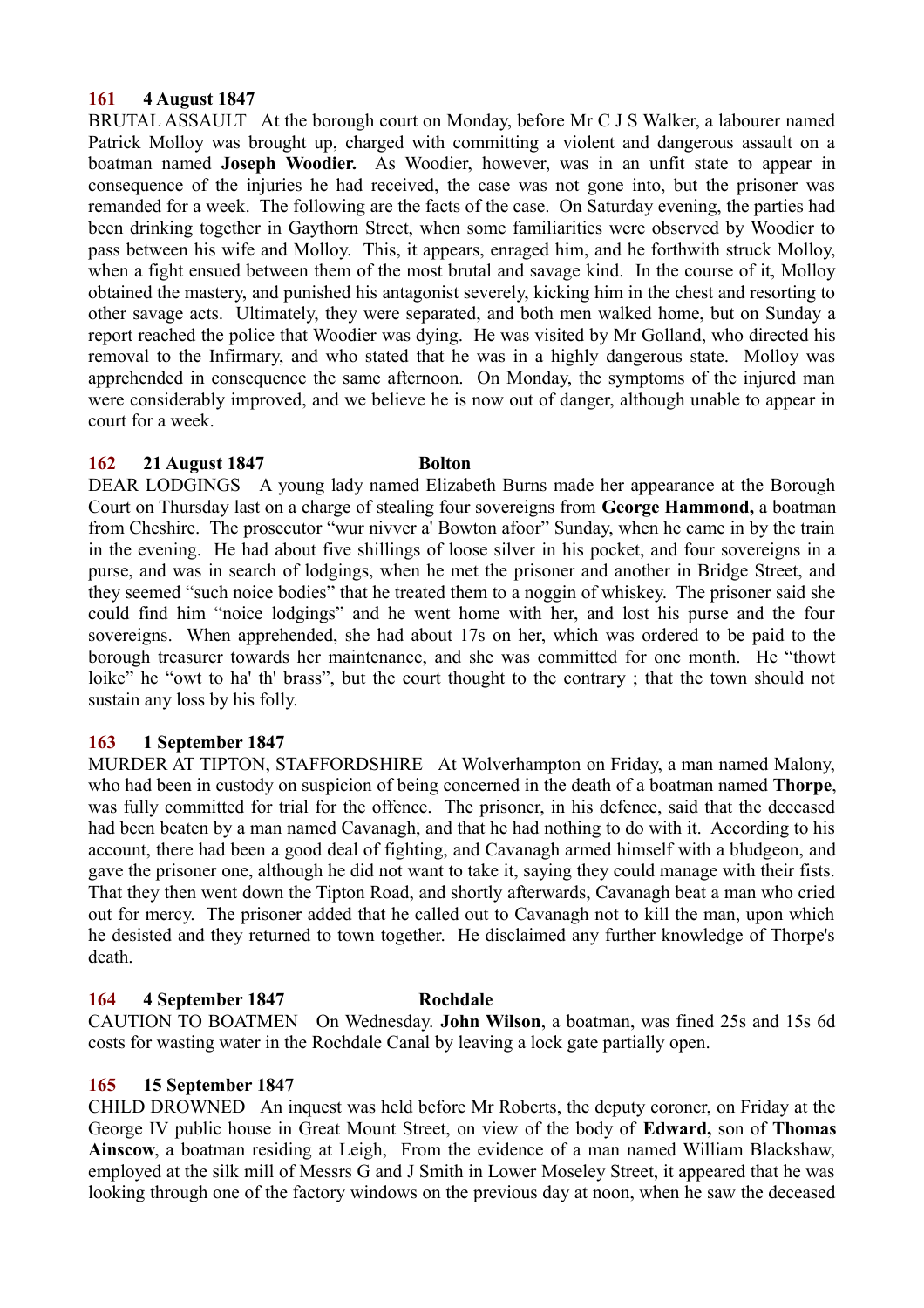playing on the banks of the Manchester and Salford Junction Canal close by. Immediately afterwards, he heard a scream, and a woman's voice crying, "My child's drowned", when he stripped off his clothes, and jumping through the window, rescued the deceased from the water. He was quite dead, however, when taken out of the canal. As it appeared, the child had gone to play at the spot and had fallen in accidentally. The jury returned a verdict accordingly.

## **166 29 September 1847 Warrington**

SUICIDE On Sunday morning, a man named **Peter Ratcliff**, a boatman, at Townend, hung himself in his bedroom. Deceased and his wife lived on good terms, and went together to the market on Saturday evening, after which they spent some time together at a public house. Nothing particular was observed in his demeanour during the night ; but on Sunday morning, he again went to the public house and got intoxicated ; he returned home at ten o'clock and went to bed, and near one o'clock, when his son went upstairs to call him to dinner, he was found suspended from the bed post by a woollen comfortable.

## **167 4 December 1847**

A BOATMAN DROWNED An inquest was held on Thursday in Regent Road, Salford, before Mr Henshall, deputy coroner, on view of the body of **Joseph Davies** aged 32 years, a boatman in the service of the New Quay Company. From the evidence of **Peter Roylance,** the captain of the boat in which deceased was employed as mate, it appeared that on Wednesday morning about nine o'clock, witness and deceased were proceeding to Liverpool on board their boat, the *Vulcan,* and were passing along the Irwell about two miles below Barton Bridge, when in moving the tiller rather suddenly, it broke, and deceased fell overboard. At that time, the river was about three feet higher than usual, and the unfortunate deceased, being unable to swim, only rose to the surface once, after which his body disappeared. Roylance obtained some assistance and grappled for the body about an hour and a half, when at length the unfortunate man was found a few yards distant from the spot. At that time, a boat came up on its way to Manchester, on board of which the deceased was placed, and his remains were brought to Salford, to await the coroner's inquest. Verdict, "Accidentally drowned". The unfortunate man has left a wife, but no children.

### **168 24 December 1847**

MURDER AT SHREWSBURY Shrewsbury, Friday. Considerable excitement has been caused in this district during the past few days, from the circulation of a report that a boatman named **Thomas Hinton** had been so brutally ill used by a party of navigators that he shortly afterwards died. The short facts, as far as they have yet been elicited, were as follows :- The deceased, who was in the employ of Messrs Whitehouse, the carriers, was standing near the Old Factory bridge when, from some trifling cause, a disturbance arose, and after a few angry words, the navies left, but shortly afterwards returned armed with heavy pieces of wood, and having driven off deceased's companions, they ill used him most cruelly ; one knocked him down, another gave him a blow on the head with an earthenware jug, and a third kicked him in the ribs. They then left him bleeding on the ground. He was taken to an adjoining inn, where he died on Monday. An inquest having been opened by Mr Gordon, the coroner, and the surgeon having stated that the injuries were the cause of death, the inquiry was adjourned for additional evidence. Four or five persons have already been apprehended.

# **169 29 December 1847**

FATALITY TO A BOATMAN An inquest was held on Thursday at the Royal Infirmary, before the City Coroner, on view of the body of **Henry Faulkner**, a boatman aged 28. On the 23<sup>rd</sup> November, deceased was assisting to unload timber from his boat at the Harrington Carrying Company's Wharf, Piccadilly, when a large piece fell upon him and fractured his right leg. Amputation was deemed necessary and was performed, but notwithstanding the attention paid to him, he gradually sunk and expired on Sunday last. Verdict, "Accidental".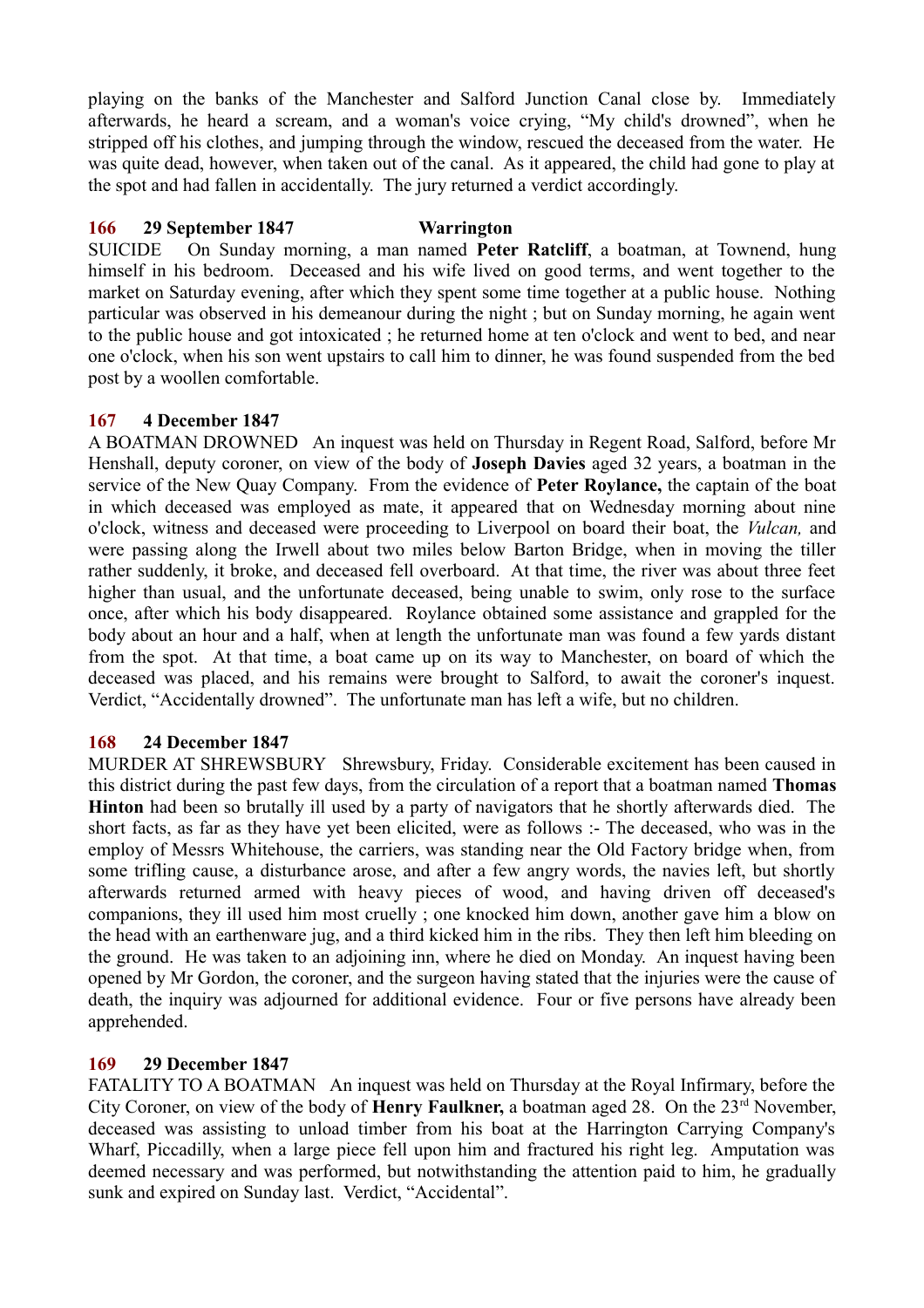### **170 15 January 1848 Rochdale**

MAN DROWNED On Tuesday evening, Mr Clarke, deputy coroner, held an inquest at the Navigation Inn, Drake Street, on view of the body of **Thomas Buckley**, boatman, aged 31 years. About half past six o'clock on Tuesday morning, deceased was on his boat in the basin at the Canal Yard, when he fell into the water, nearly half an hour elapsed before the body was recovered when, of course, life was extinct. Verdict, "Accidentally drowned".

## **171 29 January 1848**

CHARGE OF ASSAULT AND ROBBERY On Monday and Tuesday, three young men named Thomas Fletcher, **Henry Abrams** and John Fletcher, were taken before the county magistrates, at Mr Gaskell's office, on a charge of having violently assaulted the watchman on the Leeds and Liverpool Canal at Dean Lock. It will be recollected that the old man was attacked in the office, where the thieves, after violently assaulting him, took from thence a bag of silver, and on his pursuing them they threw him into the canal, from which however he got out, the prisoners in the meantime escaping. From the incomplete state of the evidence, the prisoners were again remanded. It appears that Abrams, who was formerly a boatman, has latterly worked as a collier, and since the depression of labour has resumed his old occupation.

## **172 5 February 1848 Wigan**

CHARGE OF ASSAULT On Wednesday, **Thomas Wignall,** a boatman, was charged before the magistrates at the Town Hall with committing an assault upon Edward Barclay and his wife. The woman stated that she was with her husband at John Lyon's Queen's Arms beer shop in Green Street, where the defendant was, when after some words between them about the sale of a horse, the defendant struck her and her husband very violently. A witness was called to corroborate her evidence. The defendant called a witness to prove that he was first assaulted by the complainant's wife, and he merely retaliated. The magistrates thought he was the aggressor, and fined him 5s and the expenses.

# **173 1 March 1848**

SUICIDE AT THE CHORLTON POLICE STATION An inquest was held before Mr Chapman, city coroner, at the Salutation Inn, Chatham Street, Chorlton-upon-Medlock, on Wednesday, on view of the body of **John Brockhouse,** a boatman aged 51 years, who hung himself in the lock ups at the Chorlton Town Hall, where he had been placed on a charge of felony. He contrived to hang himself by attaching his neckerchief to one of the bars of the grating by which light and air are admitted to the cell. He had been visited only about 20 minutes before the commission of the act, at which time no suspicion was entertained of such an attempt. Verdict, "Temporary insanity".

# **174 12 April 1848**

FATALITY TO A BOATMAN An inquest was held on Monday at the Royal Infirmary, before Mr Chapman, the city coroner, on view of the body of **Thomas Leader**, aged 15 years, a boatman in the service of the Grand Junction Canal Company. From the evidence of deceased's uncle, it appeared that on the  $7<sup>th</sup>$  March, he and deceased were coming to Manchester on the Bridgewater Canal, in charge of their boat, when on entering a lock near Sandbach the deceased, in stepping from the boat, accidentally missed his footing and got his left leg severely crushed between the boat and the coping stones of the lock. A surgeon who was called to him shortly after the accident advised his immediate removal to the Manchester Infirmary, where he was forthwith brought by railway and where, in consequence of the injury he had sustained, he died on Thursday last. Verdict, "Accidental death".

## **175 10 May 1848**

A BOATMAN DROWNED The city coroner, Mr Chapman, held an inquest at the Three Sugar Loaves public house, Water Street, on Monday, on view of the body of **Peter Clare,** boatman of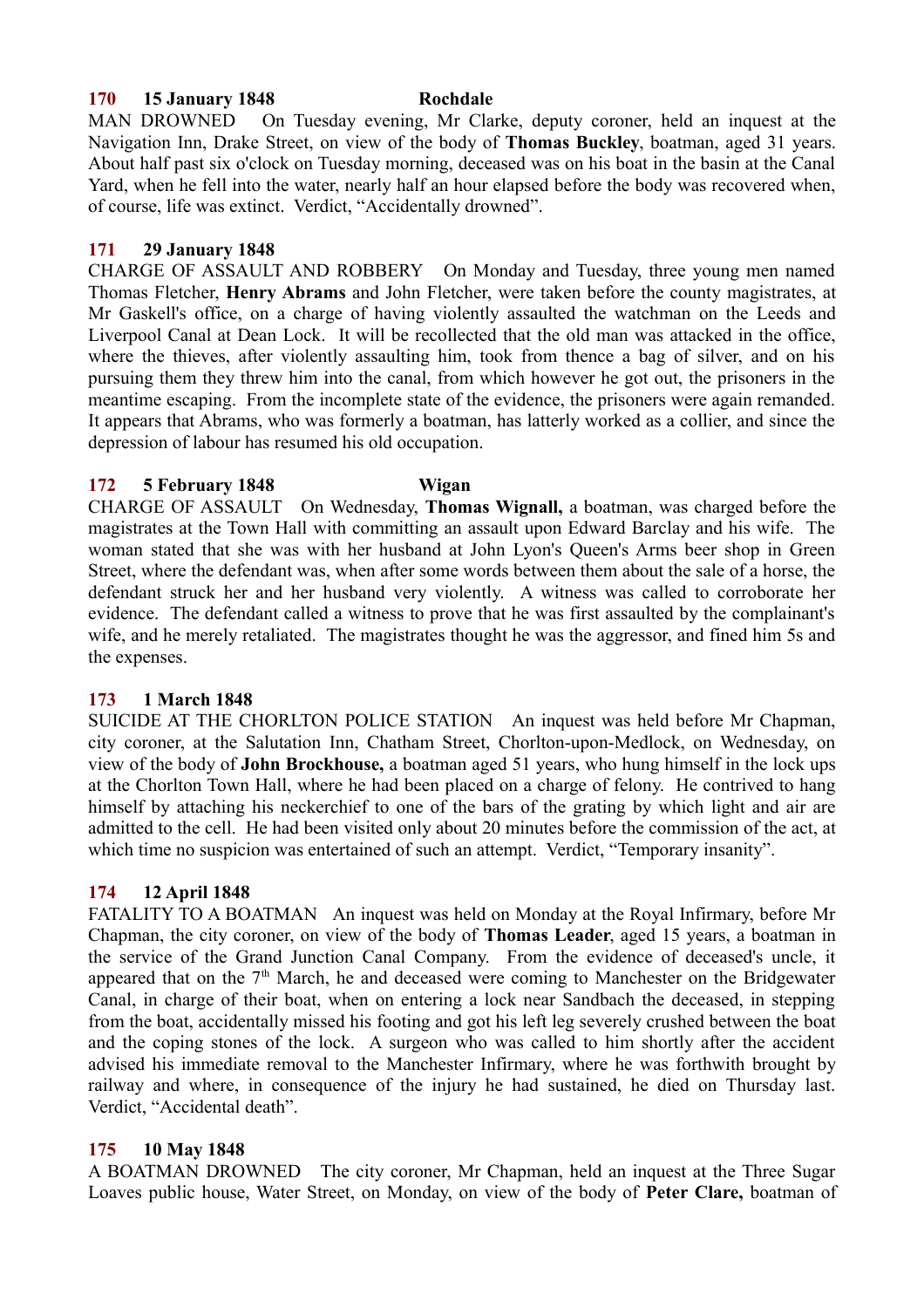Warrington, aged 24 years, whose body had that morning been found lifeless in the Bridgewater Canal. The deceased, it appeared, was in the service of Messrs Nall and Co, carriers of this city, he had been drinking until a late hour on the previous evening at the public house where the inquest was held, when on returning to his boat which lay in the canal basin, and in the cabin of which he usually slept, he is supposed to have fallen into the water and to have been drowned. He was considerably advanced in liquor when last seen alive. Verdict, "Found drowned".

## **176 31 May 1848 Leigh**

CHARGE OF FELONY On Monday last, a boatman named **John Cartwright** was placed before the bench on a charge of stealing some planks belonging to Messrs J T Wood and Co, coal proprietors, Hindley Green. The prosecutors were called several times, but did not answer. The man was therefore discharged from custody. [The poor man has, we think, very good grounds for an action of false imprisonment. He has been incarcerated in the lock ups for five days, on a charge of stealing goods which would, we believe, have turned out to be his own property, and the prosecutors do not come forward to make him any recompense.]

## **177 7 June 1848 Ashton**

STEALING BEEF On Monday, **Joseph Bailey**, a boatman and Margaret Mach were charged with stealing 5lb of beef, the property of Samuel Kinder of Stalybridge. The case being proved, they were committed for trial.

## **178 10 June 1848**

DEATH BY DROWNING OF A MAN UNKNOWN Yesterday morning between ten and eleven o'clock, a boatman named **Samuel Gore** was proceeding along the river Irwell in his boat, when on passing that part of the river known as "Throstle Nest", he observed the body of a man standing upright in the water. By means of a boat hook he got the body landed, but life was quite extinct, and information of the circumstance having been sent to the Salford Town Hall, the police on their arrival removed the corpse to the Bridge Inn in Regent Road, where it now lies awaiting the coroner's inquest. The unfortunate deceased appears to be about five feet six or seven inches in height, and is dressed in a dark tweed coat, dark mixture trousers, white neckerchief and shirt, with plaited front, and blucher boots far worn. He has black hair and whiskers, but we are unable to attain any account of his age. Up to last evening, his body has not been identified.

#### **179 12 July 1848 Ashton**

CHARGE OF CRUELTY TO ANIMALS On Monday at the Stalybridge Petty Sessions, a boatman named **William Berry** was charged by **John Grimes** with having, while in his service, thrown a stone at his horse, by which he had broken its leg. The magistrates were of opinion that the case was more suited to the proceedings at the County Court, they therefore did not adjudicate upon it.

## **180 22 July 1848 Rochdale**

A SERIOUS LARK On Wednesday, **William Sharples,** a boatman, nearly 30 years of age, was brought up by the county police charged with stealing a cheese, the property of Mr Simpson, carrier, Lower Place, Castleton, who left his horse and cart at the door of the Prince Albert beer house, Oldham Road, Castleton ; and whilst there, the prisoner took a large cheese from it and, meeting Mr Simpson in the lobby, offered to make him a present of it, but Simpson refused to take it and gave him into the custody of the police. The prisoner declared he only did it for a lark. He was reprimanded, and discharged on the payment of costs.

## **181 26 July 1848 Wigan**

WOMAN DROWNED On Friday, an inquest was held by Mr Rogerson at the house of Mrs Elizabeth Kershaw, the Canal Coffee House, Wallgate, upon view of the body of **Mary Meadows**,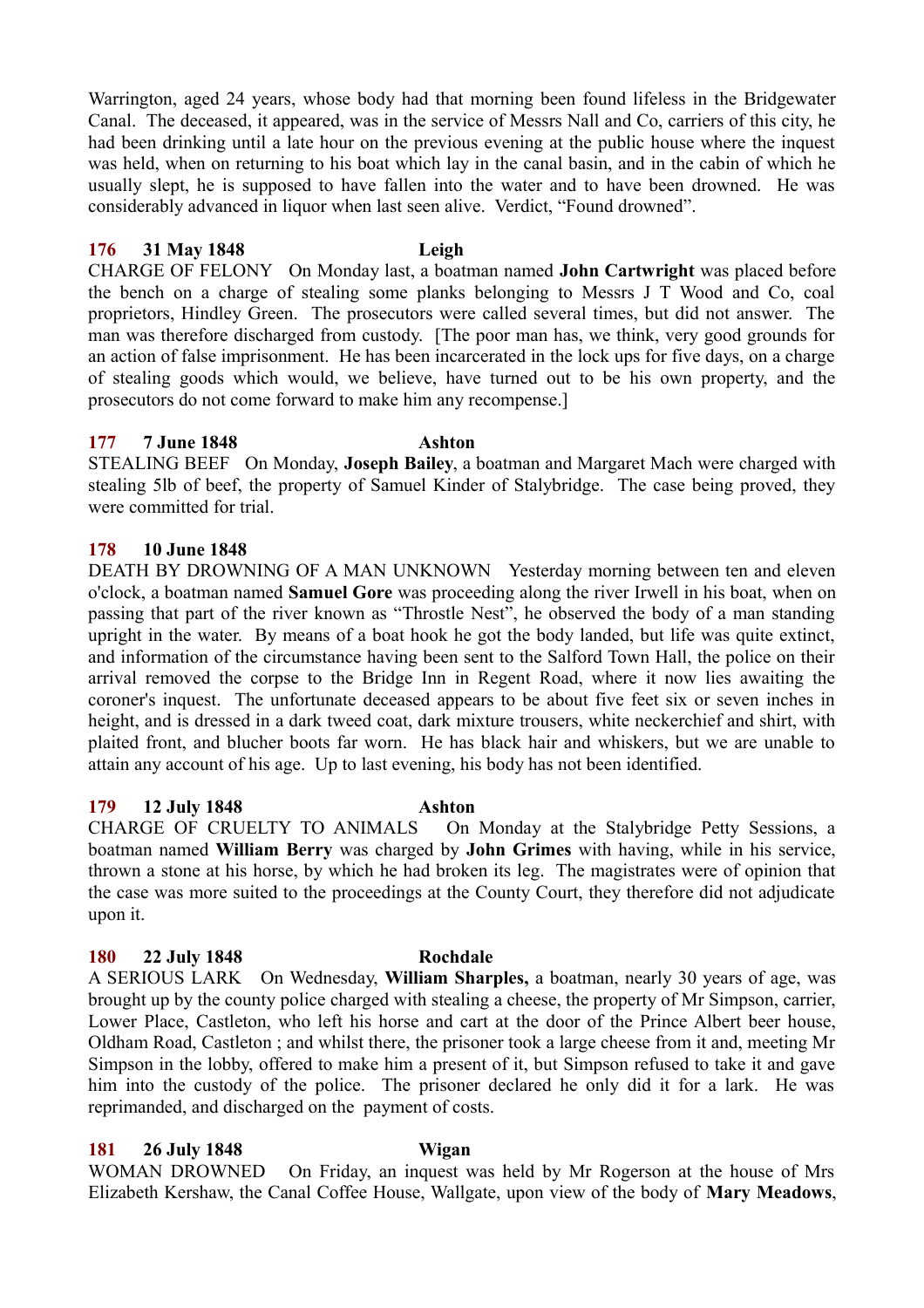wife of a boatman, who was drowned on the previous night. The boat to which deceased's husband belonged was passing through the canal lock opposite to Mr H Wood's factory. The unfortunate woman was at the helm when a sudden rush of water struck it, and in consequence, the tiller on board swerved, hit her, and knocked her off the boat into the pit of the lock. Her husband, observing the occurrence, instantly plunged down to rescue her, but his efforts were unavailing, as she was carried under the boat and did not rise again. Some time elapsed before she could be recovered, and life was then extinct. Verdict, "Accidental death".

## **182 25 November 1848**

SUICIDE THROUGH DISTRESS An inquest was held on Thursday at the Flower Pot public house in Deansgate, before Mr Chapman, coroner, on view of the body of a boatman named **John Inman,** aged 27 years, residing in Gaythorn. The deceased, it appeared, was formerly in the service of the Merchants' Company, but for some reason or other he had been discharged, and not being able to meet with employment, he became very low spirited, and was that morning found dead in a stable near his lodgings, having hung himself from a beam. Verdict, "Temporary insanity".

## **183 2 December 1848**

GIRL FOUND DROWNED Mary Wych, the young girl mentioned in the *Courier* a short time back as not having been seen since she was discharged from Kingston Mill, Hyde, five weeks ago, was found drowned in the Peak Forest Canal, Flowery Field, on Wednesday morning by a boatman named **William Chadwick**. An inquest was held on the body on Thursday at the house of Mr Sourbutt, and a verdict of "Found drowned" was returned.

## **184 2 December 1848**

SINGULAR DISAPPEARANCE OF A BOY FROM HIS PARENTS' HOUSE AND SUBSEQUENT FINDING OF HIS DEAD BODY On the 16<sup>th</sup> ult, a little boy named John Grey, 12 years of age, the son of John Grey, letterpress printer of Mottram Street, Salford, left home to go to a school he attended in Bury Street ; but as he did not return at night, his parents went to the schoolmaster to make some enquiries respecting him. They were surprised to find that the boy, although the weekly school money had been regularly given to him, had not been to school since April, and that he had then represented to the master that he was going to work at Throstle Nest. An unavailing search was made for the boy who, it was supposed, fearing that his truant playing would come to his parents' knowledge, had run away and gone to some relatives living in a distant part of Yorkshire to avoid being punished, but as no intelligence could be gleaned of him, his parents gave up further search in despair. On the morning of Thursday last, however, a boatman named **Thomas Harrop** discovered the body of a boy floating in the canal near the coal wharf at the bottom of Stanley Street, Salford, which was immediately conveyed to the Veteran Tavern, Stanley Street, where he was identified by his parents. An inquest was held on the remains on the same day and place, before Mr Rutter, the county coroner, and, in accordance with the facts adduced, the jury returned a verdict of "Found drowned".

# **185 9 December 1848**

DREADFUL ACCIDENT On Tuesday about 12 o'clock, **Thomas Mander**, a boatman about 20 years of age, was in the act of whipping a horse along the towing path of the canal near this town, when the animal kicked him violently on the forehead, producing a dangerous wound of nine or ten inches in length. The scalp was divided and the frontal bone fractured, the lower portion being driven into the brain, part of which protruded. The bones of his nose were also fractured. He was immediately taken to the Dispensary, where he has been attended to by Mr Cartwright, surgeon, whose patient he is, and also by Dr Topham and Mr Dehane. The young man still remains sensible, but is not expected to recover, the injuries being of such a frightful character. *Wolverhampton Chronicle*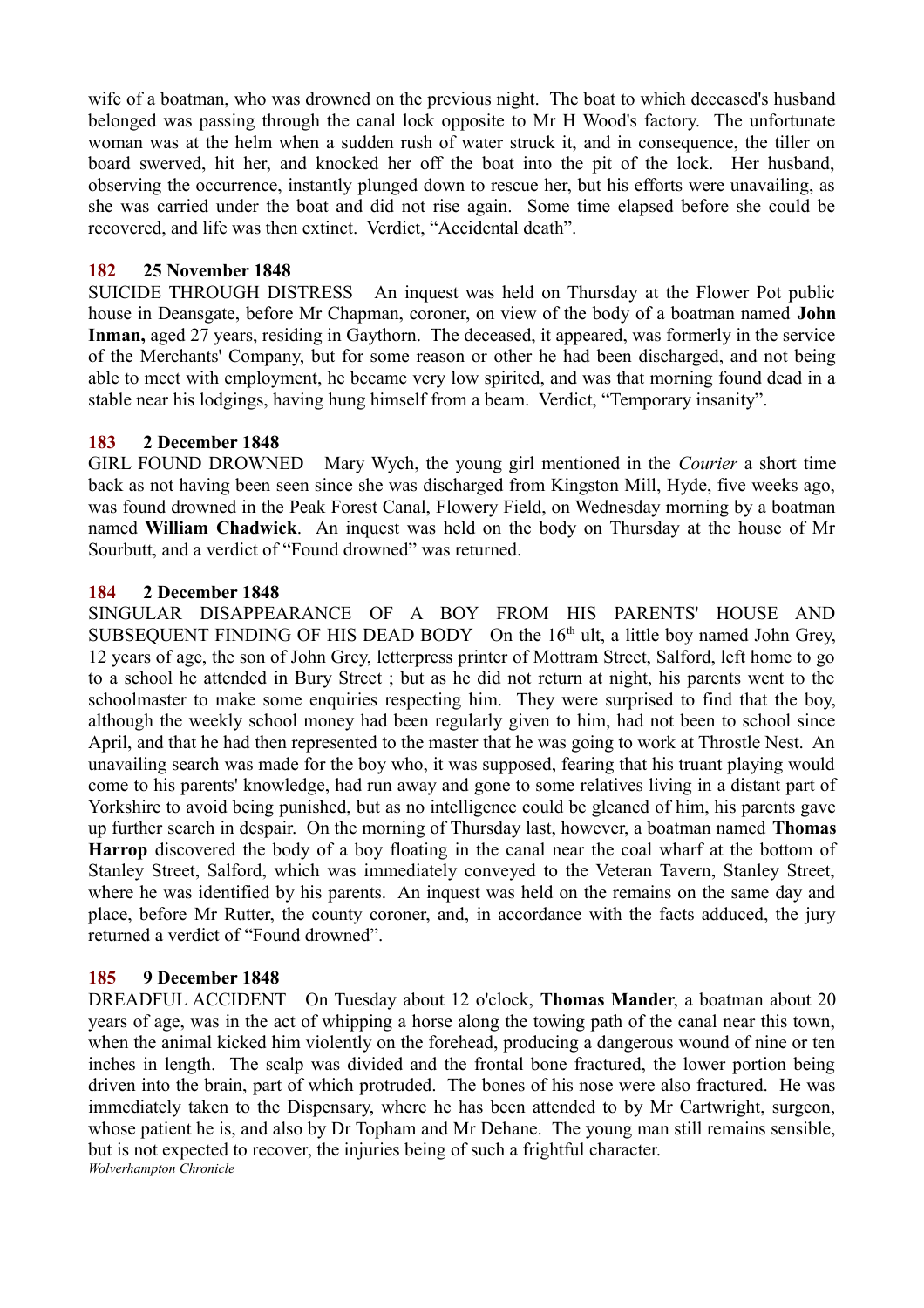#### **186 3 January 1849 Warrington**

MAN DROWNED On Monday, an inquest was held at the house of Mrs Norman, the Black Bear in Latchford, on view of the body of **Henry Wood,** a flatman, who was found drowned in the top locks of the Old Quay Canal on Saturday morning. The last time he was seen alive was about three o'clock on Saturday morning, when police officers Heyes and Dagnall, who were on duty at Latchford, found him leaning against a gate near Mersey View. He was moaning at the time, and said he wanted to go to the top locks. The officers took him as far as the Black Bear Bridge, and showed him on the canal bank, and then left him, as he assured them that he could find his way though the morning was very dark. Verdict, "Found drowned". Both his legs were broken in passing out of the canal into the locks, it is conjectured, when they probably would be caught between the gates on shutting.

## **187 24 February 1849**

ROBBERY BY BOATMEN At the Salford Town Hall on Saturday, three boatman named **Robert Chapman, James Bent** and **Ellis Horrox** were charged by police-constable Thomas Harrison with having stolen a quantity of ropes, the property of their employer, Silas Whitby. The officer, Harrison, adduced evidence to show that the prisoners had been on board their master's boat, the *Mary,* ostensibly to borrow a sack, having obtained which, they filled it with ropes stolen out of the vessel, and afterwards sold them to a man in Manchester, known by the cognomen of "Irish Jack", a marine store dealer. They were all committed for trial at the sessions.

## **188 28 March 1849 Bolton**

SUDDEN DEATH On Sunday evening, **Robert Flitcroft,** clerk at the canal wharf, went with two friends into the Commercial Inn about ten o'clock, and was taken suddenly ill, and died in the course of half an hour. Mr Bancroft, surgeon, was in attendance. The deceased was 64 years of age and a man of quiet industrious habits.

## **189 28 March 1849 Rochdale**

STEALING FROM A BOAT At the petty sessions on Friday, **James Mellor**, who had been previously convicted of felony, was charged with having stolen a rope worth 35s from a vessel in the basin of the Rochdale Canal, the property of **Mr Joseph Grimes**. He offered the rope for sale to **James Schofield,** another boatman. Committed for trial at the next Salford sessions.

## **190 11 April 1849**

THE FRUITS OF DRUNKENNESS At the New Bailey on Monday, before Mr H L Trafford, a young man named **Thomas Howarth,** a boatman, was committed for trial at the sessions for having robbed another man (also a boatman) named **Abel Brierley** of five sovereigns. It appeared that on Tuesday the  $13<sup>th</sup>$  of March Brierley and prisoner were travelling in a boat from Stockport to Manchester, and the master, **Mr Boden,** had entrusted Brierley with five sovereigns to pay the canal dues. On the way, however, he got beastly drunk and went to lay down in the cabin of the boat, when the prisoner paid him a visit and abstracted the money out of his pocket. After the robbery he absconded, and tried to keep out of the way ; but the police, having information, kept a lookout for him, and he was taken on Saturday near Gorton.

# **191 28 April 1849 Warrington**

INQUEST An inquest was held on Thursday at the Bridewell, before Mr Hewes, on view of the body of **Edward Jewitt**, boatman, who died on Tuesday. The deceased was a boatman, and on Tuesday afternoon he was unloading some wheat at Barton, when by accident a plank fell upon his head and fractured his skull. He was taken to Warrington in a spring cart, and on the way home, he died. Verdict, "Accidental death".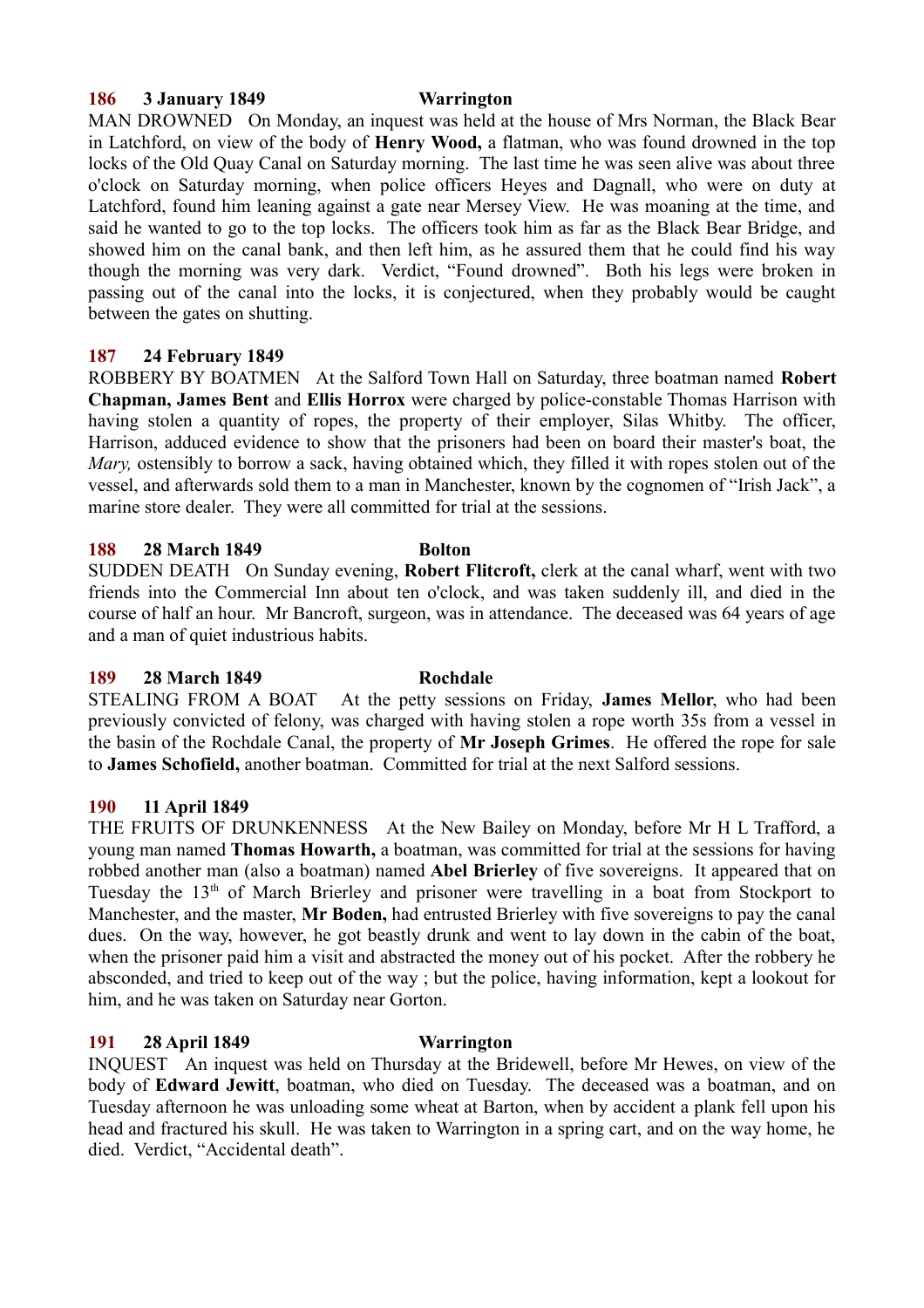## **192 30 May 1849**

MURDERERS IN EMBRYO A female of anything but prepossessing appearance, and who gave the name of **Ann Christian**, was yesterday brought before Mr Maude at the Borough Court, charged with stabbing a boatman named **Thomas Brierley** with a knife, thereby disabling him and inflicting other injuries. The parties, we ought to state, cohabit together, and on Monday evening had a quarrel, when the woman caught hold of a table knife and stabbed her paramour in the chest. A struggle then ensued, the wounded man trying to deprive the woman of her weapon, when she drew it through his hand, and nearly severed his wrist. Mr Beswick reminded Mr Maude that the prisoner was the same woman whose depositions he (the magistrate) had had occasion to take some short time ago at the Royal Infirmary, in consequence of the dangerous state in which she lay from wounds inflicted upon her by the very man whom she had stabbed, so that it appeared that the tables were turned, and she had been the aggressor. Mr Maude read both the parties a lecture on their savage brutality, which he intimated would probably have a bloody termination one time or another, and he fined the female 40s, committing her in default of payment for two months.

## **193 14 July 1849 Runcorn**

ASSAULT BY A BOATMAN **Matthias Barlow** was charged before Mr Thomas Parr and Mr Thomas Lyon with having assaulted **Mr John Wilton**, clerk in the service of the Bridgewater Trustees. The defendant had moored his boat in the canal so as to obstruct the passage. Mr Wilton requested him to remove it, but he refused and would not allow the mooring line to be unfastened. Mr Wilton then cut it, and turned the boat adrift ; whereupon the defendant threw a heavy piece of sulphur ore at him, which cut through his hat and wounded the back part of his head. Fined 40s, and in default of payment, committed for two months. The defendant is a very turbulent fellow, and at the time of committing the offence was under recognisances to keep the peace.

## **194 19 January 1850**

A MAN DROWNED WHILST IN A FIT An inquest was held at the Royal Infirmary on Thursday by Mr Herford, on view of the body of a boatman named **Thomas Lamb**, aged 28 years, who was drowned under the following sad circumstances. On Tuesday afternoon, he was assisting to tow a flat through the Tib lock on the Rochdale Canal, below Oxford Road, when he was seized with a fit and rolled into the canal, sinking to the bottom like a stone. He was got out almost instantly, and as soon as assistance could be obtained, was taken in a cab to the Infirmary, but owing to his exposure to the cold and other causes, he died the same day. Verdict, "Accidentally drowned whilst in a fit".

## **195 2 February 1850 Bolton**

BURGLARY AT RIVINGTON On Monday last at the County Sessions Room, Little Bolton, eleven men were brought up on suspicion of being implicated in the robbery at the house of Mr John Marsh, farmer, Rivington, on the  $20<sup>th</sup>$  instant. Their names are :- Jonathan Taylor, Wigan, collier ; Thomas Ball, Chorley, labourer ; William Hindley, Wigan, labourer ; James Unsworth, Wigan, collier ; Edward McKnight, Wigan, weaver ; **Peter Taylor**, Wigan, boatman ; **Samuel Leyland**, Wigan, boatman ; **James Taylor**, Wigan, boatman ; Charles Fielding, Habergham Eaves, collier ; Patrick Corrigan, Wigan, weaver ; and Thomas Henry, Wigan, weaver. This affair has created considerable interest in the town ; and during the proceedings, which lasted six hours, the sessions room was crowded in every part. Mr H M Richardson defended six of the men. It was announced to the prisoners, William Leyland and Charles Fielding, that they were discharged, sufficient evidence not being found against them. Mr Andrew Milne, superintendent of the county police, was the first witness called. He said that on the  $20<sup>th</sup>$  instant he was informed that the house of Mr Marsh had been broken open, and he consequently proceeded there. He described the broken panes of glass, which he measured, and through which a man might have entered. On Wednesday the 23rd instant, he apprehended two of the prisoners, Peter Taylor and James Taylor, in a cottage at Wigan. On Thursday the 24<sup>th</sup>, he received a key, which he produced, from Sergeant France, and on the same day he tried and found it fitted the lock of Mr Marsh's safe. Sergeant France deposed that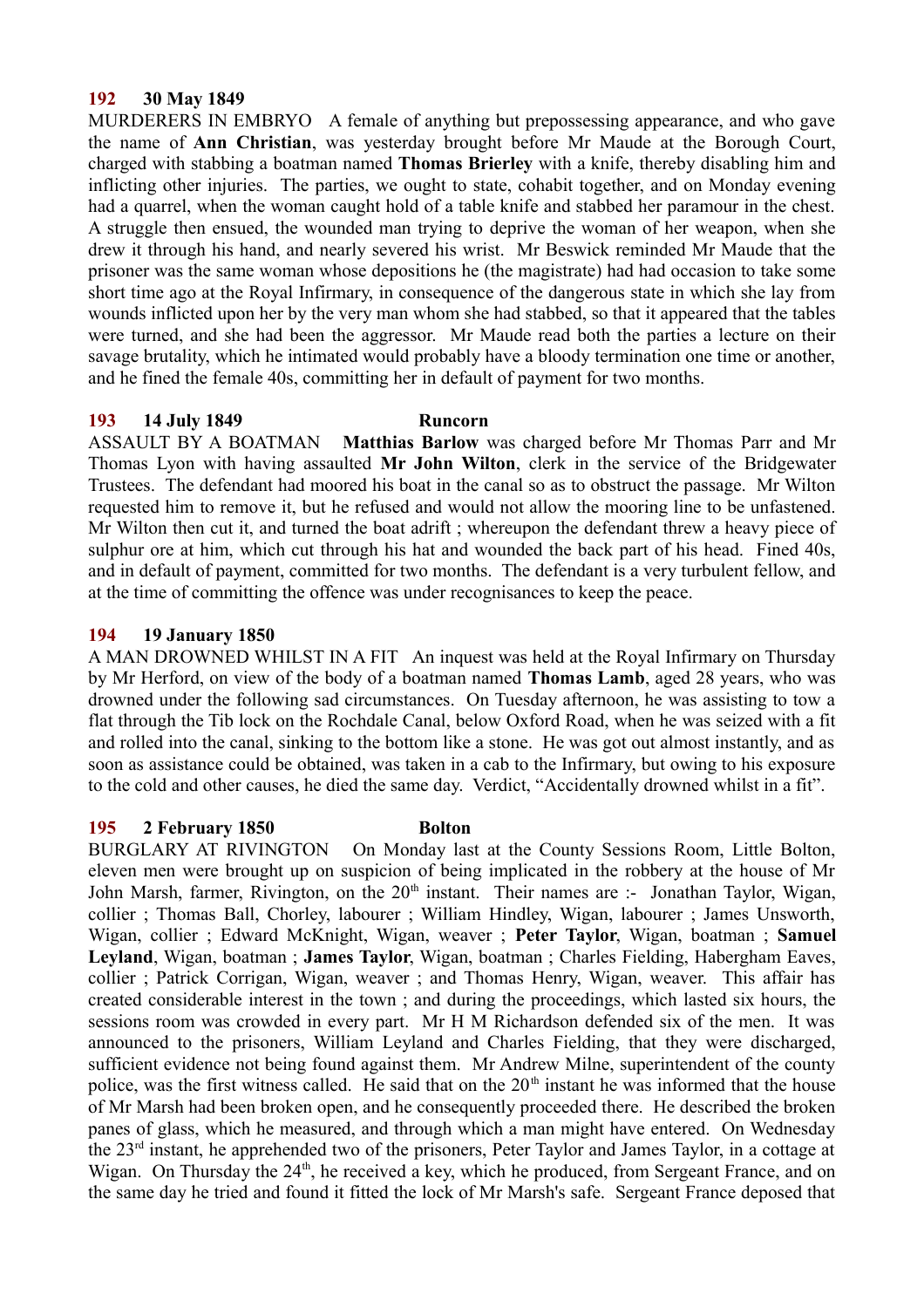on the afternoon of the 22<sup>nd</sup> instant, he apprehended the prisoner Jonathan Taylor, and searched his house in Queen Street, Wigan, where he found a key hidden behind the fire grate, and a dark lantern and some bludgeons. He found a wound on Jonathan Taylor's head, and blood on his coat, waistcoat and shirt. He also apprehended Corrigan and Henry on Saturday last. William Fisher, a Wigan policeman, deposed that he assisted in searching Jonathan Taylor's house, and found behind the grate a stocking foot containing 16 sovereigns. The same night, he apprehended William Hindley, and found blood on his coat. On the morning of the  $24<sup>th</sup>$ , he assisted in apprehending McKnight and Unsworth. Inspector Scott of Egerton detailed the apprehension of Unsworth, and said he attempted to slip off a handkerchief, which was produced. Mr Pimblett, a publican of Wigan, deposed that Jonathan Taylor and Hindley were drinking in his house, and that the former displayed a number of sovereigns. Mt Stout of Wigan said he saw Ball alight from the train at Farrington ; and a railway porter named Lancaster, deposed that Ball was drunk, and exhibited a number of sovereigns there. A witness named Richardson, and Mr Parker of the Parker's Arms, stated that Ball, while in the latter's house, was possessed of 25 sovereigns, two spade ace guineas and a brooch, which he dropped, and it was afterwards found in the room where he had been sitting. Sergeant Ludlam stated that he apprehended Ball at his house in Chorley. In consequence of Mr Marsh being unable to attend, the court adjourned at half past seven o'clock until nine the next morning, when the magistrates proceeded to Rivington to take the evidence of Mr Marsh, who stated as follows :- I live in Rivington and keep a few cows. My house stands by itself. The next inhabited house is occupied by Mr Mangnall, a farmer. Myself and wife, and my sister in law, Martha Eatock were the only persons living in the house on the 19<sup>th</sup> of January. I and my wife went to bed at eight o'clock, leaving Martha Eatock up. After I had been in bed about four or five hours, I heard a noise outside the house, and I and my wife got out of bed and went downstairs. I lighted two candles, and left them on the kitchen dresser. I then returned upstairs, and looking through the bedroom window, saw several men in the yard. My wife then gave me a hand bell and my gun. I heard a crash of windows breaking, and steps on the stairs. I went to the top of the stairs and saw several men coming up. Some of them had staves and old rusty swords, with lighted candles and coverings over their faces, with holes to see through. As the first man came up, I struck him with the bell as savagely as I could. I cracked the bell with the blow. He fell back. I wrenched a staff out of one of their hands, and fought with the staff until the lights went out ; and two men closed in on me and got me down, and a third came to assist them. They said, "Kill him, hill him". I said, "You haply have done so already". I was then a good deal cut and beat about the head. I made no further resistance. I lay on the floor, and two men were left to guard me. One man came and asked me to open the closet door, and some of them went into the closet, leaving me alone. Before they left, some of them asked if we had any refreshment in the house. I said I had some ale in the cellar. Whilst the men were rummaging about, I slipped into a room which has a window, looking into the portico, and I slid down one of the pillars into the garden. I then got over the garden wall, and went to Mangnall's and roused the family, but my clothes being covered in blood, they were afraid to return with me. A son, however, set off or more assistance. I staid there about half an hour till more men came. We then went to my house and found some of the county police there, but the thieves were gone. I went upstairs and looked into a drawer in which I keep my money ; it was all gone. I received £50 13s 10d and £9 for rent, about ----- ----- of January, which I placed in the drawer with other money which I had before. Mr Marsh then identified the hat ; his sister in law the brooch ; and there being no evidence against James and Peter Taylor and Thomas Henry, they were at once discharged. The rest were remanded till Thursday, when Jonathan Taylor, Thomas Ball, James Unsworth and Edward McKnight were again brought up (the other prisoners, Patrick Corrigan and Thomas Henry, having been discharged on Tuesday night) and a further remand till Monday was applied for. Mr Marsh being still unable to attend, Mr Richardson opposed the application on behalf of Unsworth and McKnight, alleging that he was prepared to prove an alibi. The magistrates, however, were decided to remand. Thomas Tootal of Wigan, slaker ; John Pearce alias Nuttall of Wigan, weaver ; and William Taylor also of Wigan, labourer, who were apprehended on Tuesday, were also remanded. Ball has made a statement which, it is said, implicates all the parties,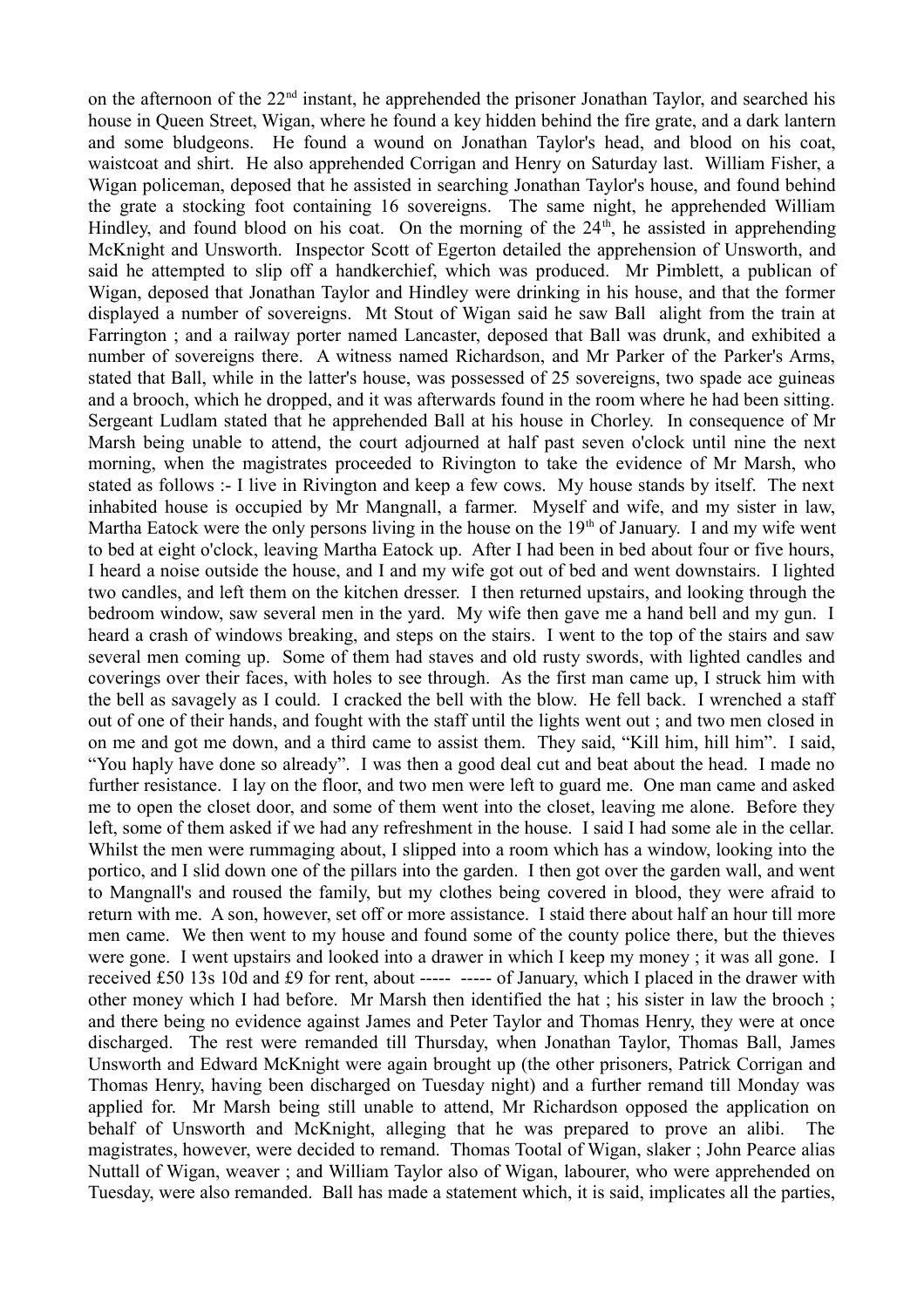and also one not yet in custody.

## **196 23 February 1850**

INFANTICIDE AT STRETFORD Between one and two o'clock on Saturday afternoon last, as a boatman in the service of the Bridgewater Trust named **Samuel Sharples** was coming with his boat from Altrincham to Worsley, he observed, when near the canal bridge at Stretford, a bundle floating on the surface of the water. Having landed it with his boat hook, he discovered that it was the dead body of a male infant tied up in an old shawl, when he took it to Mr Ridyard's coal yard and delivered it up to a policeman who was sent for. An inquest was held upon the body on Tuesday by Mr Rutter, coroner, when evidence was given to show that it had been born alive and afterwards drowned in the canal. Mr Stevenson, surgeon of Stretford, gave it as his opinion that the child must have lived three or four days and he thought it had been in the water about a week. Two women, who had been called in after the finding of the body, deposed to having found between four and five pounds of sand tied up in its nightdress, no doubt placed there as a weight to sink it when thrown in to the water. The navel string was tied, and it bore the appearance of a fine healthy child. The jury returned a verdict of "Wilful murder" against some person unknown. At present the police have not the slightest clue to the natural mother who, there is little doubt, is the person who has sacrificed the infant.

## **197 4 May 1850**

BRUTAL SCENE – SALE OF A WIFE About two o'clock on Wednesday afternoon, an auction sale of a very unusual character took place in Tonmann Street, Knott Mill, where a boatman named **Peter Cawley** offered his wife for sale by Dutch auction to the highest bidder. The disgraceful scene was enacted about half past two o'clock, amidst a large crowd of spectators, the husband, who also acted as auctioneer, exhibiting his wife on the ground with a rope tied round her waist. The woman, who was tolerably young and good looking, was accompanied by her own brother, also a boatman, who seemed to regard the business as perfectly legal and unobjectionable. The first bid offered was 15s, a price objected to by the husband, who stated that the wedding ring worn by his wife had cost 10s, and the marriage fee 5s, and he would not, on that account, sell her for less than a sovereign. Addressing a boatman in the crowd named **James Jakeman,** the woman said, "Thee bid for me, Jim, I'll make thee a rare good wife", on which Jakeman bid 19s 6d, and "the lot" was at once knocked down to him. The moment the brutal scene was at an end, the vendor and purchaser, accompanied by the woman and her brother, adjourned to a neighbouring beerhouse to spend the purchase money and have a "spree"!

## **198 4 May 1850 Stockport**

FATAL ACCIDENT AT MARPLE FROM TAMPERING WITH FIREARMS On Monday, an inquest was held at the Navigation Inn, Marple, before Mr Charles Hudson, coroner, on view of the body of **Matthew Barber**, a boatman aged 38, who had lost his life through the effects of a wound in his belly made by a pistol bullet, under the following circumstances :- Deceased, two other boatman named **William Bennett** and **Robert Woolley**, assisted by **Henry Wilson**, a boy, formed the crew of a boat plying between Bugsworth and Manchester on the Peak Forest Canal. The boy had a pistol, which he said he had bought two years ago for the purpose, as he represented, of killing rats. He had been in service on that boat for near two months, and had usually kept the pistol &c in a cupboard in the cabin, frequently firing it off for sport, and both the deceased and the other boatmen well knowing that he had it. On Saturday, when the boat lay in Manchester, the boy loaded the pistol with a ball, intending to shoot at some flour barrels ; but the captain coming up at the time, prevented it ; and the pistol was again placed in the cupboard. In the afternoon, the boat proceeded on its way to Bugsworth, getting through the locks at Marple a little before midnight ; and when it reached the top level, Robert Woolley, who had been shutting off the locks, came on board the boat to get his supper. He went to the cupboard in the cabin in which were a little water, two pellets and a percussion cap. The pistol was then in the cupboard. Deceased was at this time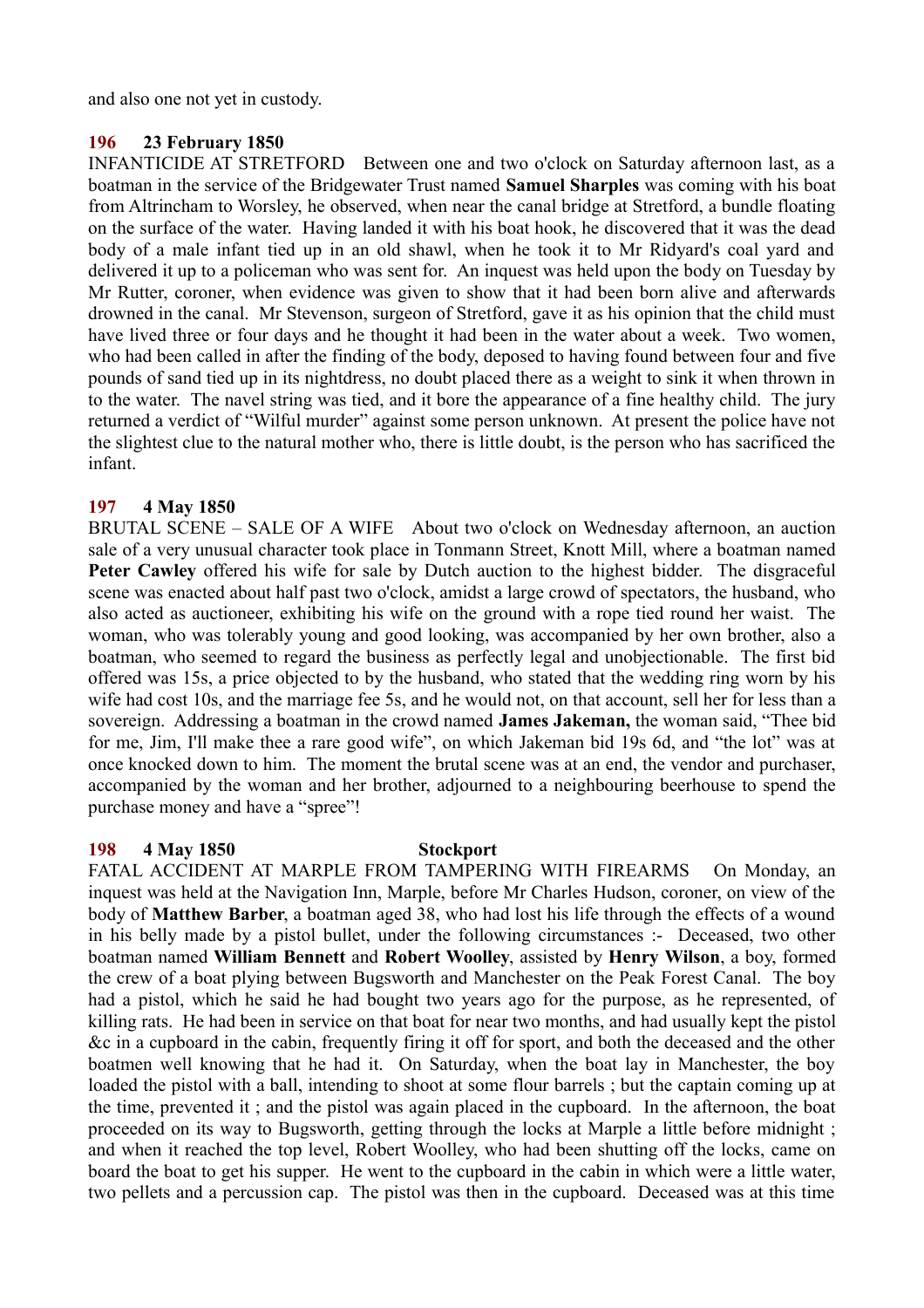standing on the hatchway of the boat, steering. On perceiving the percussion cap, Woolley, taking out the pistol, said, "I'll put it on, and we'll be 'bout this stuff ; I'll take it and fire it across the water, and we'll be 'bout this stuff out of the cabin". Deceased said, "Yes, do ; it'll be better done away with". Woolley then seated himself down in the cabin, and observed that he had examined the pistol that morning when he cleared out the cupboard, and saw that it was not loaded ; he was only going to fire off the percussion cap. He stretched out his arm, pulled the trigger, and a loud report resulted. Deceased, who was steersman, had to change his position from time to time, immediately afterwards fell, having received the ball with which the pistol was charged in his groin, and died the following afternoon. After some deliberation, the jury returned into court with a verdict of "Homicide by misadventure".

## **199 15 June 1850**

A WOMAN STABBED BY A MAN On Thursday, a man named **Henry Warner,** a boatman, was brought up at the Borough Court before Mr F R Hodgson, charged with having stabbed a young married woman named Mary Jane **Proudlove** with a knife, so seriously as to endanger her life. The prisoner, as it appeared, is courting a sister of the woman Proudlove's, who resides with her mother and brother (the latter also a boatman, and a friend of the prisoner's), in Bradley Street, Ancoats, and some words having arisen between the lovers in the course of their wooing on Monday evening last, a family row ensued, and the prisoner received a good thrashing at the hands of his inamorata's brother. Nothing daunted, however, the prisoner went next night to renew his suit, when Mrs Proudlove began to upbraid him about his behaviour on the previous evening, and being intoxicated, he got so exasperated that he pulled out his pocket knife and stabbed her in the arm. From the way in which the prosecutrix and her friends gave evidence, however, it was manifest they did not wish to press the charge, seeing which the bench treated the case as one of simple assault, and fined the prisoner £5, or in default to be imprisoned two months.

## **200 3 August 1850**

IN THE COUNTY COURT OF LANCASHIRE AT WARRINGTON – In the matter of the Petition of **JAMES ROBINSON** formerly of Wilderspool Road, Latchford, near Warrington, in the County of Chester, provision shopkeeper, farmer, boatman and stone dealer, at present of Ward's Fold, Latchford, near Warrington aforesaid, boatman and stone dealer, an insolvent debtor. Notice is hereby given that the County Court of Lancashire, holden at Warrington, acting in the matter of this petition, will proceed to make a final order thereon, at the said court, on Thursday the twelfth day of September next, at ten o'clock in the forenoon precisely, unless cause be then and there shown to the contrary.

R STEVENSON

# **201 24 August 1850 Rochdale and Middleton**

DEATH FROM DROWNING On Wednesday, an inquest was held at the Railway Inn, near the Blue Pits Station of the Lancashire and Yorkshire Railway, on view of the body of **Abraham Marsden,** a boatman. On Monday evening, deceased, who had been drinking hard, when crossing the lock bridge of the canal near the house at which the inquest was held, fell into the water and was drowned. Verdict, "Accidentally drowned".

# **202 7 September 1850**

ROBBERY BY A BOATMAN At the New Bailey on Thursday, before Mr L Trafford and Mr Jos Peel, **Adam Howe**, a boatman, lately in the employ of Messrs William Jackson and Sons, carriers, was charged with having robbed his employers of £5 5s. On the  $26<sup>th</sup>$  of April last, he was employed as driver on one of Messrs Jackson's luggage boats, plying between Runcorn and Manchester, and was entrusted with £5 5s, made up in seven parcels of 15s each, wherewith to pay wages of as many fellow servants whom he was to meet at Runcorn. After receiving the money, however, he absconded, appropriating it to his own use, and no further intelligence was heard of him until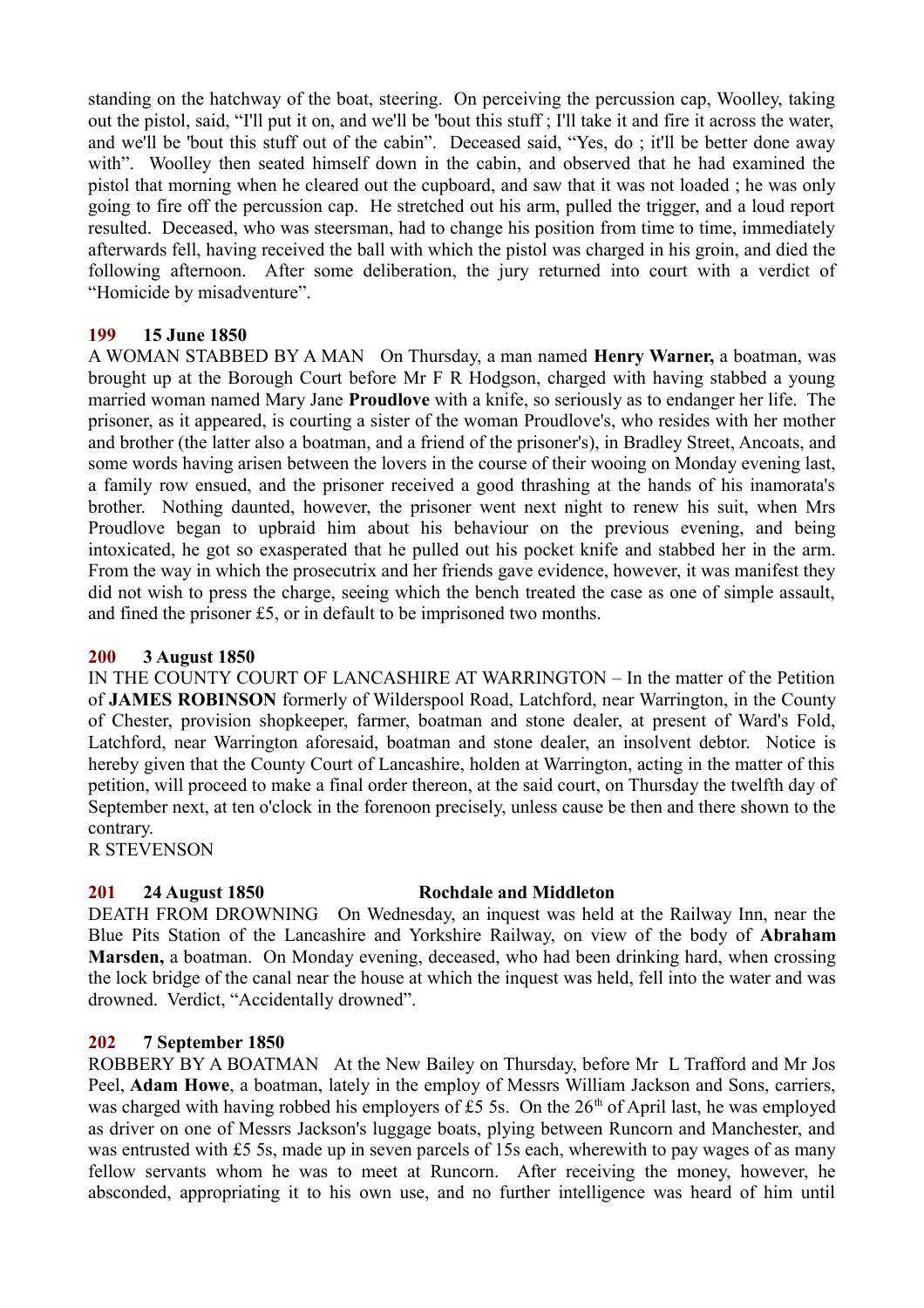Wednesday last, when he was apprehended in Hulme. The charge being fully made out, he was committed for trial at the sessions.

# **203 12 October 1850**

STEALING A HORSE At the Salford Borough Court on Monday, a boatman named **George Pilkington** was charged with stealing a horse and bridle belonging to Mr James Johnson, beer retailer, Hampson Street, Salford. On Sunday night, the 21<sup>st</sup> ult, Mr Johnson saw his horse safe on some vacant land behind his house, but on the following morning, the horse was missing as was also a bridle from the stable adjoining. Between eight and nine o'clock on Monday morning, a man named James Grimshaw, a milk dealer and neighbour of Mr Johnson's, saw the prisoner riding on the missing horse in the direction of Broughton Road, Salford. He knew the horse, and asked the prisoner what he was going to do with it. The prisoner replied he was only walking it out. Information was given to the police, and on Friday last, Pilkington was apprehended at Sandbach by the Cheshire constabulary. Superintendent Taylor, of the Salford police, brought him from that place, and learned that the horse had been sold to a "knacker". The prisoner had been several times convicted of felony. He was committed to the sessions.

## **204 2 November 1850**

CHARGE OF STABBING At the Borough Court on Monday, a man named John Bott, a bricklayer, was charged with stabbing a man named **Thomas Feargan**, The man who had been stabbed was unable to appear in consequence of the injuries he had received. The prisoner and Feargan, according to the evidence of several witnesses, were fighting in Great Bridgewater Street on Saturday night, when Feargan called out, "I am stabbed". The prisoner ran away, but was caught in Lower Moseley Street. Feargan, who is a boatman, was stabbed in four places, and would not be able to attend in court for a week. Mr Roberts, who appeared for the prisoner, said he understood he was intoxicated at the time of the offence, and that Feargan was going to rob him. The case was remanded to Monday.

# **205 18 January 1851 Rochdale and Middleton**

SUDDEN DEATH FROM INTEMPERANCE On Wednesday morning, between eight and nine o'clock, **Michael Ackroyd** of Lower Place, a boatman, after returning from a neighbour's house, fell down and expired immediately. He was 40 years of age, and on the Monday and Tuesday had been drinking to excess.

## **206 18 January 1851 Runcorn**

EXTENSIVE ROBBERY OF EARTHENWARE At the petty sessions on Tuesday, before Sir Richard Brooke, Bart (chairman), Richard Brooke, Dennis Brundrit and Philip Whiteway Esqrs, **Joseph Chadwick**, the owner and captain of the flat *John,* hired to the Bridgewater Trustees, and his brothers, **Samuel and William Chadwick,** hands on board the same flat, were charged with plundering the cargoes entrusted to them. A most trifling circumstance led to the discovery of an extensive and deep-laid system of plunder. George Lewis, a constable appointed under the act for the better protection of property and preservation of the peace on navigable rivers and canals, observed a basket handed over from a party on board the flat *John* to William Eccleston, a pier head man of the Bridgewater Trustees. He followed the party, and saw it deposited in the pier head hut ; he pointed it out to the father of Eccleston, the harbour master ; he told his son to return the basket. The witness saw Eccleston deliver the basket on board the flat, but he made a proposition to break the mugs, and there would be no more bother about the matter. The witness then reported the case to Mr Howarth, the agent. He directed him to watch the flat. In observance of this order, he did watch ; and about an hour afterwards he saw William and Samuel Chadwick throw from the stern of the flat a heavy body into the dock, and afterwards Samuel Chadwick threw something into the dock from the bow of the vessel. On the following morning, in company with Mr Evans, he searched the flat, and found a basket containing earthenware, and in other parts of the cabin found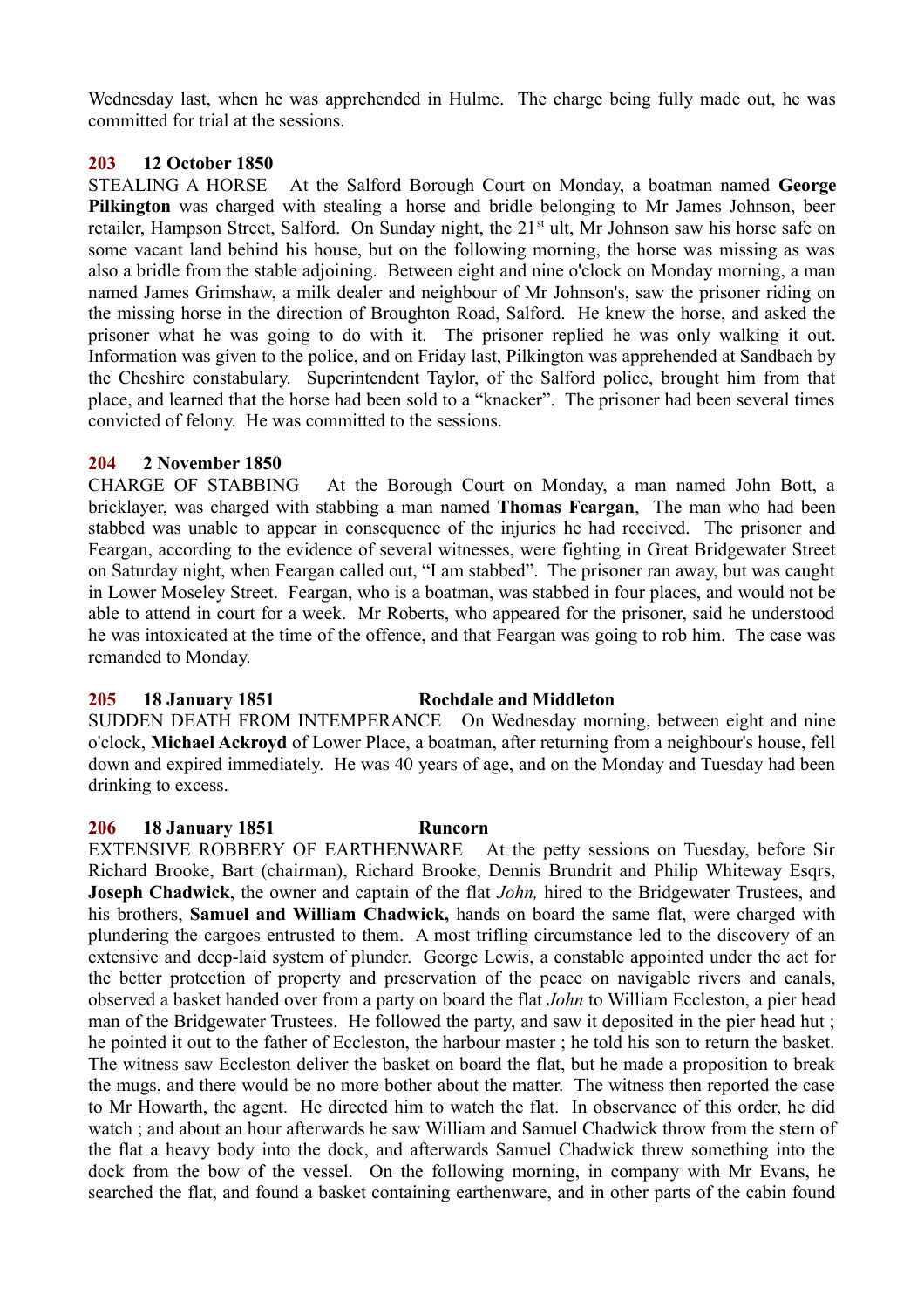other articles of ware. Mr Robert Evans, foreman of the Bridgewater Trustees, confirmed this statement and further deposed that by order of Mr Howarth, the agent, the dock was run dry. In the place where the stern of the flat had been lying, there was a box and a sack connected together with a strong rope ; in the position where the bow of the flat had been, a quantity of earthenware, loose, was lying. He, previously in company with the last witness, searched the flat, and in the cabin found a basket containing earthenware, and other earthenware which was produced ; this had been kept entirely from any other property. The bag and the box found in the dick contained earthenware. So far, the property had not been identified ; but by the active and vigilant exertions of the worthy chief constable, who took a tour into the Potteries, four distinct identifications were proved, and Mr Richardson stated that there were four others as clear as those proved and that further, he could establish six other cases which would implicate the prisoner. Mr Thomas Harlow, warehouseman of Messrs Morley and Co of Shelton, deposed to ordering a certain quantity of flat dishes and six ewers, a new pattern which had never previously been sent out, to be packed on the  $17<sup>th</sup>$  September in a crate B & S 48 – these were a registered pattern and had only been exported, they had not been sold in England ; the ware now produced was part of the lot. The packer proved that he had packed the goods and sent them to Etruria Wharf, to be forwarded to Runcorn ; as to their further destination, he knew not. James Mountford, warehouseman at Mellor, Venables and Co, Burslem, identified a quantity of jugs, bowls and dishes as having been packed in a crate marked WM and forwarded to Runcorn. Thomas Wroge, packer to Messrs Ridhway and Co, Stoke Lane, identified four baking and six flat dishes as being part of the contents of a crate marked R15, which he packed on the  $21<sup>st</sup>$  November last. James Handley, warehouseman to Messrs Barker and Sons, Burslem, identified two jugs, a registered pattern, which were packed in a crate marked XT on the  $4<sup>th</sup>$  October. Hall, of the Lancashire constabulary, deposed that in consequence of information received, he went to the house of Peter Byrom of Rixton, where he found a quantity of earthenware, which he now produced (two jugs were identified as being part of the crate XT). Ellen Byrom, wife of Peter Byrom, deposed that the ware had been exchanged with the prisoner Joseph Chadwick for a cheese. This witness gave her testimony with great reluctance, and it was not until after a threat of commitment that the facts could be elicited from her. James Dobson, porter to the Bridgewater Trustees, proved the shipping of a crate marked R15 on the  $7<sup>th</sup>$  December, on board the flat *John*, of which the prisoner Joseph Chadwick was owner and master, and William and Samuel Chadwick were hands. James Catterall proved the shipment of 20 crates, marked B and S44 on the  $15<sup>th</sup>$  November ; 100 crates marked AB on  $20<sup>th</sup>$  December ; and three crates marked XT on the  $15<sup>th</sup>$ October, on board the same flat. Mr Richardson deposed that he apprehended Joseph and Samuel Chadwick at Liverpool on the  $3<sup>rd</sup>$  January and William Chadwick on the  $5<sup>th</sup>$  at Runcorn. The earthenware was unpacked at the Town Hall and shown to the prisoners. Joseph and William Chadwick denied any knowledge of it ; Samuel said he had pilfered the ware, but his brothers knew nothing of the matter. The box belonged to him, and the bag to the boat. When the ware was brought by the witness Hall, he told the prisoner Joseph that he was charged with having sold it, he replied that it was of no use to deny it, he had done so. Four witnesses, who had been successively put in charge of the flat *John* after the Chadwicks had been apprehended, deposed that earthenware had been brought on board the flat whilst in their care. Mr James Nicholson, who defended the prisoners, contended that the case must fail, as no ownership of the ware had been proved. The different packages deposed to belonged to parties in America ; the different cargoes had been delivered to the satisfaction of the Bridgewater Trustees, who had paid the freight ; and no one complained of any loss. The ware having been found on board the flat might appear suspicious, but he had only to deal with facts. As regarded William Eccleston, he contended that there was no evidence to prove that he had any knowledge of the contents of the basket, and his previous good character – he having been twenty years in the service of the Bridgewater Trustees – ought to have weight with the bench. The prisoners were all committed to take their trial at the ensuing Knutsford sessions. The case created great interest, and occupied the attention of the magistrates upwards of four hours. Messrs Davenport and Co of Longport ; Adams and Jones of Stoke ; Furnival and Co of Cobridge ; and Baker and Co of Fenton, were prepared to identify other portions of the ware, but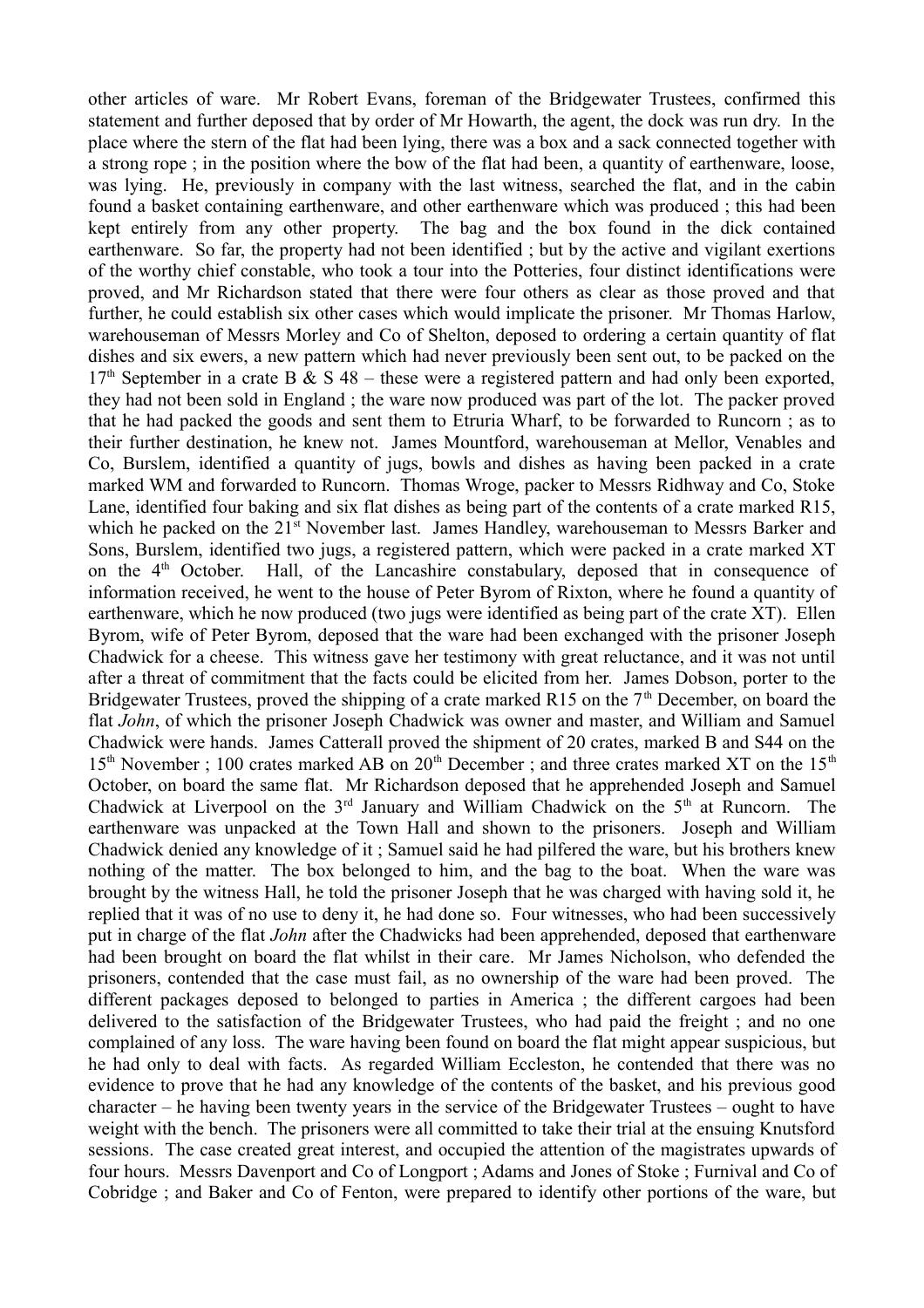the magistrates did not think it necessary to enter into any other cases.

## **207 15 March 1851**

CHARGE OF MALICIOUSLY SHOOTING Yesterday (Friday), having been remanded from the previous day, a young man named **John Chantler**, following the occupation of a boatman, was brought up at the Salford Town Hall, before Messrs H L Trafford and John Kay, charged with maliciously firing a loaded pistol at a young married woman named Elizabeth Rothwell, with intent to do her some grievous bodily harm. From the evidence of the prosecutrix, it appeared that she left her own house in Rupert Street, Ordsall Lane, about seven o'clock on Tuesday evening, for the purpose of visiting her father's house in Blackburn Street, which runs parallel with Liverpool Road, and that when she got nearly opposite a row of houses in Blackburn Street known as Blackburn's Buildings, she observed a man standing in the road who, after she had passed, crossed the street and followed her. Turning her head to look at him, she observed him pull something out of his pocket, and at that time thought he was about to throw up a pigeon, but immediately afterwards she heard the discharge of a pistol, and felt something like a ball pass her bosom. Feeling very greatly alarmed, she hurried to her father's house as quickly as she could, and on her arrival told her father she had been shot at. After staying there about three quarters of an hour, she set off on her return home, her father accompanying her because she felt so alarmed, and when they got near Blackburn's Buildings, she saw the man who had followed her standing in the road, and by the light of a lamp saw it was the prisoner. She said to her father, there's Channy [ a bye name given to the prisoner ] and her father went to him and said, what are you loading that pistol for? His reply was, "I don't know", and he crossed the road and followed them at a distance of about 15 or 20 yards, and pointing the pistol at them, fired again. A woman who heard the report then opened her door, and witness being alarmed took shelter in her house until her father came to take her home. She did not know why the prisoner should shoot a pistol at her, except that he and her husband had had a few words. The prisoner had since worked for her husband, and on Saturday last came to ask for some money which he said was due to him. She (witness) told him that he owed her husband more money than he claimed, and told him he had better let it stand against that. This he was unwilling to do, and she told him he might get it as he liked. He said he would have his money one way or another, and left the house quite vexed. John Crook, the father of the prosecutrix, confirmed her evidence in every particular, but he would not undertake to swear to the prisoner. It was a dark night, and he did but get a very imperfect sight of the prisoner, and he was so much agitated and put about that he really would not like to swear to the man. He had little doubt, however, from his general appearance that he was the man. The policeman who had apprehended the prisoner said he utterly denied the charge, but when he was locking him up in the cell, he made use of an expression, whether addressed to him (the officer) or not he could not tell, viz, "They should have paid me, and then". For the defence, witnesses were called to prove that the prisoner was at home at his lodgings at the time described, and that consequently the prosecutrix must be mistaken. Mr Roberts, solicitor, who appeared for the prisoner, cross-examined the witnesses very offensively, and then addressed the bench on behalf of his client. His observations were principally addressed to the spectators in the gallery, and consisted for the most part of imputations on the bench, the police and all connected with the administration of justice in Salford. This is a growing evil, which the bench would do well to put an effectual stop to, if not for the sake of their own dignity, at least for the protection of the witnesses that are brought before them. Ultimately the prisoner was discharged.

## **208 10 May 1851**

DISHONESTY OF A BOATMAN On Monday, **Jesse Mills**, a boatman, was brought up at the Borough Court before Mr Maude, charged with having robbed his employer, Mr Paul Ogden, carrier, of 28s in money. Ogden had sent the prisoner to Saddleworth in charge of a boat, and had given him 28s to pay the canal dues, but instead of applying the money as directed, the prisoner spent it in a beer house. On investigating the charge, Mr Maude was of opinion that it was a breach of trust only, and not a felony, and on that ground, the prisoner was discharged.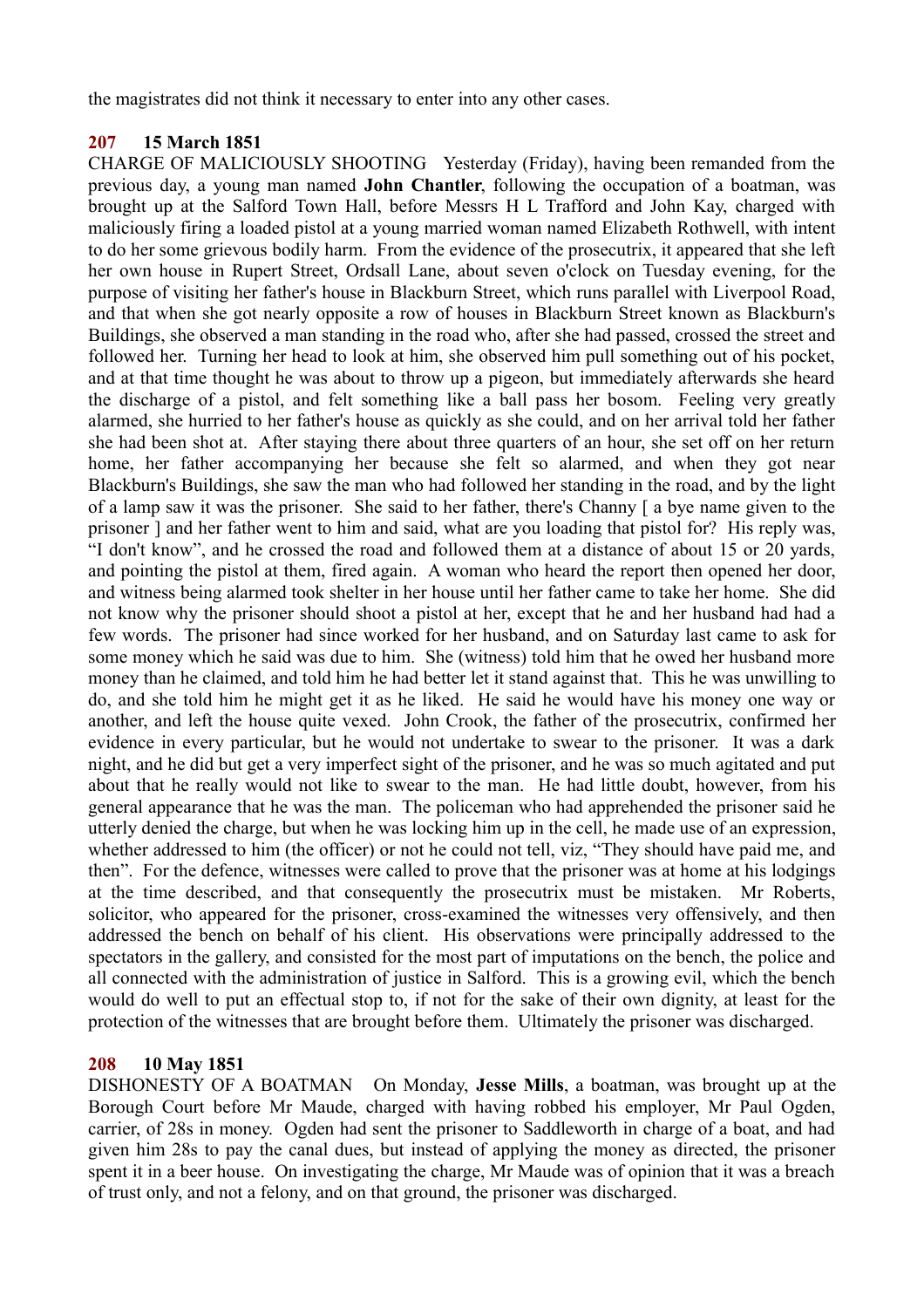## **209 5 July 1851**

MANCHESTER BOROUGH COURT **George Kay,** a boatman, was charged with stealing a pair of shoes from another boatman named **Abraham Johnson,** having taken them from his feet while the latter was sleeping in a public house. He was fined 20s and the value of the shoes, or fourteen days imprisonment.

## **210 12 July 1851**

DEATH FROM FALLING INTO A LIMEKILN On Tuesday afternoon, an inquest was held before Mr Herford at the Royal Infirmary on the body of a boatman named **James Buckley,** aged 53, who had come to his death by falling into a limekiln. About six o'clock on Wednesday morning week, a man named Robert Johnson, in the employ of Mr Brocklehurst, the proprietor of lime works near Pinmill Bridge, went to open the gates of the premises, and whilst doing so he heard a scream from within. On making a search, he saw the deceased, whom he had previously warned from the premises, in the limekiln. He was got out as soon as possible, but his feet and back were severely burned. He was conveyed to the Infirmary, where he died about two o'clock on Tuesday morning last. His brother stated that his sleeping near the kiln had been caused by destitution resulting from intemperance. Verdict, "Accidentally burned".

## **211 2 August 1851**

ANOTHER MANSLAUGHTER JUST PREVENTED On Thursday, a boatman from Wigan named **Robert Culcheth** was brought up at the Borough Court, charged with being concerned in a murderous assault, which was committed about midnight on Monday on the person of Patrick Lyons, beerseller of Chester Street, Hulme. From the statement of Lyons, who appeared very ill whilst giving his evidence, it seemed that late on Monday night he and a friend left the Rose and Crown beer house in Lombard Street, Deansgate, to go into Hulme, and that in Great Bridgewater Street they were met by the prisoner and some other boatmen who, without saying a word, made an attack on them. He (Lyons) was knocked down and kicked so dreadfully as to lose all consciousness, and ever since, his life has been almost despaired of. This evidence was confirmed by two or three respectable witnesses, one of whom said he heard the kicks bestowed on the complainant at a distance of 30 yards. Another witness said there were six boatmen at once abusing prosecutor, and tried which could get the most kicks at him. The landlord of the Rose and Crown said the prisoner and several other boatmen had been drinking at his house, where their conduct was very bad indeed. One of their companions had been robbed, as they asserted, in his house, and they made an agreement to attack and beat every person who came out of the house, in order to be revenged. Mr Maude said the prisoner ought to thank God he had not to answer a charge of murder, for it was clear he and his companions had beaten the prosecutor until they believed him dead. The interference of the police had prevented murder. He then committed the prisoner for trial at the sessions.

# **212 22 November 1851**

A MAN AND A BOY DROWNED During the present week, Mr Herford has held inquests on the bodies of two persons who have been drowned – a boy nine years old, named Thomas Cricket, and a boatman from Rochdale named **James Schofield**, aged 26 years. The boy Cricket worked at the wharf of Mr Libby in Para Street, and whilst playing amongst some boats moored in the canal during his dinner hour on Monday, he is supposed to have fallen into the water. When he was missed, his father and others dragged the canal, and his body was found a few yards from the wharf. Schofield was drowned on Wednesday evening, near the tunnel on the Bridgewater Junction Canal in Allport Town, having slipped from off the boat whilst dragging it out of the tunnel with a boat hook. His father and brother, who were with him at the time, used prompt means to rescue him, but, it being dark, some time elapsed before his body could be found. In both cases, the jury returned verdicts of "Accidental death".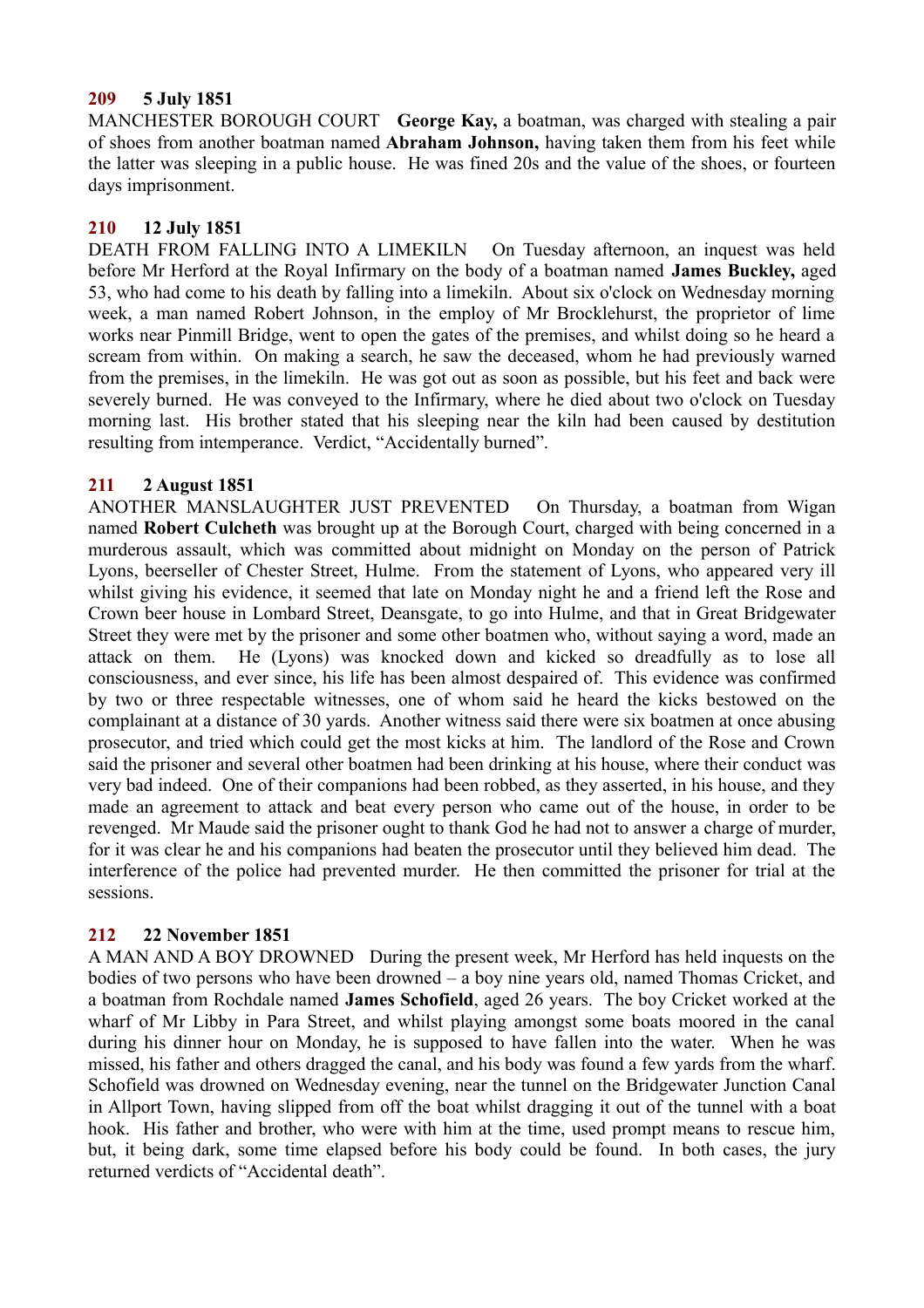## **213 22 November 1851**

SHOCKING ACCIDENT On Friday last, some boatmen were employed at the Dale Street wharf of the Rochdale Canal, lowering goods through a hoist into their boat, when the rope broke and a heavy bale fell on one of the men, named **Scott**, breaking his spine and causing his death on Sunday. At the inquest before Mr Herford on Monday, a verdict of "Accidental death" was returned.

## **214 6 December 1851 Ashton**

FATAL ACCIDENT IN THE FOG An inquest was held on Monday, before Mr Rutter, on the body of **William Garry,** a boatman, who accidentally walked into the canal between Ashton and Stockport during a thick mist on Friday night last. A verdict of "Accidental death" was returned.

## **215 17 April 1852 Rochdale, Middleton &c**

INQUEST On Wednesday, Mr Deaden held an inquest at the Hopwood Arms, Slattocks, about two miles from Middleton, on view of the body of **John Strong** of Manchester, boatman, aged 34. On Monday morning, deceased was found dead in the cabin of a boat on the Rochdale Canal, near to the above named public house. A short time previous, he had been assisting to load lime from the boat. Verdict, "Found dead".

## **216 22 May 1852**

FATAL ACCIDENT ON THE ROCHDALE CANAL On the afternoon of Monday week, a boatman named **Thomas Oldknow** was engaged in the management of a flat on the Rochdale Canal near Middleton. From the position of the boat, it seemed probable that it would strike with considerable force against the side of the canal, and he therefore dropped a "fender" over the side ; but while he was holding it, the violence with which the boat struck caused him to fall into the water. Before he could be rescued, the boat again lurched to the side of the canal, and crushed him severely. He was taken out as soon as possible and conveyed to the Infirmary, but he died on Saturday morning, leaving a wife and seven children. On Monday an inquest was held on his body, and a verdict of "Accidental death" returned.

# **217 17 July 1852**

A BOATMAN DROWNED Mr Rutter held an inquest on Monday at Droylsden on **Robert Brunt,** aged 60 years, a boatman on the Ashton Canal. On Saturday afternoon, he and **Smith**, the captain of a boat, left Manchester for Bugsworth, for stone, and they reached the Clayton lock at Droylsden where deceased, whilst opening the paddles, slipped into the canal, it is supposed, for he was not missed until his hat was seen on the surface, whirling in an eddy caused by the passage of the water through one of the sluices below. The captain instantly took steps to afford help, but the unfortunate man was not found for near upon half an hour, as he had been sucked down and carried through the sluice hole into the lock. He was much bruised by coming in contact with the walls and with the bottom of the boat, and life was extinct. Verdict accordingly. The deceased had been a boatman all his life.

## **218 16 October 1852 Leigh**

EMBEZZLING MONEY On Tuesday, **Matthew Perry,** a boatman, was taken before Mr J S T Greene, charged with embezzling £1 10s, the property of Messrs Henry Farmington and Co, coal proprietors. West Leigh. The money was given to the defendant on the 1<sup>st</sup> of September last by Mr J T Part, cashier to Messrs Farmington and Co, for the purpose of paying the dues on the North Staffordshire Company's Canal, for two boats laden with coal, which he was engaged to take to Anderson in Cheshire, but did not take boats to Anderson, neither did he return the money. Nothing was heard of him from the 1<sup>st</sup> of September until Saturday last, when he was apprehended in Manchester. He was committed to take his trial at the next quarter sessions.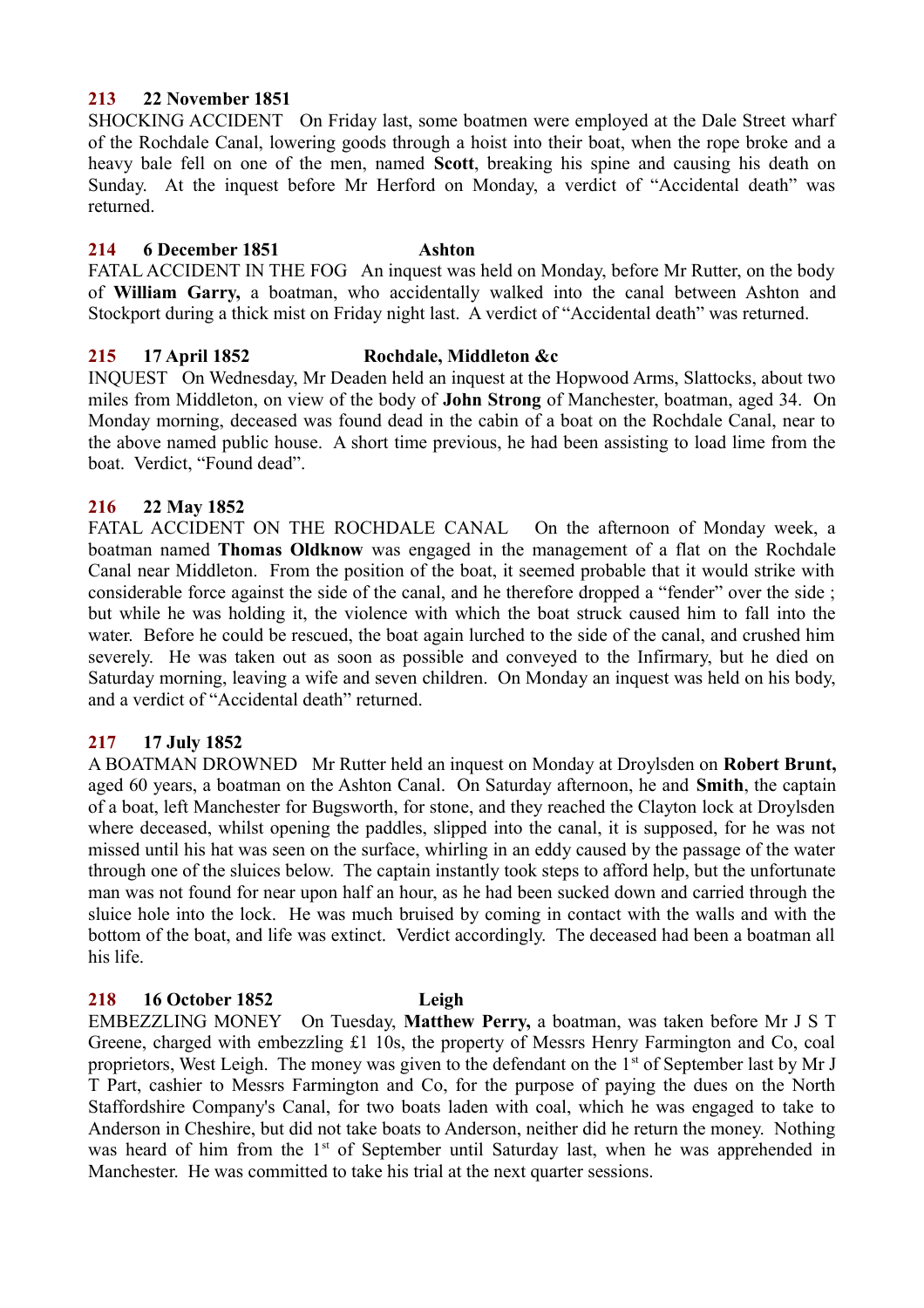## **219 13 November 1852**

BRUTAL ASSAULT – COMMITTAL FOR MANSLAUGHTER At an early hour on the morning of Wednesday the 3rd inst, a man named John Wilkinson, while passing down Water Street, heard a noise on the other side of Regent Road Bridge, and on going to the spot, he found two men struggling violently together on the ground. One of them, a young and powerful man, was holding the other, who appeared much older then himself, and beating him most unmercifully. Wilkinson begged of him to desist, and he got up, leaving the old man lying on the ground, but not until he had kicked him three or four times about the body. On asking him why he had done so, he said that while sleeping on the ground he was awakened by the old man endeavouring to get his watch from his pocket. Wilkinson then went away, but afterwards saw both the men walking in different directions. The man who had been so brutally assaulted went up Egerton Street, where meeting a police officer, he gave information of the manner in which he had been treated, and requested to be taken to a surgeon. Seeing that he was very much hurt, the officer took him to the Infirmary, when he gave his name as William Wellesley, 52 years of age, and stated that he was employed as a watchman in a field in Water Street. He suffered very great pain, and died on Friday morning. From information which he gave, the police made search for the man who had assaulted him, a boatman named **William Abbott**, and he was apprehended on Saturday evening in Liverpool. On Monday the prisoner, who is a well built, powerful man, was brought up at the Borough Court, charged with the crime of manslaughter when, in addition to the above facts, it was stated that a few minutes after the assault had been committed, the prisoner went to a street sweeper named McLeod and, while conversing with him, said that a man had attempted to rob him of his watch – that he had beaten him, but hoped a doctor would be sent to him. Mr Baker, house surgeon at the Royal Infirmary, stated that the death of the deceased was caused by the extreme violence that had been used towards him, three of his ribs being fractured and one of the lungs injured. The prisoner, in his defence, entered into a long and rambling statement about the deceased having endeavoured to steal his watch, but he was committed to take his trial at the assizes.

# **220 12 February 1853**

BOY DROWNED IN THE ROCHDALE CANAL Mr Herford held an inquest on Saturday at the Railway Inn, Deansgate, on view of the body of a boy eleven years old named Leastwise, who was drowned on the Thursday night previous by falling into the Tib Lock, near Gaythorn, on the Rochdale Canal. About three weeks ago the deceased worked in a silk mill, and lived with his mother in a cellar in Trumpet Street, but having left his work he got a beating, and next morning, as his mother was taking him back to work, he ran away from her. He soon after engaged himself to **Frederick Tinsel**, a boatman on the Rochdale Canal, as horse driver, saying that he had not run away but that his mother sent him to pick up jobs when she went to her work, and he continued to look after the horse until Thursday night. He was so very venturesome, running across lock gates and getting into dangerous places, that Tinsel warned him several times, but with little effect. On Thursday night, as they were passing through the Tib locks, he was suddenly missed, and about ten minutes after, something having been felt between the lock gates and the boat, a hook was put down and grappled the obstacle, which proved to be the dead body of the lad. He had not been set to do any dangerous work, but was ordered to keep by the side of the boat. The mother was examined, and stated she knew he was hauling, but she thought he should have his fill of it, and then probably he would stick to his work the better when he came back. Verdict, "Accidentally drowned".

# **221 March 5 1853**

INQUEST On Monday, Mr Herford held the following inquest, on view of the body of **Richard Butler,** aged 68, a boatman from Ashley, who fell into one of the locks on the canal, and was drowned in the tunnel. Verdict accordingly.

# **222 11 June 1853**

INQUESTS IN MANCHESTER Mr Herford, the city coroner, has held inquests during the week.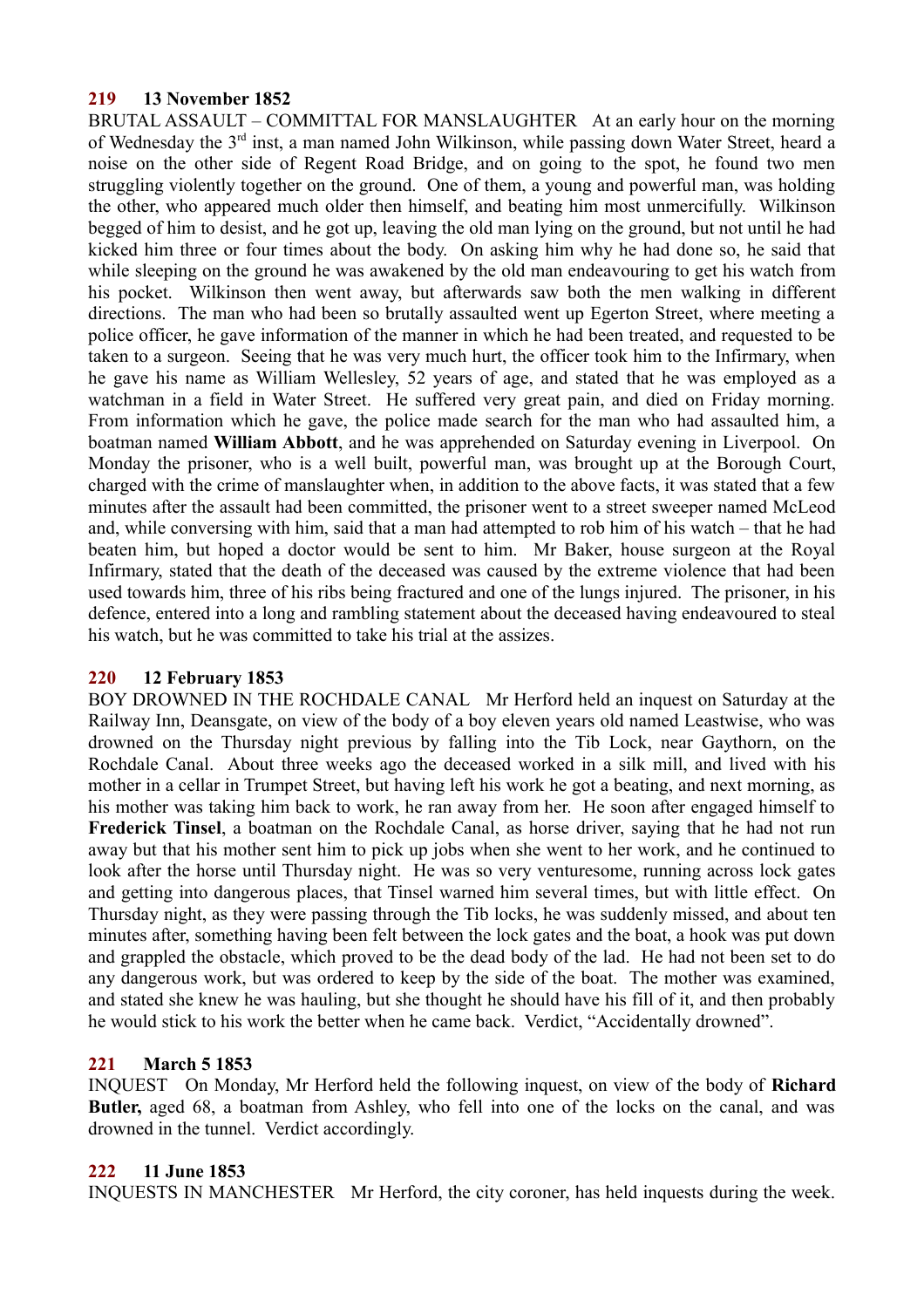On Tuesday at the Bird in Hand, Great Ancoats Street, on view of the body of **Thomas Stock** of Bradley Street, son of a boatman, who on Saturday fell into the lock of the Ashton Canal, near Goulden's Buildings, while looking at a boat in the lock. He was taken out quite dead after having been immersed a quarter of an hour, every means to restore animation having proved useless. It is supposed that he turned giddy and fell in.

## **223 9 July 1853 Rochdale and Middleton**

INQUEST On Tuesday, Mr Dearden held an inquest at the Navigation Inn, on view of the body of **William Moss** of Barnsley, boatman, aged 33 years. Deceased and two others were employed by Messrs Sharp and Co of Rotherham, and on Monday, whilst unloading some timber from a boat in the canal yard, Rochdale, the chain of the crane broke, and Moss was so severely injured on the head that he died the same evening. Verdict, "Accidental death". **George Duncan,** another of the men, was seriously injured, and but little hope is entertained of his recovery.

# **224 6 August 1853**

ATTEMPTED SUICIDE At the City Police Court on Thursday, a young woman named **Hannah Moss** was charged with having attempted to drown herself in the Ashton Canal. For the last two years, the prisoner had cohabited with a boatman, by whom she had an illegitimate child, and on Wednesday, in consequence of his refusing to give her any money to purchase something to eat, she attempted to commit suicide by jumping into the canal. She was, however, immediately taken out by another boatman and given into custody for the rash act. Mr Maude remanded the prisoner until Saturday, instructing the police to bring the man with whom she cohabited before him at the same time.

# **225 10 September 1853**

MURDER OF TWO CHILDREN BY THEIR STEPFATHER A coroner's jury at Stockport have felt it incumbent upon them to return a verdict which has sent one of their fellow townsmen for trial at the next Liverpool Assizes, on the fearful charge of having murdered two children of the tender ages of 8 and 4 1/2 years, dependent on him for support and protection, as the husband of their mother. The evidence against him is as yet entirely of a circumstantial character, but it makes out a case of suspicion strong enough to warrant the jury in coming to the conclusion they have. The facts at present known are soon related. About two years ago, Thomas Moore, a grinder in a factory, married Esther Higham, a widow with two children by her former husband, James then aged 6 years and John aged two and a half. Moore seems to have been a man of vagabond habits, and had not lived with his wife and family more than six months out of the two years, leaving his wife to maintain herself and her children as best she could. In consequence, they have been relieved by the union, and warrants have been out for his apprehension to answer the charge of neglecting them. Such a warrant there was in force against him last Friday, the execution of which had been purposely delayed to see if he would reform. We do not hear, however, that he was guilty of beating his wife or step children, or that he showed any animosity towards the latter ; in fact, Taylor, his father-in-law, says that he used to fondle them, so that his ill treatment consisted in allowing them to starve. The family lived with James Taylor, the wife's father, in Marsland Street, Portwood, and Moore had been at home a month on his return from a ramble. On Friday morning, the children went out and never returned, and on Saturday afternoon, Moore was taken into custody under the warrant spoken of. About noon on Monday, he was taken before the magistrates at the Court House, and while they were hearing the charge against him, news was brought of the discovery of the dead bodies of the children. About twelve o'clock, as a boatman named **Thomas Fletcher** was going along the canal at Stockport in his boat, he saw in the water, near Whalley's bridge, the face of a child. After proceeding to his destination at the Lancashire bridge, he returned, with another person, to the place where he had seen the child's face ; and, after looking for some time, his companion, a young man named Crabbe, found the dead body of James in the water. The finding of this body led to the institution of a further search, and about five yards from the place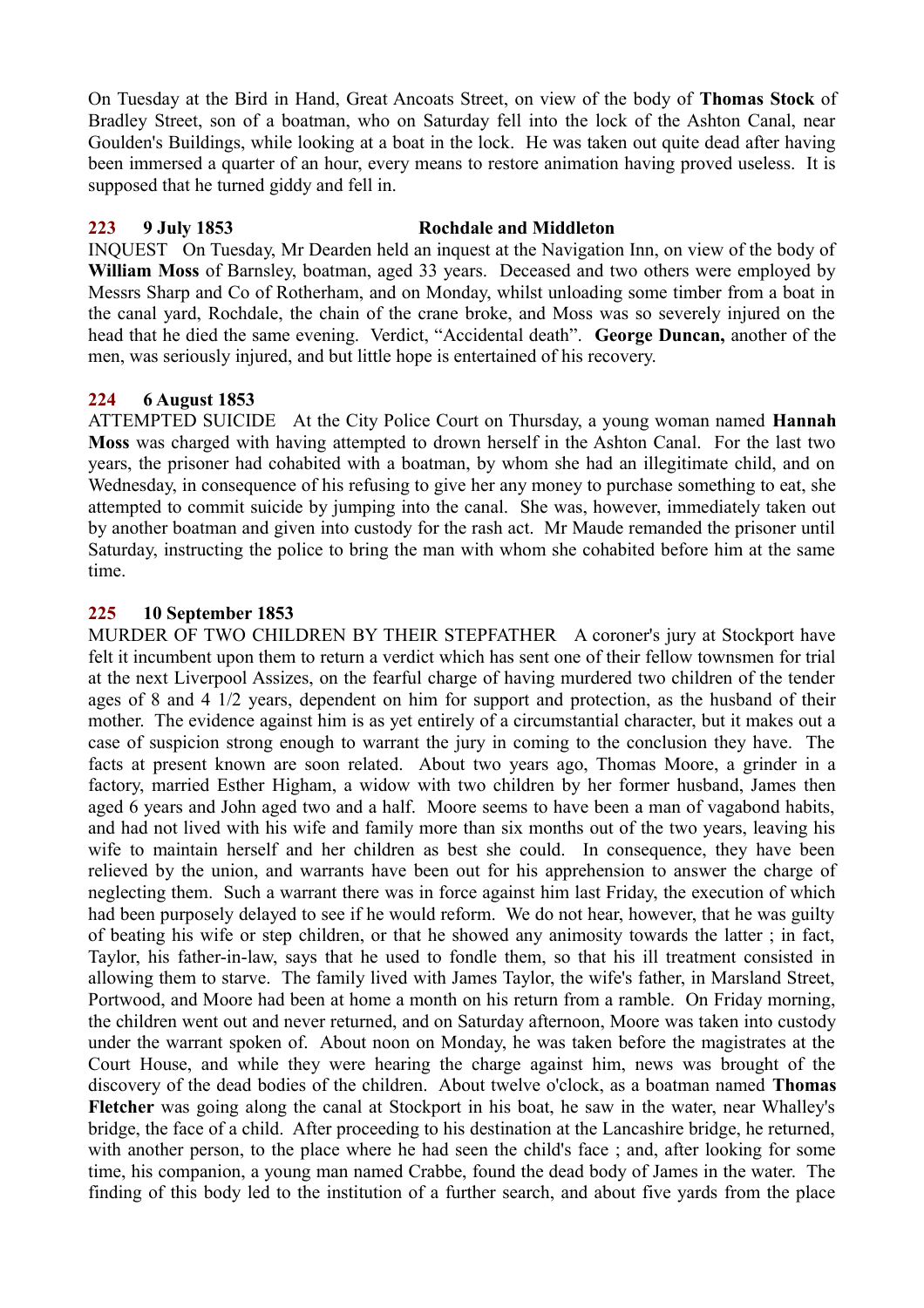where the first body was found, another man found the body of John, the younger child. The magistrates determined to remand the prisoner for a week.

## **226 17 September 1853**

STABBING AT STRETFORD At the New Bailey on Wednesday, James Barlow was charged with having stabbed **William Garner,** a boatman. The prosecutor reached Stretford on Sunday evening with his boat from Leigh, and went to the tap room of the Dog and Partridge public house for some refreshments. He found the prisoner there (a stranger to him), sat down by his side, and got a pint of ale. After drinking a portion of it, he placed the remainder on the table, from which the prisoner immediately took it, and poured the remainder into his pot. The prosecutor, of course, remonstrated, and told him that if he had asked him he would have let him drink. The prisoner asked him when he was going out ; the reply was, "Not before I leave for good". The prisoner then said, "That will do, then". He afterwards became very turbulent, and the landlord's step son put him out of the house and shut the door. Some ten minutes elapsed, and the prosecutor then went out and saw the prisoner standing beside a cab opposite the door. Barlow walked across the road, and said, "Dost recollect what I told thee?" The prosecutor asked, "What by that?" to which the prisoner made no reply, but put his hand into his right hand trousers pocket, drew out a knife, and stabbed him in the left side just below the ribs, which caused the blood to flow profusely. Two men passing at the time seized the prisoner and gave him into the custody of one of the county police. The prosecutor was conveyed to the house of Mr Stevenson, surgeon, Stretford, where his wound was dressed, and he was afterwards conveyed to the Royal Infirmary, where he remained until Tuesday morning. The prisoner said nothing in defence, and was committed for trial to the assizes.

## **227 10 December 1853 Altrincham**

PETTY SESSIONS Thomas Aldcroft of Timperley, farmer, and **Thomas Kearsley** of Manchester, boatman, appeared to answer the complaint of Mr Orme, police officer, for discharging and depositing a boat load of night soil, which had been brought from Manchester, on a public highway in Timporley called Deansgate Lane, which runs along the canal for half a mile up to or near the station on the railway, thereby causing an obstruction. Mr Walworth, superintendent of the night soil department, Manchester, appeared for the defendants. After a lengthy hearing, the magistrates convicted the defendants in the mitigated penalty of 20s and costs. Mr Walworth said he should confer with the town clerk of Manchester, after which he would give notice to the magistrate's clerk whether the town council of Manchester would appeal against the conviction. It appears that the farmers of Timporley have had their manure brought from Manchester in boats along the Bridgewater Canal, and have for years unloaded it upon this road without any complaint made until recently, when several persons have been summoned for the like offence. The ground of defence is that the road is a private occupation road and not a public highway, and to settle the matter finally, an appeal will be necessary. The manure laid along the road is unquestionably a great nuisance, as well as an obstruction to the public passing along the road.

## **228 10 December 1853 South Lancashire Assizes**

STABBING A CANAL BOATMAN AT STRETFORD James Barlow (26) was indicted for feloniously stabbing **William Garner** at Stretford on Sunday the 11<sup>th</sup> September last. Mr Owens prosecuted ; the prisoner was undefended. The prosecutor was a canal boatman, and came with his boat from Leigh to Stretford. On arriving at the latter place, he went into a public house, the Dog and Partridge. Garner ordered a pint of ale, and after it came, the prisoner took it up, drank part of it, and put the remainder in his own glass. Garner remonstrated, but the prisoner became so outrageous that he was ultimately put out of the place by desire of the company. Some few minutes after, Garner went out, and a row occurred between them. In the course of it, the prisoner, while chasing the prosecutor, took out his knife and stabbed him. Guilty, with intent to do grievous bodily harm.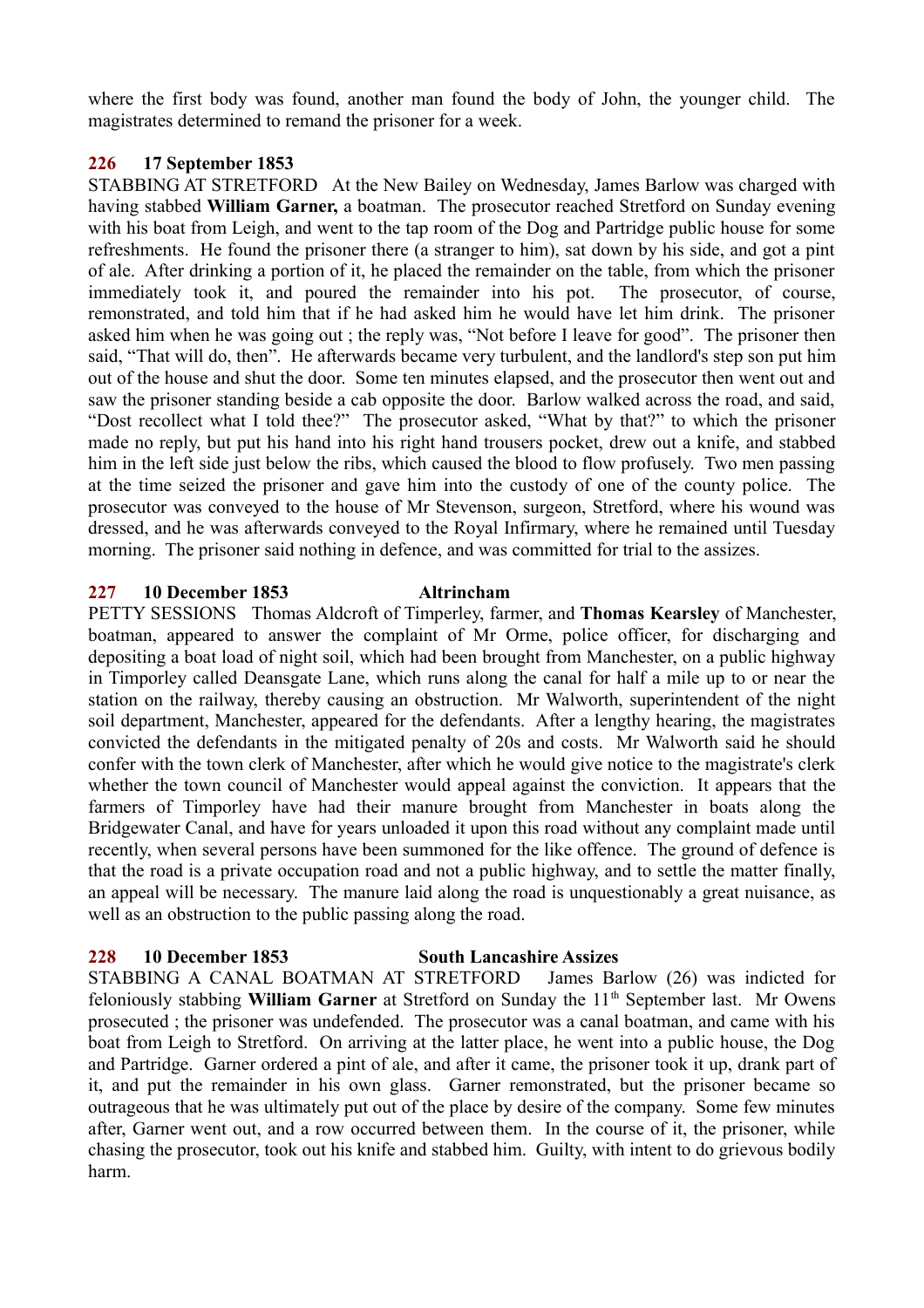## **229 17 December 1853 Bolton**

PETTY SESSIONS William Prescott was committed for trial for stealing a donkey, the property of **Thomas Lee**, boatman of Aspull.

## **230 24 December 1853**

INQUESTS By Mr Herford, coroner for the city. On Tuesday, on **Mary Ann Cross**, wife of **William Cross**, a boatman of Bank Court, Bank Street, Hulme, aged 23. About seven o'clock on Monday morning, the deceased, while crossing the Bridgewater viaduct, was suddenly attacked with vomiting and sickness, and on being taken into an adjacent house, died almost immediately. Verdict, "Died from natural causes".

## **231 1 April 1854**

ATTEMPTED GAROTTE ROBBERY On Friday evening about twelve o'clock, as a boatman named **Samuel Smith** was proceeding along Union Street, Ancoats, he was attacked by several men, who seized him by the neck and pulled him to the ground. One of the men held him down tightly by the neck, while the others proceeded to rifle his pockets. He managed, however, to call out for assistance, and a police officer who was in the neighbourhood ran to him. He succeeded in catching two of the men, named William Bowler and Thomas Aspinall, and after a desperate struggle kept them until another officer came to his assistance. Smith, the man who had been attacked, was almost insensible ; but, on recovering, found that they had not succeeded in getting anything from him. On Monday, the two men were brought up at the City Police Court, and committed for trial.

## **232 23 July 1854 Todmorden**

SERIOUS LOSS **Johnson Fletcher,** a boatman, who was in charge of two narrow boats, tied up the boats on Sunday last and turned his horse into Shaw Wood without leave. After rambling about, it fell into the bottom of the quarry, breaking its back in such a manner that the bones protruded through the skin ; it died immediately.

## **233 26 August 1854 Rochdale and Middleton**

INQUESTS On Tuesday, an inquest was held at the Swan with Two Necks, Oldham Road, by Mr T Ferrand Dearden, on **John Gaunt**, a boatman, who came by his death on Saturday last through an injury received whilst loading a boat. Verdict, "Died by the visitation of God".

## **234 18 November 1854**

FATAL ACCIDENT On Tuesday, Mr Herford, city coroner, held an inquest on a boatman, 73 years of age, named **James Marsh,** who died at the Infirmary from the effects of a compound fracture of the left leg, caused by the kick of a horse in a stable at Thornham.

## **235 18 November 1854**

ALARMING BURGLARY NEAR LIVERPOOL – APPREHENSION OF THE GANG About a month ago, at an early hour in the morning, four desperadoes with blackened faces and armed with guns and bludgeons, broke into the premises of Mrs Charles, a widow occupying a solitary house, at Halsall near Ormskirk. Two of them forced their way into the bedroom, where the old lady and another woman, a relative, were sleeping, and with many abusive threats demanded her money. She said she had no money except for a few shillings, which were in her dress pocket. With many frightful oaths they said they knew better, that they were aware of the existence of a safe in the house containing £2000, and that if she did not show them where it was, they would shoot her. With remarkable presence of mind, she replied that there was a safe in the house, but that it had been removed to another place, giving them an indefinite direction. They then demanded her keys, with which they opened and ransacked all the cupboards and drawers they found in the house, overlooking, fortunately, a second bunch of keys in a little corner cupboard, one of which was, in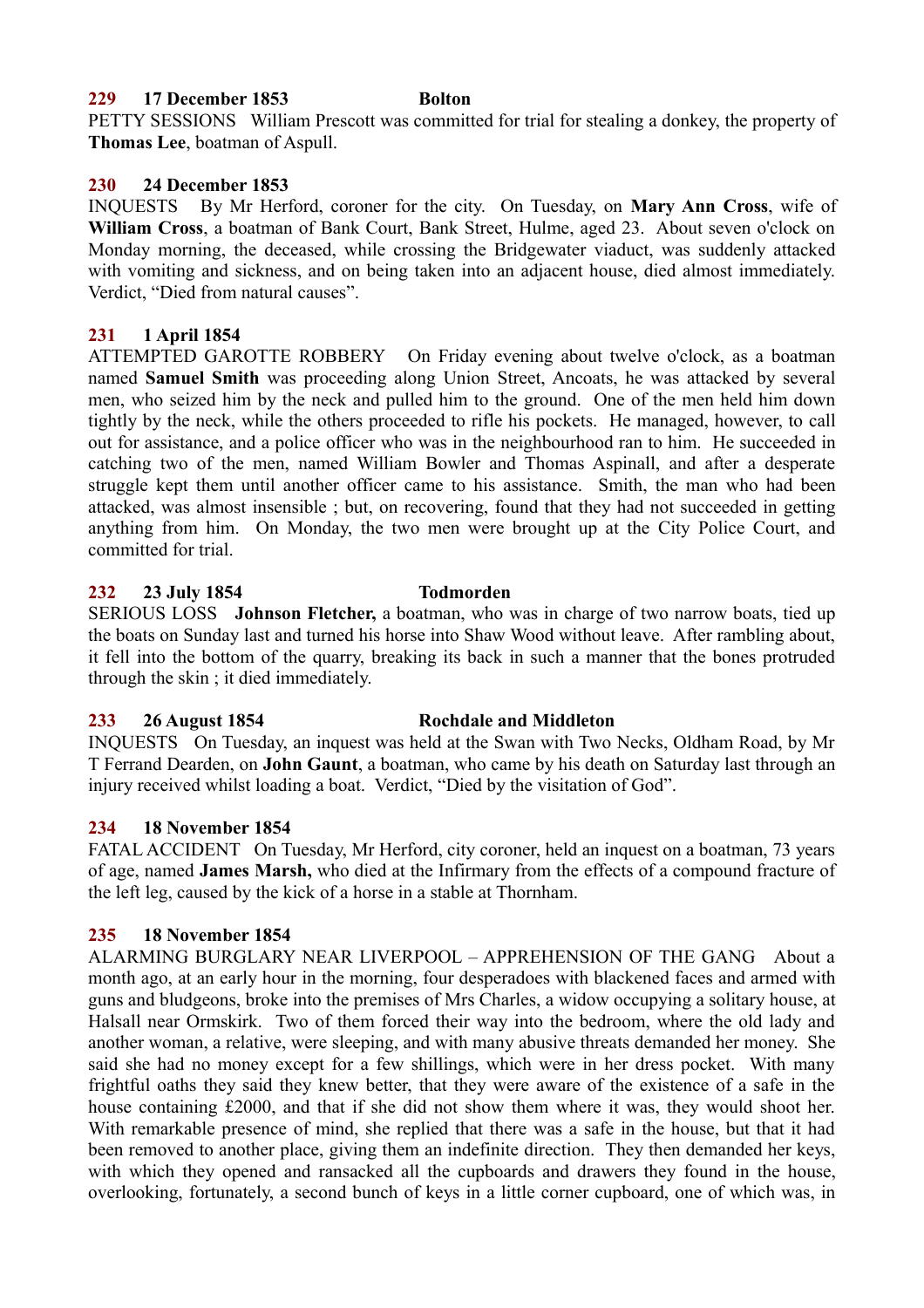fact, they key to the safe. They succeeded in finding nothing but two guns, a few shillings in silver, and a verge watch. Information was given to the police, and a few days ago it was ascertained that the watch had been pledged at Mr Shepherd's in Lime Street. On Thursday, a little girl went to the shop to redeem the watch, stating that she had been sent by a man who was waiting at Chadwick's public house in Argyle Street, until she returned. She was detained, and intelligence forwarded to the police. Detective officers Murphy and Carlisle went to the public house, where they succeeded in apprehending a flatman, who was subsequently identified as one of the burglars ; and they afterwards apprehended the remaining three at Runcorn. They are all flatmen, and their names are **George Clarke, Simon Barlow, Charles Tomlinson** and **John Leech.** Barlow has been identified as the man who presented the gun at Mrs Charles and Tomlinson as the man who held the candle. A gun, which, it has been ascertained, was one of those stolen, was found at the house of one of the prisoners. Barlow and Tomlinson have been twice convicted at Knutsford, and Leech has been several times in custody. About a week after the outrage at Mrs Charles's, an attempt was made to force an entrance into a detached house about a mile from Ormskirk, which had apparently failed in consequence of one of the burglars cutting himself severely with the glass, probably in breaking the pane, the window being much smeared with blood. Singularly enough, Tomlinson's hand, when apprehended, had all the appearance of having met with precisely such an accident.

# **236 23 December 1854 Lancashire Winter Assizes**

MONDAY DECEMBER 18 **James Donnelly,** 22, boatman, charged with having feloniously stolen a mare and spring cart, the property of William Griffiths of Ashton-under-Lyne, was sentenced to twelve calendar months imprisonment with hard labour.

# **237 13 January 1855**

MANCHESTER POLICE COURT **James Booth,** a boatman, was committed for trial for stealing, and Richard Mulhall, a marine store dealer, for receiving, between seven and eight cwt of pig iron, the property of Messrs Sharp and Roberts, iron founders, Oxford Road.

# **238 28 April 1855**

DEATHS On the 25<sup>th</sup> instant at Preston Brook, Mr William Speed, boatman, aged 82. He had been in the employ of the Trustees of the late Duke of Bridgewater upwards of 70 years.

# **239 10 May 1855**

ATTEMPTED MURDER THROUGH JEALOUSY On Tuesday, a young man named Edward Apinall, about 26 years of age, employed as a drawer in at Messrs Clark's Mill, Bradford, was charged at the New Bailey, before Mr Trafford, with having attempted to drown a young woman named Mary Connolly, to whom he was paying his addresses. The following is the statement made in evidence by the prosecutrix, who is a factory operative, residing in Granby Row.

I reside at No 3 Granby Row, Manchester, with a widow woman, and am employed in a cotton factory. I have been acquainted with the prisoner for about 12 months, and frequently met him. On Saturday night last about eight o'clock, I was sitting at the window of No 3 Granby Row, and the prisoner came past the window and beckoned of me, and upon that I put on my bonnet and shawl and went out to him. We walked together through Hulme, and on the road towards Stretford, until we came to a canal bridge ; we turned under the bridge and walked along the canal bank for a short distance, to a place where there is a tree growing. I then said to him, "This is a very queer way ; I do not like this way, let us turn back". He said, "No, I won't turn back", and asked me to sit down. We sat down off the towing path. We had been sitting about five minutes when I said, "It's time for me to be getting home, it's getting late". He said, "I don't intend that you shall ever go home again". I got up and he got up. I began to walk away towards Manchester. I said, "You cannot talk that way, you are not in earnest". He said, "I am in earnest, and I don't intend you to go home again", and, pointing to the canal, he said, "There you go!" He was between me and the canal, and was about half a yard from the canal bank. He got hold of me round the waist and pulled me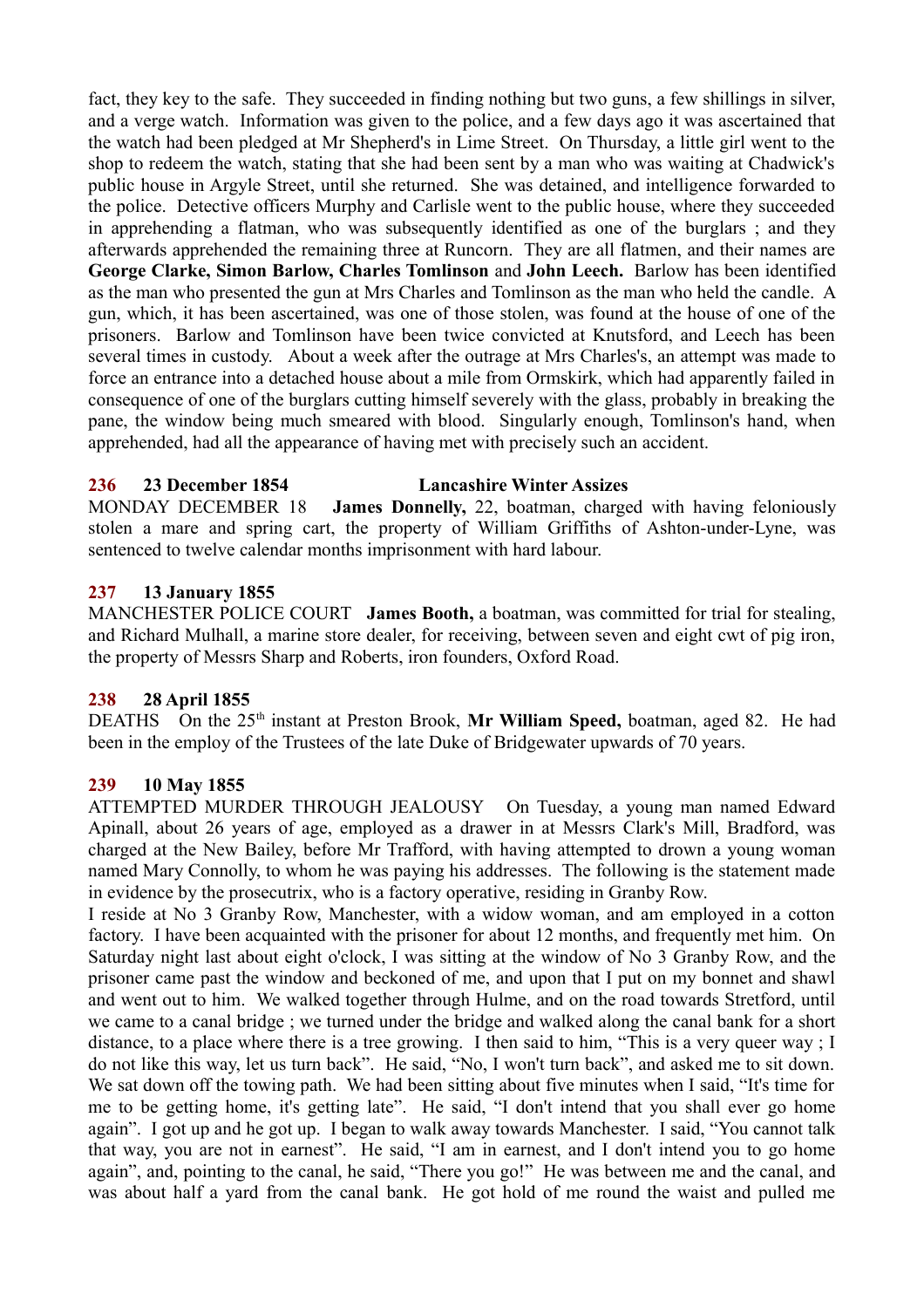towards the canal. I got hold of his neckerchief with one hand and his braces with the other, and struggled very hard. I said, "Oh, Ned, save my life!" He replied, "No, I don't intend to save your life, for there you go". I said, "Ned, do spare my life until I see my mother ; I am not in any club, so that I could not be buried decently ; cannot you bridle your passion until I see my mother? If you take my life, you will be taking two, for I am certain my mother will never live if you take my life – she has but me". He said, "It does not matter, there you must go, it was my intention when I came here". He then got hold of my neck with one hand and my leg with the other, and tried to force me into the canal. I said, "I will not leave loose of my hold, and if you put me into the canal, you shall go too". He said, "You can go to the bottom and I can swim". He attempted to bite the hand by which I held his handkerchief; he then threw me down and got both his hands to my throat, and knelt with one knee upon my chest. I turned on one side, and got upon one knee, and begged him to save my life and let me go. He said, "You have deceived me, and there you go!" I begged his pardon several times, and said I would never do so again. He still stuck to me, and I struggled with him on the ground, still holding him by the neckerchief for a very long time. At last I found myself nearly "done", and then screamed out, and continued to do so for about ten minutes, I think, and then a boatman came up. At that time, I was on my back on the towing path, still holding him by the neckerchief. My firm belief is that his intention was to throw me into the canal, and that he would have done so if I had not held by the neckerchief. When the prisoner said that I had deceived him, he referred to my having gone with another young man to his mother's, and taken tea with him. A fortnight last Sunday, he asked me why I had gone with the young man ; and I said he asked me to go with him, but I did not intend to keep his company. I had never been the same way with the prisoner before last Saturday night. It might be about nine o'clock when the first attack was made. **Peter Bartley**, a boatman of Wigan, said : I am in the service of Messrs Green and Co, common carriers. On Saturday night last, I and **Henry Rose,** and another man, left Manchester with our boat a little after ten o'clock. When we arrived at Throstle Nest bridge, about two miles beyond Manchester, I heard a female voice shrieking out, "Ned, save my life!" That was repeated many times. I then hastened the horses on, and about 200 yards beyond Throstle Nest bridge, and at a place where there is a tree, I came to the prisoner and Mary Connolly. I could see them about twenty yards before I got to them ; she lay on the towing path, about a yard from the canal, and had hold of the prisoner's neckerchief. As soon as she saw me, she said, "Oh! Master save my life". She was then on her feet, and said, "I'll throw my life into your hands". They both got up when the horse was close upon them. Rose came up immediately after me, and asked the prisoner what he meant, and he said, "I intend to drown her". Another boatman and a woman came from the boat to us, and we then took the prisoner and gave him into the custody of George Lawton, whom we met with near the toll bar on the turnpike road. I saw that Connolly was very weak, and we had to support her, first one and then another holding her up by the arm. The captain of the boat corroborated Bartley's evidence, and said that he lighted a lantern, and on examining the ground about where the prisoner and prosecutrix were found together, it bore all the appearance of a severe struggle having taken place. Police-constable Lawton, into whose custody the prisoner was given, produced the dress which prosecutrix wore on Saturday night. It was torn in several places, and daubed with sludge, as if she had been rolled on the ground. The prisoner was given into custody to him at ten minutes before eleven. He told him the charge against him, to which he replied, "Oh, nonsense!" There were marks around his neck as if the prosecutrix had had her hands round it. A young woman named Elizabeth King said that two or three weeks ago the prisoner came and asked her to go to the house of the prosecutrix to fetch her out. He said he had been once and did not like to go again himself. She went, and he accompanied her, and on the way he said, "The next time he caught her, or heard tell of her, being in any young man's company, she should never go home no more". Mr Trafford, addressing the prisoner, said he was much surprised that he did not stand in the

dock to answer the most serious charge that could be preferred against a man – that of committing wilful murder. Had those boatmen not come up, he would have succeeded in putting prosecutrix in the canal. If he had, nothing could have saved his life, he believed. He ought to thank Heaven, as long as he lived, that his object had not been accomplished. He should send him to answer to the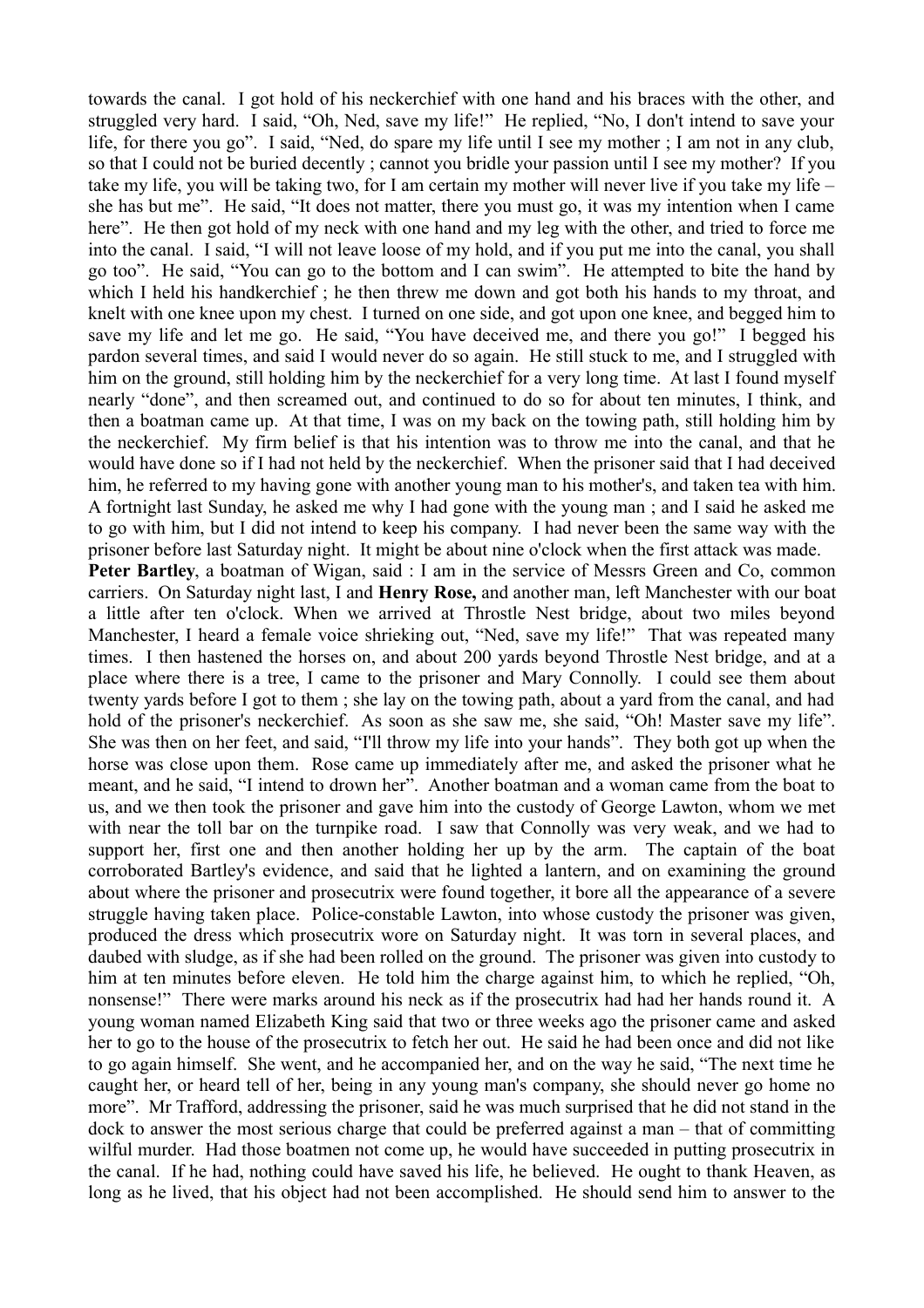highest tribunal he could for this charge, as he had no doubt it was his intention to drown the young woman, and that was caused by that cursed passion of jealousy. He was then committed to take his trial at the next Liverpool assizes. The prisoner was taken from the New Bailey in a coach, on Wednesday morning, to the Ordsal Lane Railway Station, whence he was sent on by train to Liverpool. The prosecutrix was waiting at the prison gates to see him depart, and accompanied the coach to the station where, in tears, she expressed the most affectionate regard for her worthless lover.

#### **240 14 July 1855 Warrington**

CRUELTY TO ANIMALS On Tuesday, **Thomas Willenhall**, a boatman, was charged before Mr Johnson with having cruelly beaten a horse at Preston Brook belonging to the Bridgewater Trustees. Two witnesses proved that the prisoner held the horse by the bridle, and struck it in a very cruel manner about the head. The agent of the Trustees said that they had a great number of horses in the care of boatmen, and it was necessary that they should make an example of the prisoner. The magistrate was glad that the prisoner had been apprehended for this offence. Fined 40s and costs, or in default, committed to Knutsford House of Correction for a month with hard labour.

## **241 8 December 1855 Burnley**

SINGULAR DISCOVERY OF A COPY OF BISHOP JEWELL'S APOLOGY On Saturday last, the 1 st instant, as a boy about 10 years old named **James Dean,** son of **John Dean,** boatman of Burnley Lane, was going with his sister's breakfast to the factory, on passing the weir on the river Brun just below Bank Hall, the seat of General Sir James Scarlett, he saw something on the lower stones of the weir which, on going nearer, he discovered to be a large book, lying with the leaves open, and completely saturated with water. Finding that it was too heavy for him to lift, he left it on the weir until his return from the factory, when on obtaining the assistance of another boy, they succeeded in extricating it and took it to Dean's house, when it was found to be a copy of Bishop Jewell's famous "Apology for the Church of England"; his defence of the same against "Mr Harding's Objections, &c"; two or three other works by the same learned preacher. We give the title pages of two of them almost in extenso, as follows :- "A View of a seditious Bulle sent into England from Pius Quintus, Bishoppe of Rome 1569 ; taken by the Reverend Father in God, John Jewell. &c, &c". "Sermons preached before the Queen's Majestie at Paul's Crosse by the Reverend Father John Jewell, late bishoppe of Sarisburie. Whereunto is added a short treatise of the sacraments gathered out of other his sermons made upon that matter in his Cathedral Church of Sarisburie". His last work is dated from London, 27 Octobris 1567. Most of the works are printed by John Norton, printer to the King's most excellent Majestie 1621. The whole forms a huge volume of seven inches thick, and kept together by an iron clasp, and a chain of iron links upwards of two feet in length was fastened into one of the backs by three bolts. Unfortunately, the persons who got possession of the volume began immediately to dry it by the fire, when of course it fell to pieces, but the leaves were carefully preserved and the whole works are tolerably perfect. The volume has been purchased by Mr William Chaffer, and is now in the hands of a Mr Newman, a very skilful binder, who will reproduce it as far as he can in its original form. Many of our readers will recollect that by an order of Queen Elizabeth, "Bishop Jewell's Apology" was, along with the Holy Bible, the Book of Homilies, and the works of other eminent Protestant divines, to be fixed at some convenient place in every parish church, so that the people resorting thereto might be able to read the same. It was further ordered that these books should be fastened each to a desk by a chain for the better security thereof ; and from several written documents found, the volume evidently once belonged to the parochial church of Burnley, and has been abstracted therefrom. Amongst other papers found in the leaves was one of a very recent date, having upon it, "Prayers are desired for Susan Hitchon of this town (Burnley). Prayers are desired for James, son of Henry Clegg of this township, and for Henry Woodhead of Habergham Eaves". There is also a bill or account, "2 askings (banns of marriage) 1s ; churching 8d, &c". We hope the thief will be discovered. Few churches have been so robbed of ancient books (some highly valuable as parochial records) as St Peter's Church, Burnley.